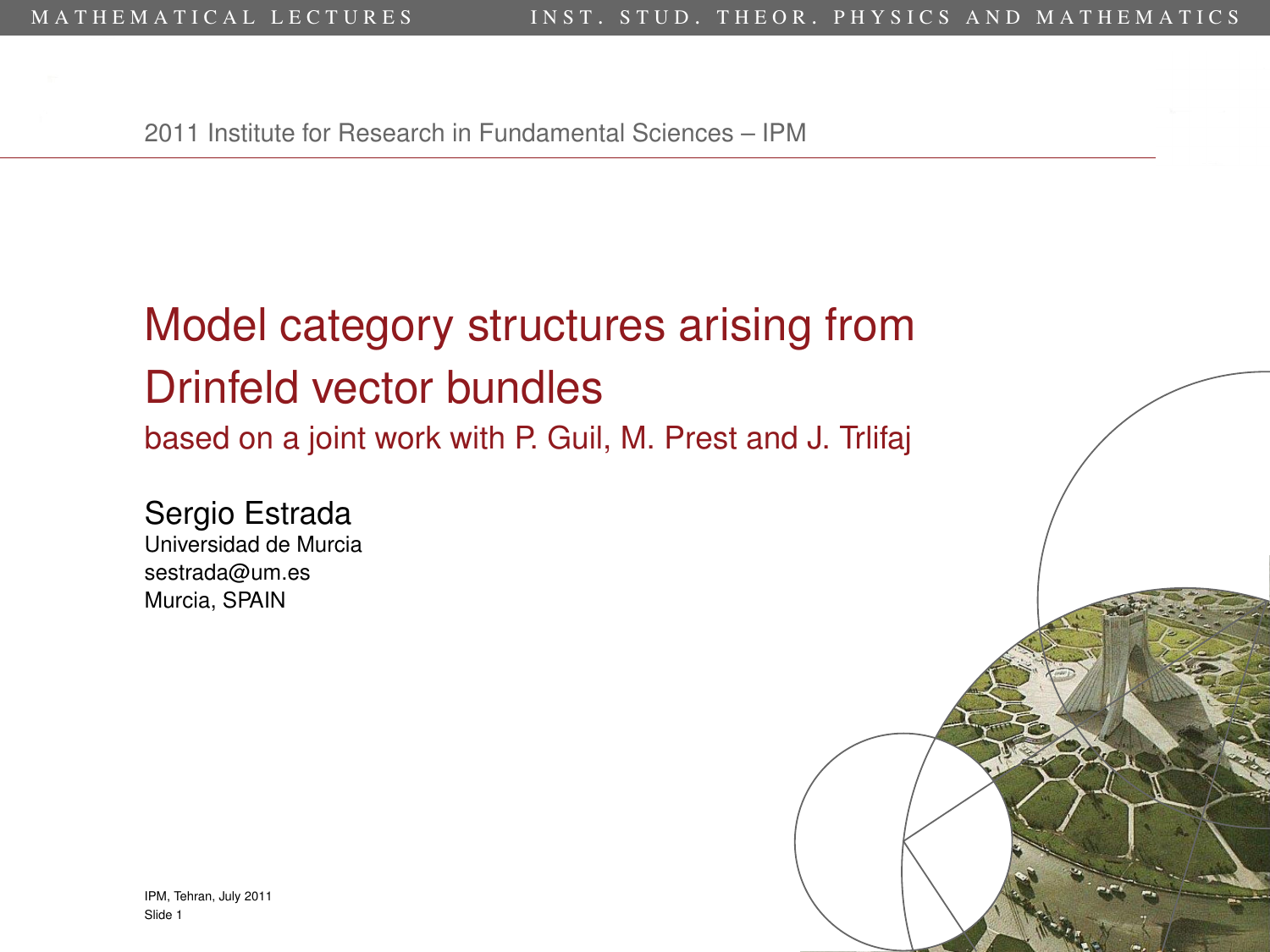#### **Outline**

#### **1** [Motivation: Drinfeld's question](#page-2-0)

[Infinite-dimensional vector bundles on a scheme](#page-2-0)

#### **2** [The classes of modules involved](#page-12-0)

[Closure properties](#page-29-0) [Quasi-coherent sheaves via compatible systems](#page-34-0) [Particular instances](#page-42-0)

#### $\bigcirc$  [Model category structures on](#page-45-0)  $Ch(\mathfrak{Q}co(X))$

[Model Categories](#page-45-0) [Cotorsion pairs](#page-58-0) [Distinguished classes of complexes](#page-64-0) [General Theorem](#page-79-0) [Main applications](#page-90-0) [Deconstructibility, and the case of Drinfeld vector bundles](#page-96-0)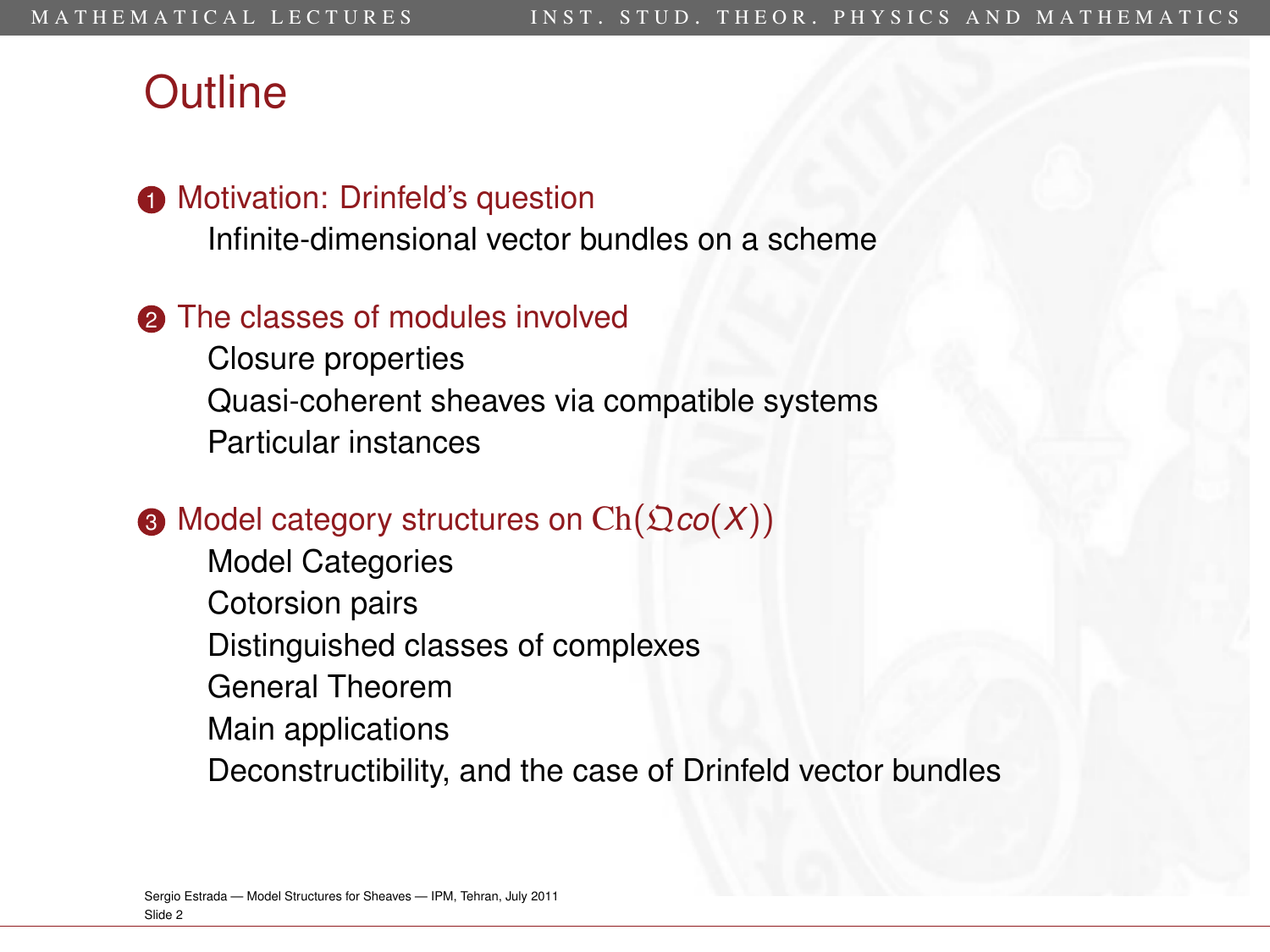# Definition of infinite-dimensional vector bundle

#### Theorem (Serre'1955)

<span id="page-2-0"></span>*Finite dimensional vector bundles on the affine scheme Spec*(*R*) *correspond 1-1 to finitely generated projective R-modules.*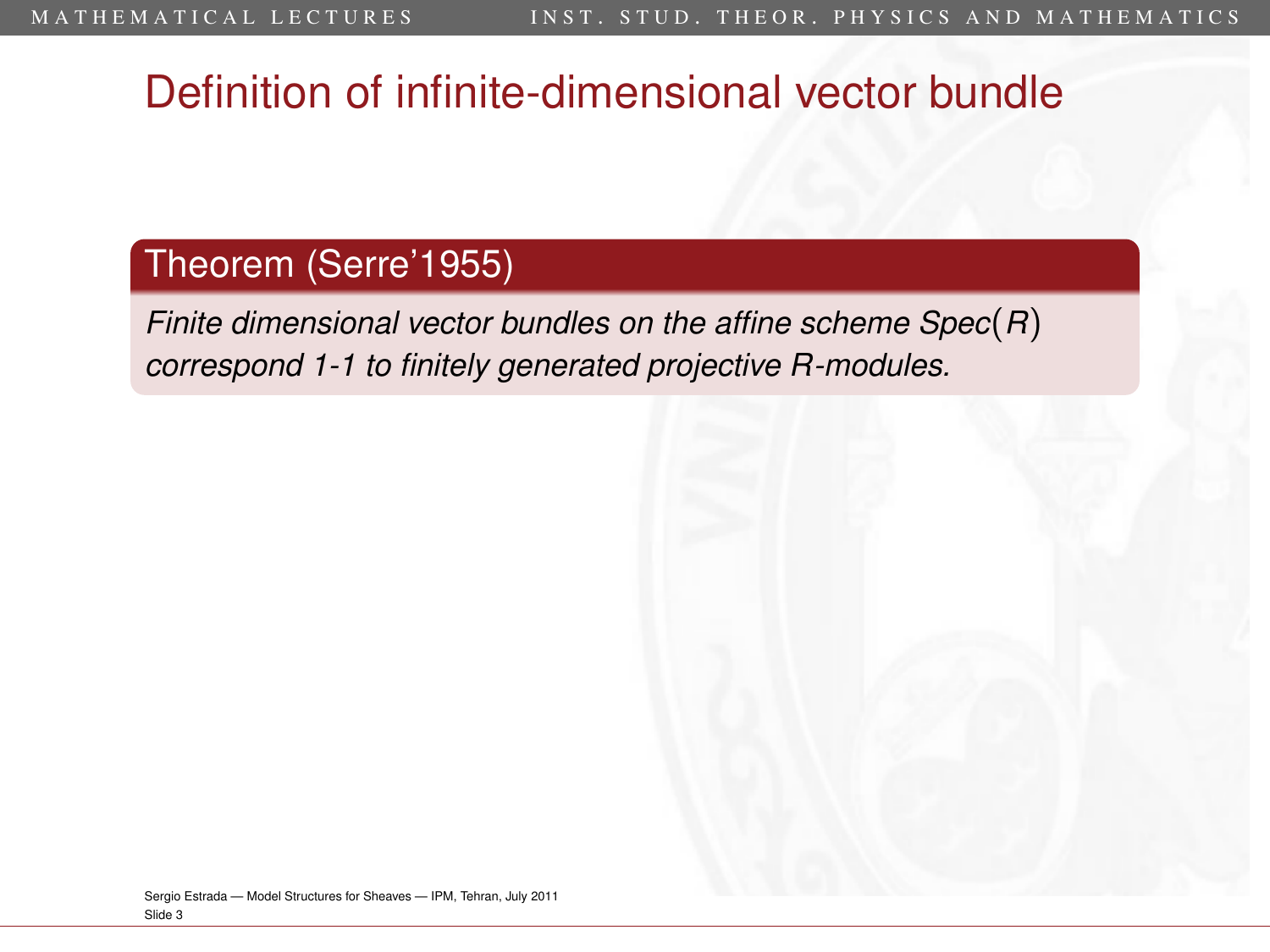# Definition of infinite-dimensional vector bundle

#### Theorem (Serre'1955)

*Finite dimensional vector bundles on the affine scheme Spec*(*R*) *correspond 1-1 to finitely generated projective R-modules.*

#### Drinfeld'2006

V. Drinfeld. *Infinite-dimensional vector bundles in algebraic geometry: an introduction.* The Unity of Mathematics, Birkhäuser, Boston 2006, 263-304.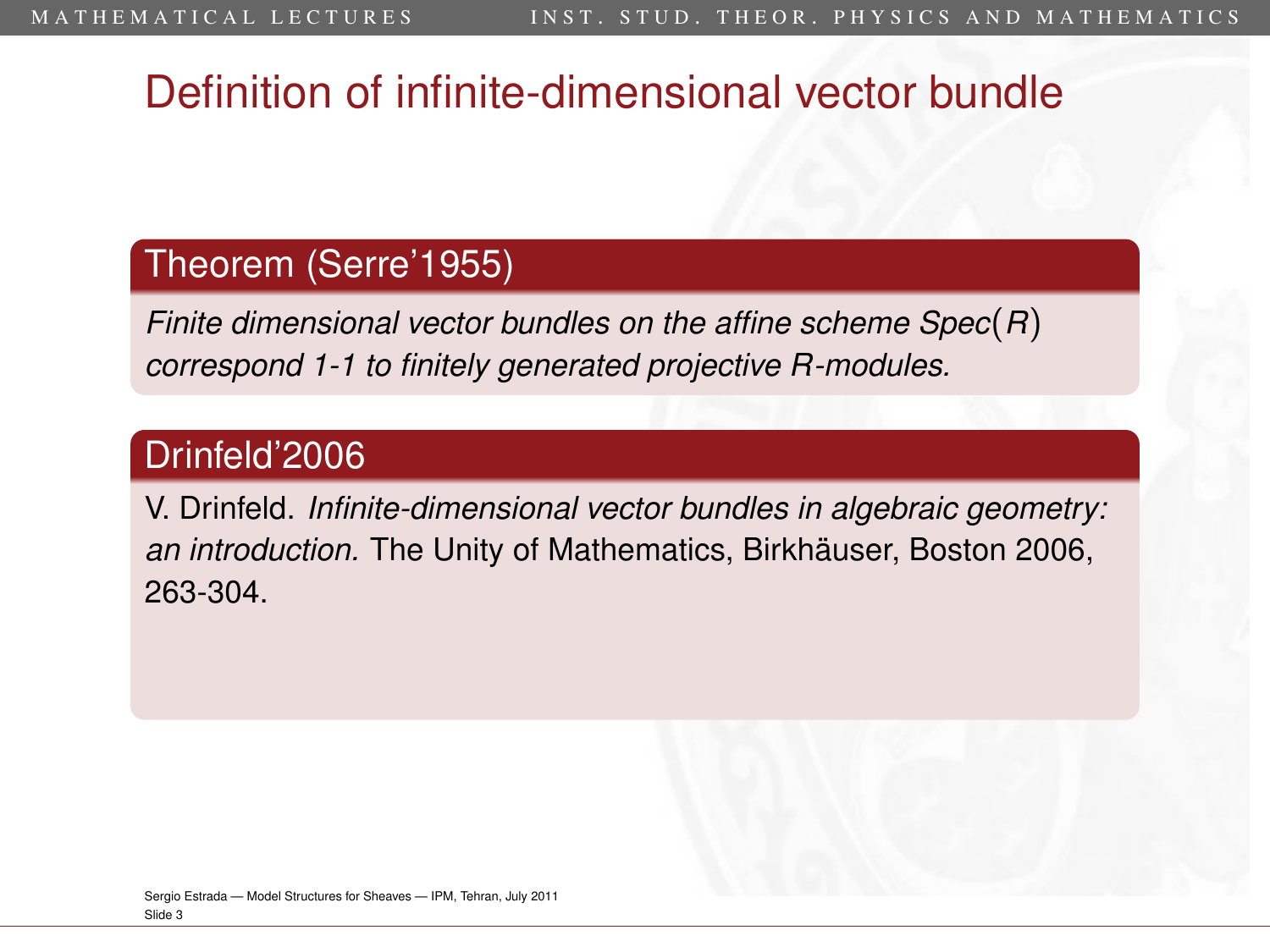# Definition of infinite-dimensional vector bundle

#### Theorem (Serre'1955)

*Finite dimensional vector bundles on the affine scheme Spec*(*R*) *correspond 1-1 to finitely generated projective R-modules.*

#### Drinfeld'2006

V. Drinfeld. *Infinite-dimensional vector bundles in algebraic geometry: an introduction.* The Unity of Mathematics, Birkhäuser, Boston 2006, 263-304.

**What is the correct definition of an (infinite-dimensional) vector bundle on a scheme** *X***?**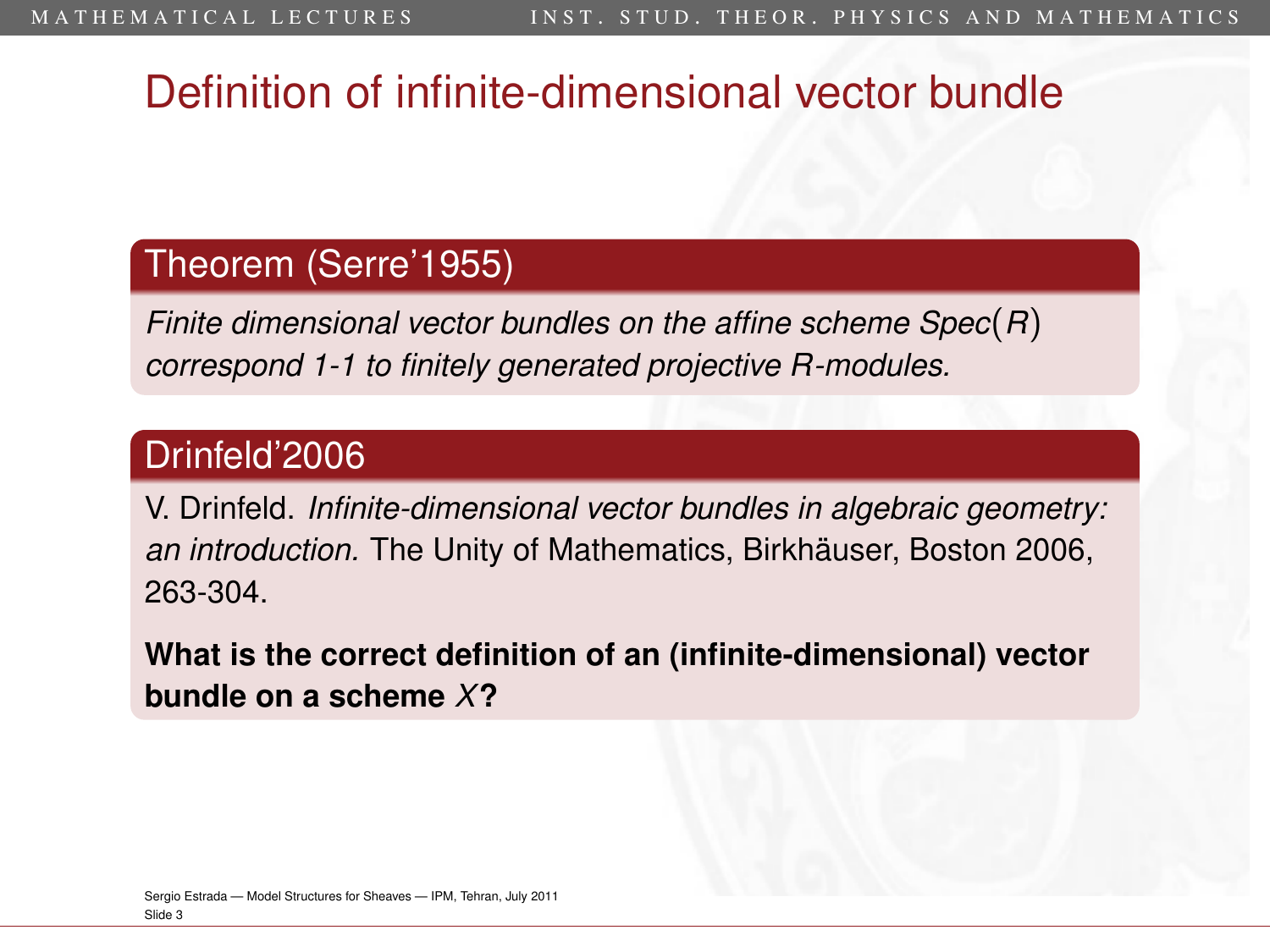#### Drinfeld'2006

Let *X* be a scheme. A quasi-coherent sheaf of  $O_X$ -modules  $\mathfrak{F}$ 

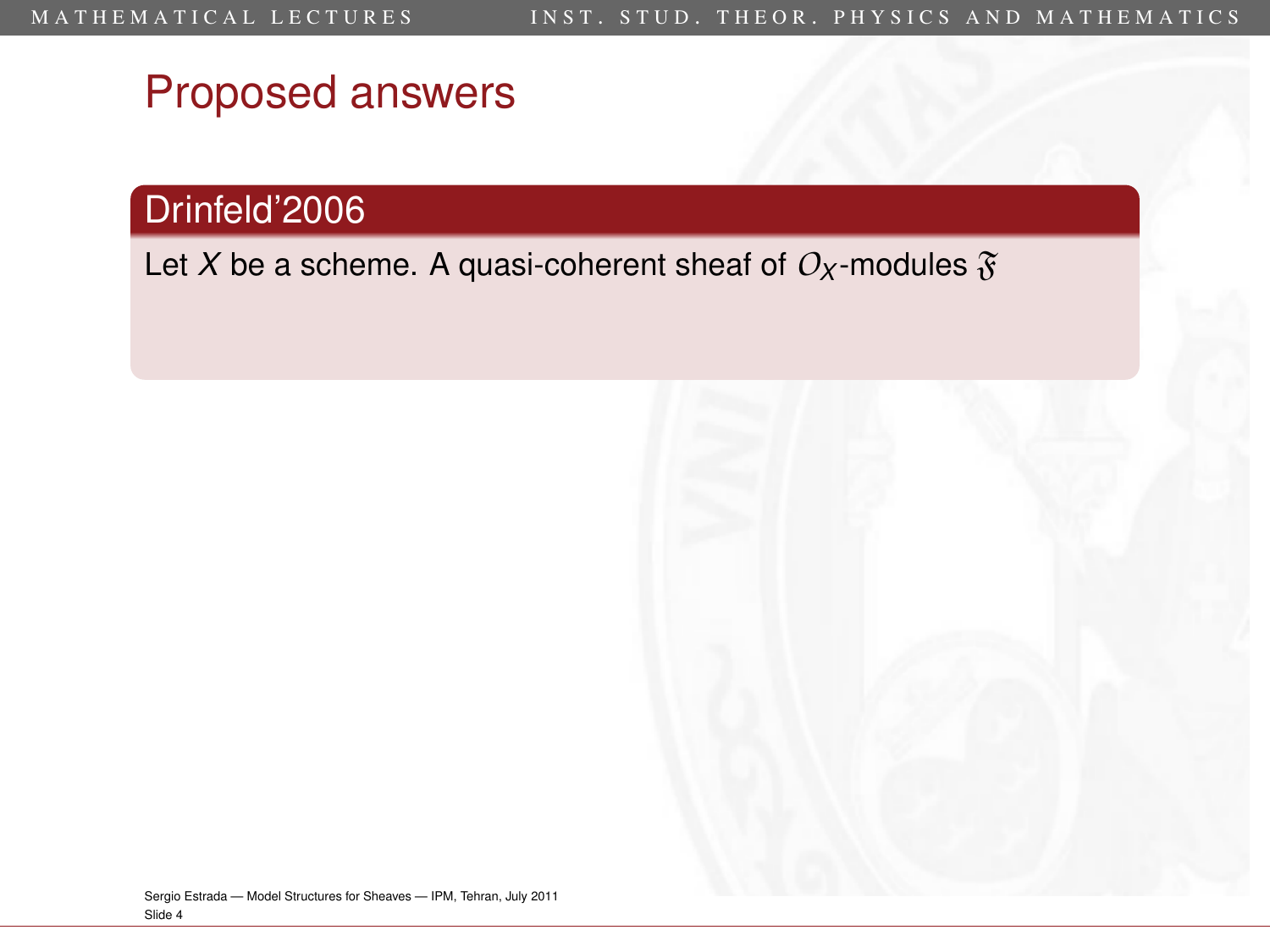#### Drinfeld'2006

Let *X* be a scheme. A quasi-coherent sheaf of  $O_X$ -modules  $\mathfrak{F}$ is a vector bundle on *X* if for each open affine subset  $Spec(R) \subseteq X$ ,

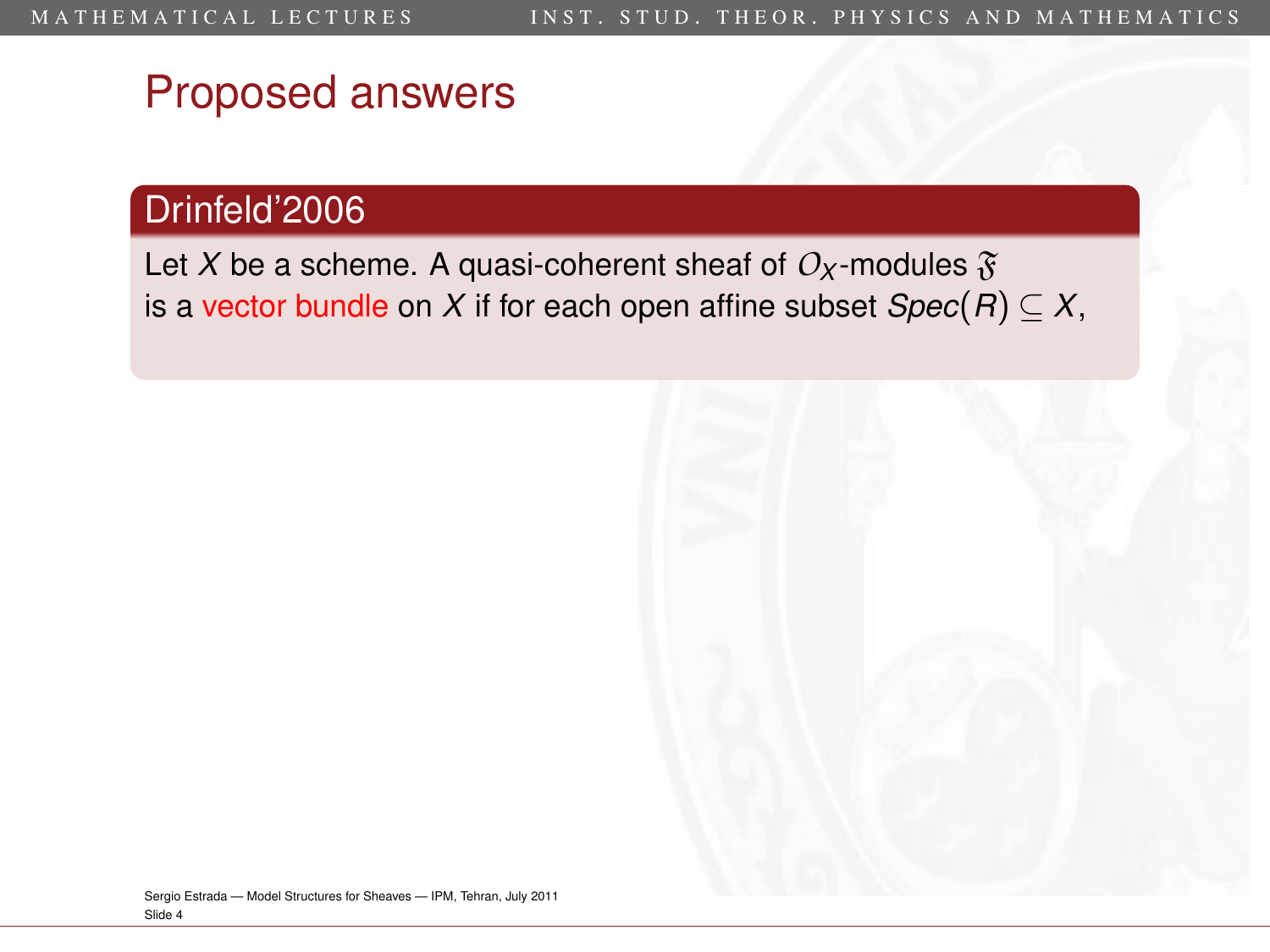#### Drinfeld'2006

Let *X* be a scheme. A quasi-coherent sheaf of  $O_X$ -modules  $\mathfrak{F}$ is a vector bundle on *X* if for each open affine subset  $Spec(R) \subseteq X$ , the *R*-module of sections  $\Gamma(Spec(R), \mathfrak{F})$  is projective.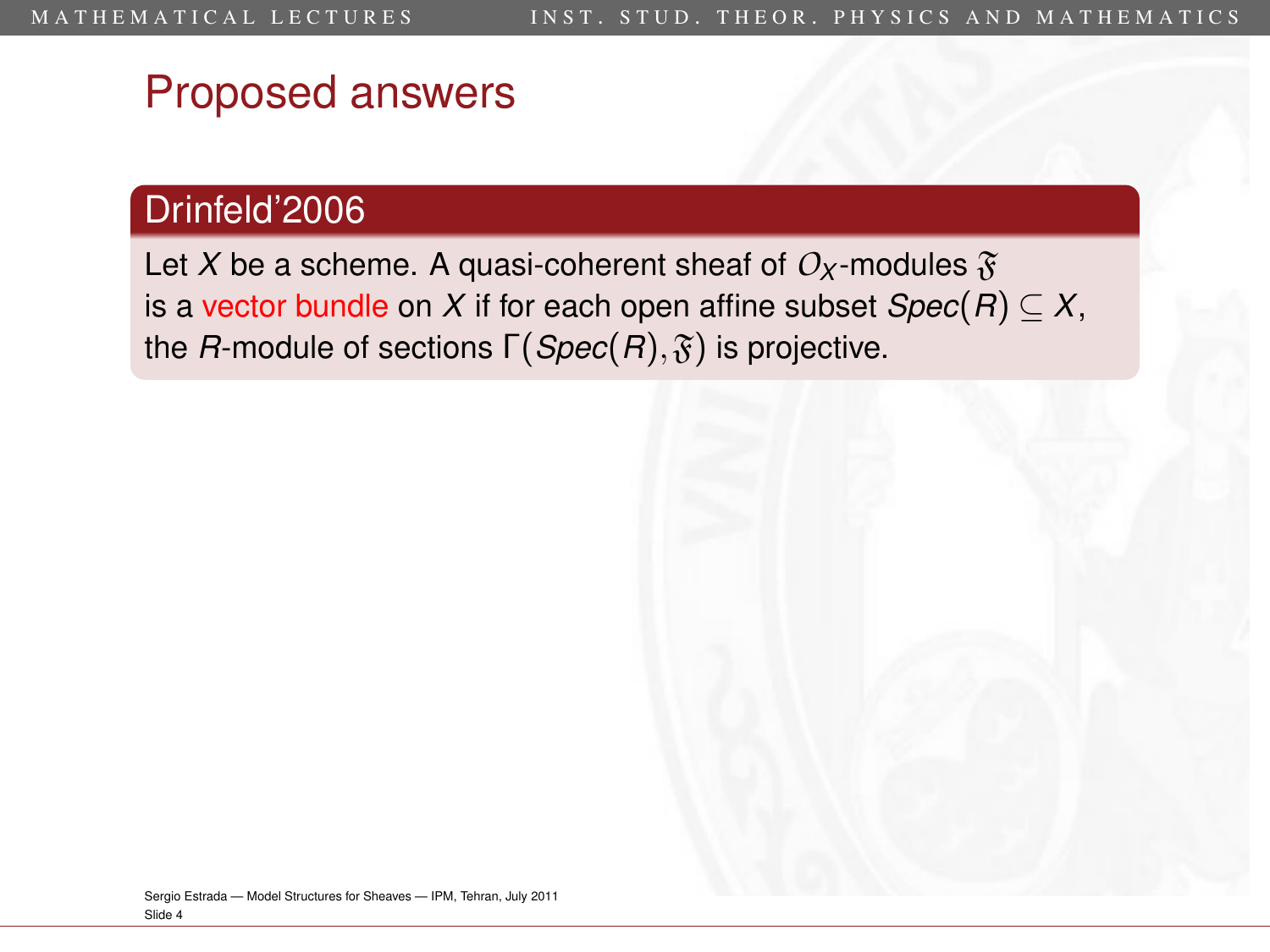#### Drinfeld'2006

Let X be a scheme. A quasi-coherent sheaf of  $O_X$ -modules  $\mathfrak{F}$ is a vector bundle on *X* if for each open affine subset  $Spec(R) \subseteq X$ , the *R*-module of sections  $\Gamma(Spec(R), \mathfrak{F})$  is projective.

'Slightly different definition' [Drinfeld'06, E.-Guil-Prest-Trlifaj]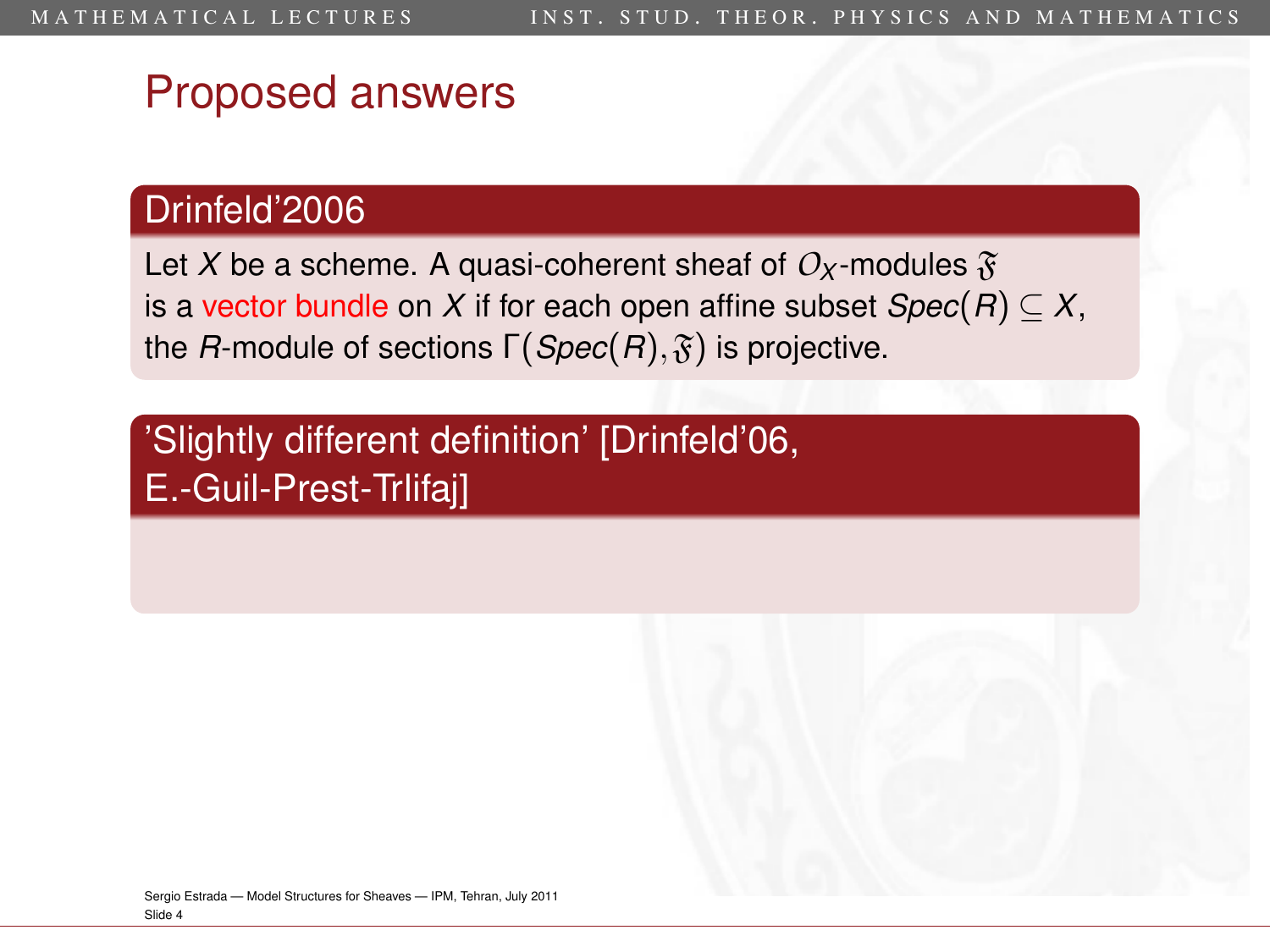#### Drinfeld'2006

Let X be a scheme. A quasi-coherent sheaf of  $O_X$ -modules  $\mathfrak{F}$ is a vector bundle on *X* if for each open affine subset  $Spec(R) \subseteq X$ , the *R*-module of sections  $\Gamma(Spec(R), \mathfrak{F})$  is projective.

#### 'Slightly different definition' [Drinfeld'06, E.-Guil-Prest-Trlifaj]

Replace 'projective' by 'flat Mittag-Leffler' above. Then  $\mathfrak{F}$  is called the Drinfeld vector bundle.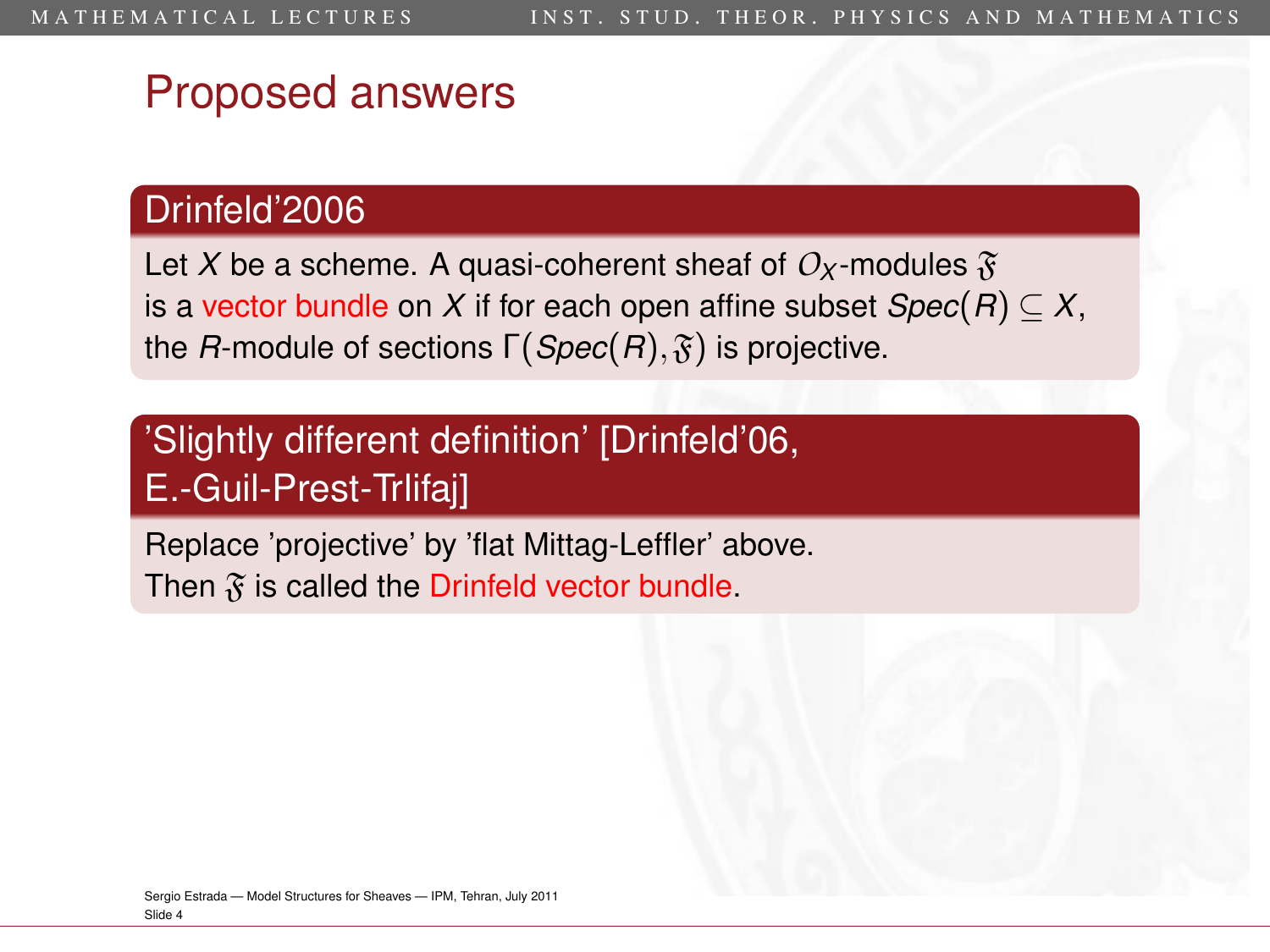#### Drinfeld'2006

Let X be a scheme. A quasi-coherent sheaf of  $O_X$ -modules  $\mathfrak{F}$ is a vector bundle on *X* if for each open affine subset  $Spec(R) \subseteq X$ , the *R*-module of sections  $\Gamma(Spec(R), \mathfrak{F})$  is projective.

#### 'Slightly different definition' [Drinfeld'06, E.-Guil-Prest-Trlifaj]

Replace 'projective' by 'flat Mittag-Leffler' above. Then  $\mathfrak{F}$  is called the Drinfeld vector bundle.

#### Gillespie'2007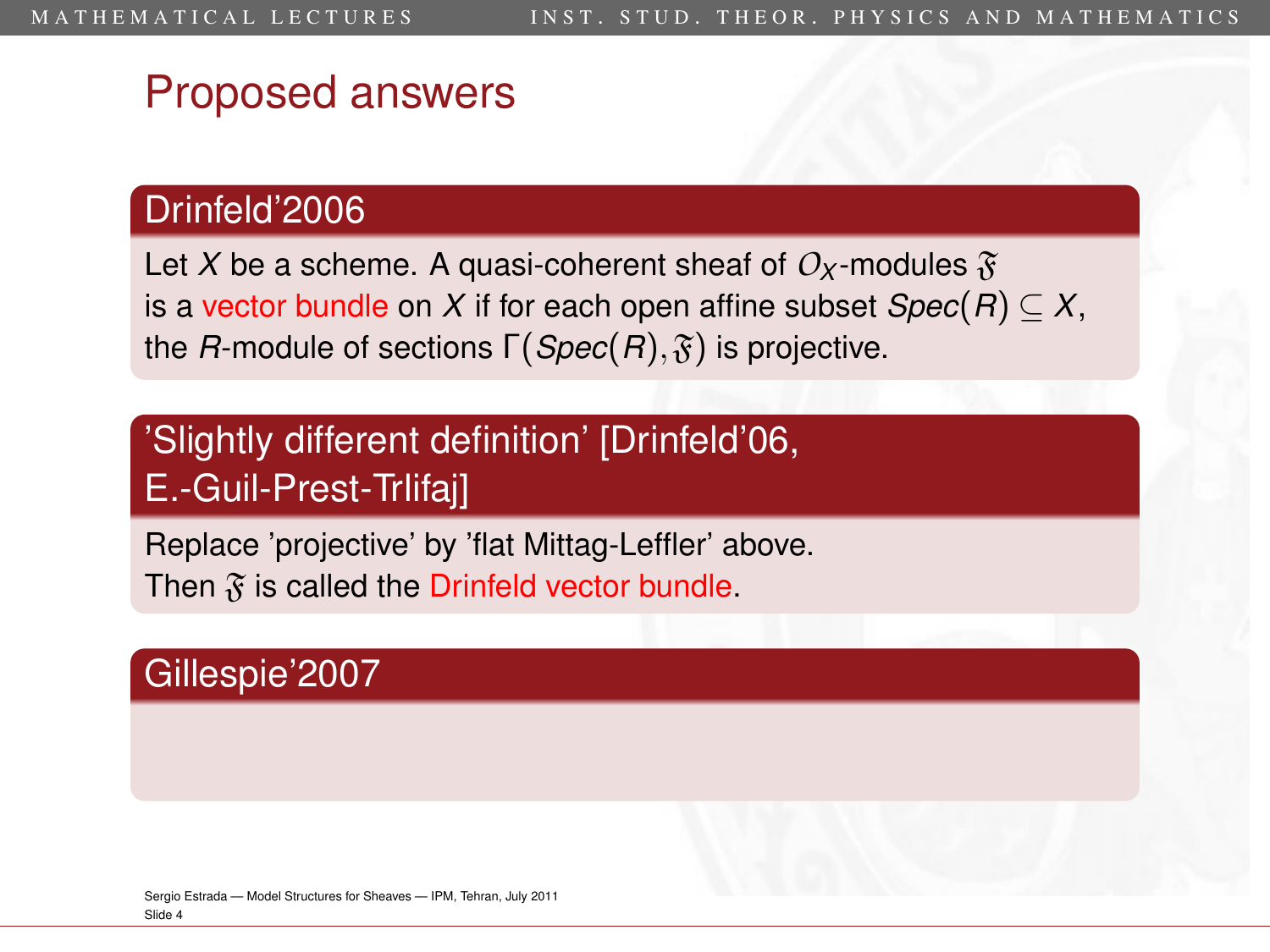#### Drinfeld'2006

Let X be a scheme. A quasi-coherent sheaf of  $O_X$ -modules  $\mathfrak{F}$ is a vector bundle on *X* if for each open affine subset  $Spec(R) \subseteq X$ , the *R*-module of sections  $\Gamma(Spec(R), \mathfrak{F})$  is projective.

#### 'Slightly different definition' [Drinfeld'06, E.-Guil-Prest-Trlifaj]

Replace 'projective' by 'flat Mittag-Leffler' above. Then  $\mathfrak{F}$  is called the Drinfeld vector bundle.

#### Gillespie'2007

Replace 'projective' by 'flat'. Then  $\mathfrak{F}$  is the flat quasi-coherent sheaf.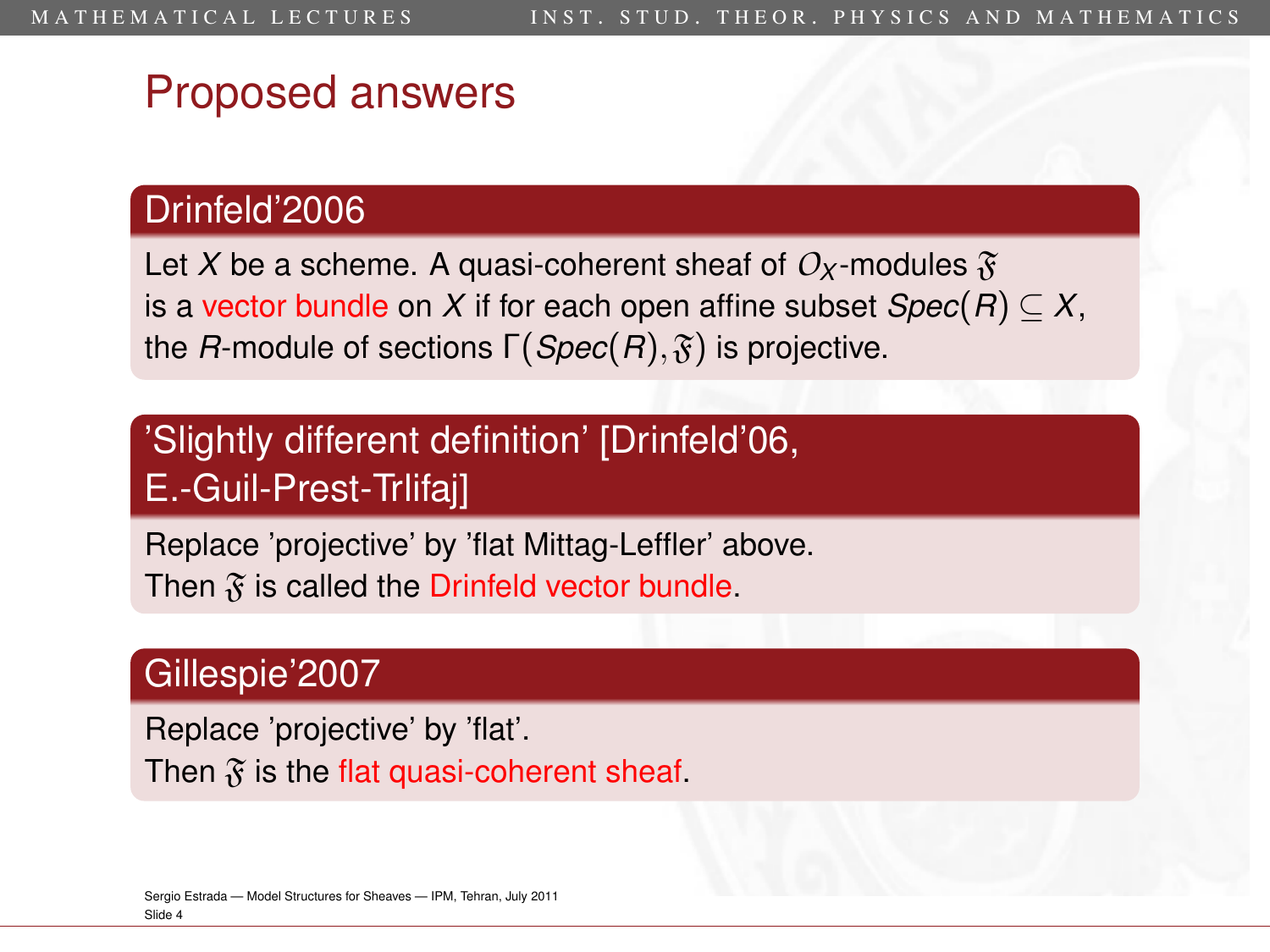<span id="page-12-0"></span>Sergio Estrada — [Model Structures for Sheaves](#page-0-0) — IPM, Tehran, July 2011 Slide 5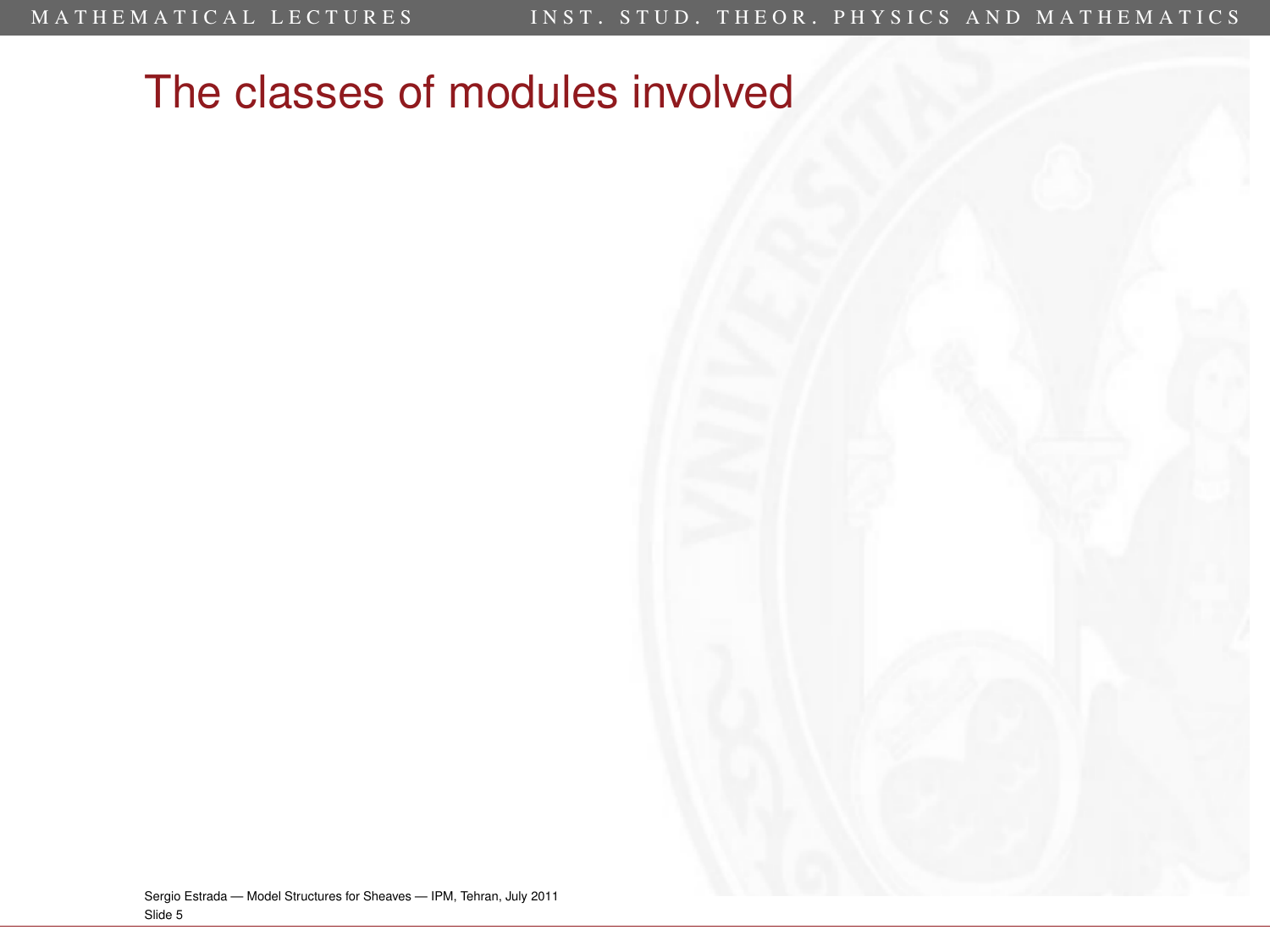- *P* the class of all projective modules
	- ( = direct summands of free modules = the modules *P* such that the functor  $\text{Hom}_R(P,-)$  is exact).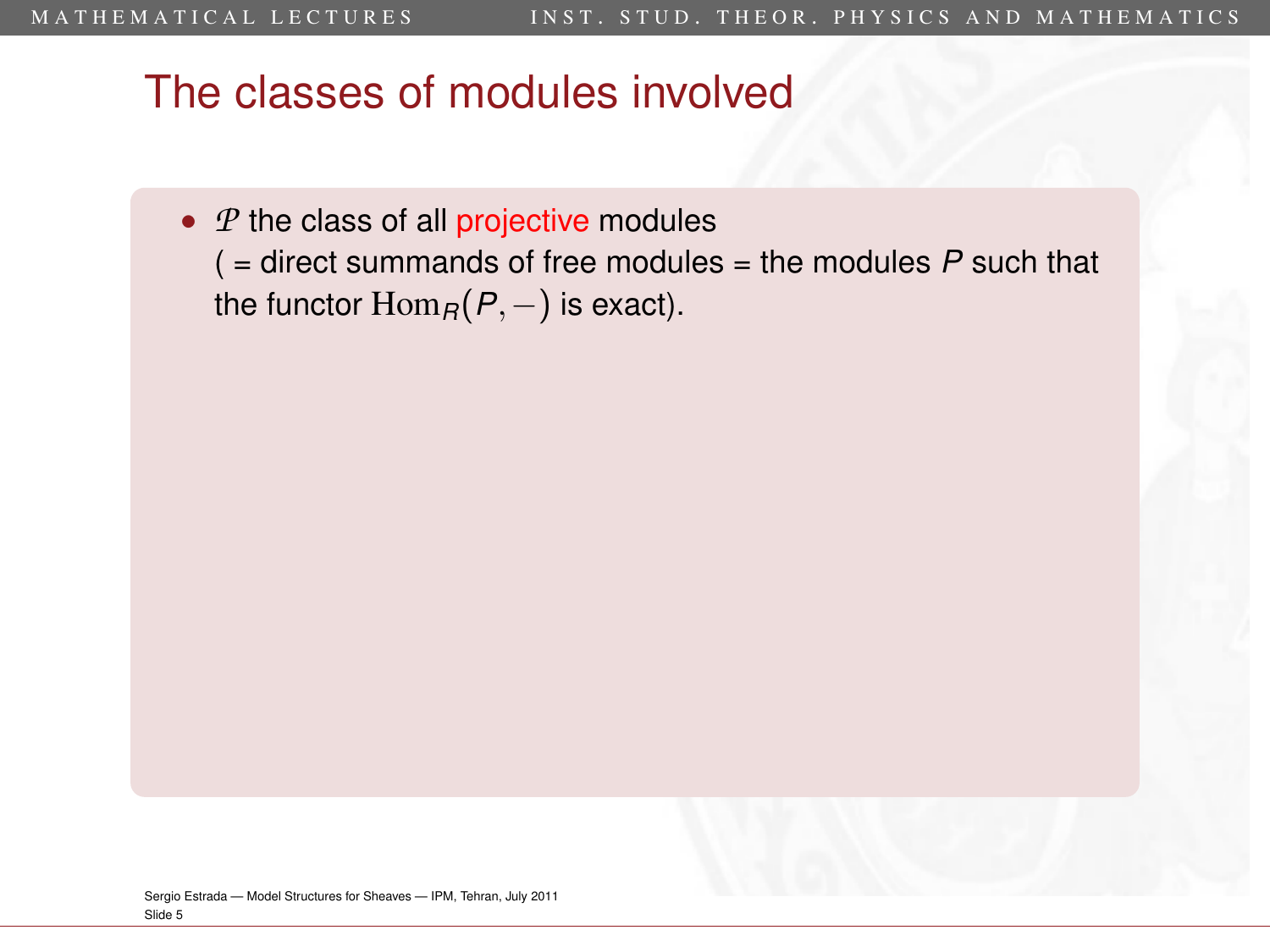- *P* the class of all projective modules
	- ( = direct summands of free modules = the modules *P* such that the functor  $\text{Hom}_R(P,-)$  is exact).
- $\mathcal F$  the class of all flat modules ( = direct limits of free modules = the modules *F* such that the functor  $F \otimes_R -$  is exact).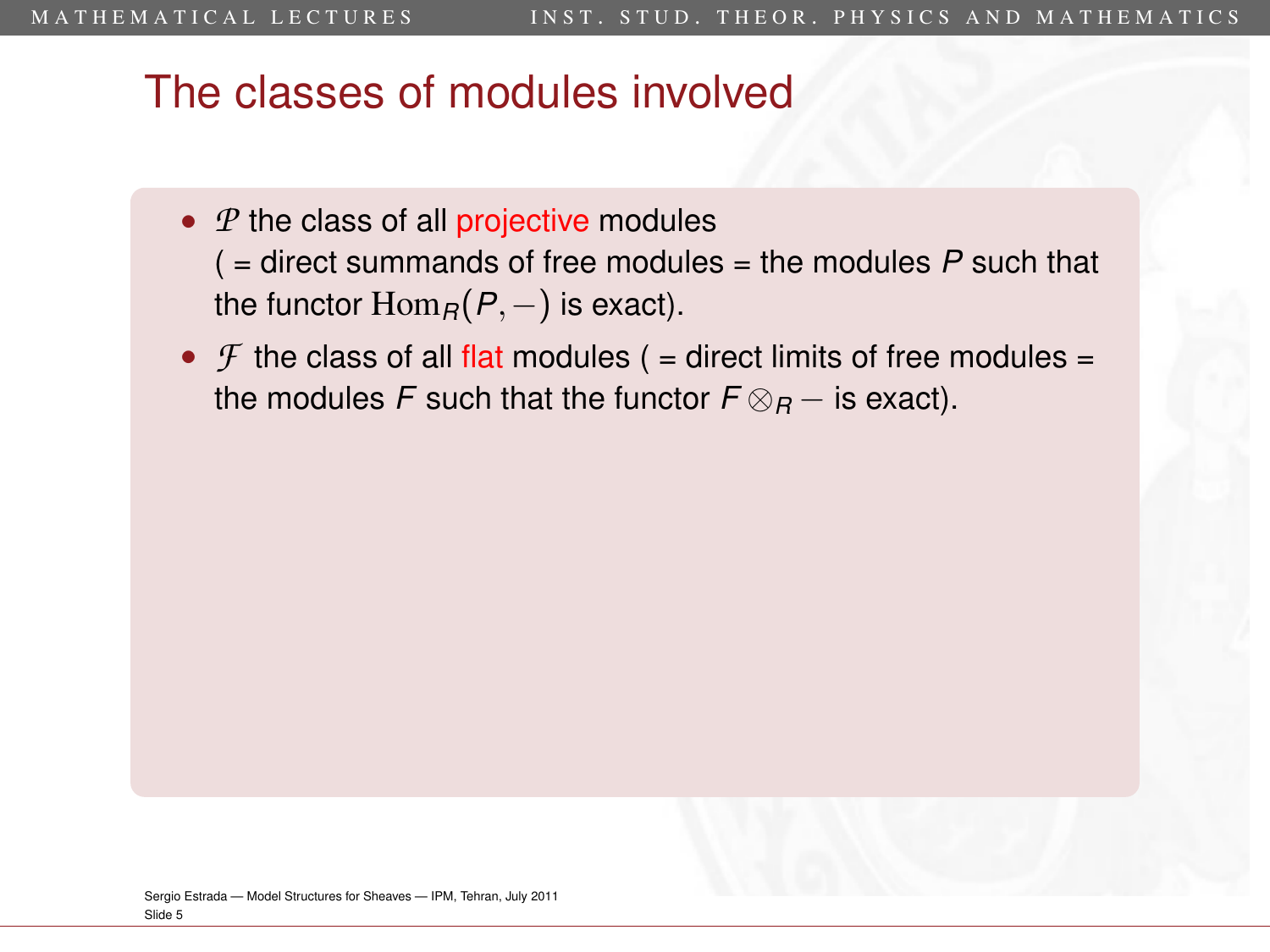- *P* the class of all projective modules
	- ( = direct summands of free modules = the modules *P* such that the functor  $\text{Hom}_R(P,-)$  is exact).
- $\mathcal F$  the class of all flat modules ( = direct limits of free modules = the modules *F* such that the functor  $F \otimes_R -$  is exact).
- *L* the class of all Mittag-Leffler modules, i.e., the modules *M* such that the canonical map

$$
M\otimes_R \prod_{i\in I}M_i\to \prod_{i\in I}M\otimes_R M_i
$$

is monic, for each family of *R*-modules (*M<sup>i</sup>* | *i* ∈ *I*).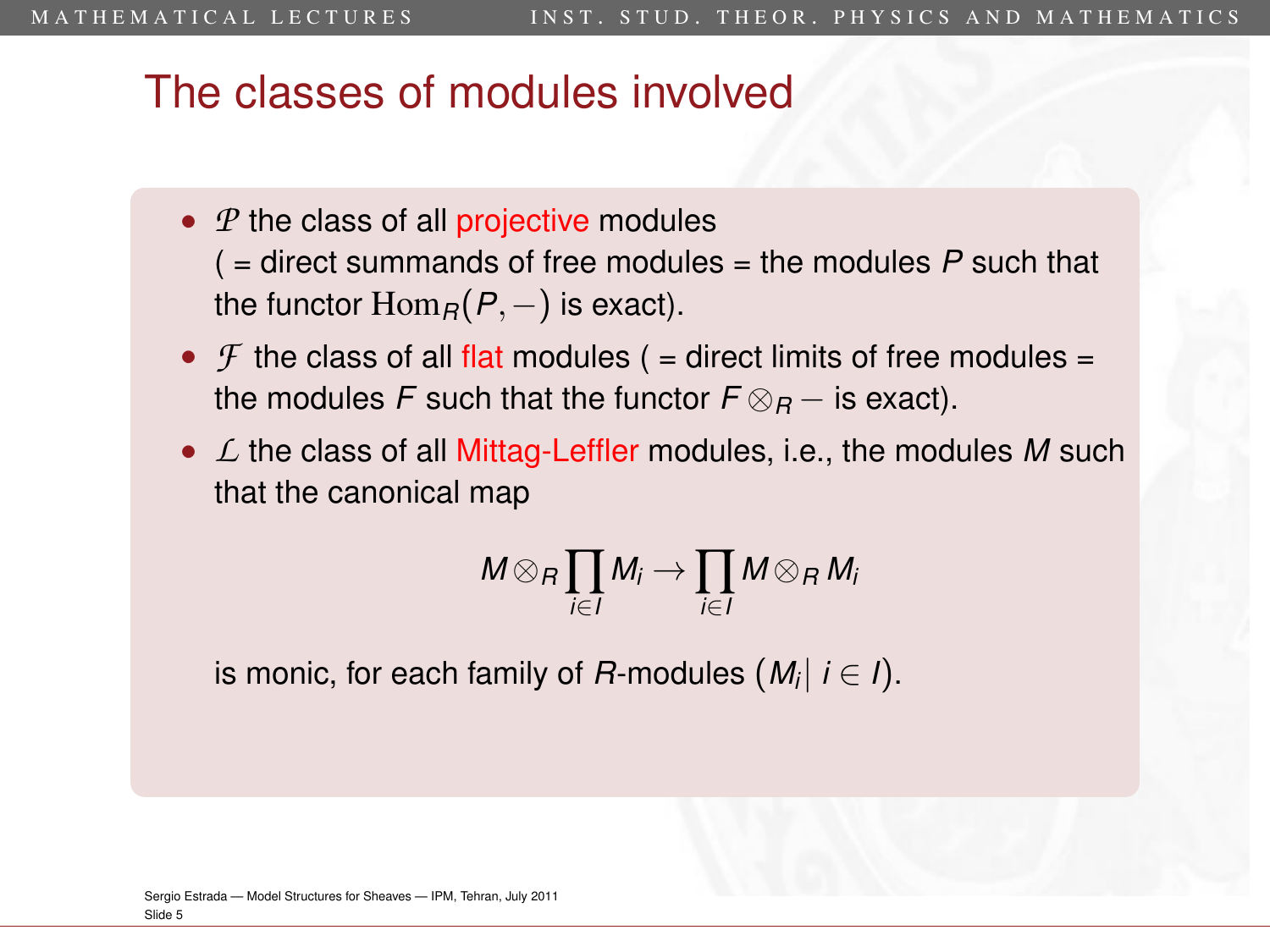- *P* the class of all projective modules
	- ( = direct summands of free modules = the modules *P* such that the functor  $\text{Hom}_R(P,-)$  is exact).
- $\mathcal F$  the class of all flat modules ( = direct limits of free modules = the modules *F* such that the functor  $F \otimes_R -$  is exact).
- *L* the class of all Mittag-Leffler modules, i.e., the modules *M* such that the canonical map

$$
M\otimes_R \prod_{i\in I}M_i\to \prod_{i\in I}M\otimes_R M_i
$$

is monic, for each family of *R*-modules (*M<sup>i</sup>* | *i* ∈ *I*).

• *D* = *F* ∩*L* the class of all flat Mittag-Leffler modules.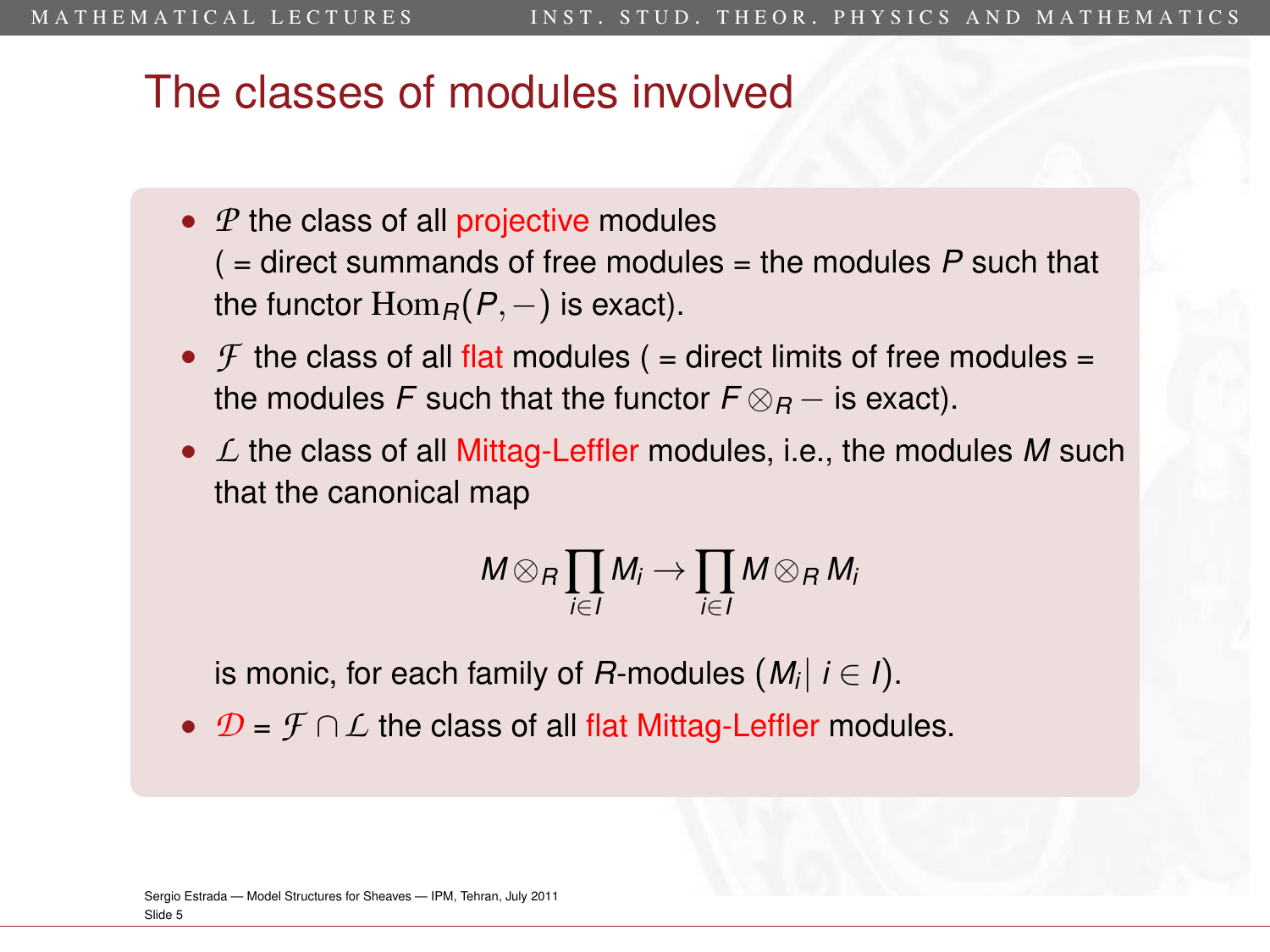- *P* the class of all projective modules
	- ( = direct summands of free modules = the modules *P* such that the functor  $\text{Hom}_R(P,-)$  is exact).
- $\mathcal F$  the class of all flat modules ( = direct limits of free modules = the modules *F* such that the functor  $F \otimes_R -$  is exact).
- *L* the class of all Mittag-Leffler modules, i.e., the modules *M* such that the canonical map

$$
M\otimes_R \prod_{i\in I}M_i\to \prod_{i\in I}M\otimes_R M_i
$$

is monic, for each family of *R*-modules (*M<sup>i</sup>* | *i* ∈ *I*).

• *D* = *F* ∩*L* the class of all flat Mittag-Leffler modules. ("projective modules with a human face")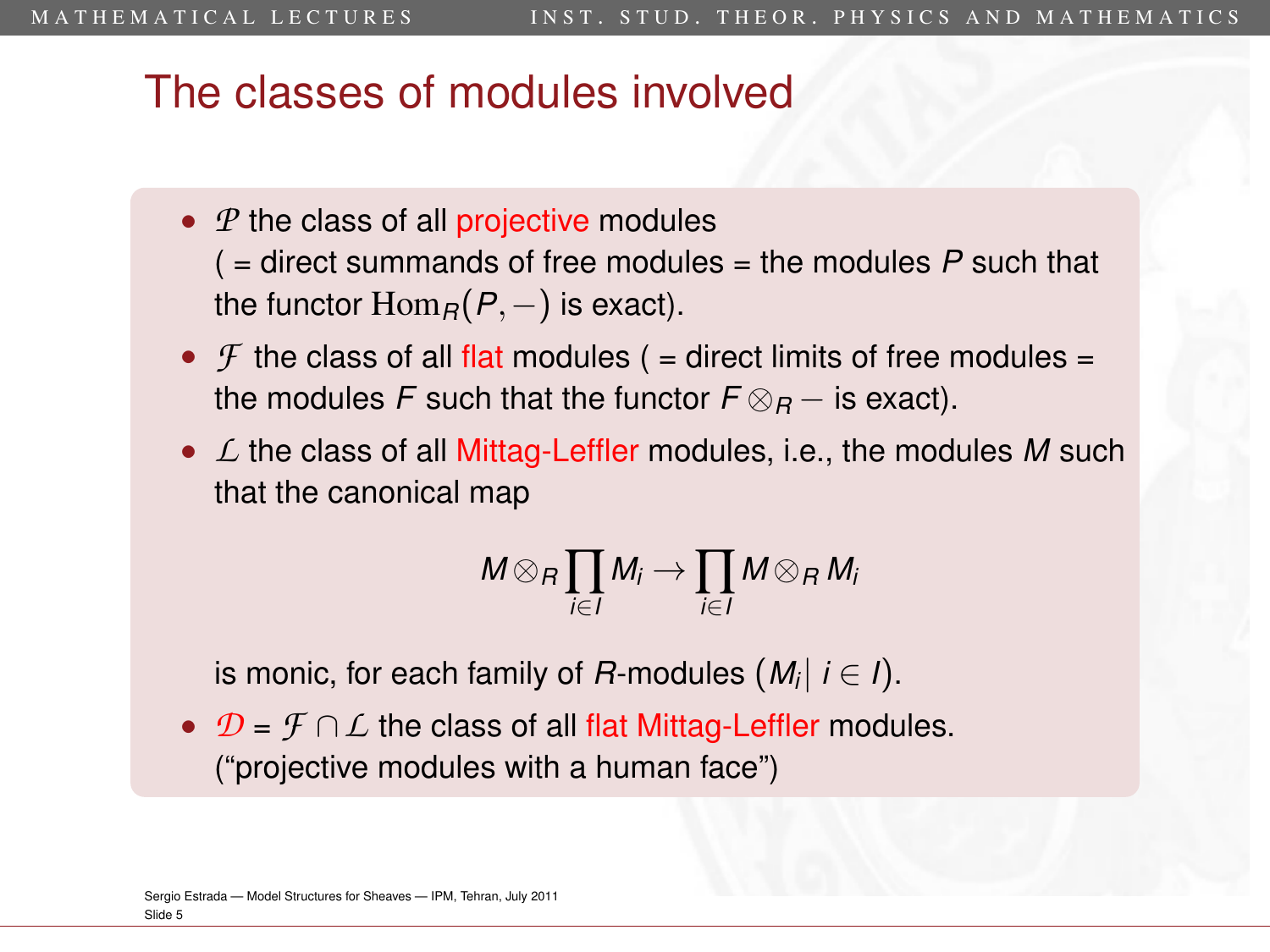• "Unlike projectivity, the property of *M* being a flat Mittag–Leffler module is a first-order property (in the sense of mathematical logic) of  $R^{(\mathbb{N})}\otimes_R M$  viewed as a module over  $\mathrm{End}_R R^{(\mathbb{N})^n}.$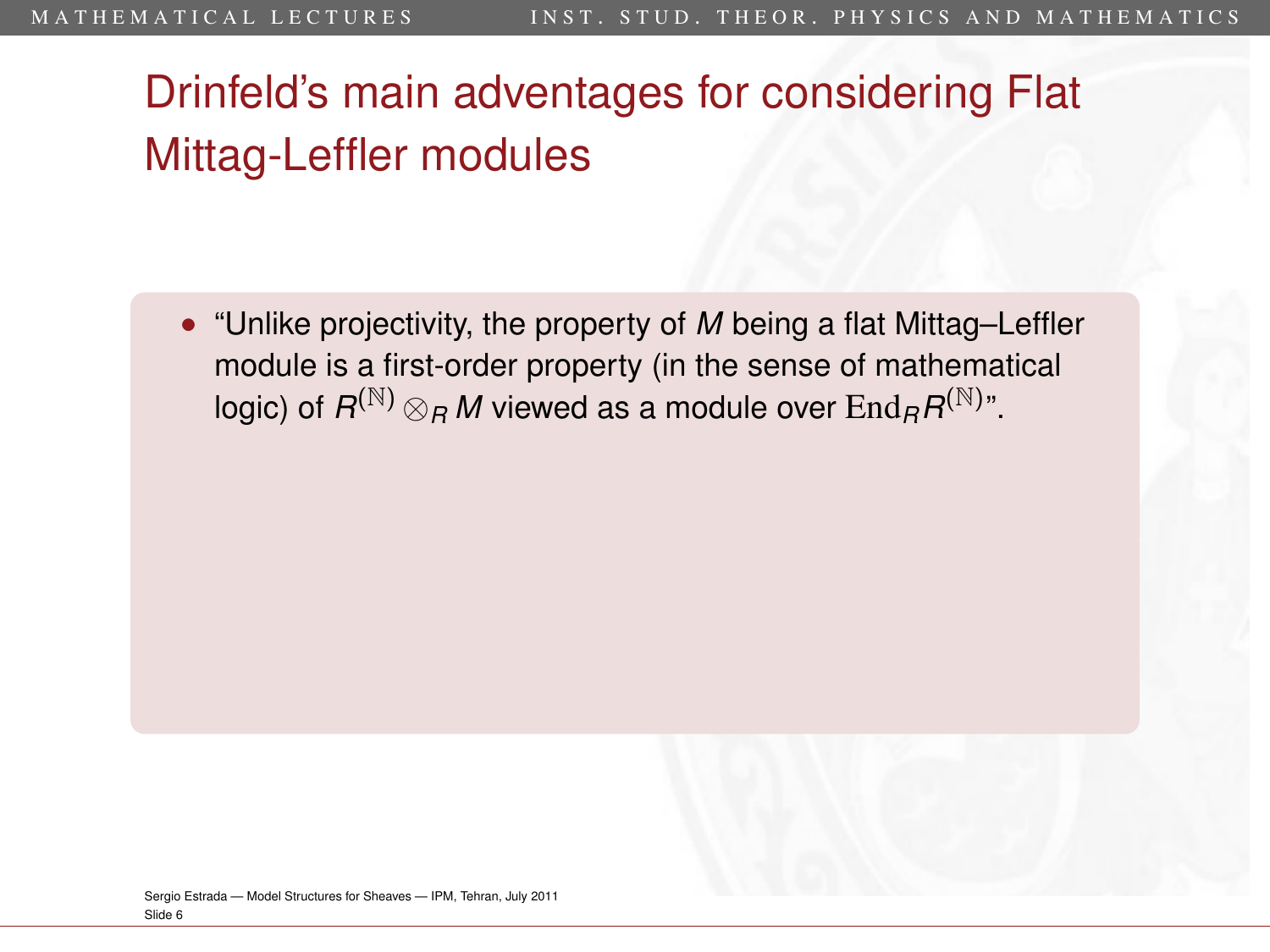• "Unlike projectivity, the property of *M* being a flat Mittag–Leffler module is a first-order property (in the sense of mathematical logic) of  $R^{(\mathbb{N})}\otimes_R M$  viewed as a module over  $\mathrm{End}_R R^{(\mathbb{N})^n}.$ 

• AC is not needed to prove that a vector space over a field is a flat Mittag–Leffler module.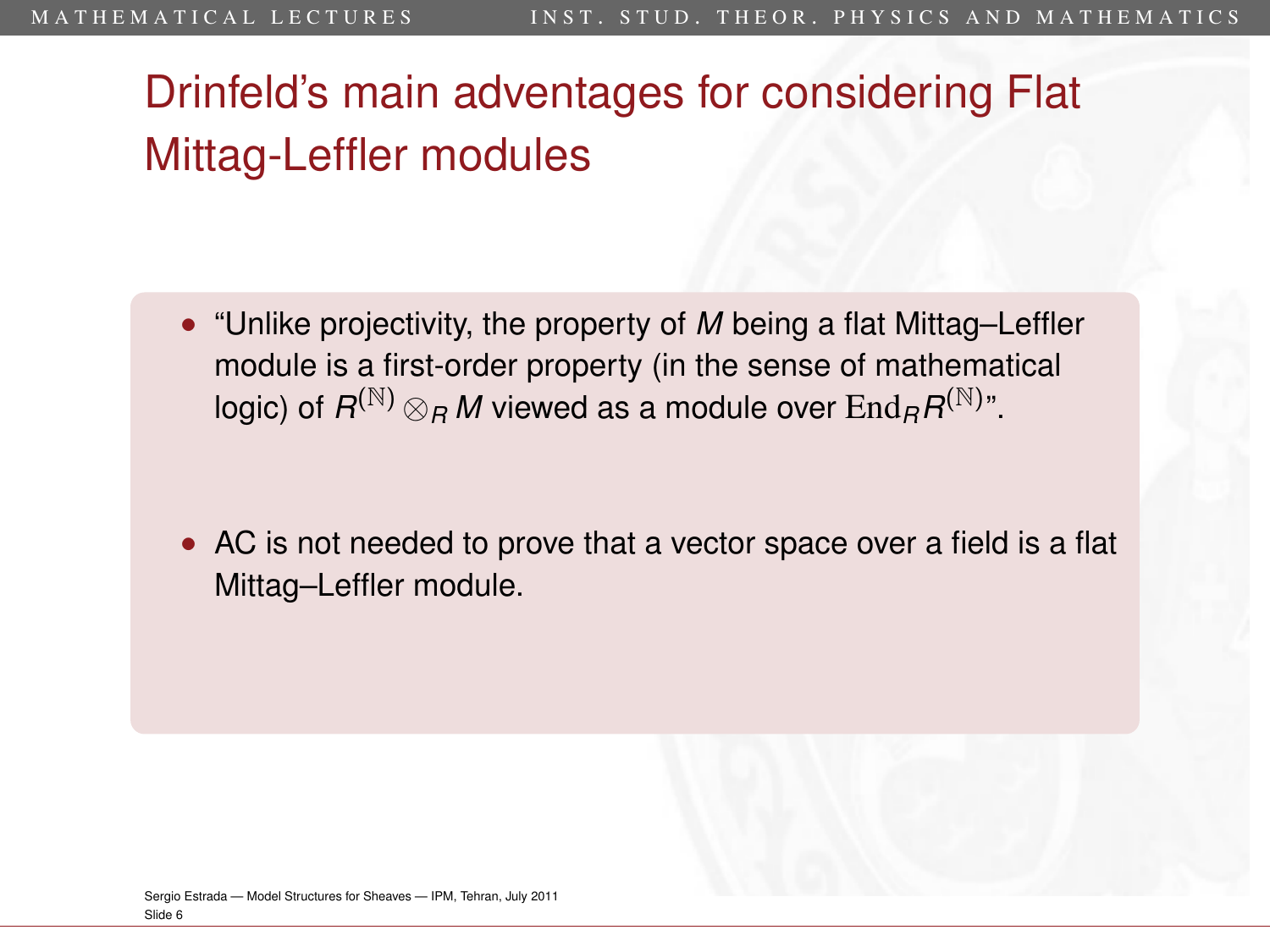- "Unlike projectivity, the property of *M* being a flat Mittag–Leffler module is a first-order property (in the sense of mathematical logic) of  $R^{(\mathbb{N})}\otimes_R M$  viewed as a module over  $\mathrm{End}_R R^{(\mathbb{N})^n}.$
- AC is not needed to prove that a vector space over a field is a flat Mittag–Leffler module.  $*$ but $*$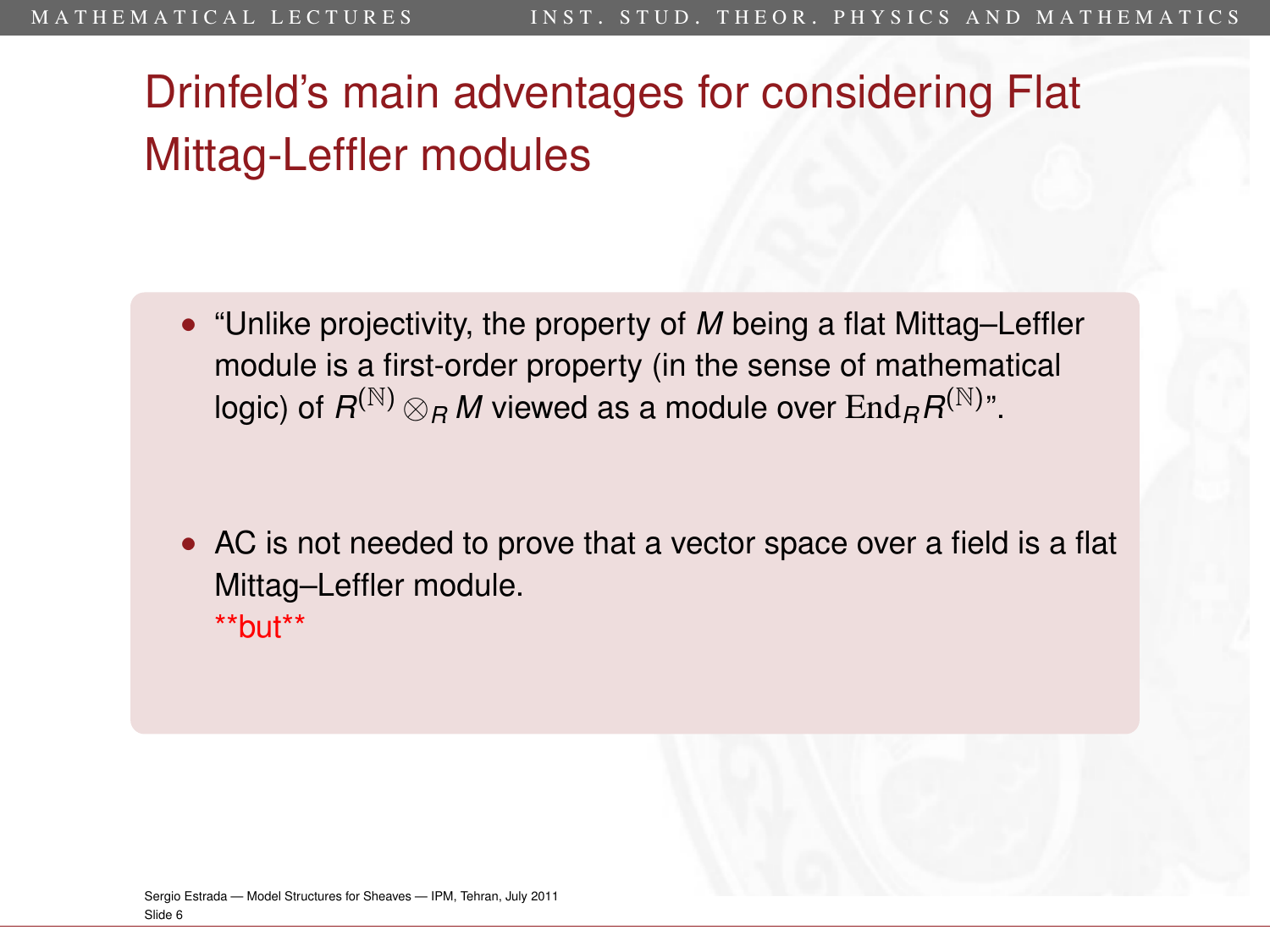• "Unlike projectivity, the property of *M* being a flat Mittag–Leffler module is a first-order property (in the sense of mathematical logic) of  $R^{(\mathbb{N})}\otimes_R M$  viewed as a module over  $\mathrm{End}_R R^{(\mathbb{N})^n}.$ 

• AC is not needed to prove that a vector space over a field is a flat Mittag–Leffler module.  $*$ but $*$ 

without AC, projectivity is not equivalent to being a direct summand of a free module.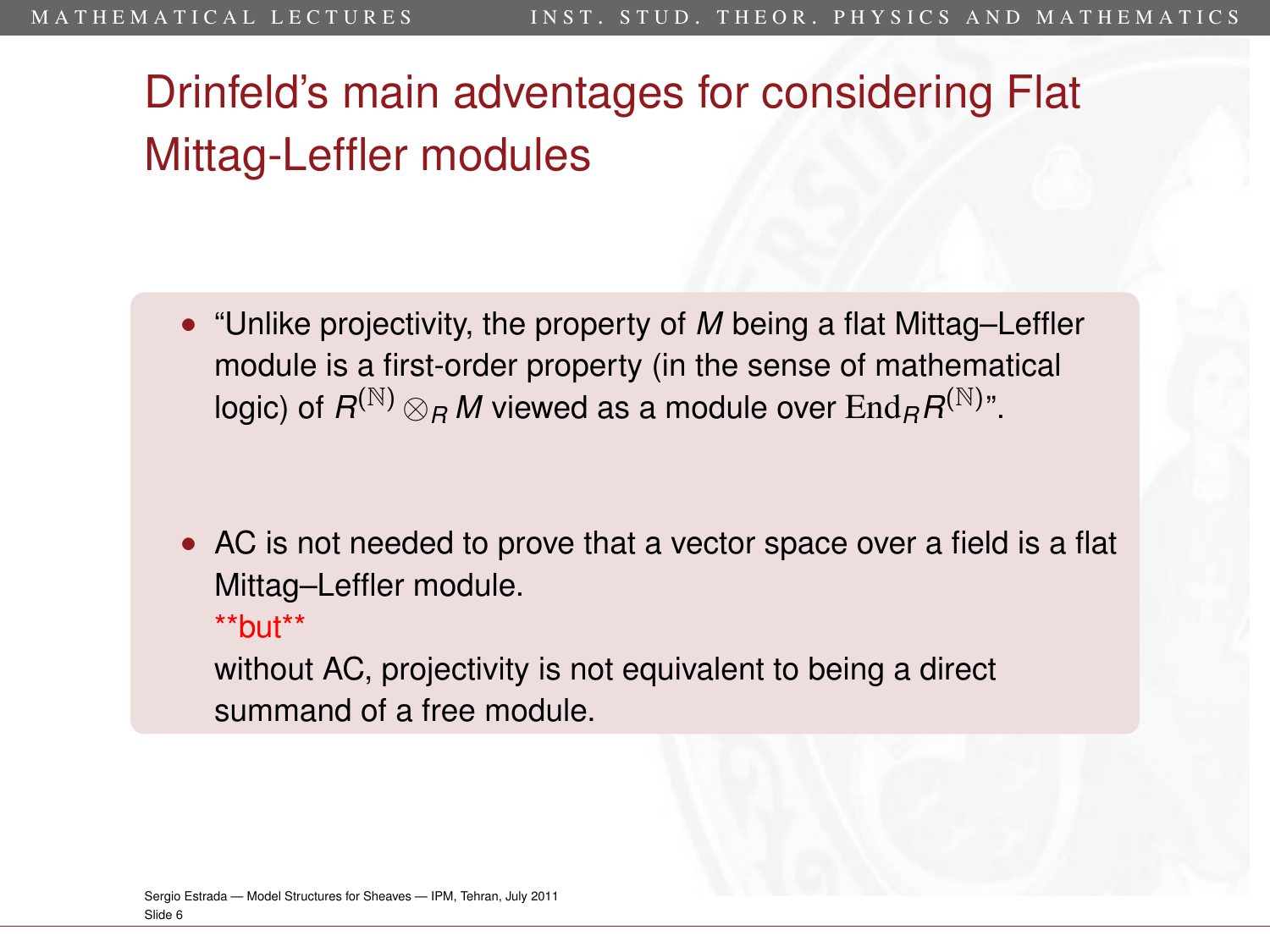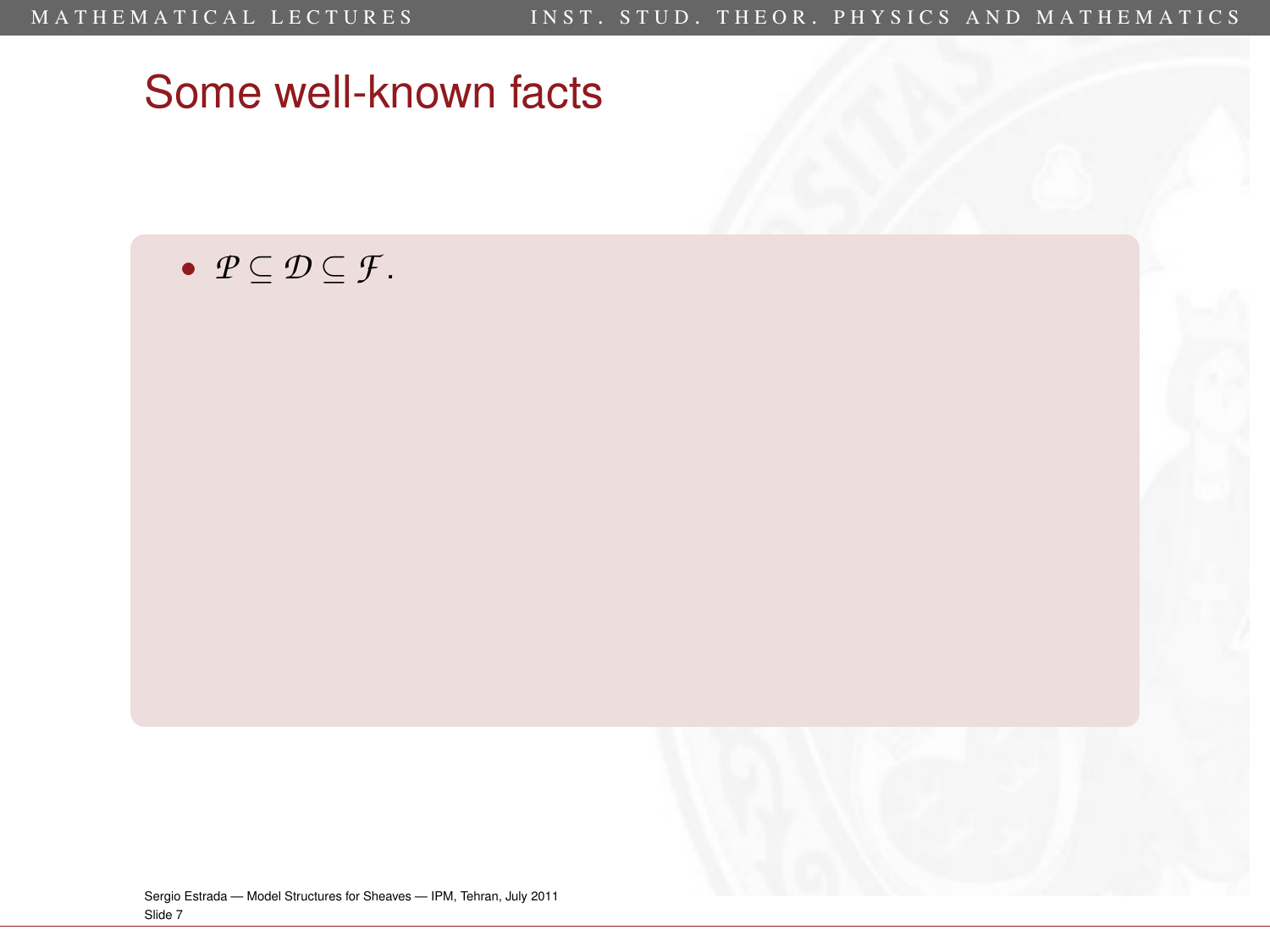- *P* ⊆ *D* ⊆ *F* .
- If any two of these classes coincide, then all coincide.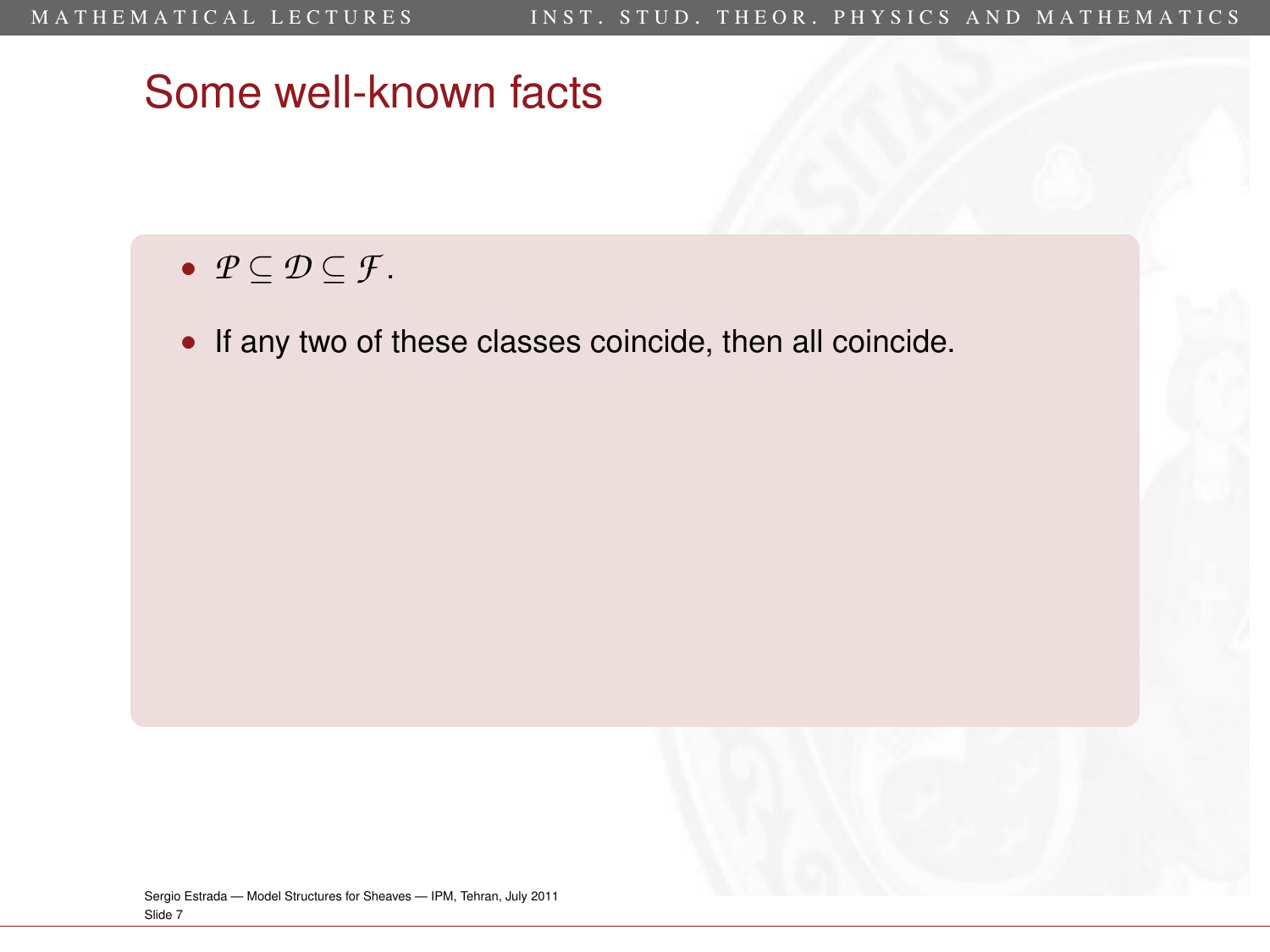- *P* ⊆ *D* ⊆ *F* .
- If any two of these classes coincide, then all coincide. This happens iff *R* is a right perfect ring (i.e., *R* has dcc on principal left ideals).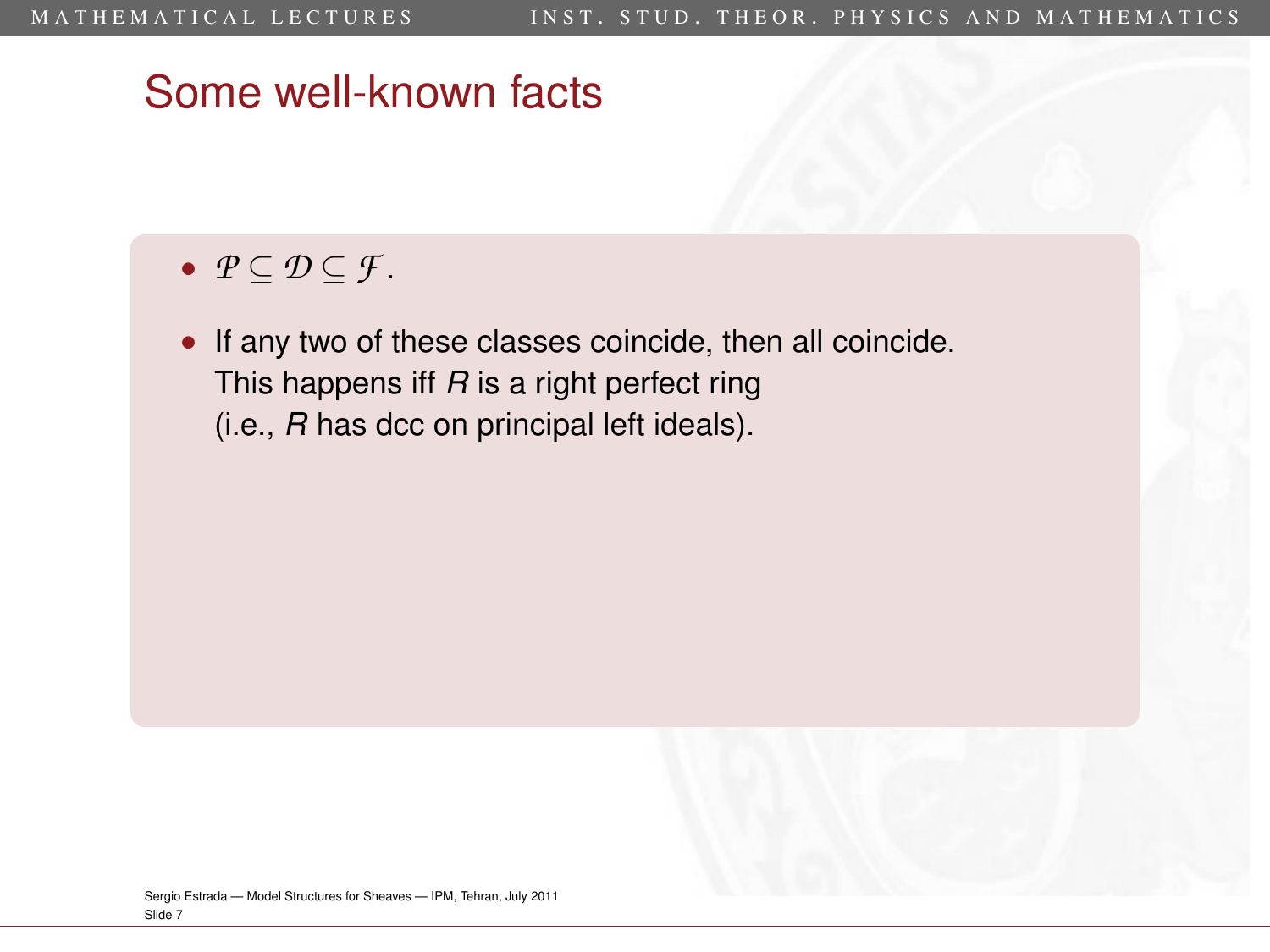- *P* ⊆ *D* ⊆ *F* .
- If any two of these classes coincide, then all coincide. This happens iff *R* is a right perfect ring (i.e., *R* has dcc on principal left ideals).
- [Kaplansky'1958] The class *P* is classifiable: Each module in *P* is a direct sum of countably generated modules.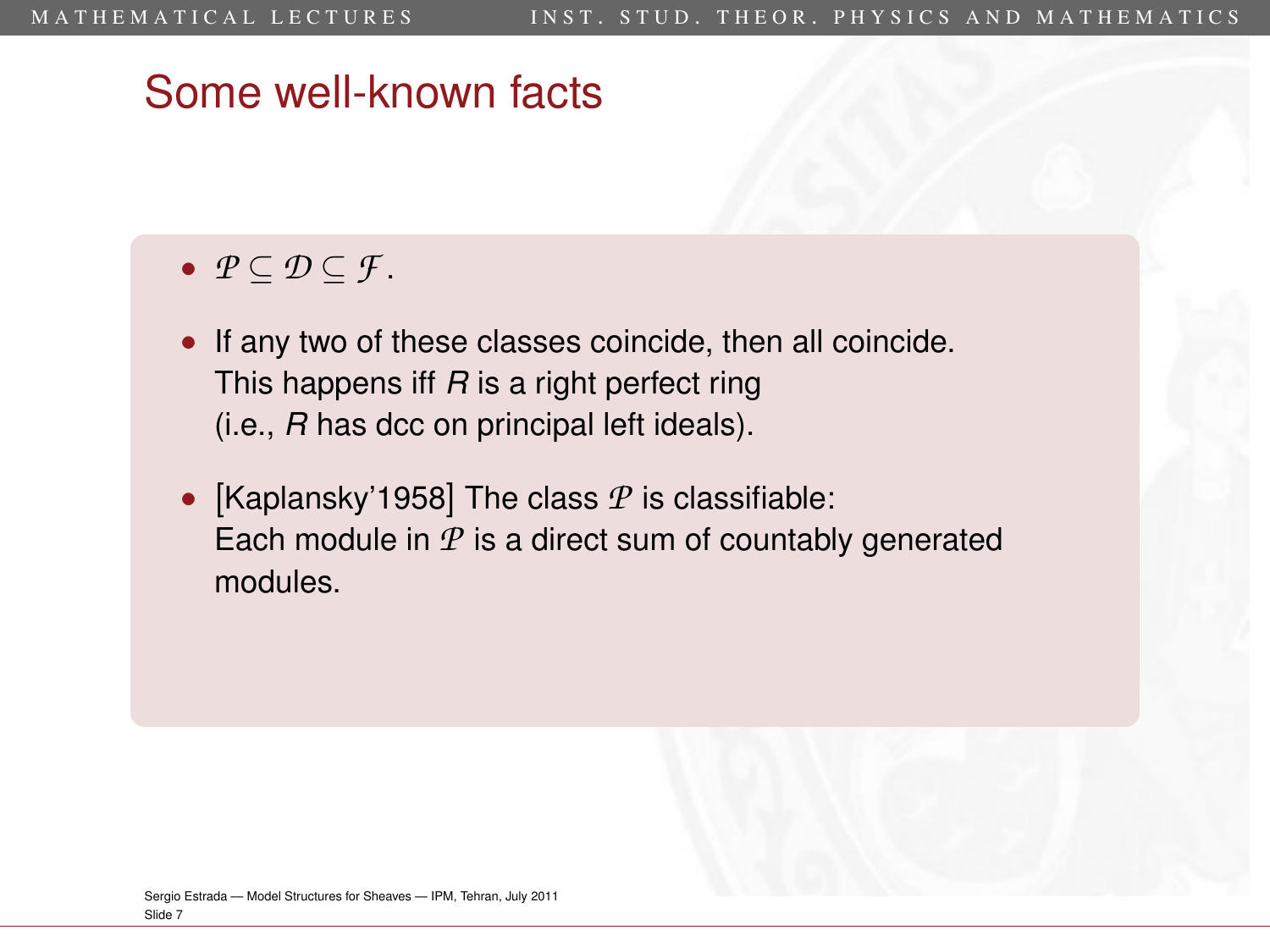- *P* ⊆ *D* ⊆ *F* .
- If any two of these classes coincide, then all coincide. This happens iff *R* is a right perfect ring (i.e., *R* has dcc on principal left ideals).
- [Kaplansky'1958] The class *P* is classifiable: Each module in *P* is a direct sum of countably generated modules.
- The class  $\mathcal F$  is not classifiable in case  $R$  is not right perfect (e.g.,  $\mathcal{F} =$  all torsion-free groups in case  $R = \mathbb{Z}$ ).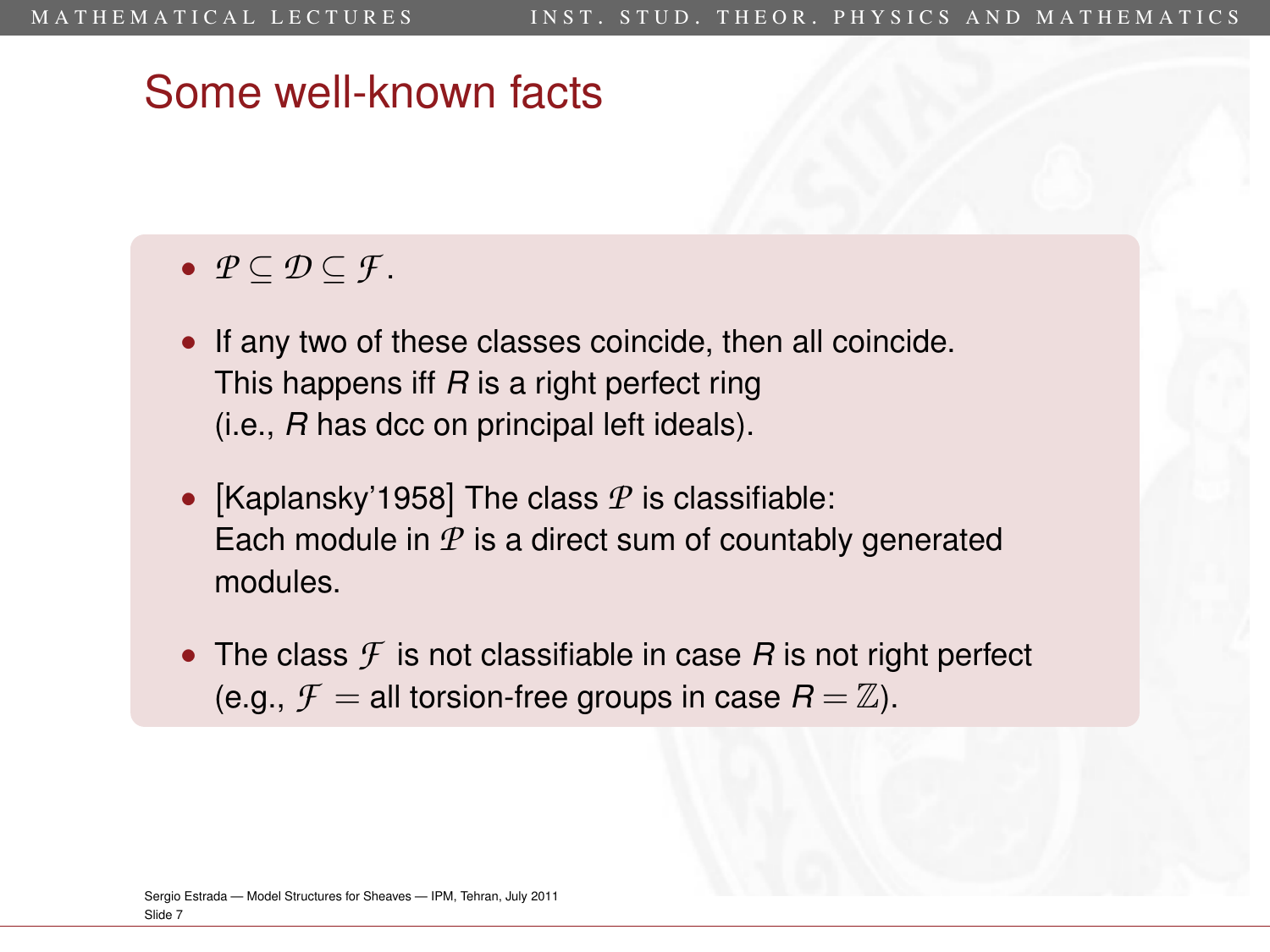### The 'sandwich' class *D*

#### Theorem (Raynaud-Gruson'1971)

*Let R be a ring and M a module. Then the following are equivalent:*

- *M* is a flat Mittag-Leffler module (i.e.,  $M \in \mathcal{D}$ ).
- *Every finite (or countable) subset of M is contained in a countably generated projective submodule wich is pure in M.*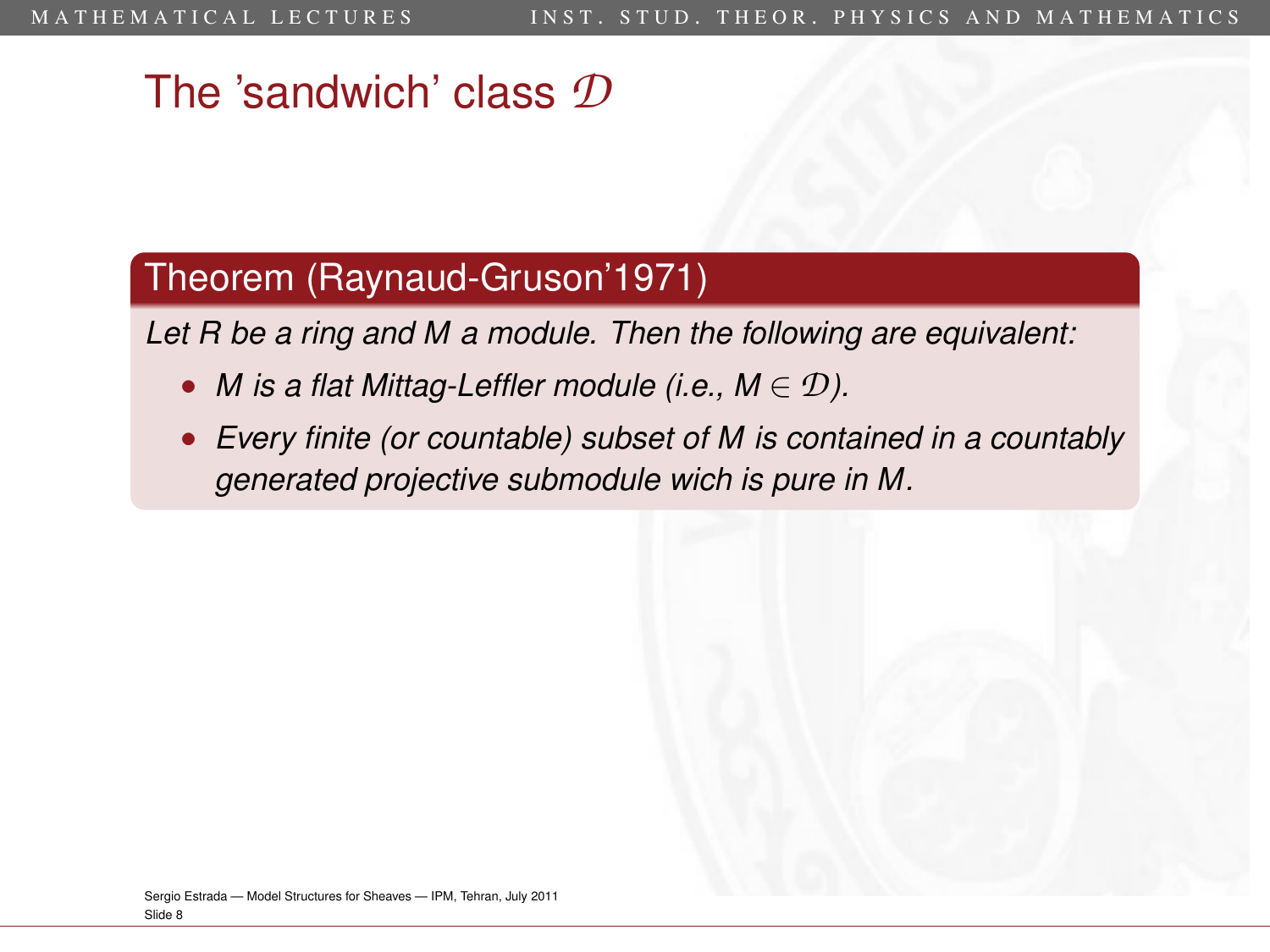### The 'sandwich' class *D*

#### Theorem (Raynaud-Gruson'1971)

*Let R be a ring and M a module. Then the following are equivalent:*

- *M* is a flat Mittag-Leffler module (i.e.,  $M \in \mathcal{D}$ ).
- *Every finite (or countable) subset of M is contained in a countably generated projective submodule wich is pure in M.*

#### Example (Azumaya-Facchini'1989)

*D* is the class of  $\aleph_1$ -free groups for  $R = \mathbb{Z}$ .

(A group is  $\mathbf{X}_1$ -free if each of its countable subgroups is free).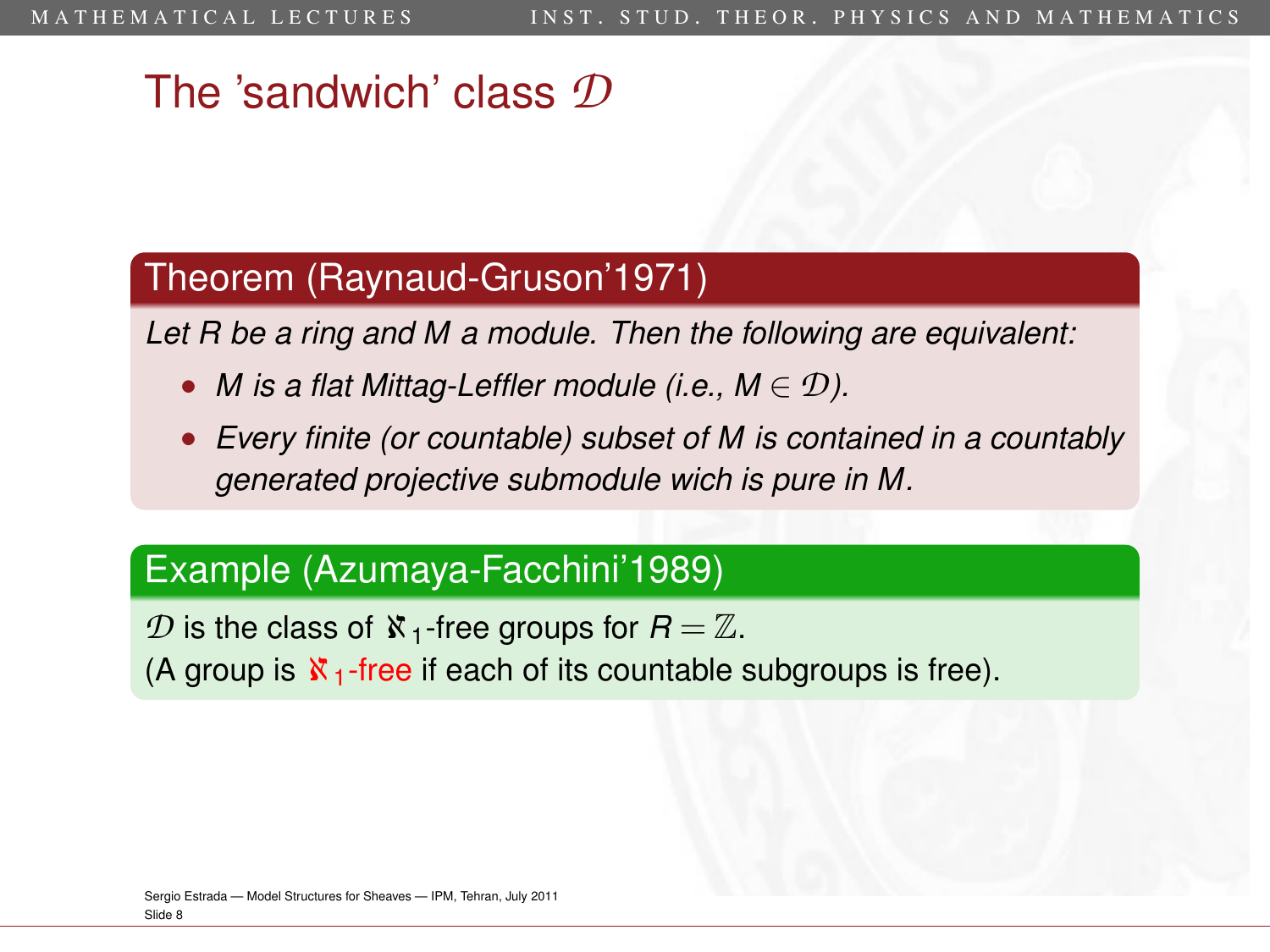The classes *P*, *D*, and *F* are resolving classes closed under direct summands and transfinite extensions.

<span id="page-29-0"></span>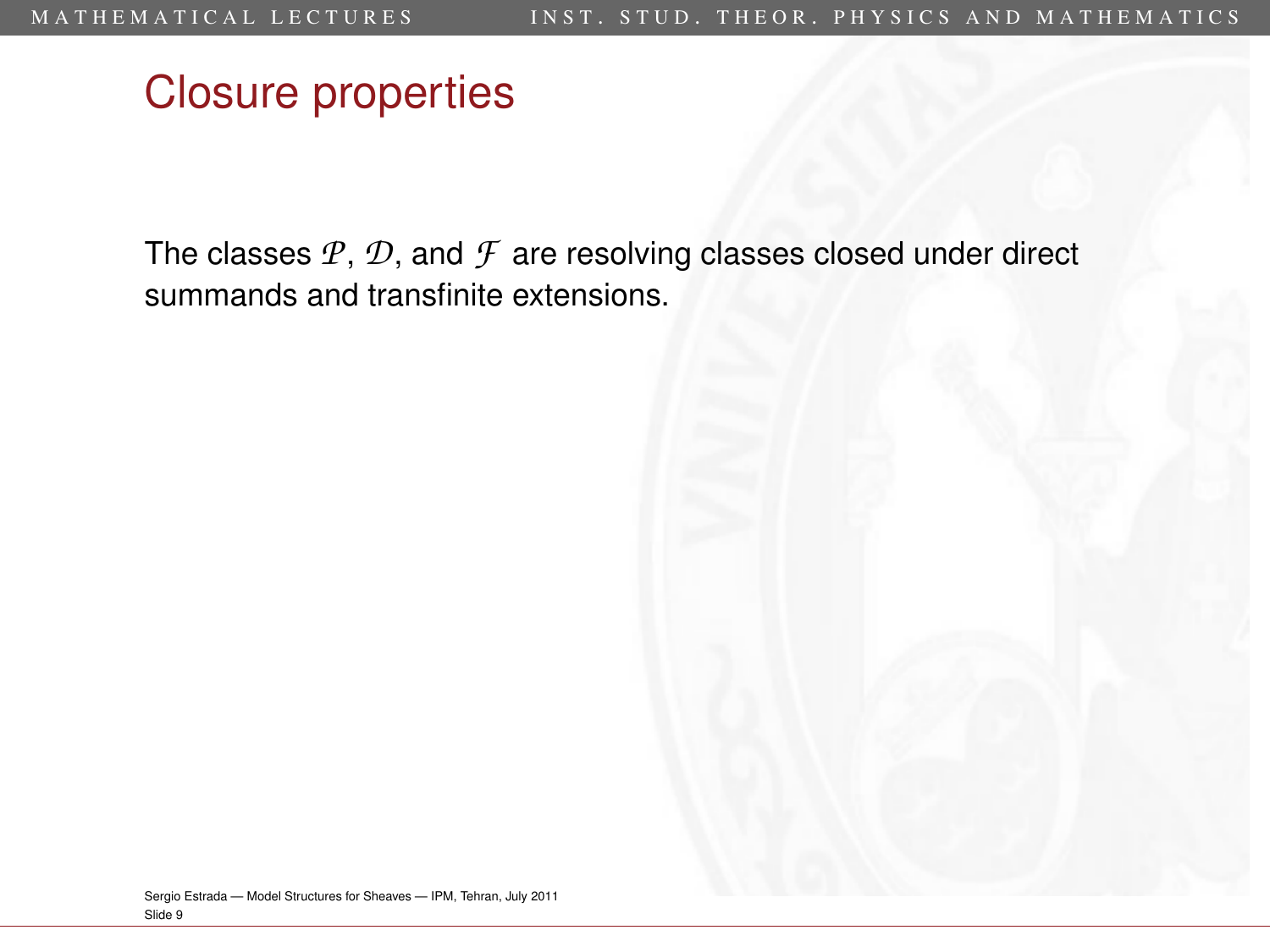The classes *P*, *D*, and *F* are resolving classes closed under direct summands and transfinite extensions.

#### **Definition**

Let *C* be a class in a Grothendieck category. *M* is a transfinite extension of objects in *C*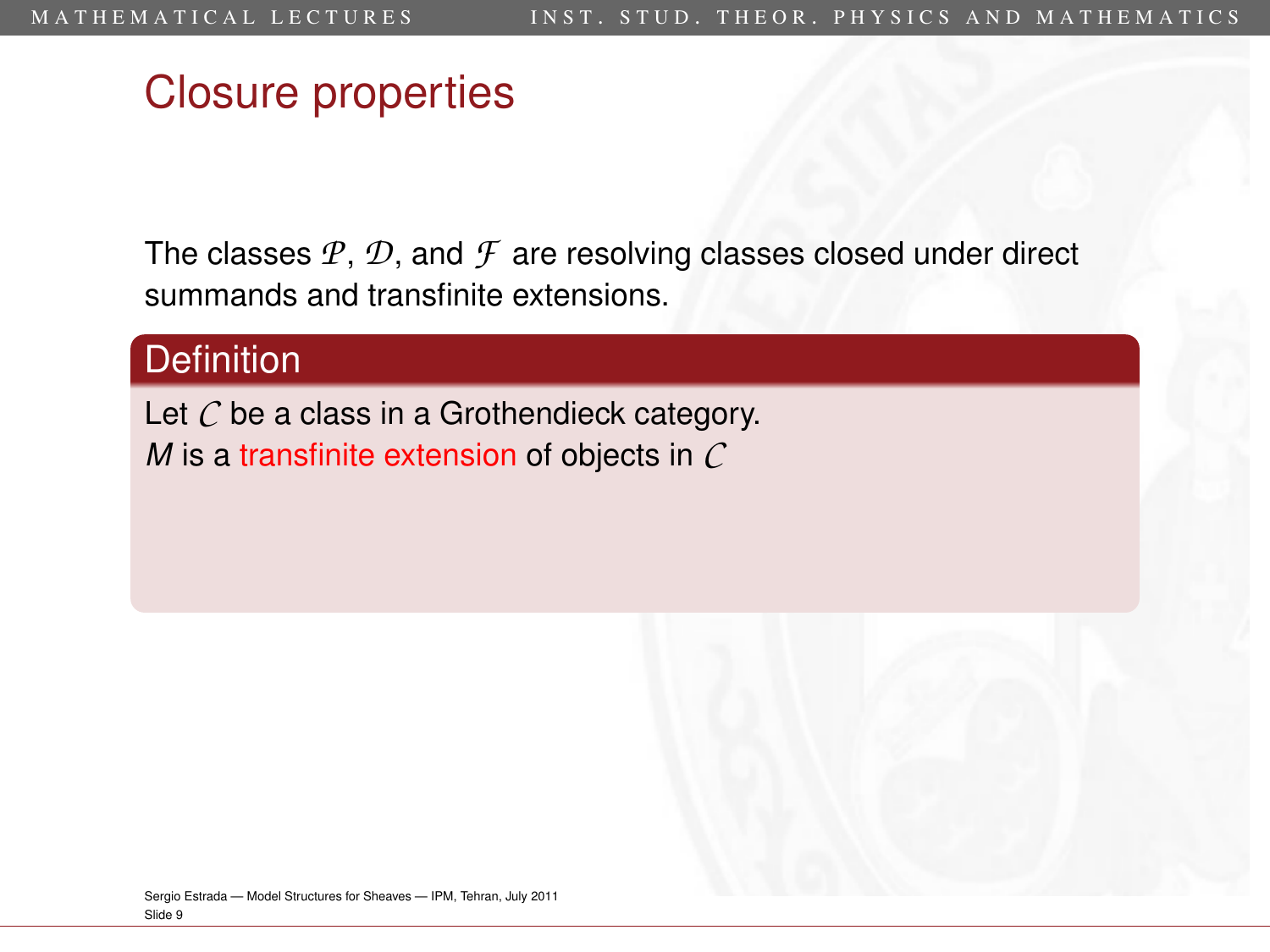The classes *P*, *D*, and *F* are resolving classes closed under direct summands and transfinite extensions.

#### **Definition**

Let *C* be a class in a Grothendieck category. *M* is a transfinite extension of objects in *C* in case there is a continuous increasing chain  $(M_\alpha) \alpha \leq \lambda$ ) of subobjects of *M* such that  $M = M_{\lambda}$ , and for each  $\alpha < \lambda$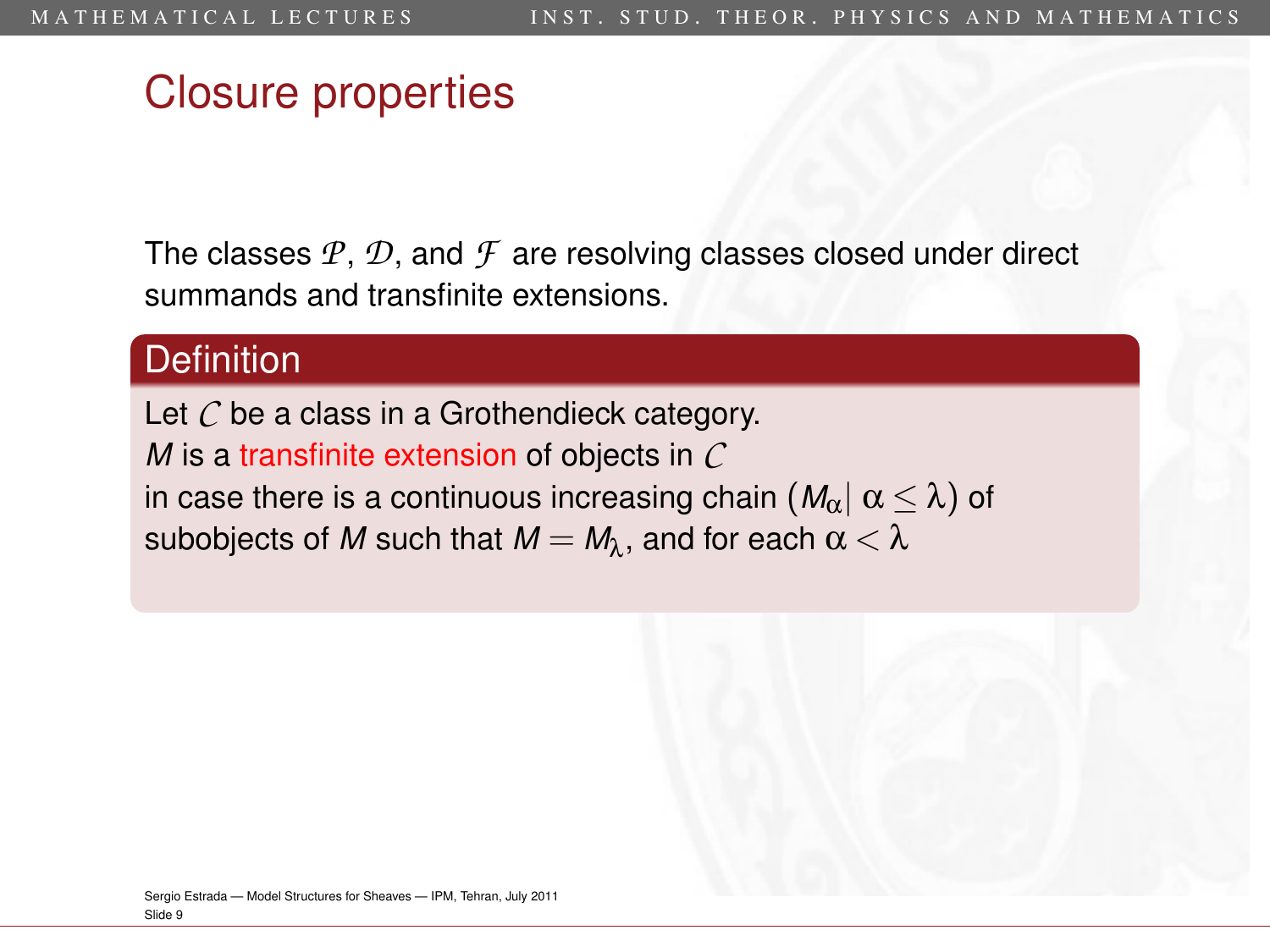The classes *P*, *D*, and *F* are resolving classes closed under direct summands and transfinite extensions.

#### **Definition**

Let *C* be a class in a Grothendieck category. *M* is a transfinite extension of objects in *C* in case there is a continuous increasing chain  $(M_\alpha) \alpha \leq \lambda$ ) of subobjects of *M* such that  $M = M_{\lambda}$ , and for each  $\alpha < \lambda$  $M_{\alpha+1}/M_{\alpha}$  is isomorphic to an element of C.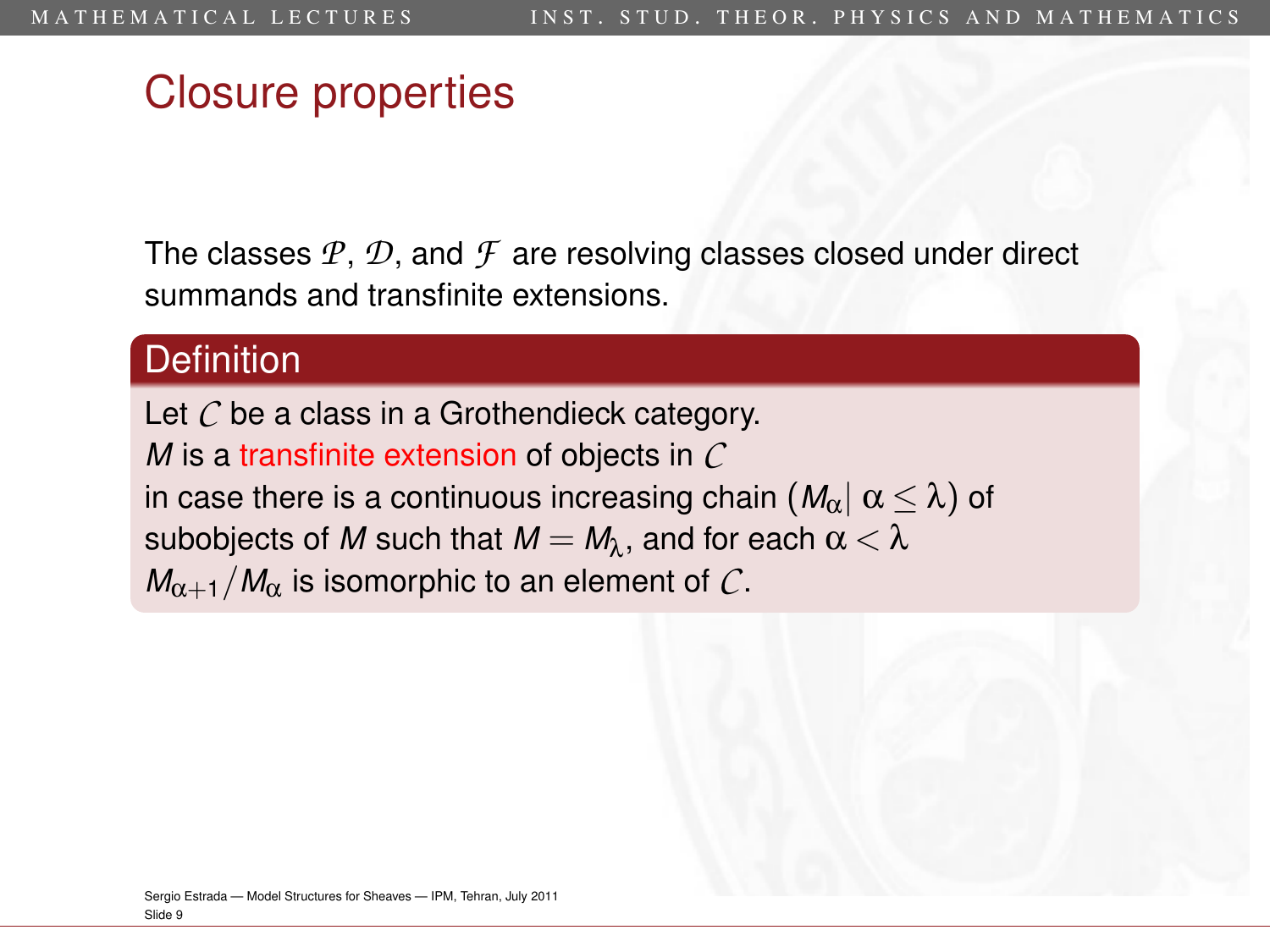The classes *P*, *D*, and *F* are resolving classes closed under direct summands and transfinite extensions.

#### **Definition**

Let *C* be a class in a Grothendieck category. *M* is a transfinite extension of objects in *C* in case there is a continuous increasing chain  $(M_\alpha) \alpha \leq \lambda$ ) of subobjects of M such that  $M = M_\lambda$ , and for each  $\alpha < \lambda$  $M_{\alpha+1}/M_{\alpha}$  is isomorphic to an element of C.

Moreover, *D* and *F* are closed under pure submodules.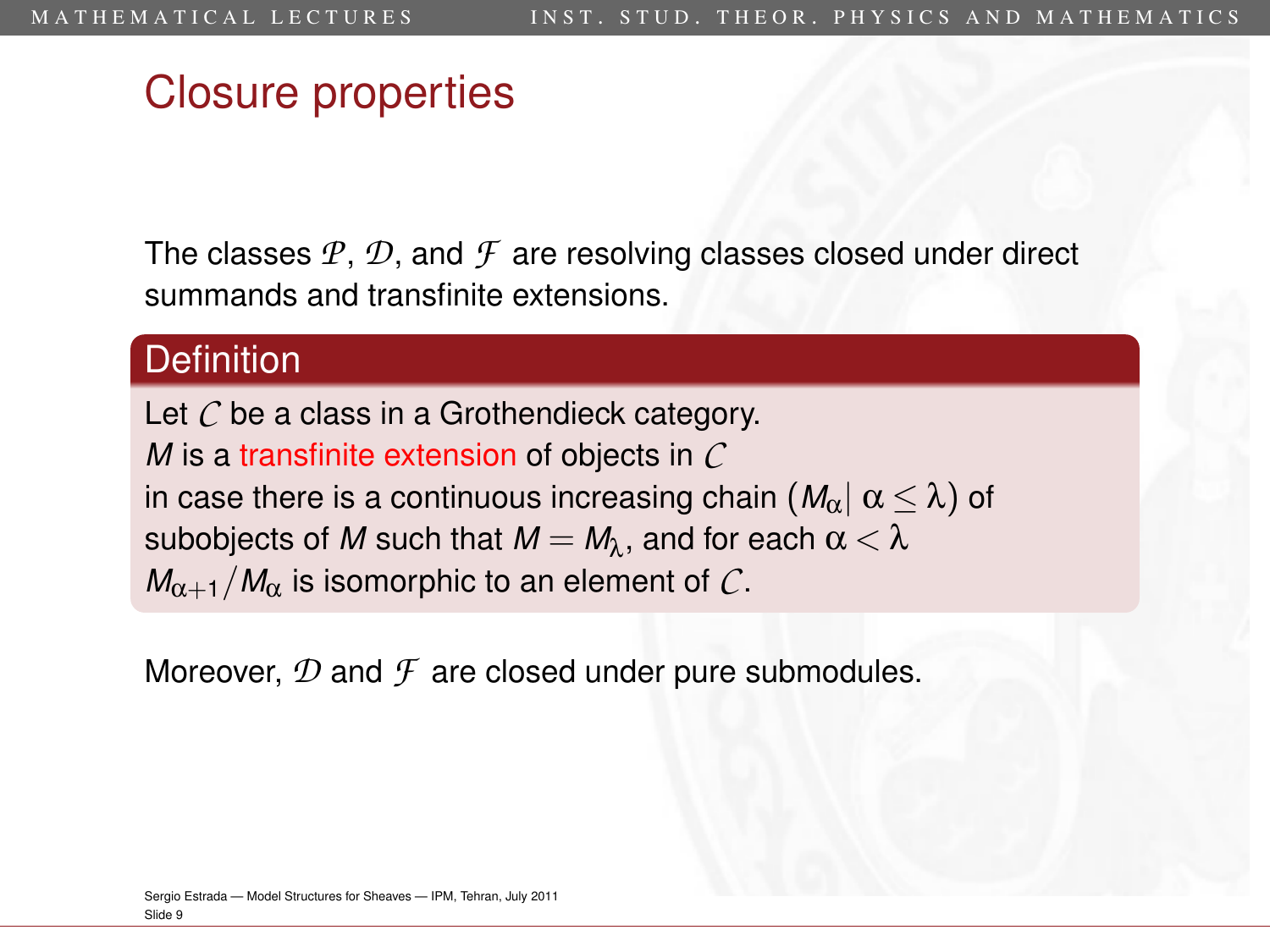### Quasi-coherent sheaves via compatible systems

#### Theorem (Enochs, E.'2005)

*There is an equivalence between the category*  $\mathfrak{Q}$ co( $X$ ), and the *category of certain representations of the quiver*  $Q_X = (V, E)$ *, where* 

<span id="page-34-0"></span>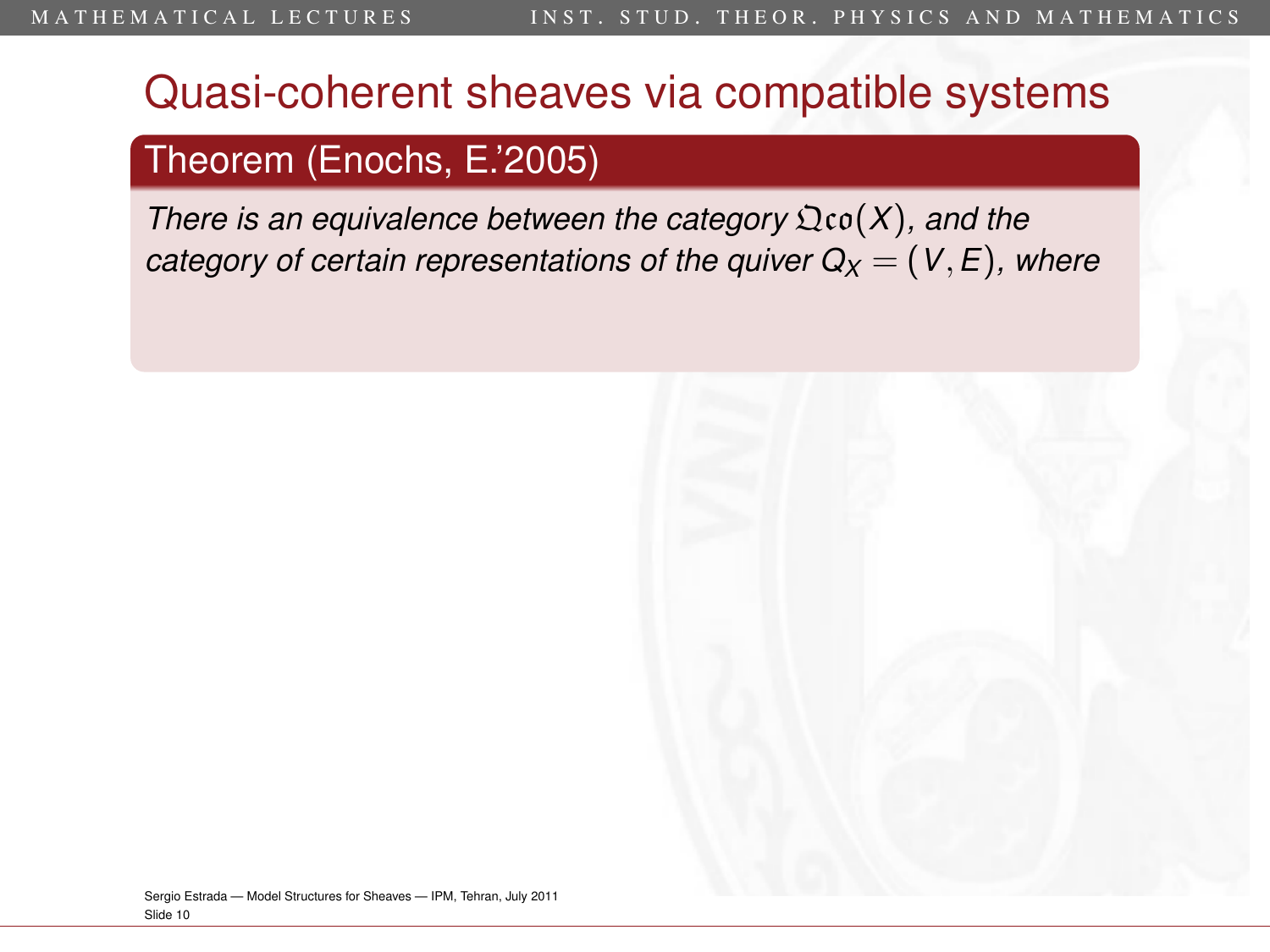### Quasi-coherent sheaves via compatible systems

#### Theorem (Enochs, E.'2005)

*There is an equivalence between the category*  $\mathfrak{Q}$ co( $X$ ), and the *category of certain representations of the quiver*  $Q_X = (V, E)$ *, where V are all open affine subsets of X, and there is an arrow*

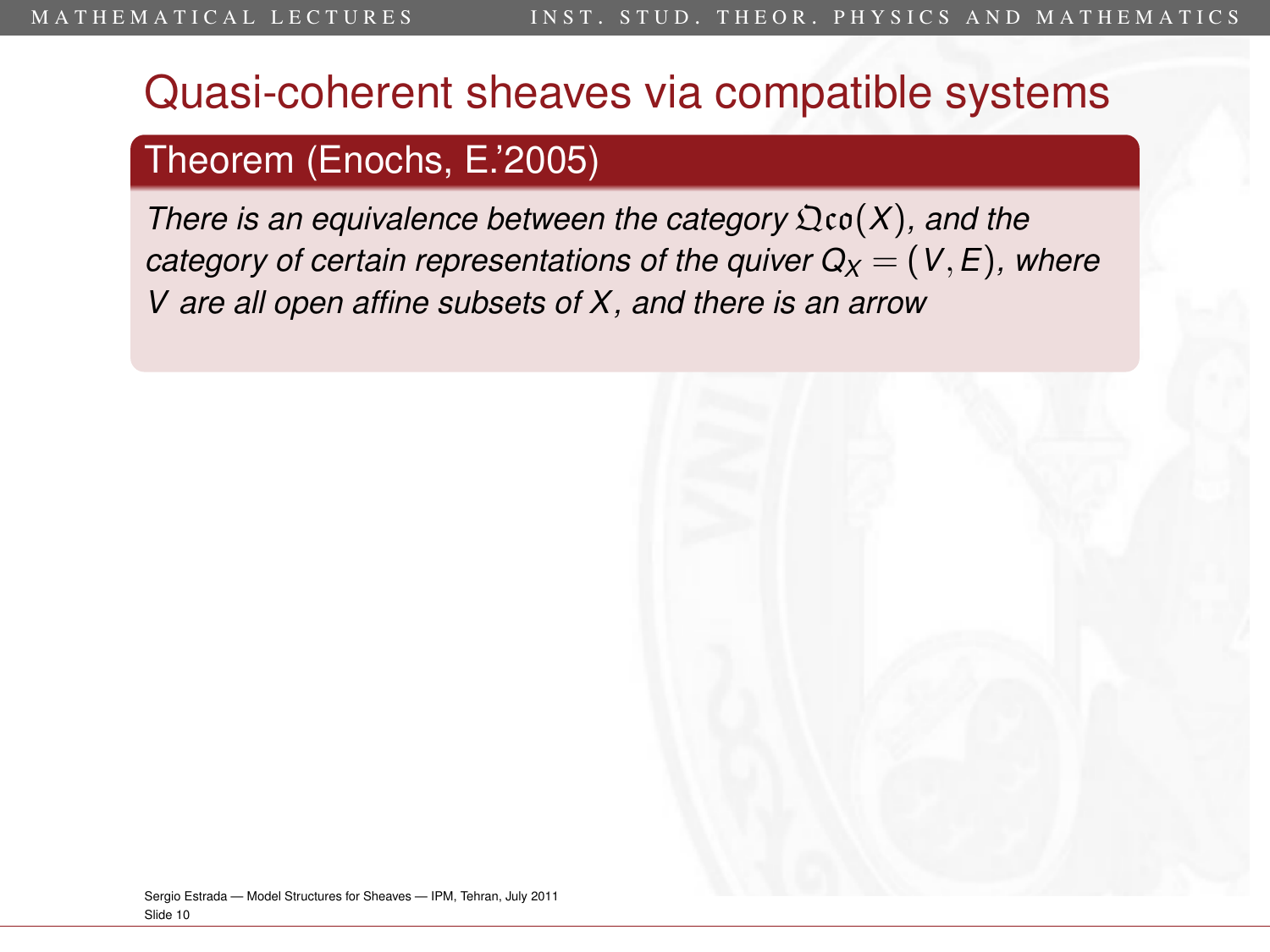## Theorem (Enochs, E.'2005)

*There is an equivalence between the category*  $\mathfrak{Q}$ co( $X$ ), and the *category of certain representations of the quiver*  $Q_X = (V, E)$ *, where V are all open affine subsets of X, and there is an arrow*  $u \rightarrow v$  *iff*  $v \subseteq u$ .

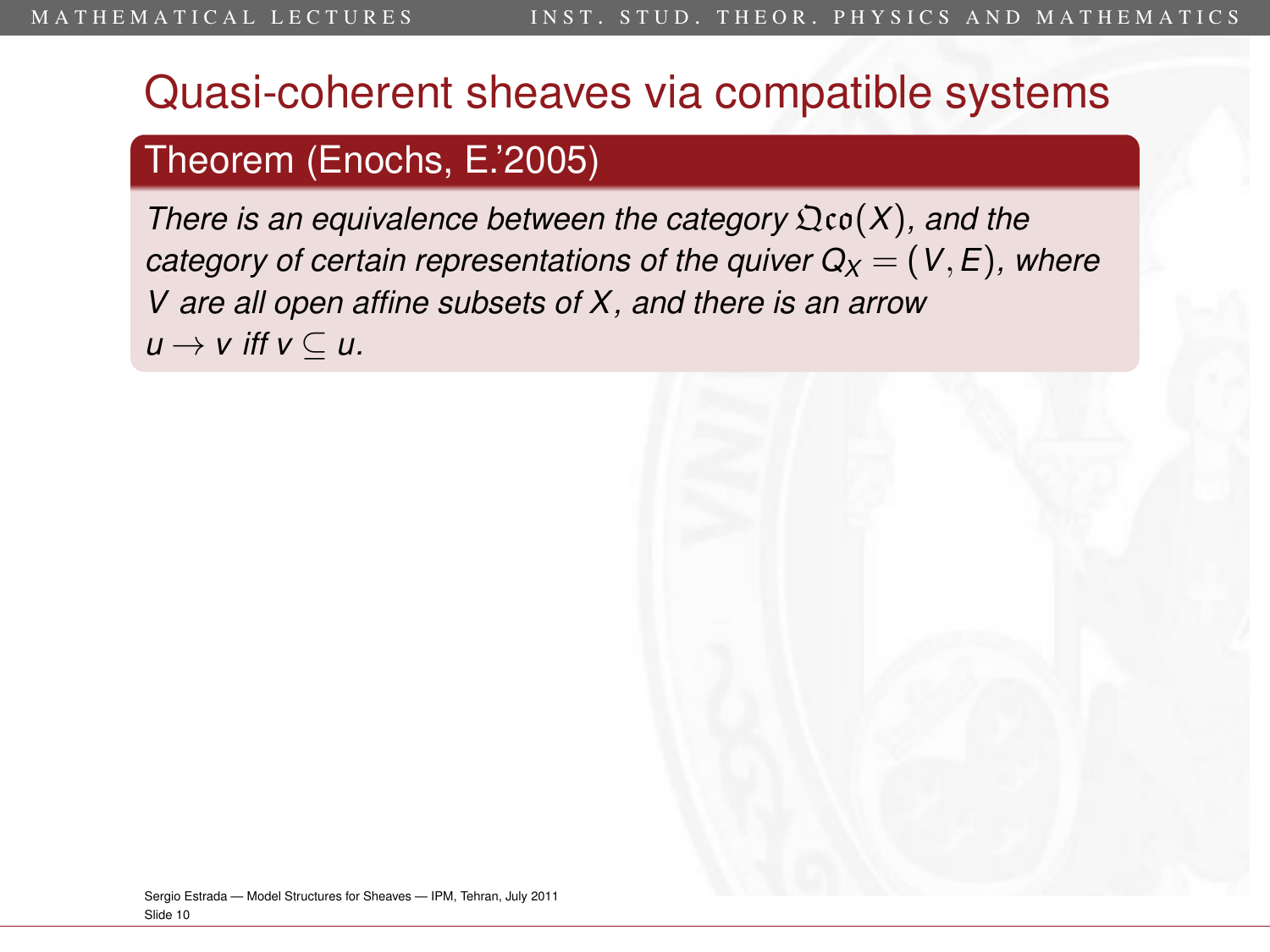### Theorem (Enochs, E.'2005)

*There is an equivalence between the category* Qco(*X*)*, and the category of certain representations of the quiver*  $Q_X = (V, E)$ *, where V are all open affine subsets of X, and there is an arrow*  $u \rightarrow v$  *iff*  $v \subseteq u$ .

We identify qc sheaves on *X* with compatible systems of  $F(v)$ -modules,  $M = (M(v) | v \in V)$ , where  $F(v) = O_X(v)$ , and systems of  $R(u)$ -morphisms  $M(u) \to M(v)$  for  $u \to v \in E$ , satisfying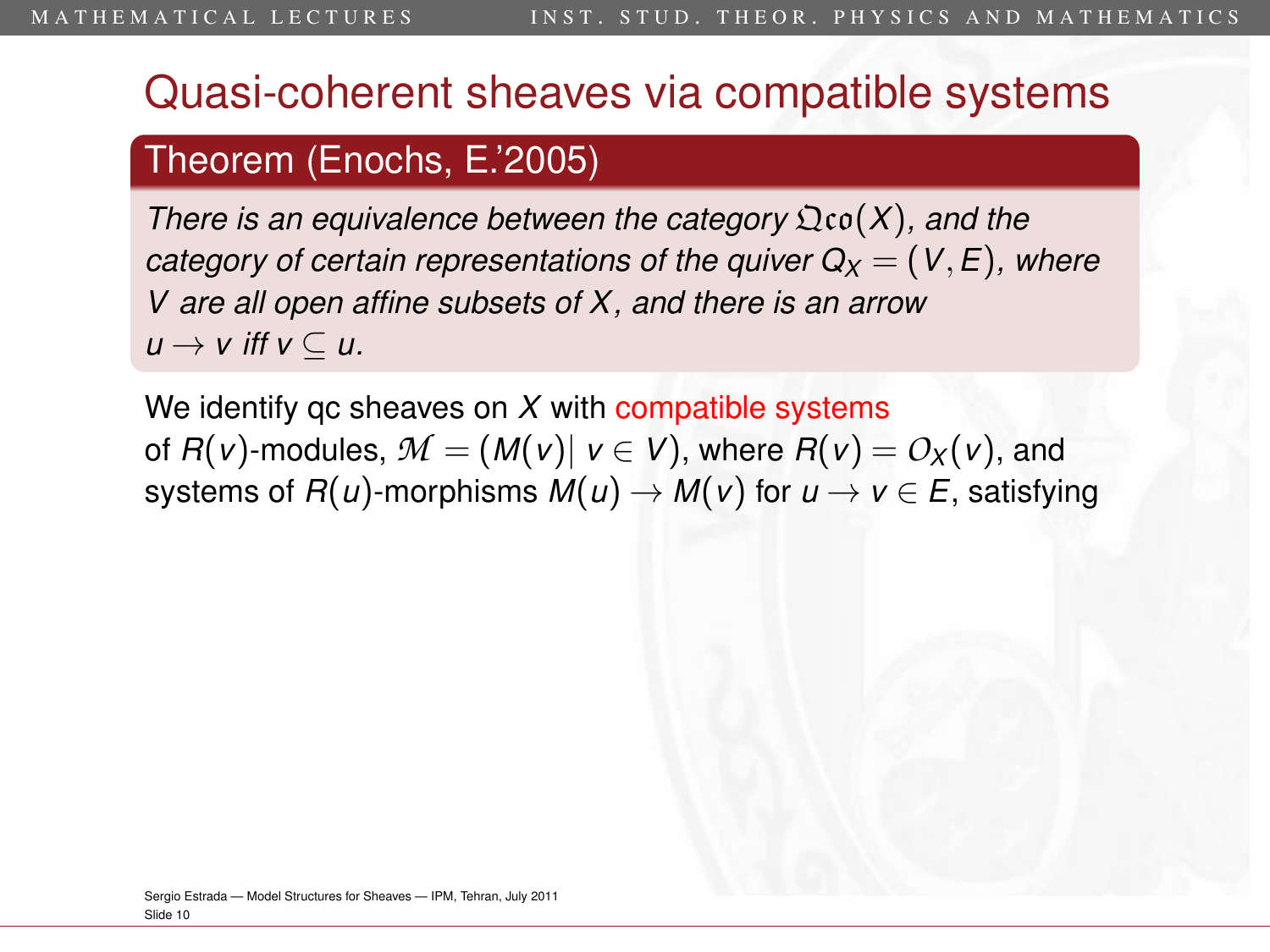### Theorem (Enochs, E.'2005)

*There is an equivalence between the category* Qco(*X*)*, and the category of certain representations of the quiver*  $Q_X = (V, E)$ *, where V are all open affine subsets of X, and there is an arrow*  $u \rightarrow v$  *iff*  $v \subseteq u$ .

We identify qc sheaves on *X* with compatible systems of  $F(v)$ -modules,  $M = (M(v) | v \in V)$ , where  $F(v) = O_X(v)$ , and systems of  $R(u)$ -morphisms  $M(u) \to M(v)$  for  $u \to v \in E$ , satisfying

•  $R(v) \otimes_{R(u)} M(u) \to M(v)$  is an isomorphism  $(u \to v \in E)$  and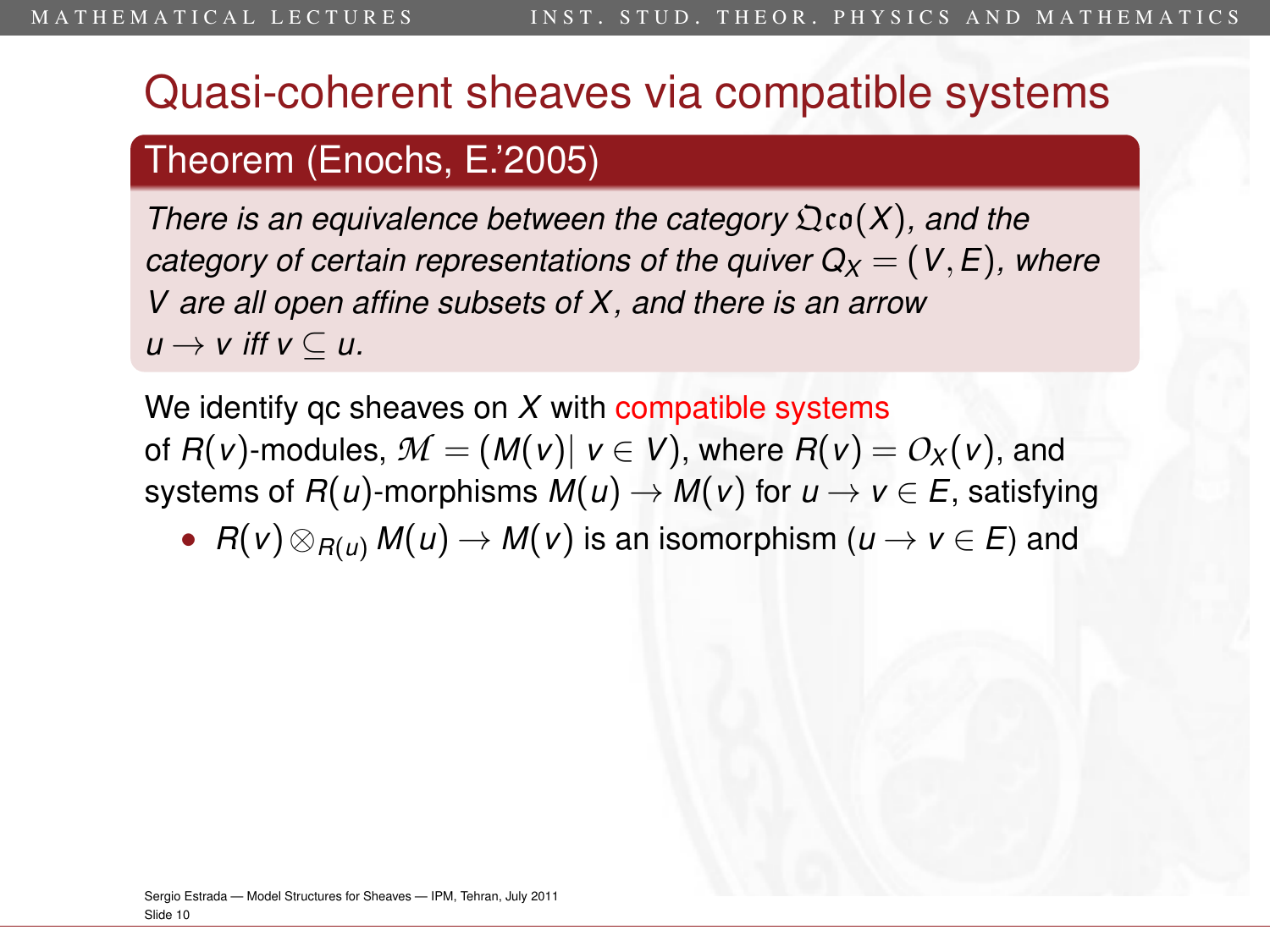### Theorem (Enochs, E.'2005)

*There is an equivalence between the category* Qco(*X*)*, and the category of certain representations of the quiver*  $Q_X = (V, E)$ *, where V are all open affine subsets of X, and there is an arrow*  $u \rightarrow v$  *iff*  $v \subseteq u$ .

We identify qc sheaves on *X* with compatible systems of  $F(v)$ -modules,  $M = (M(v) | v \in V)$ , where  $F(v) = O_X(v)$ , and systems of  $R(u)$ -morphisms  $M(u) \to M(v)$  for  $u \to v \in E$ , satisfying

- $R(v) \otimes_{R(u)} M(u) \to M(v)$  is an isomorphism  $(u \to v \in E)$  and
- if  $w \subseteq v \subseteq u$  in *V*, then

$$
M(u) \longrightarrow M(v)
$$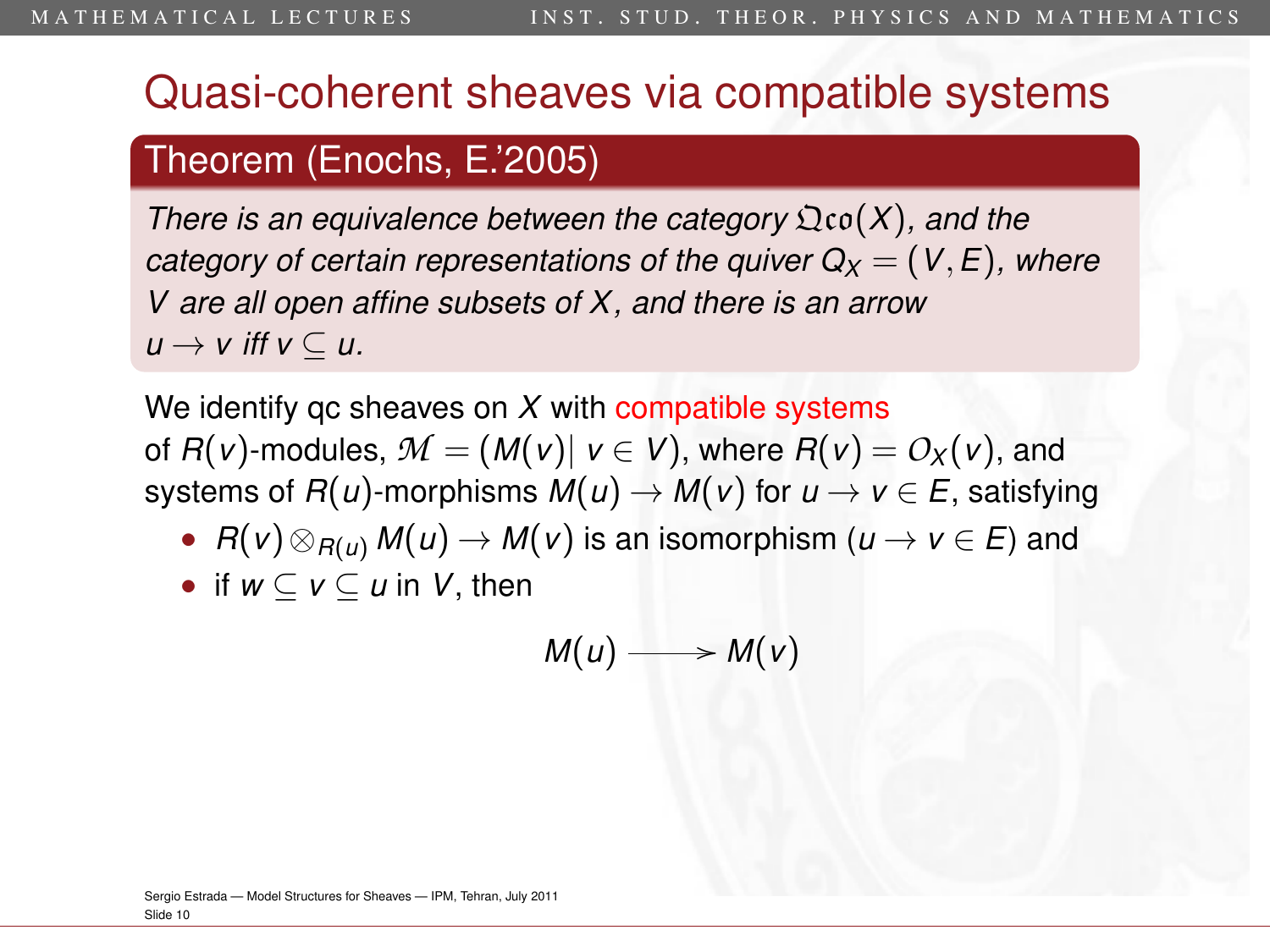### Theorem (Enochs, E.'2005)

*There is an equivalence between the category* Qco(*X*)*, and the category of certain representations of the quiver*  $Q_X = (V, E)$ *, where V are all open affine subsets of X, and there is an arrow*  $u \rightarrow v$  *iff*  $v \subseteq u$ .

We identify qc sheaves on *X* with compatible systems of  $R(v)$ -modules,  $M = (M(v) | v \in V)$ , where  $R(v) = O_X(v)$ , and systems of  $R(u)$ -morphisms  $M(u) \to M(v)$  for  $u \to v \in E$ , satisfying

- $R(v) \otimes_{R(u)} M(u) \to M(v)$  is an isomorphism  $(u \to v \in E)$  and
- if  $w \subset v \subset u$  in *V*, then



Sergio Estrada — [Model Structures for Sheaves](#page-0-0) — IPM, Tehran, July 2011 Slide 10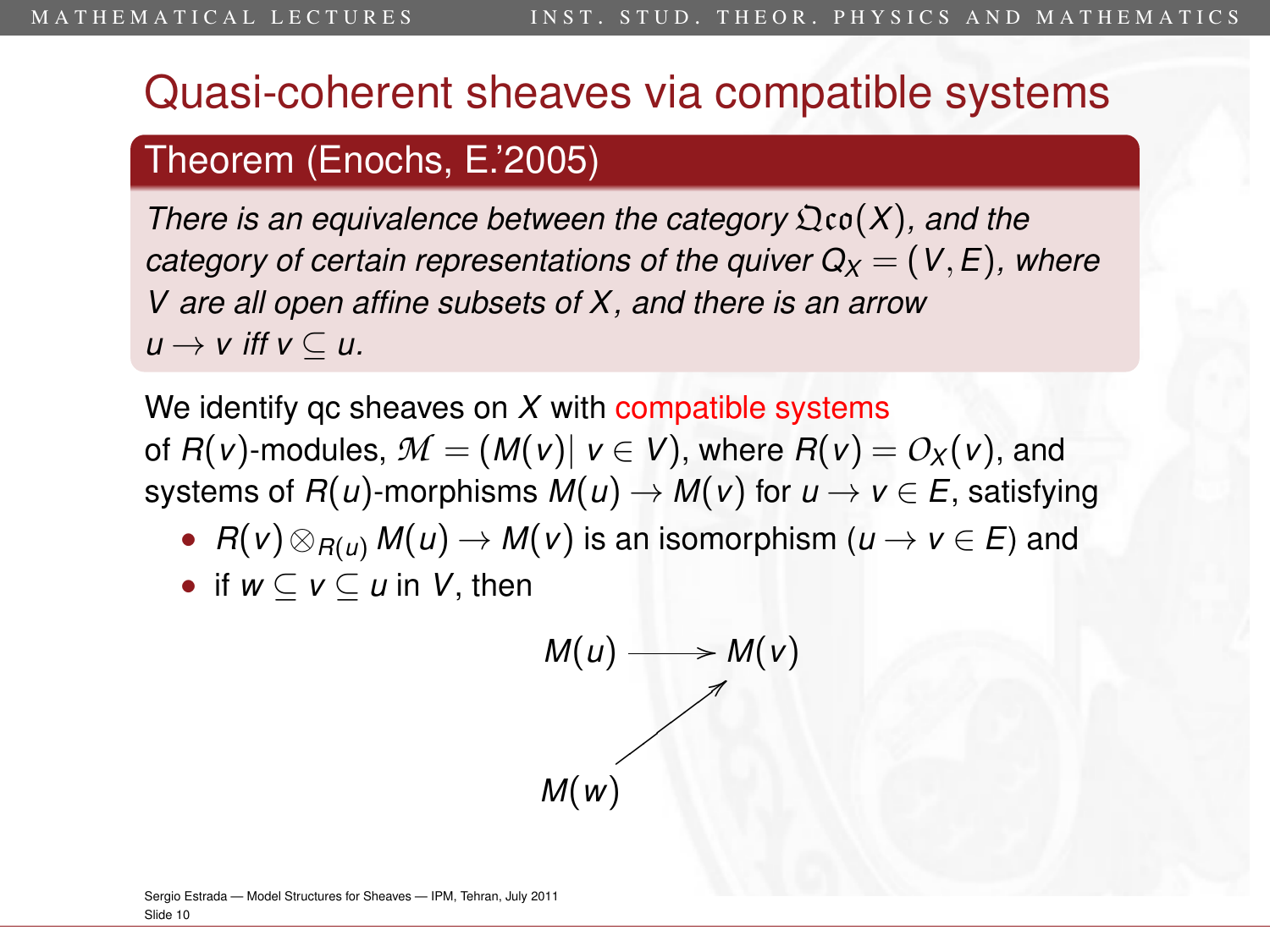### Theorem (Enochs, E.'2005)

*There is an equivalence between the category* Qco(*X*)*, and the category of certain representations of the quiver*  $Q_X = (V, E)$ *, where V are all open affine subsets of X, and there is an arrow*  $u \rightarrow v$  *iff*  $v \subseteq u$ .

We identify qc sheaves on *X* with compatible systems of  $R(v)$ -modules,  $M = (M(v) | v \in V)$ , where  $R(v) = O_X(v)$ , and systems of  $R(u)$ -morphisms  $M(u) \to M(v)$  for  $u \to v \in E$ , satisfying

- $R(v) \otimes_{R(u)} M(u) \to M(v)$  is an isomorphism  $(u \to v \in E)$  and
- if  $w \subset v \subset u$  in *V*, then



#### is commutative.

Sergio Estrada — [Model Structures for Sheaves](#page-0-0) — IPM, Tehran, July 2011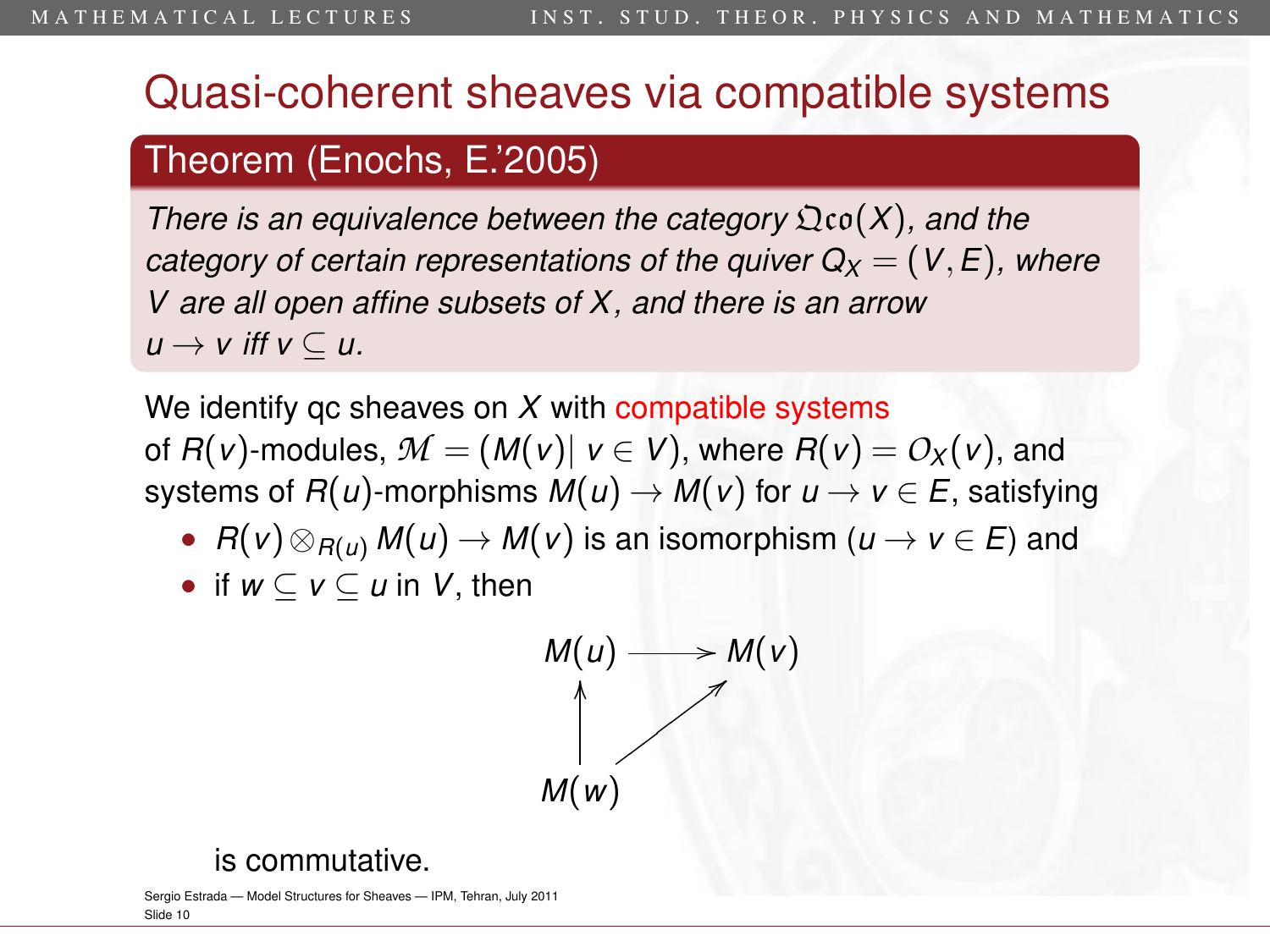## Particular instances

**Vector bundles:**  $M = (M(v) | v \in V)$  consists of projective modules.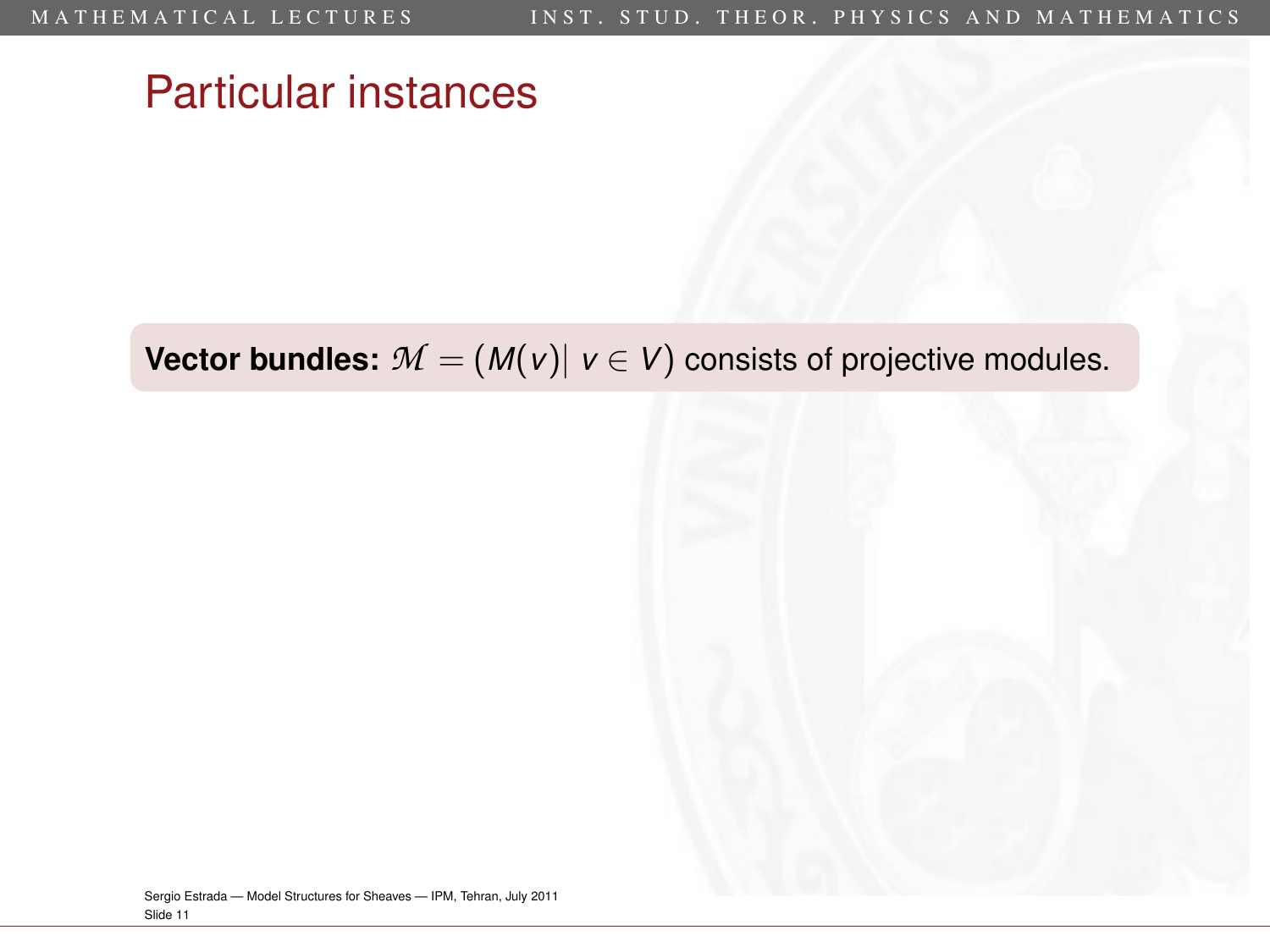## Particular instances

**Vector bundles:**  $M = (M(v)) v \in V$  consists of projective modules.

**Drinfeld vector bundles:** *M* consists of flat Mittag-Leffler modules.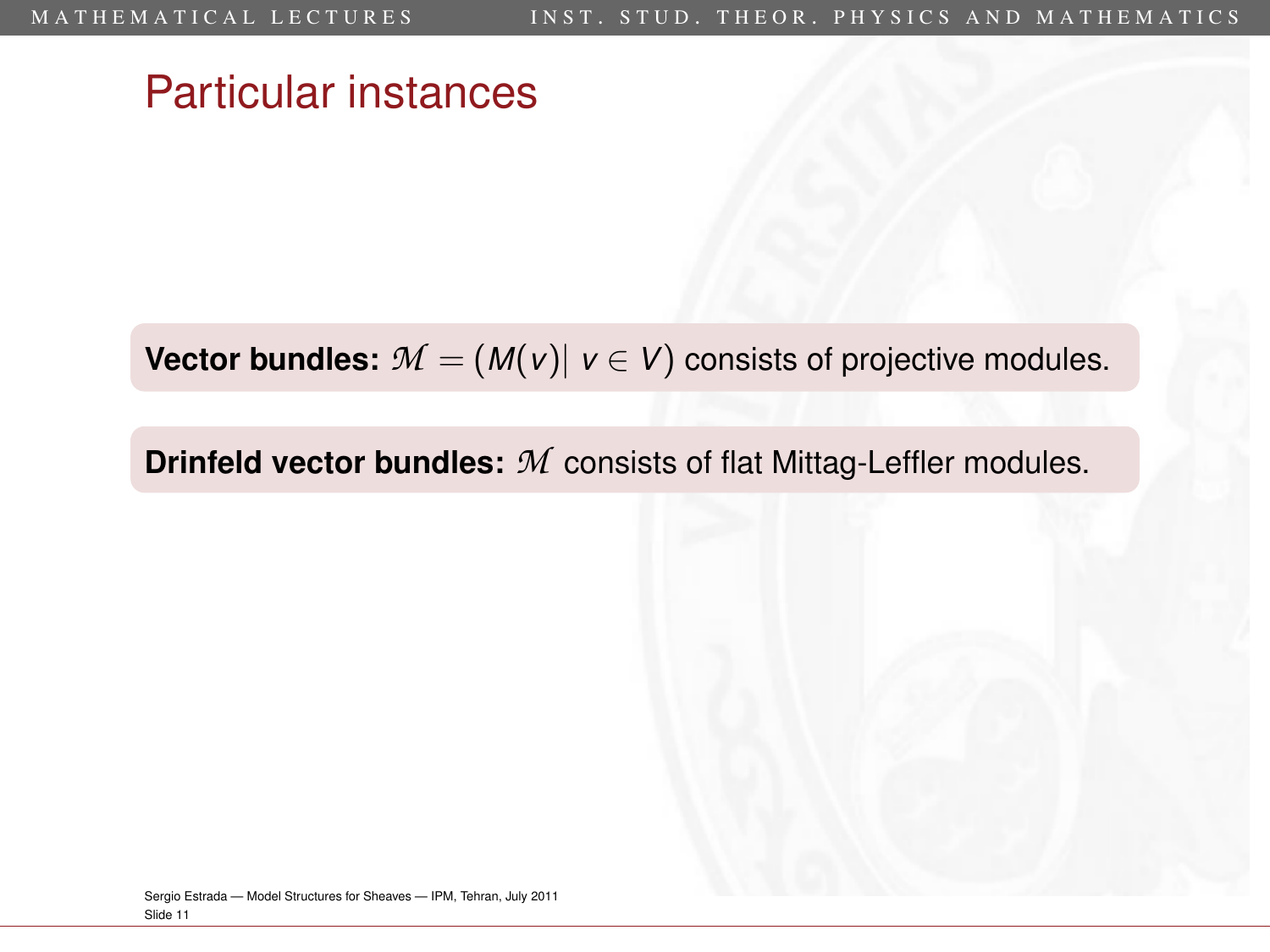## Particular instances

**Vector bundles:**  $M = (M(v) | v \in V)$  consists of projective modules.

**Drinfeld vector bundles:** *M* consists of flat Mittag-Leffler modules.

**Flat quasi-coherent sheaves:** *M* consists of flat modules.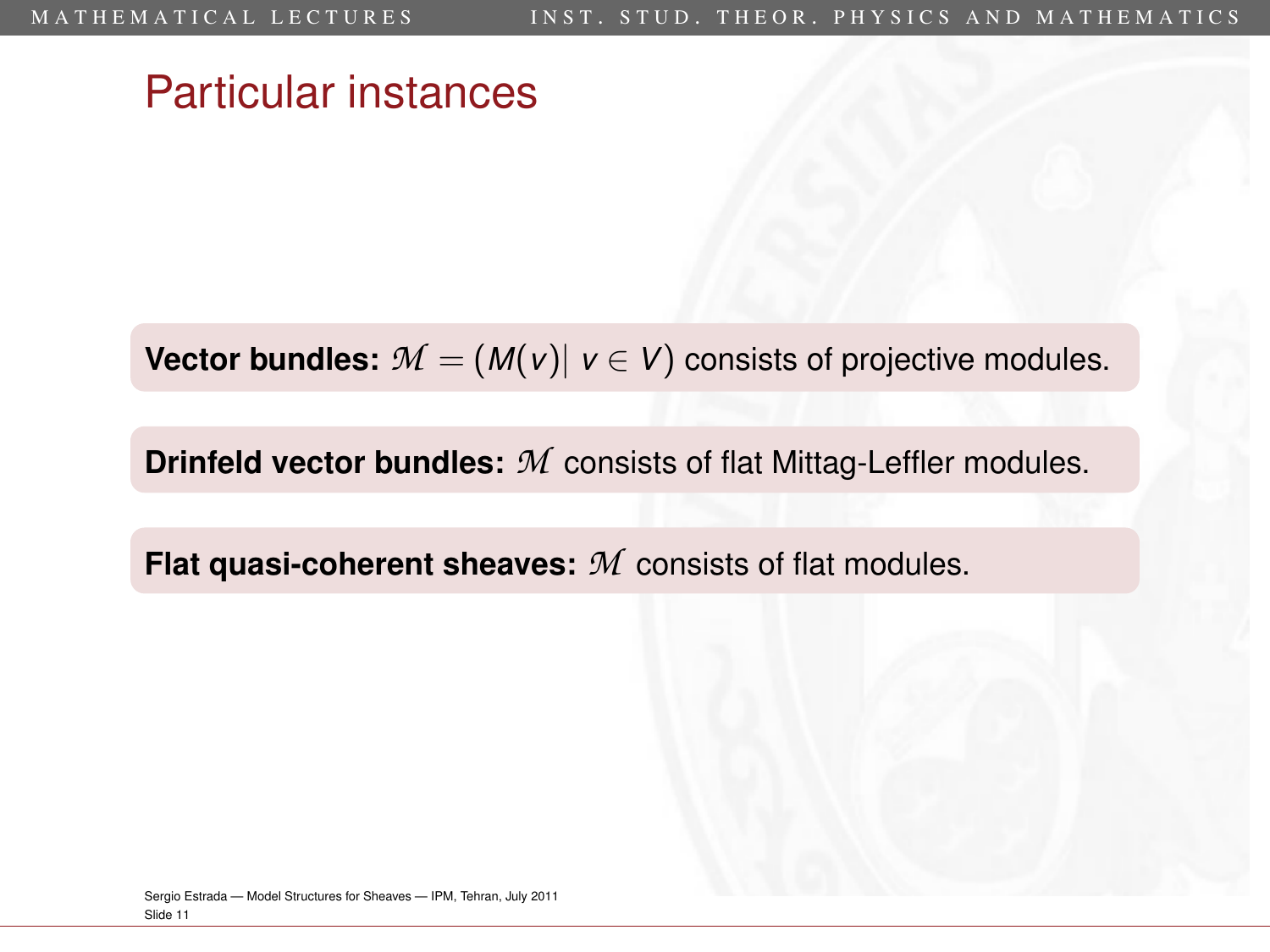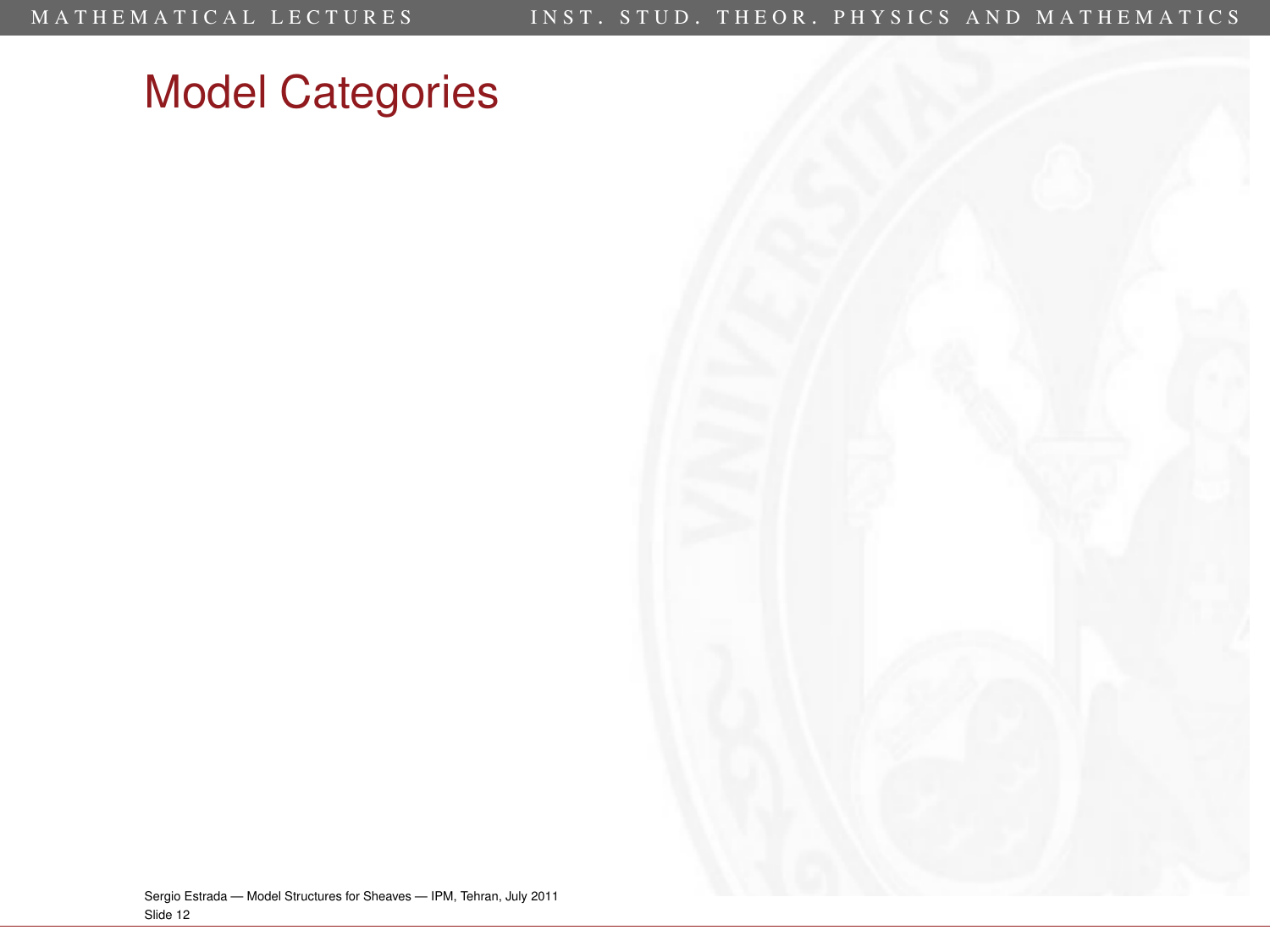## Definition (Quillen)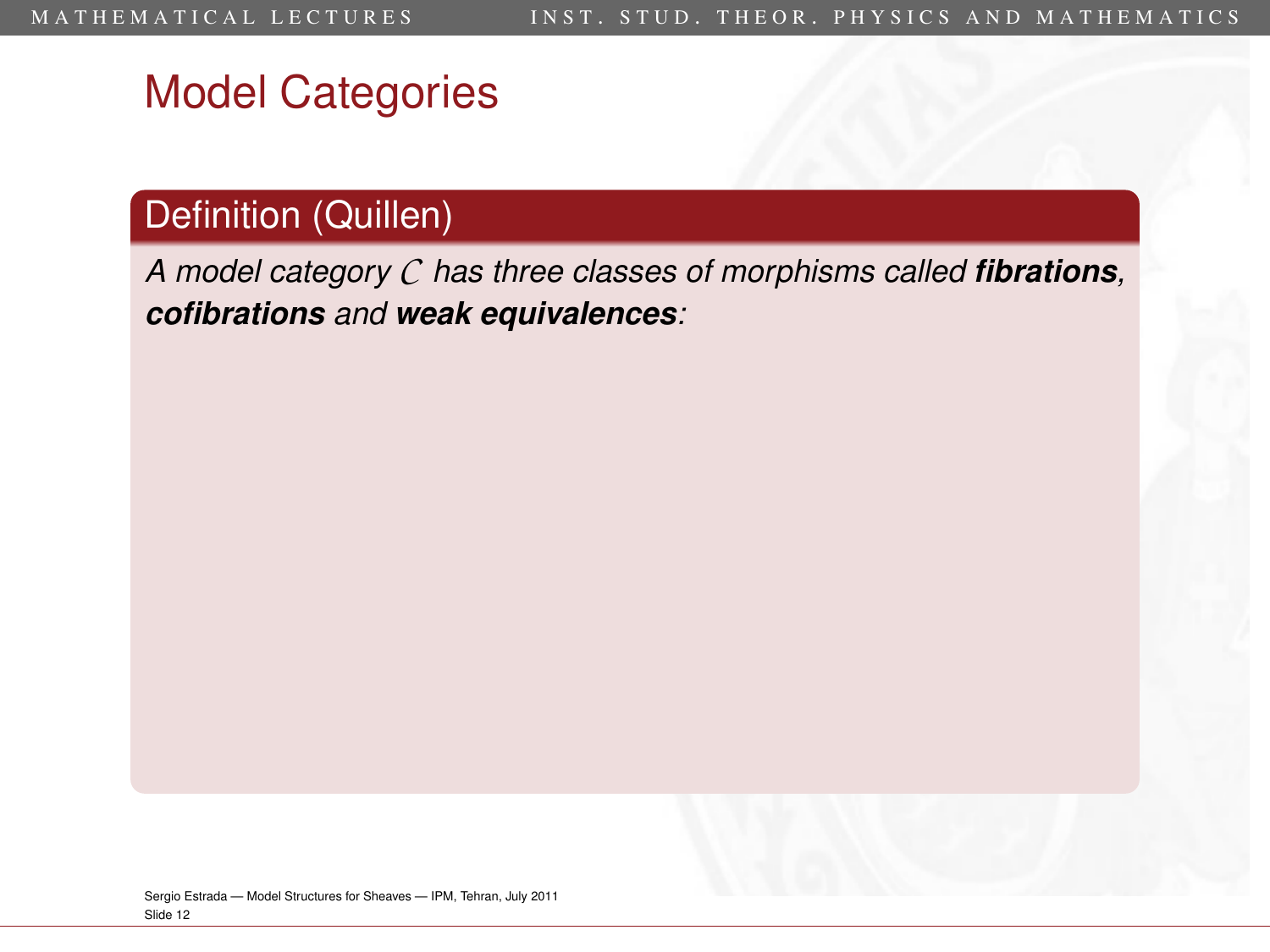### Definition (Quillen)

*A model category C has three classes of morphisms called fibrations, cofibrations and weak equivalences:*



<sup>1</sup> *2-out-of-3: if two of f, g, fg are weak equivalences, then so does the third.*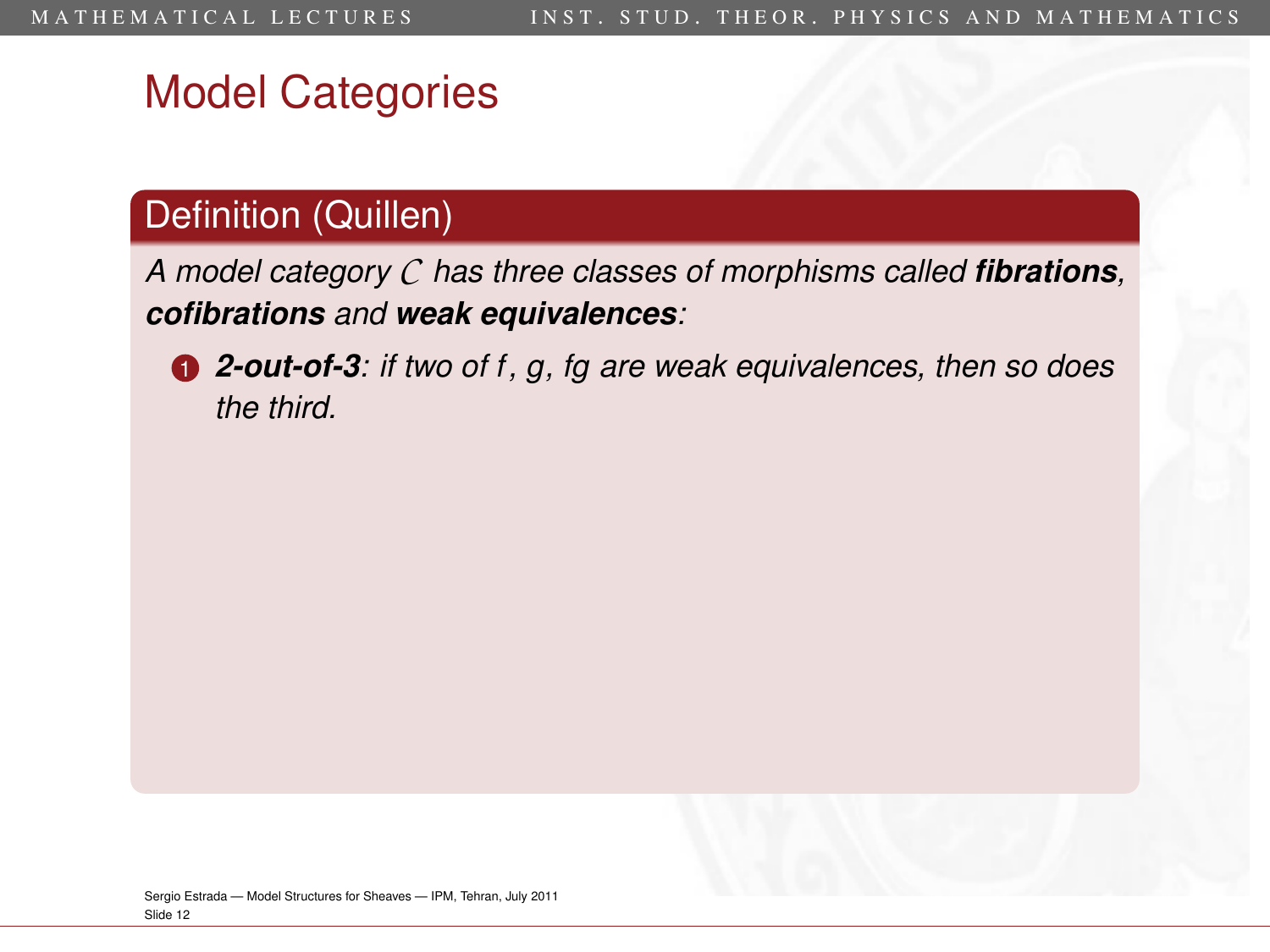### Definition (Quillen)

- <sup>1</sup> *2-out-of-3: if two of f, g, fg are weak equivalences, then so does the third.*
- <sup>2</sup> *Retracts: the classes are closed under retracts.*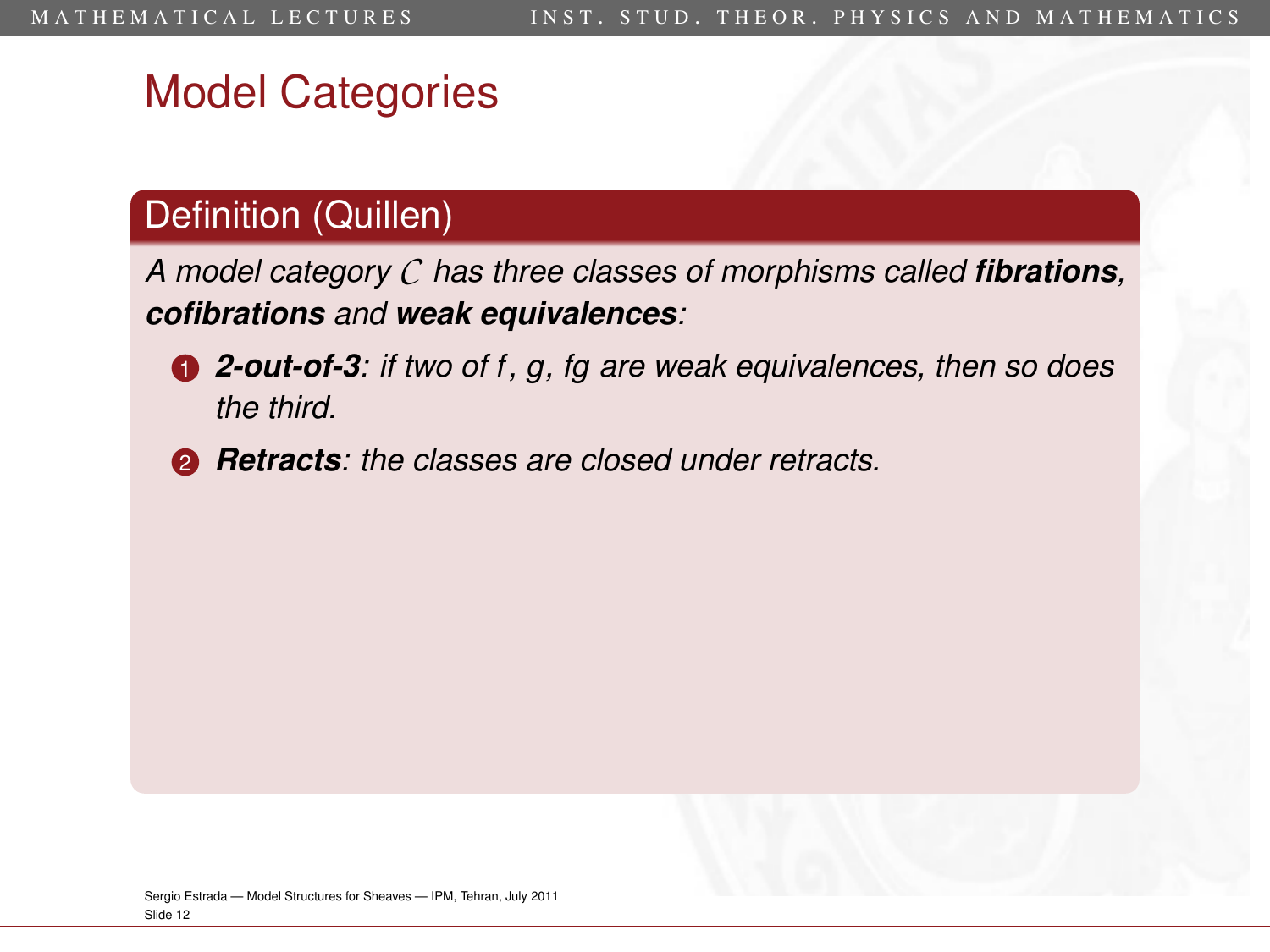## Definition (Quillen)

- <sup>1</sup> *2-out-of-3: if two of f, g, fg are weak equivalences, then so does the third.*
- <sup>2</sup> *Retracts: the classes are closed under retracts.*
- <sup>3</sup> *Lifting Properties: each trivial cofibration (resp. cofibration) has the left lifting property with respect to fibrations (resp. trivial fibrations).*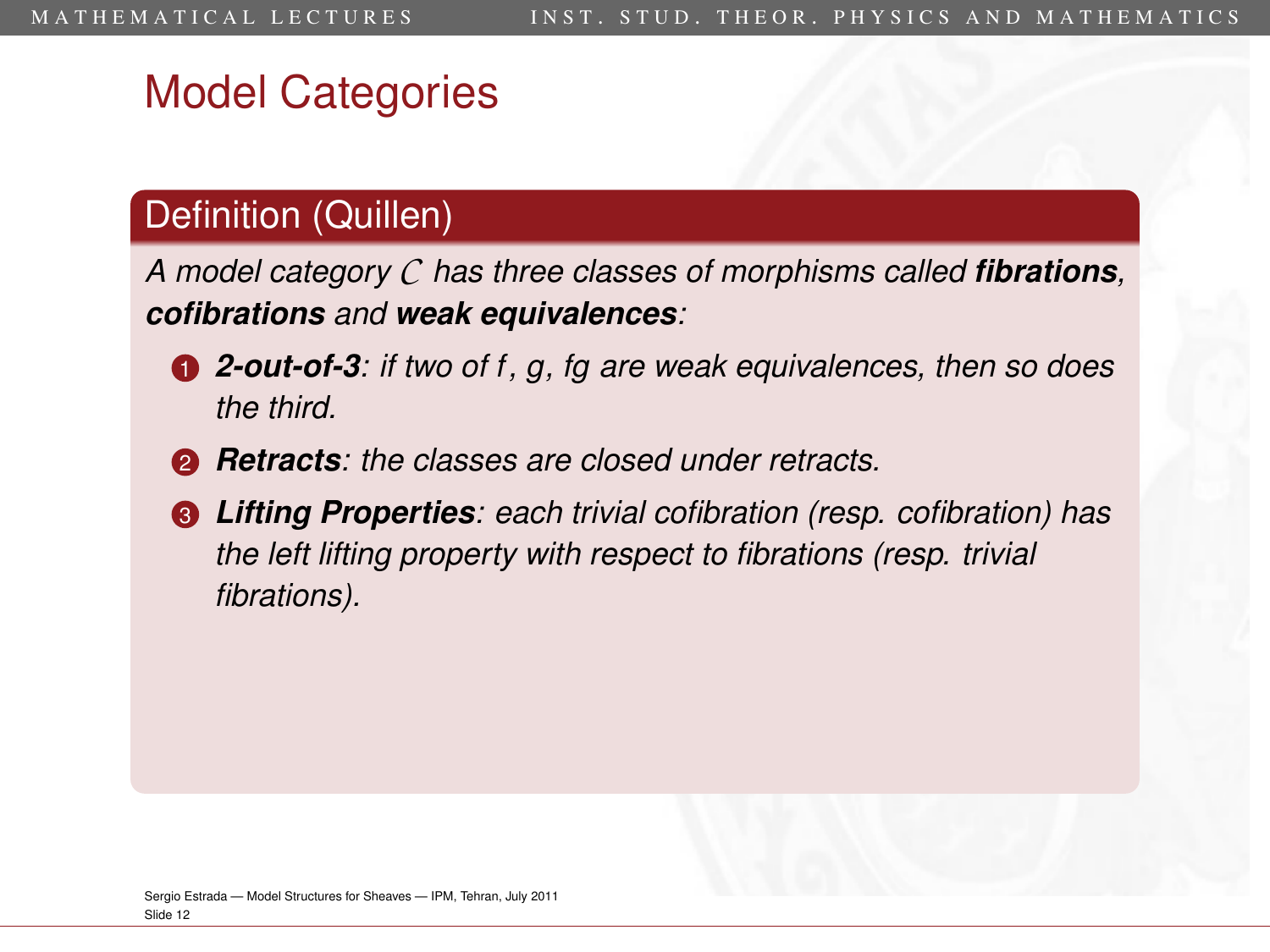## Definition (Quillen)

- <sup>1</sup> *2-out-of-3: if two of f, g, fg are weak equivalences, then so does the third.*
- <sup>2</sup> *Retracts: the classes are closed under retracts.*
- <sup>3</sup> *Lifting Properties: each trivial cofibration (resp. cofibration) has the left lifting property with respect to fibrations (resp. trivial fibrations).*
- <sup>4</sup> *Factorizations:*

$$
f = \beta(f)\alpha(f) \begin{cases} \beta(f) \text{ triv. fib.} \\ \alpha(f) \text{ cof.} \end{cases} \qquad f = \delta(f)\gamma(f) \begin{cases} \delta(f) \text{ fib.} \\ \gamma(f) \text{ triv. cof.} \end{cases}
$$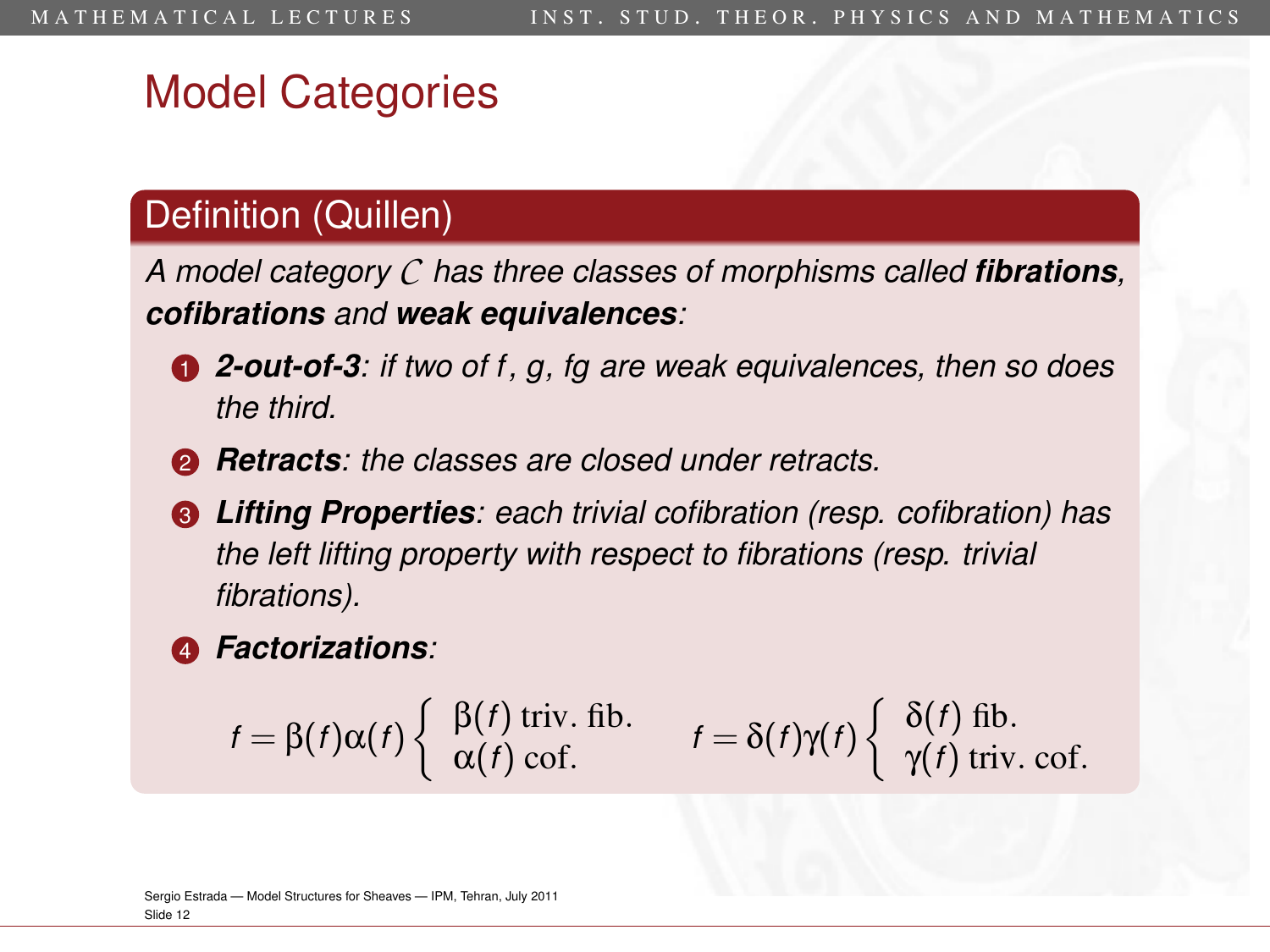*A*: abelian category,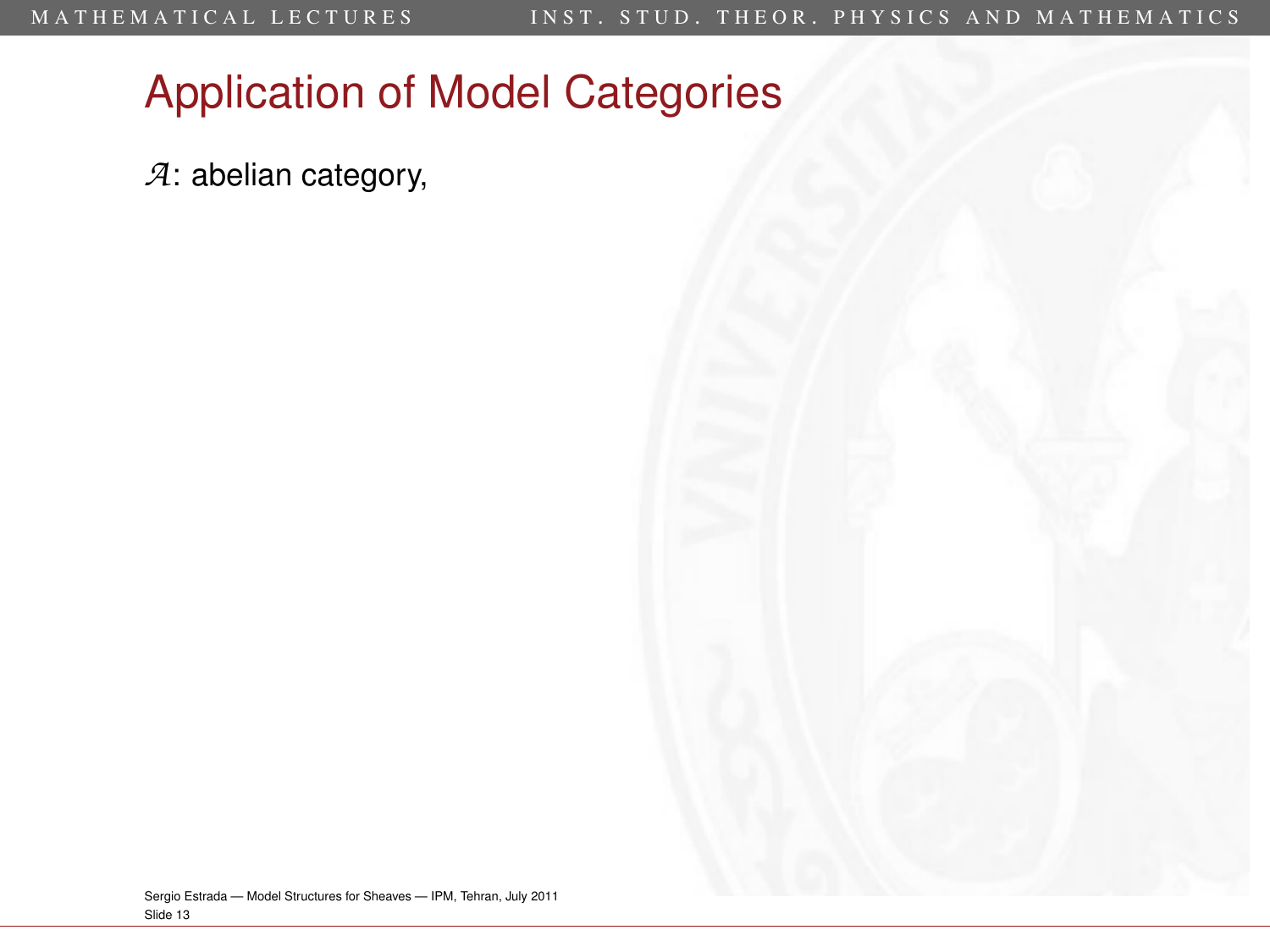*A*: abelian category,

#### **NOTATION**

Ch(*A*) category of unbounded complexes. *D*(*A*) derived category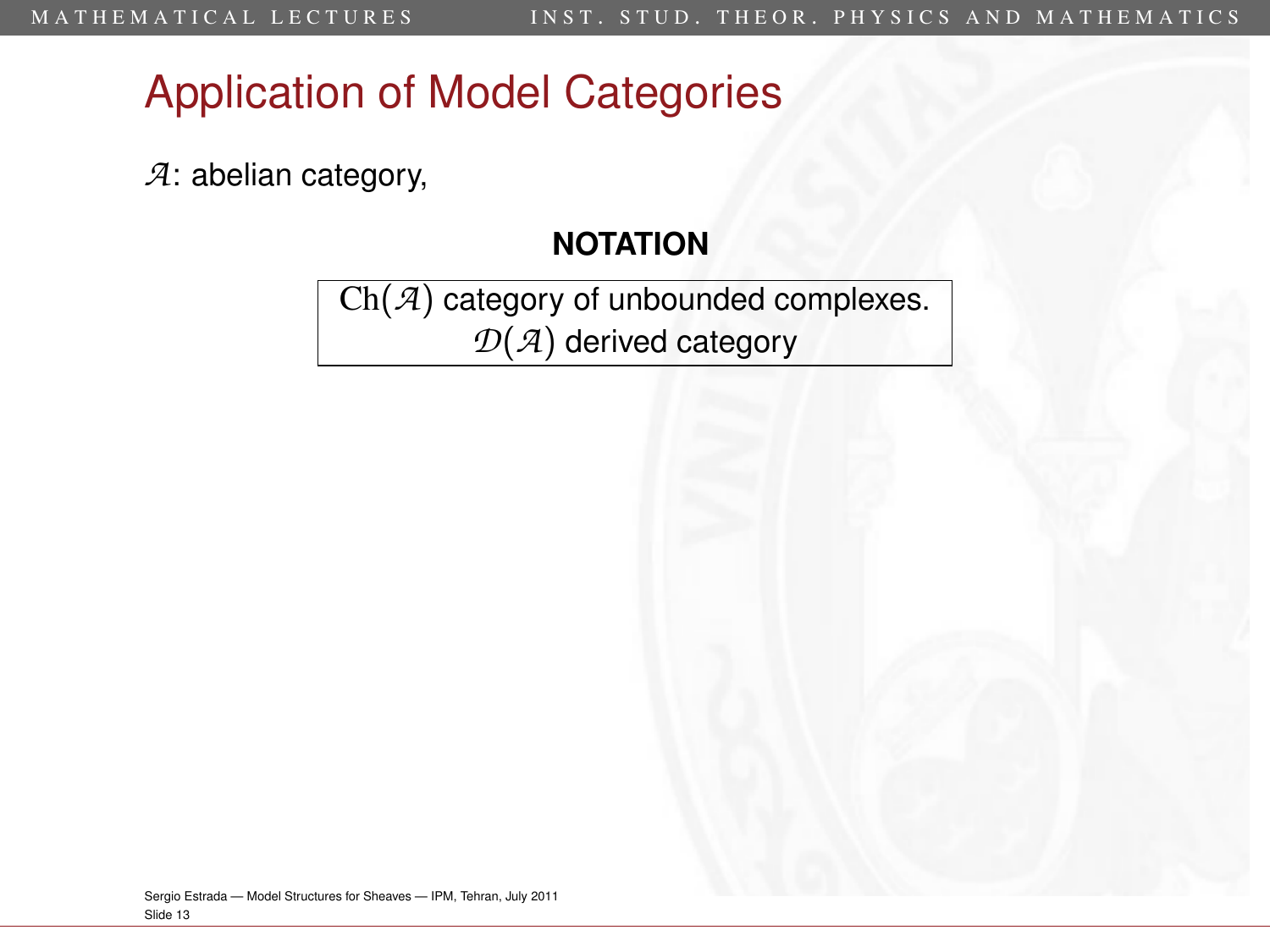*A*: abelian category,

#### **NOTATION**

Ch(*A*) category of unbounded complexes. *D*(*A*) derived category

**The basic idea of [Quillen'1967] applied to** *A*

Rather than working in the derived category *D*(*A*) directly,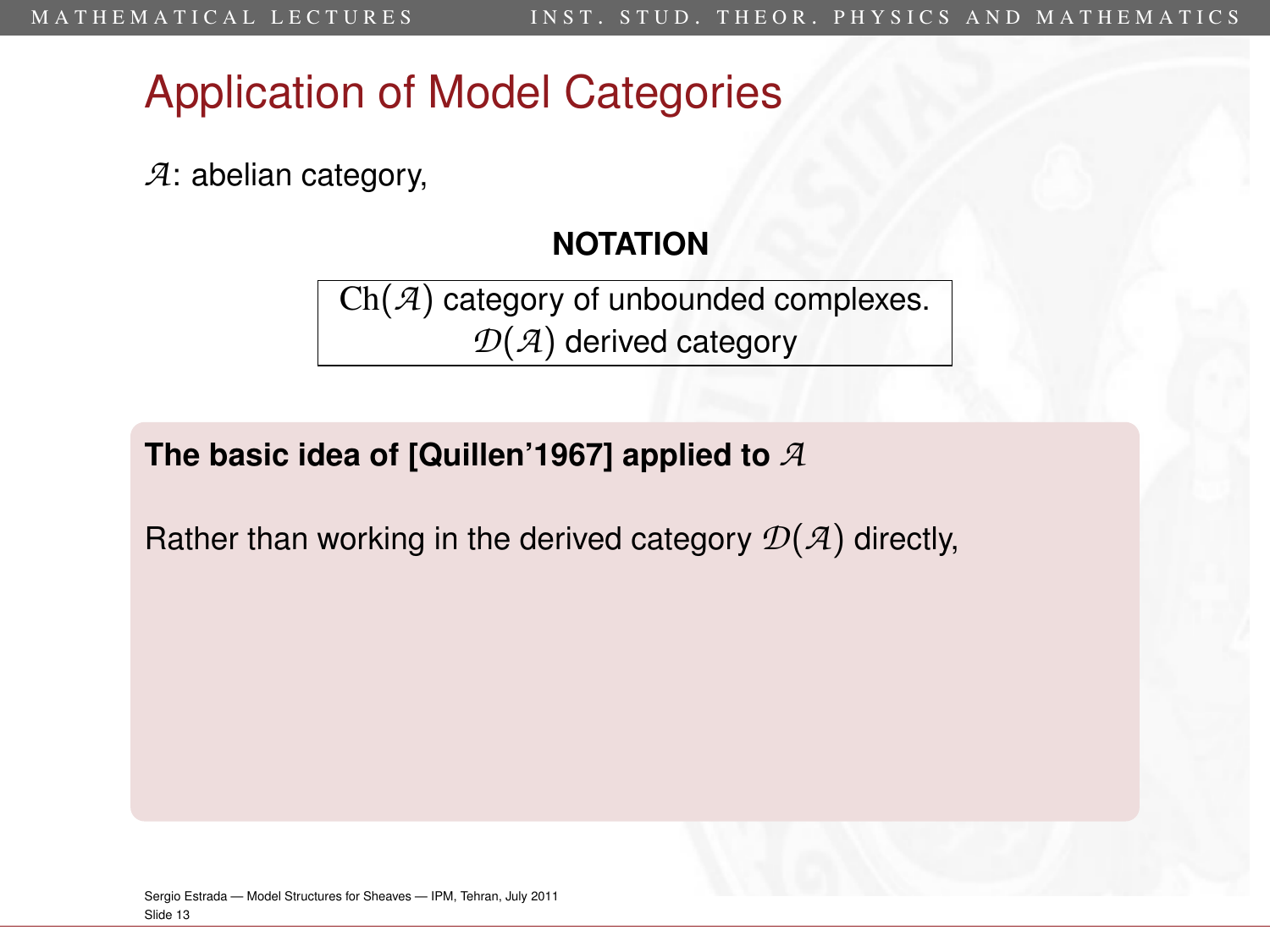*A*: abelian category,

#### **NOTATION**

Ch(*A*) category of unbounded complexes. *D*(*A*) derived category

#### **The basic idea of [Quillen'1967] applied to** *A*

Rather than working in the derived category *D*(*A*) directly,

consider model structures *M* on the category Ch(*A*) compatible with all short exact sequences of *A* and where weak equivalences are the homology isomorphisms.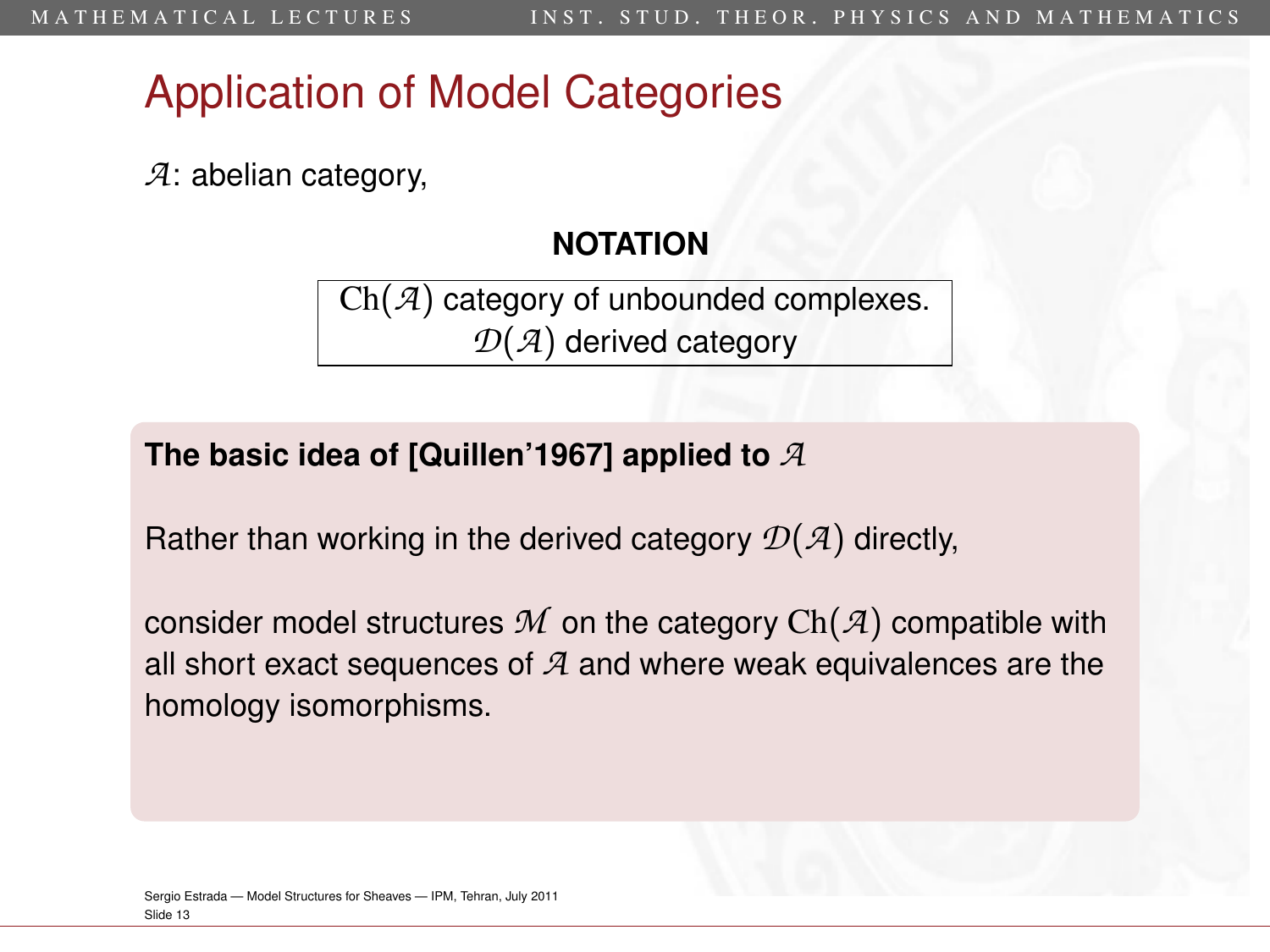*A*: abelian category,

#### **NOTATION**

Ch(*A*) category of unbounded complexes. *D*(*A*) derived category

#### **The basic idea of [Quillen'1967] applied to** *A*

Rather than working in the derived category *D*(*A*) directly,

consider model structures *M* on the category Ch(*A*) compatible with all short exact sequences of *A* and where weak equivalences are the homology isomorphisms.

Then we can identify  $\mathcal{D}(\mathcal{A})$  and  $\text{Ho}(\mathcal{M})$ .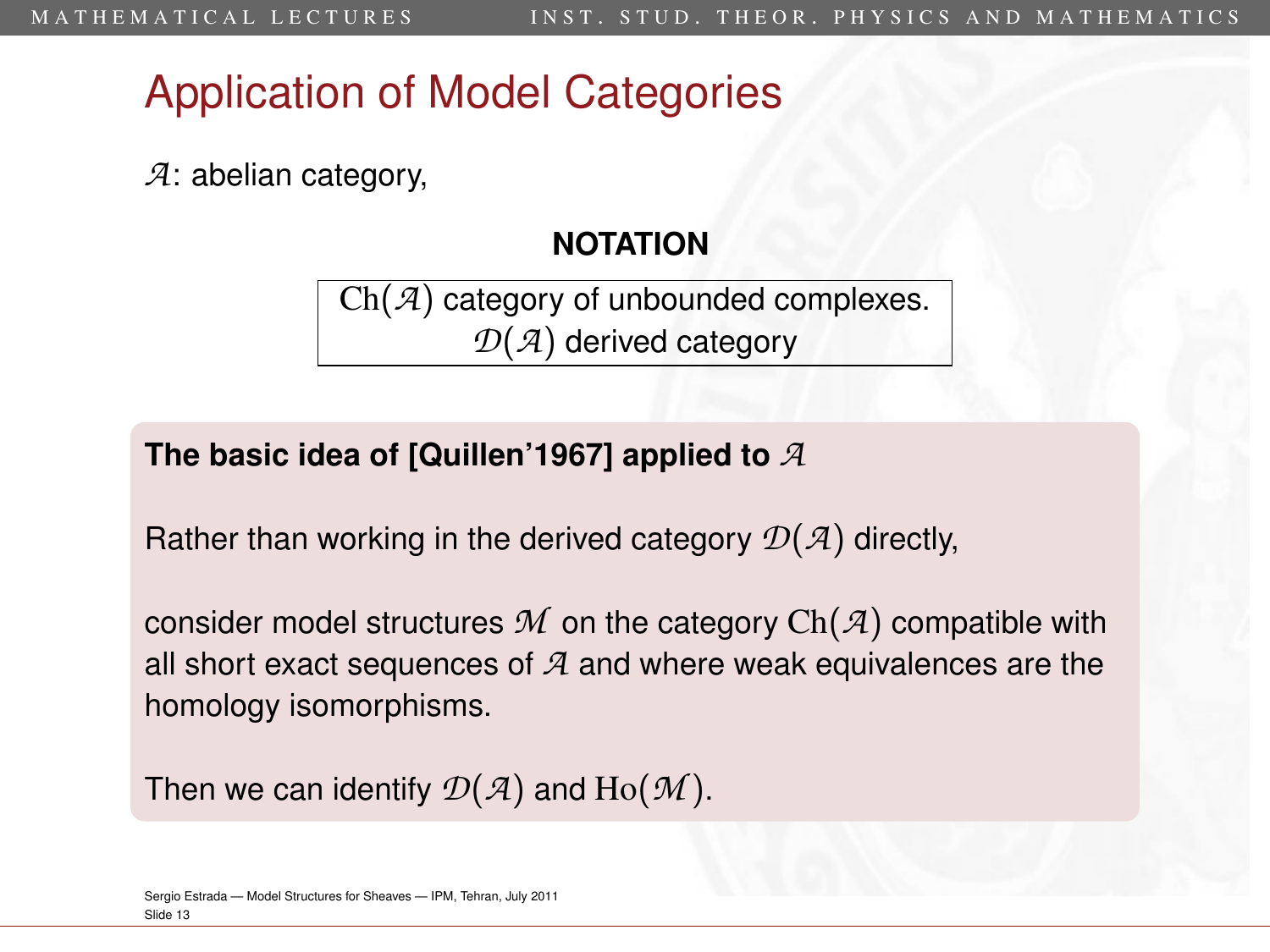# Model structures in Ch(*A*)

### **Conclusion**

*It is important to construct model structures on the category of complexes.*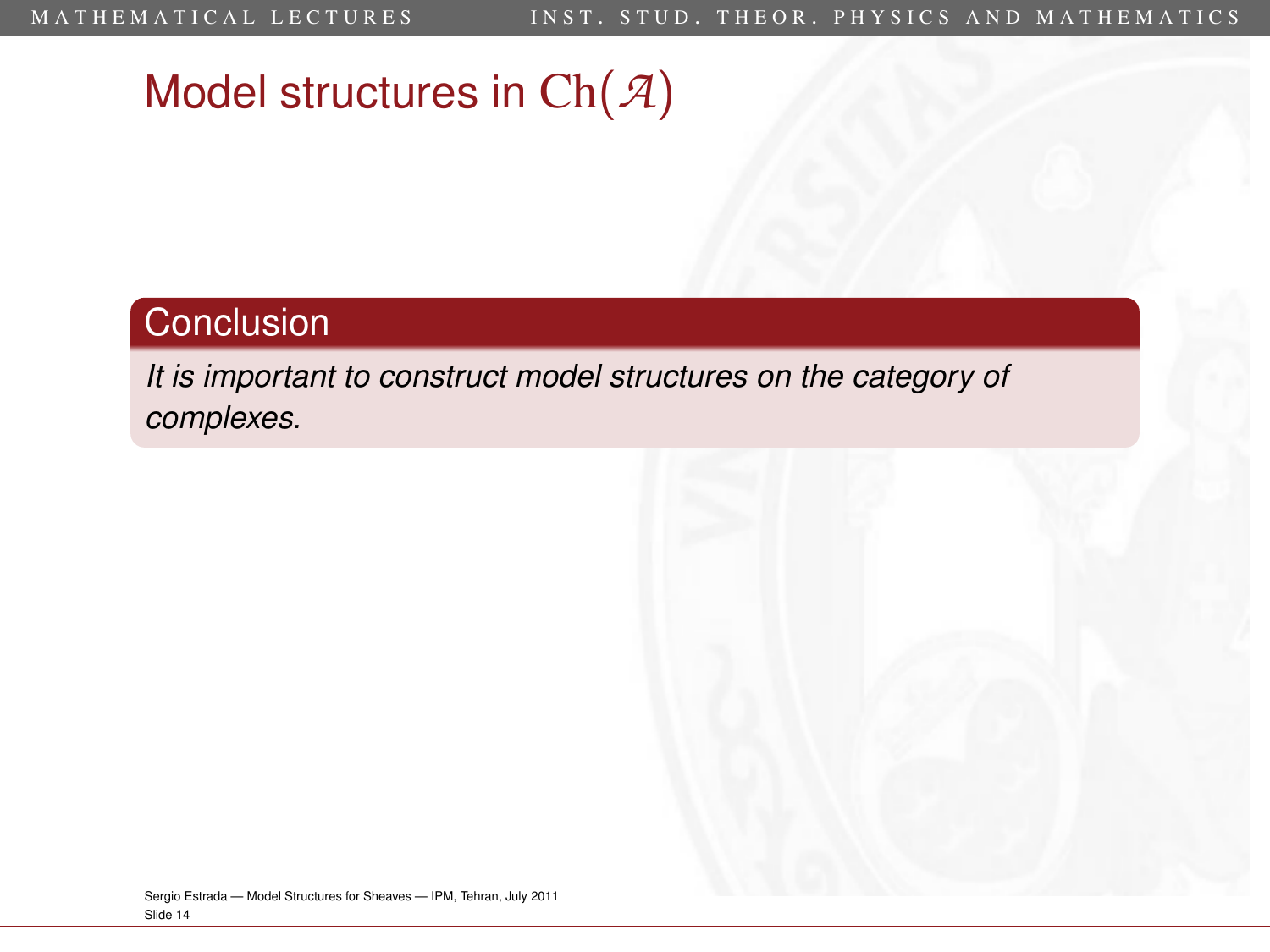# Model structures in Ch(*A*)

#### **Conclusion**

*It is important to construct model structures on the category of complexes.*

Many results constructing model structures in  $Ch(\mathcal{A})$ .

Model structures  $\left| \Leftrightarrow \right|$  Cotorsion pairs

Sergio Estrada — [Model Structures for Sheaves](#page-0-0) — IPM, Tehran, July 2011 Slide 14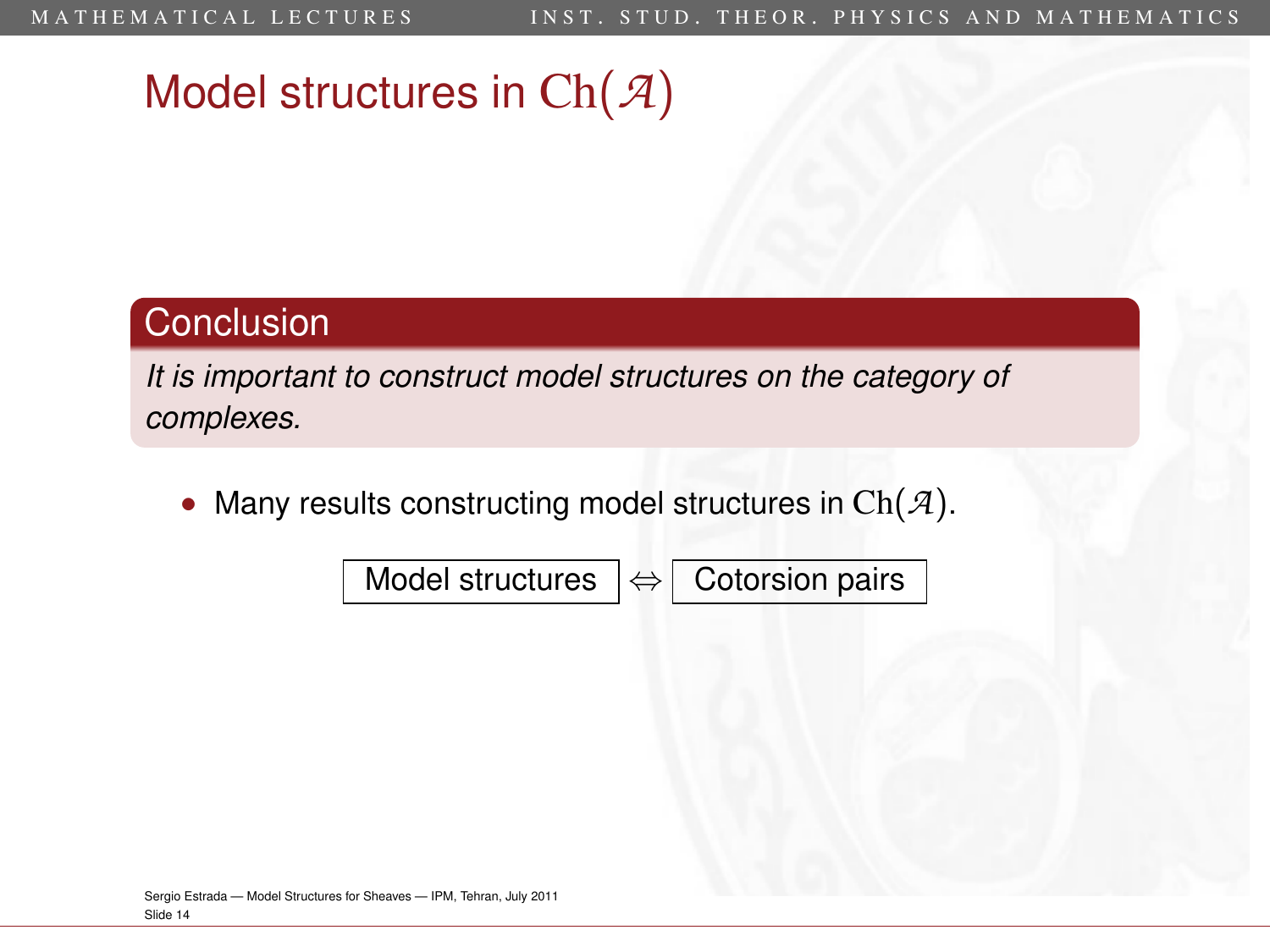*A*: Grothendieck category.

## **Definition**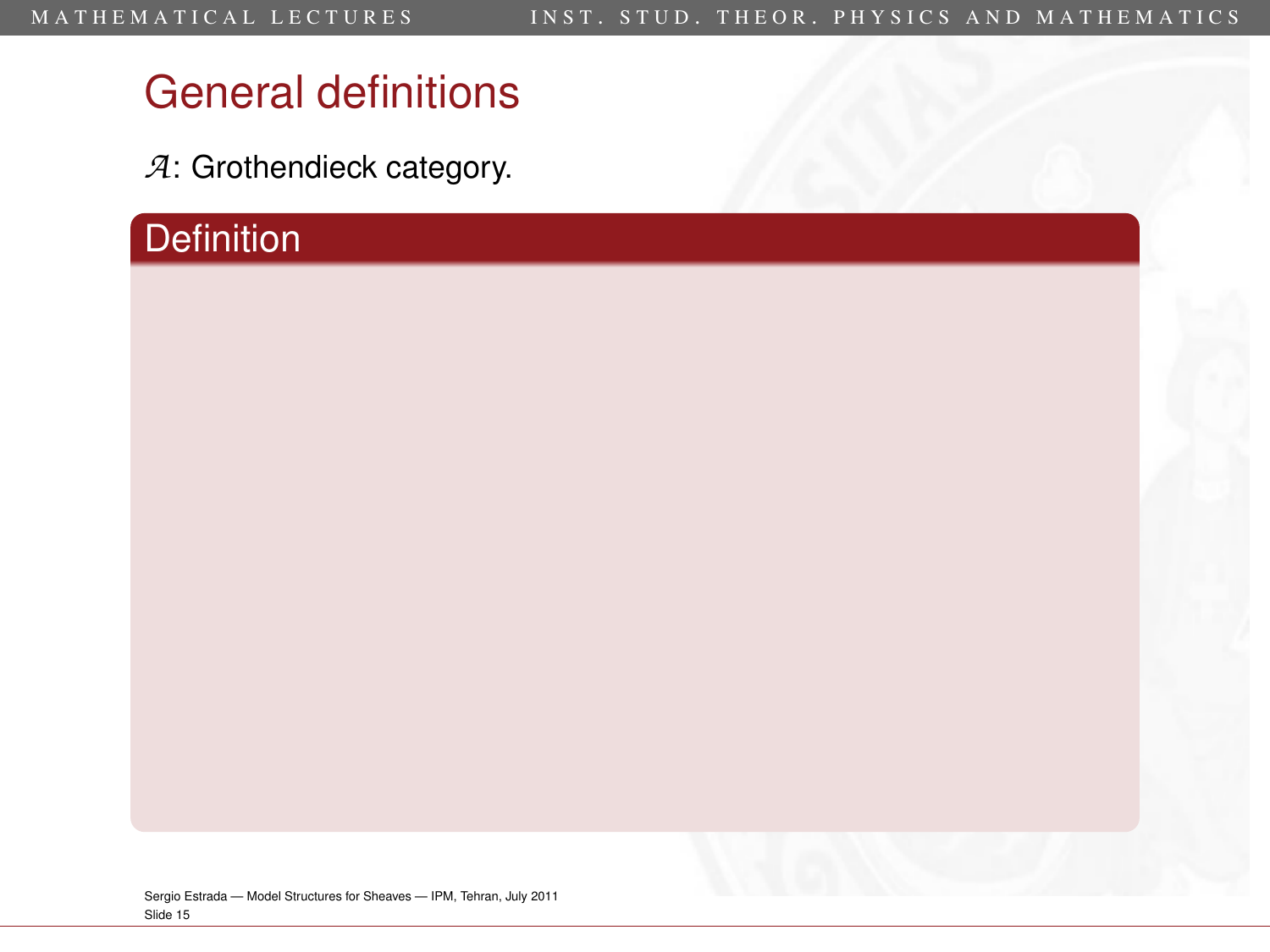*A*: Grothendieck category.

### **Definition**

• For a class of objects *C*, let *C* <sup>⊥</sup> = Ker Ext<sup>1</sup> (*C*,−) and  $<sup>⊥</sup>C = \text{Ker Ext}^1(-, C).$ </sup>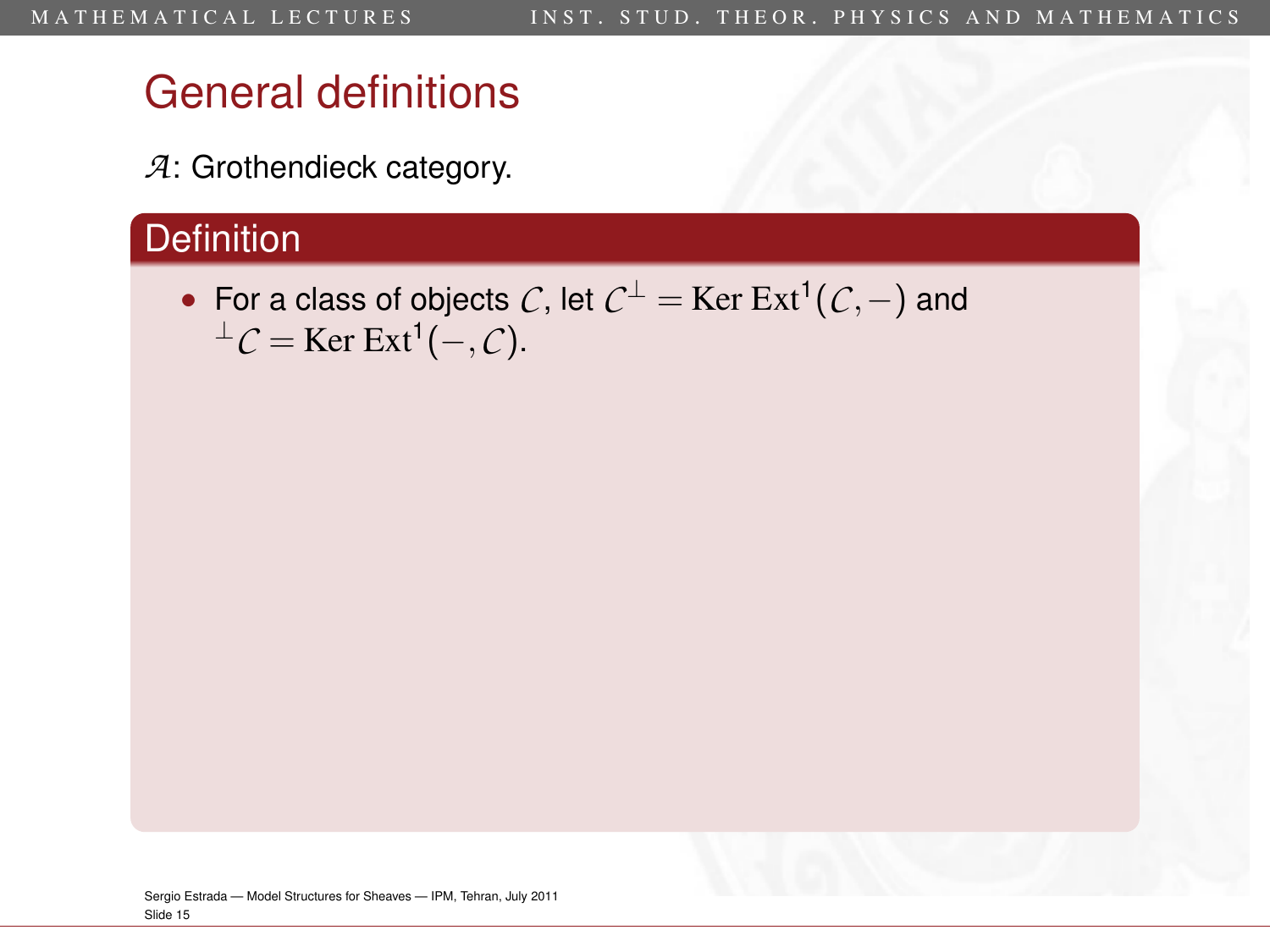*A*: Grothendieck category.

### **Definition**

- For a class of objects *C*, let *C* <sup>⊥</sup> = Ker Ext<sup>1</sup> (*C*,−) and  $<sup>⊥</sup>C = \text{Ker Ext}^1(-, C).$ </sup>
- $\bullet$   $(C, C^{\perp})$  is a cotorsion pair if  $\perp (C^{\perp}) = C$ .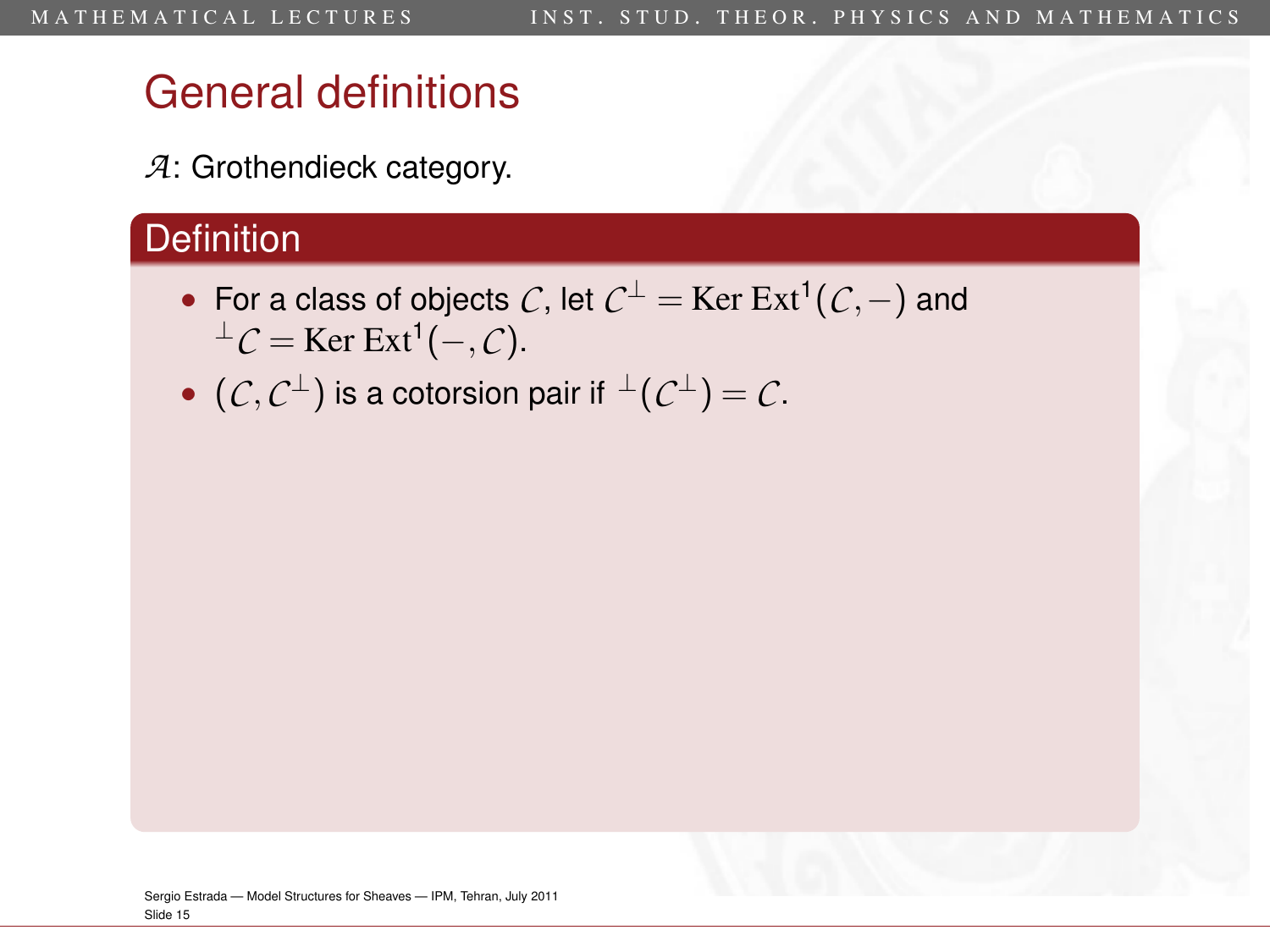*A*: Grothendieck category.

### **Definition**

- For a class of objects *C*, let *C* <sup>⊥</sup> = Ker Ext<sup>1</sup> (*C*,−) and  $<sup>⊥</sup>C = \text{Ker Ext}^1(-, C).$ </sup>
- $\bullet$   $(C, C^{\perp})$  is a cotorsion pair if  $\perp (C^{\perp}) = C$ .
- Cotorsion pair cogenerated by  $\mathcal{X} \colon \bigl( {}^{\perp}(\mathcal{X}^{\perp}), \mathcal{X}^{\perp} \bigr).$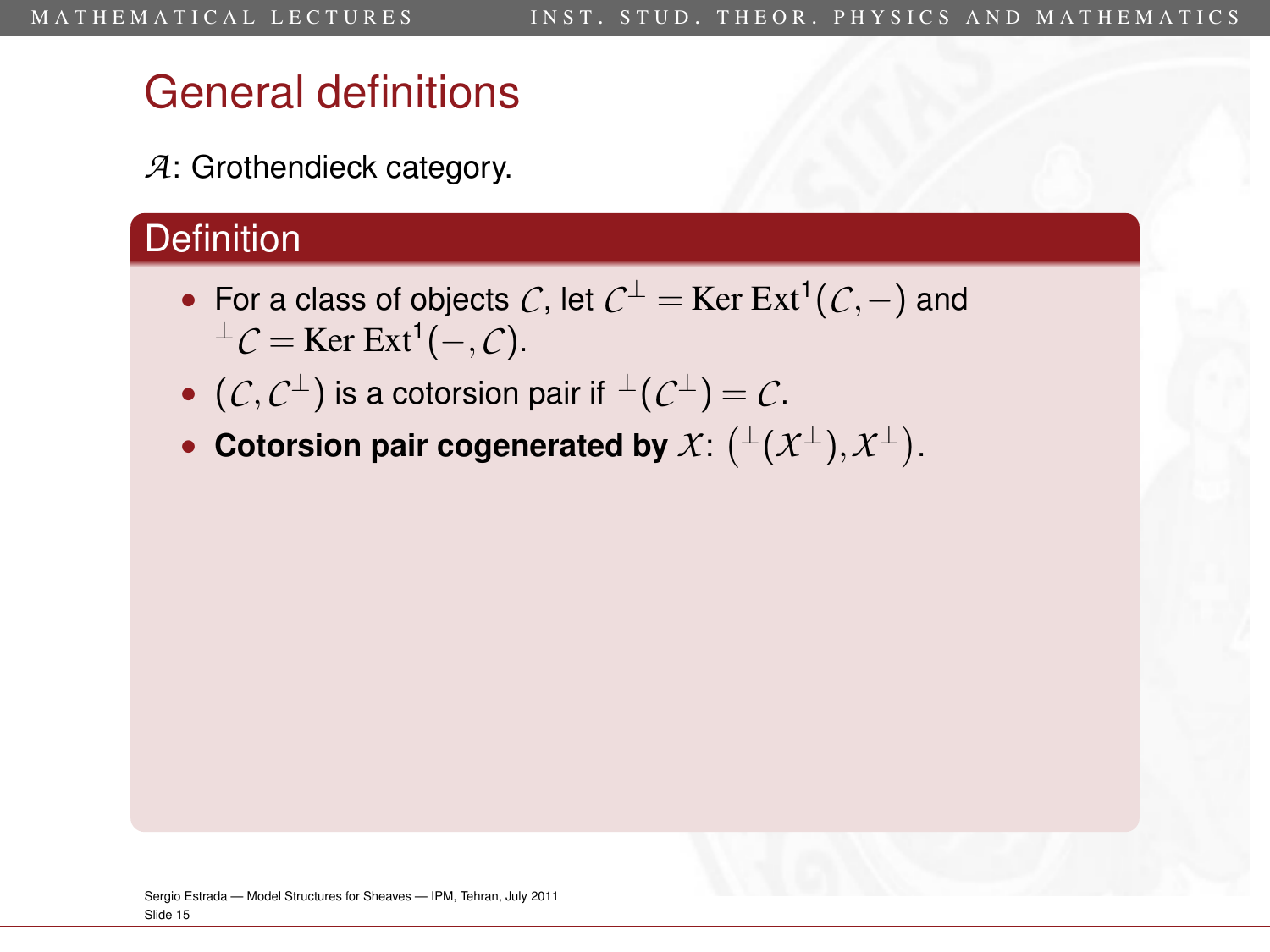*A*: Grothendieck category.

### **Definition**

- For a class of objects *C*, let *C* <sup>⊥</sup> = Ker Ext<sup>1</sup> (*C*,−) and  $<sup>⊥</sup>C = \text{Ker Ext}^1(-, C).$ </sup>
- $\bullet$   $(C, C^{\perp})$  is a cotorsion pair if  $\perp (C^{\perp}) = C$ .
- Cotorsion pair cogenerated by  $\mathcal{X} \colon \bigl( {}^{\perp}(\mathcal{X}^{\perp}), \mathcal{X}^{\perp} \bigr).$
- **Complete cotorsion pairs**: (*C*,*C* <sup>⊥</sup>) is complete if for each  $M \in \mathcal{A}$  there exist short exact sequences

$$
0\longrightarrow L\longrightarrow D\longrightarrow M\longrightarrow 0
$$

and

$$
0\longrightarrow M\longrightarrow L'\longrightarrow D'\longrightarrow 0
$$

with  $D, D' \in \mathcal{C}$  and  $L, L' \in \mathcal{C}^{\perp}$ .

Sergio Estrada — [Model Structures for Sheaves](#page-0-0) — IPM, Tehran, July 2011 Slide 15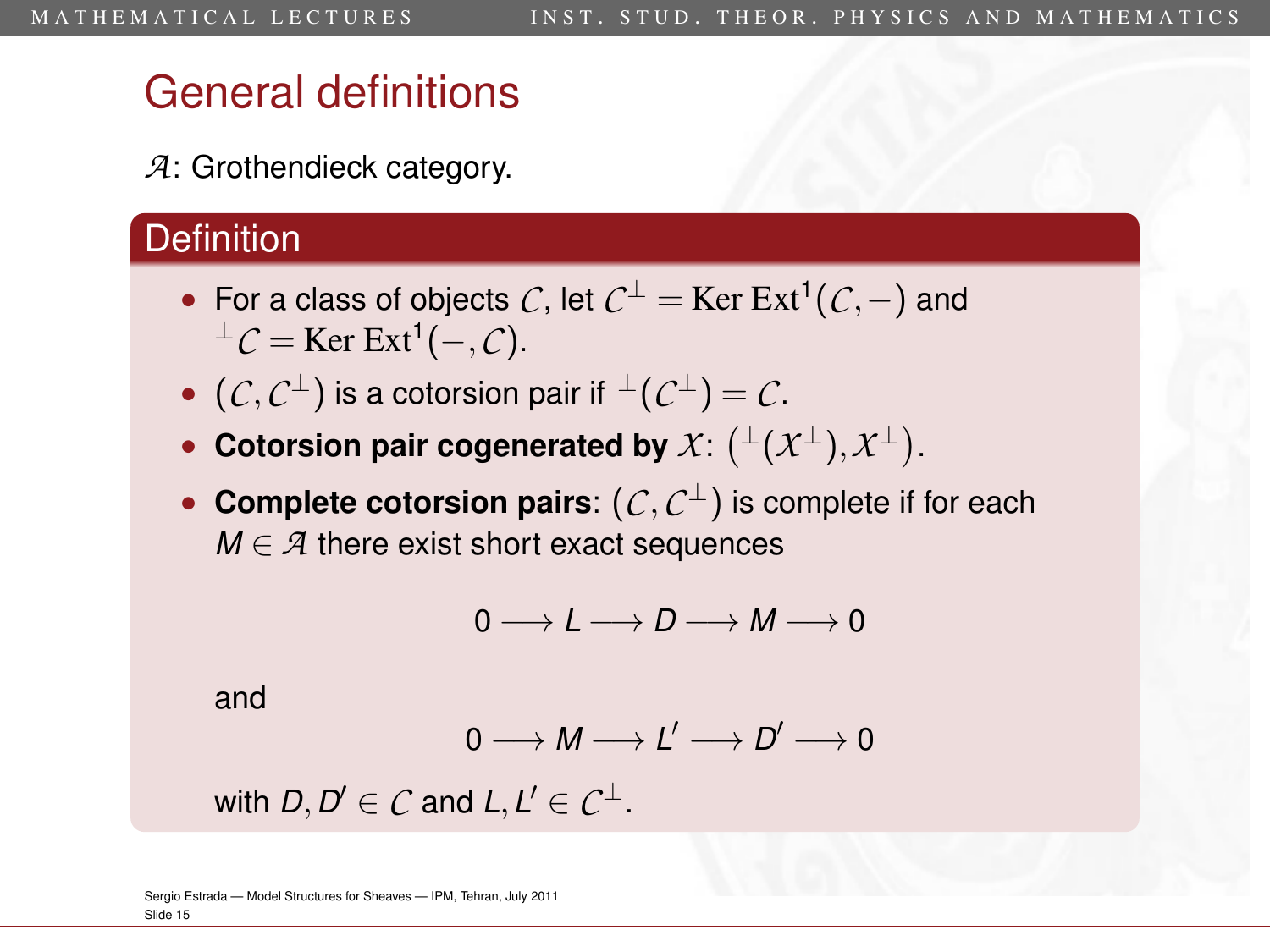## Hovey's Theorem

#### Theorem (Hovey, 2002)

*Let F , W and C be classes in A such that:*

- <sup>1</sup> *W is thick, that is, it is closed under retracts, and whenever two out of three entries in a short exact sequence are in W , so is the third.*
- <sup>2</sup> (*C*,*F* ∩*W* ) *and* (*C* ∩*W* ,*F* ) *are complete cotorsion pairs (e.g. if they are cogenerated by a set).*

*The there is a unique model structure on A such that C is the class of cofibrant objects, F is the class of fibrant objects and W is the class of trivial objects.*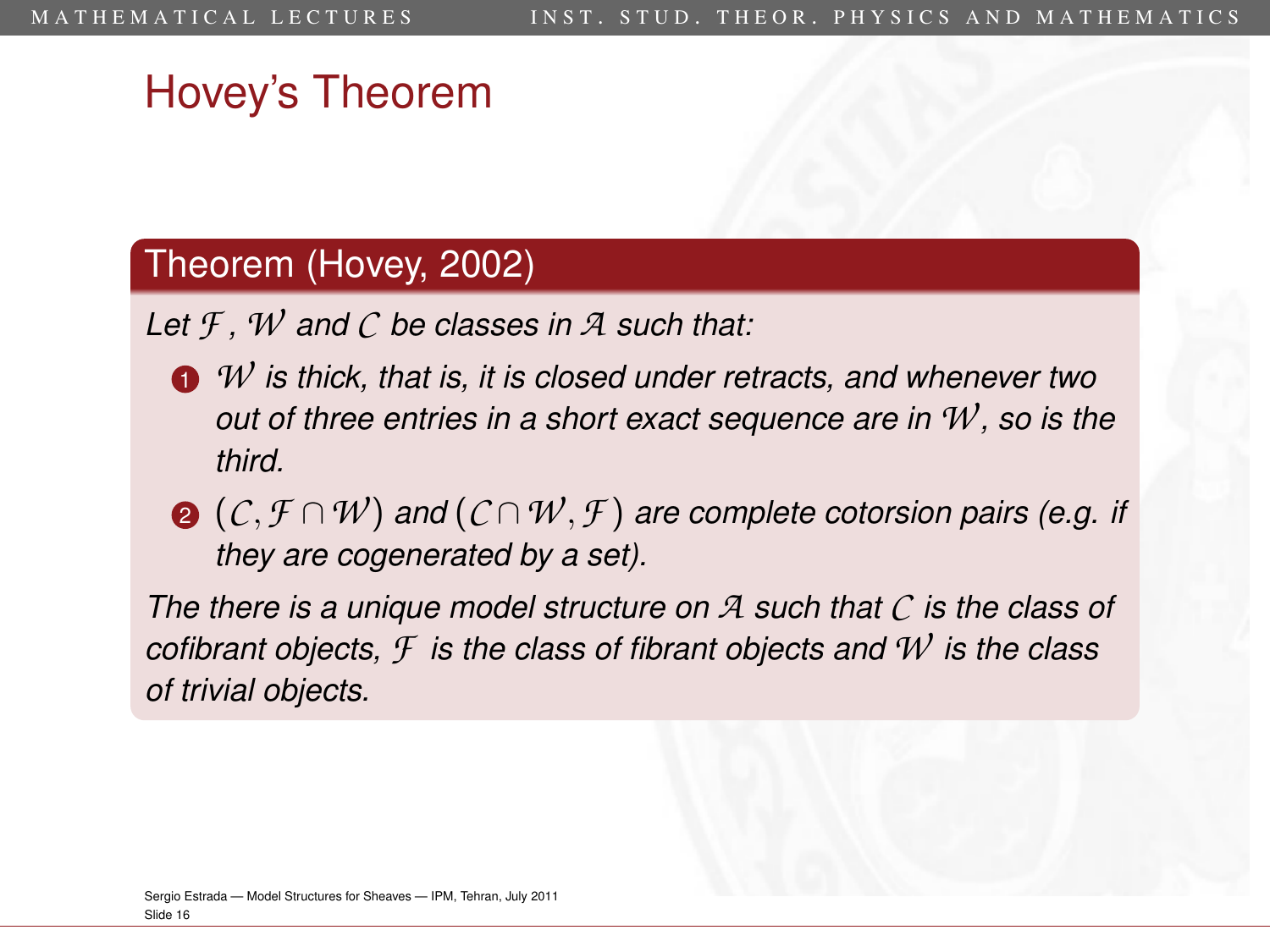# Complexes in *A*

• Given a complex (*X*,*d*)

$$
\ldots \xrightarrow{d_{n+2}} X_{n+1} \xrightarrow{d_{n+1}} X_n \xrightarrow{d_n} X_{n-1} \to \ldots
$$

we shall denote

• 
$$
Z_nX = \text{Ker } d_n \ (n + 1 \text{th-syzygy});
$$

\n- $$
B_n X = \text{Im } d_{n+1};
$$
\n- $H_n X = \frac{Z_n X}{B_n X}$  (nth-homology).
\n

Sergio Estrada — [Model Structures for Sheaves](#page-0-0) — IPM, Tehran, July 2011 Slide 17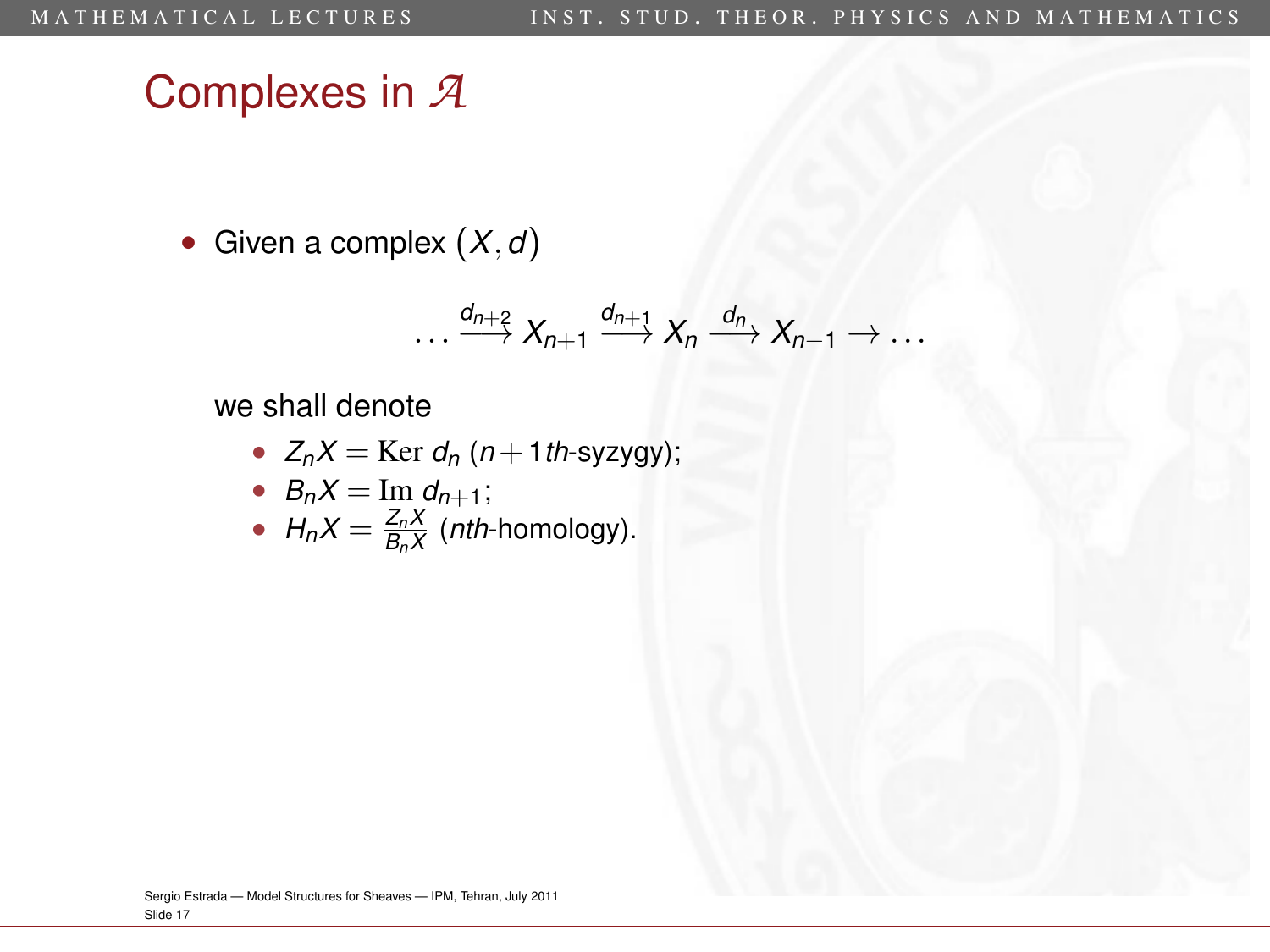## Complexes in *A*

• Given a complex (*X*,*d*)

$$
\ldots \xrightarrow{d_{n+2}} X_{n+1} \xrightarrow{d_{n+1}} X_n \xrightarrow{d_n} X_{n-1} \to \ldots
$$

we shall denote

•  $Z_nX = \text{Ker } d_n$  (*n* + 1*th*-syzygy);

• 
$$
B_n X = \text{Im } d_{n+1}
$$
;

• 
$$
H_n X = \frac{Z_n X}{B_n X}
$$
 (*nth*-homology).

• **The** *Hom***-complex**: *Hom*(*X*,*Y*)

- *Hom* $(X, Y)_n = \prod_{k \in \mathbb{Z}}$  *Hom* $(X_k, Y_{k+n})$
- $(\textit{fd}_{n}^{H})_{k} = \textit{f}_{k} \textit{d}_{k+n}^{Y} (-1)^{n} \textit{d}_{k}^{X} \textit{f}_{k-1}.$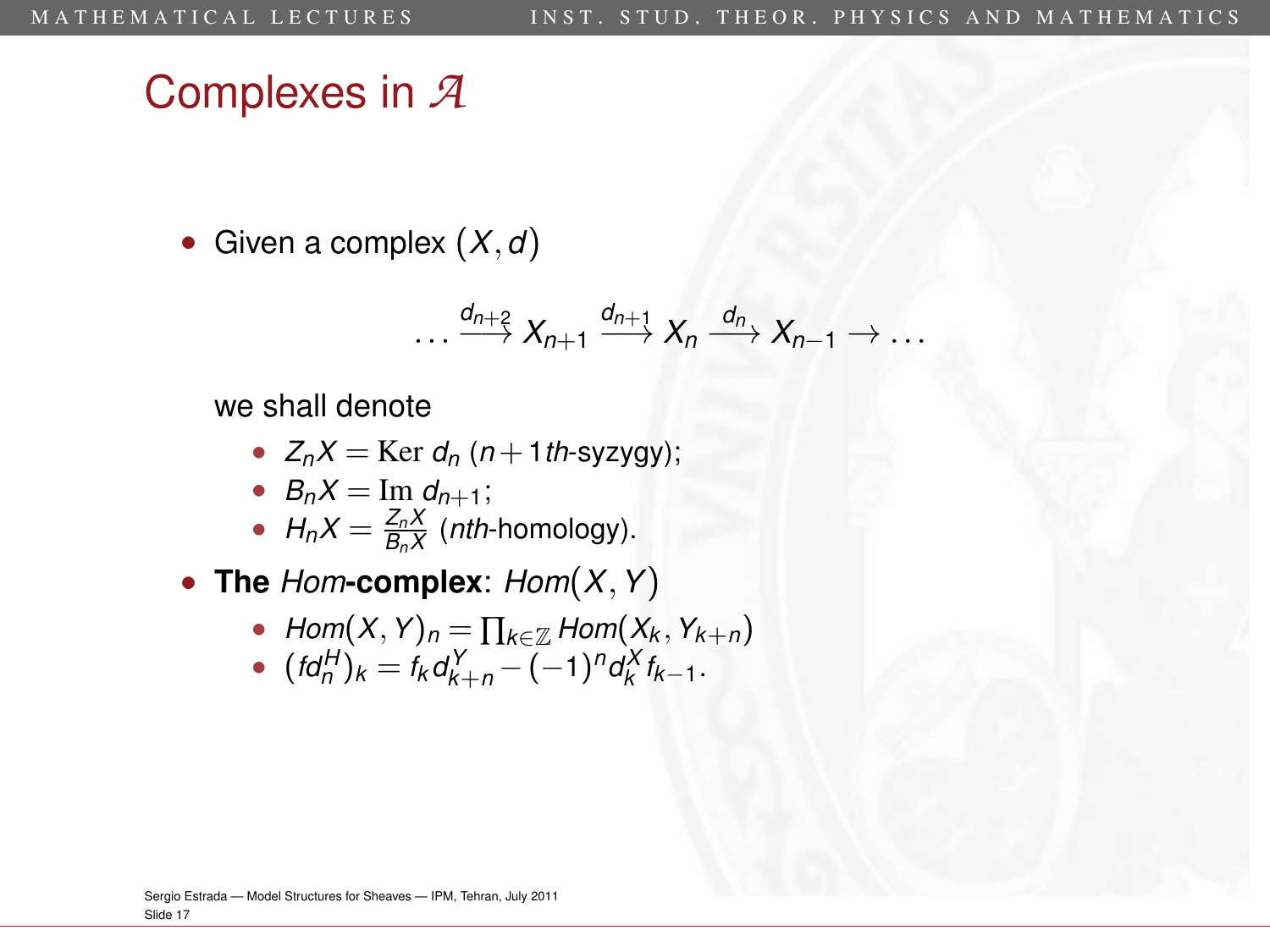## Complexes in *A*

• Given a complex (*X*,*d*)

$$
\ldots \xrightarrow{d_{n+2}} X_{n+1} \xrightarrow{d_{n+1}} X_n \xrightarrow{d_n} X_{n-1} \to \ldots
$$

we shall denote

•  $Z_nX = \text{Ker } d_n$  (*n* + 1*th*-syzygy);

• 
$$
B_n X = \text{Im } d_{n+1}
$$
;

• 
$$
H_n X = \frac{Z_n X}{B_n X}
$$
 (*nth*-homology).

• **The** *Hom***-complex**: *Hom*(*X*,*Y*)

- *Hom* $(X, Y)_n = \prod_{k \in \mathbb{Z}}$  *Hom* $(X_k, Y_{k+n})$
- $(\textit{fd}_{n}^{H})_{k} = \textit{f}_{k} \textit{d}_{k+n}^{Y} (-1)^{n} \textit{d}_{k}^{X} \textit{f}_{k-1}.$
- **Exact complexes**: *E*.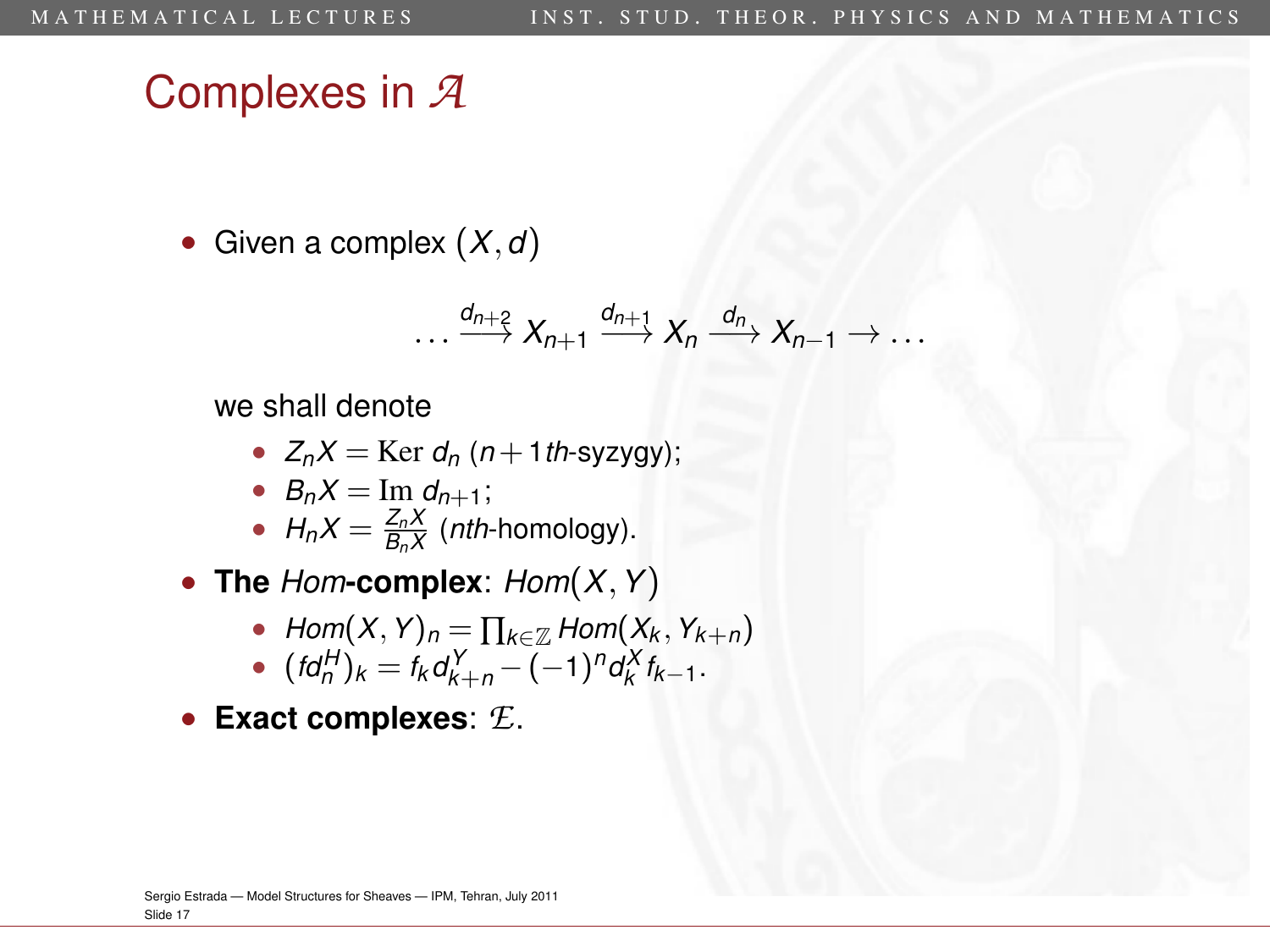Let  $(\mathcal{C}, \mathcal{C}^\perp)$  be a cotorsion pair in  $\mathcal{A}.$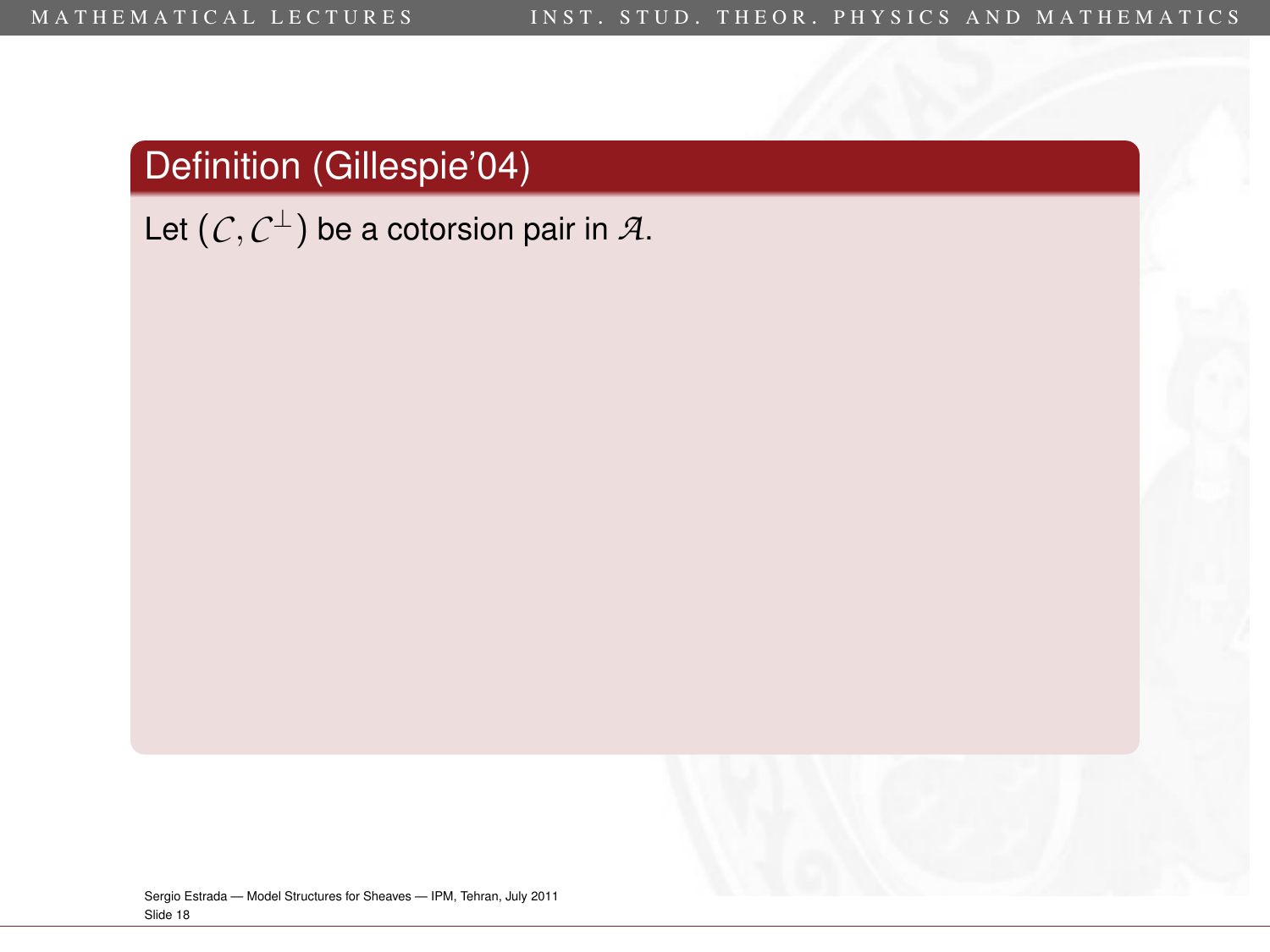Let  $(\mathcal{C}, \mathcal{C}^\perp)$  be a cotorsion pair in  $\mathcal{A}.$ 

• An exact complex *<sup>E</sup>* in C(*A*) is a *C* <sup>⊥</sup>*-complex* if *<sup>Z</sup>n<sup>E</sup>* ∈ *C* <sup>⊥</sup>, for each  $n \in \mathbb{Z}$ .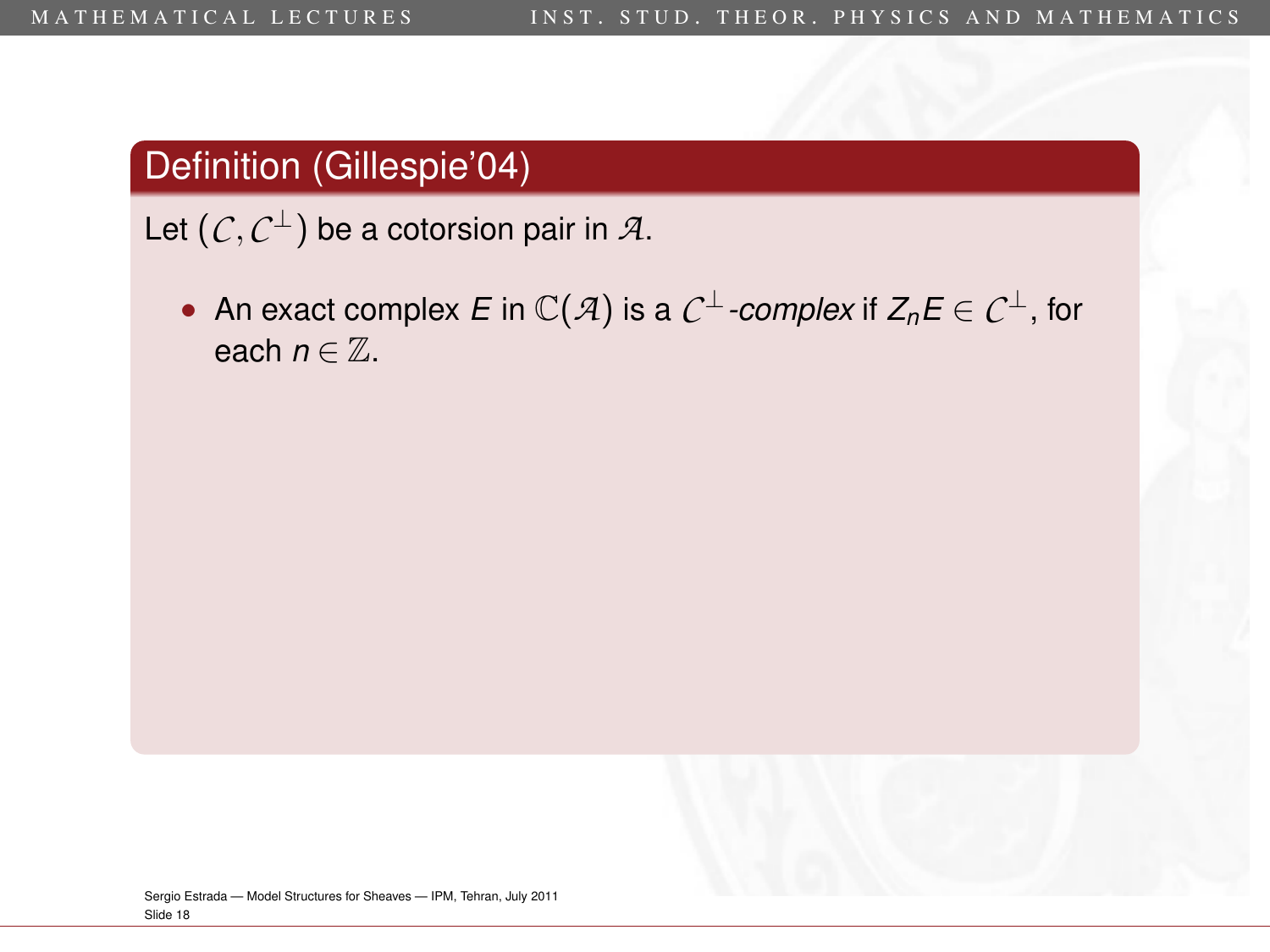Let  $(\mathcal{C}, \mathcal{C}^\perp)$  be a cotorsion pair in  $\mathcal{A}.$ 

• An exact complex *<sup>E</sup>* in C(*A*) is a *C* <sup>⊥</sup>*-complex* if *<sup>Z</sup>n<sup>E</sup>* ∈ *C* <sup>⊥</sup>, for each  $n \in \mathbb{Z}$ .  $C<sup>⊥</sup>$  denote the class of all  $C<sup>⊥</sup>$ -complexes.

Sergio Estrada — [Model Structures for Sheaves](#page-0-0) — IPM, Tehran, July 2011 Slide 18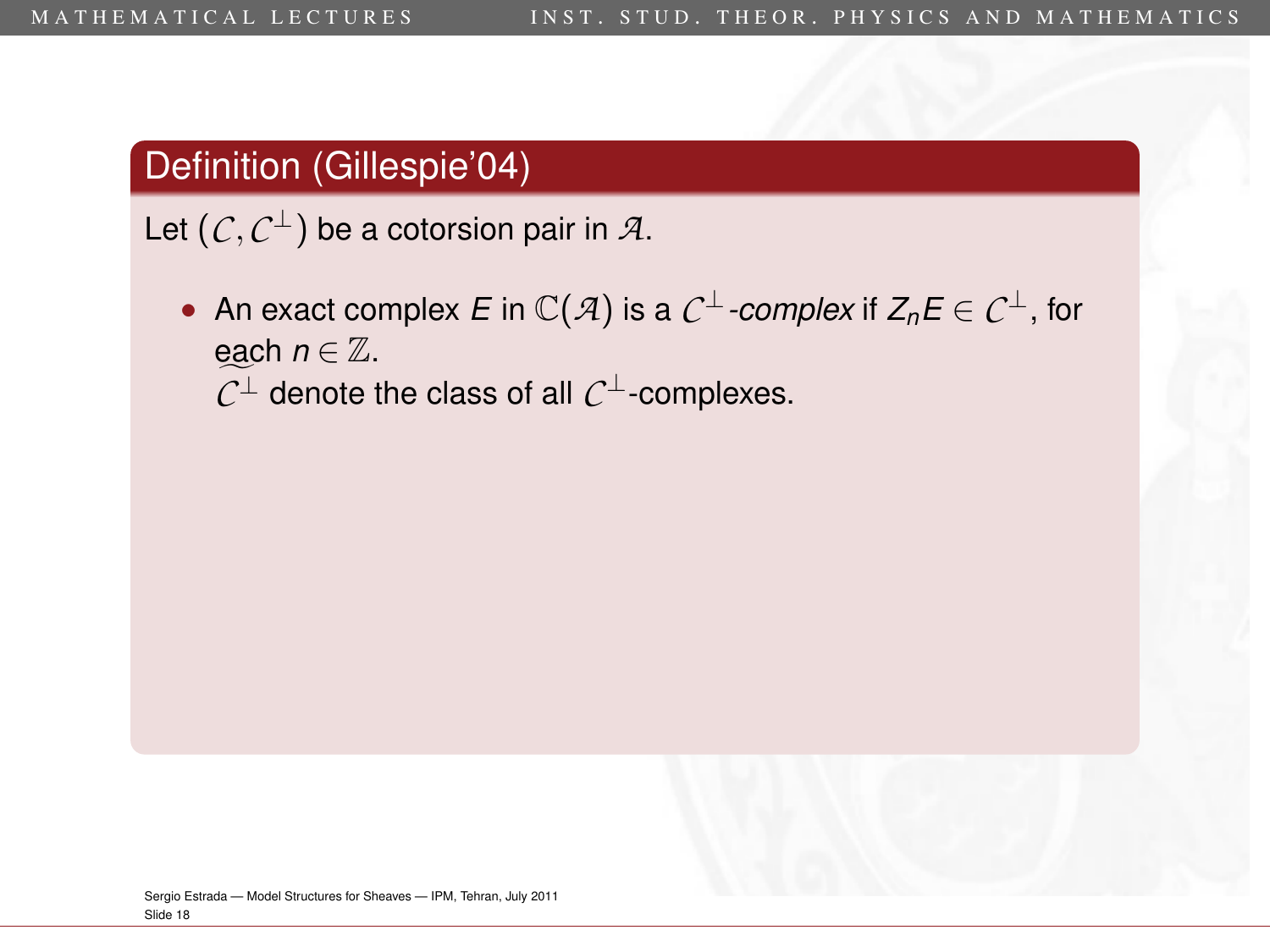Let  $(\mathcal{C}, \mathcal{C}^\perp)$  be a cotorsion pair in  $\mathcal{A}.$ 

- An exact complex *<sup>E</sup>* in C(*A*) is a *C* <sup>⊥</sup>*-complex* if *<sup>Z</sup>n<sup>E</sup>* ∈ *C* <sup>⊥</sup>, for each  $n \in \mathbb{Z}$ .  $C<sup>⊥</sup>$  denote the class of all  $C<sup>⊥</sup>$ -complexes.
- A complex  $M = (M^n)$  in  $\mathbb{C}(\mathcal{A})$  is a *dg-C* complex if each  $M \to E$ is nullhomotopic for any complex  $E \in C^{\perp}$  and  $M^n \in C$ , for each  $n \in \mathbb{Z}$ .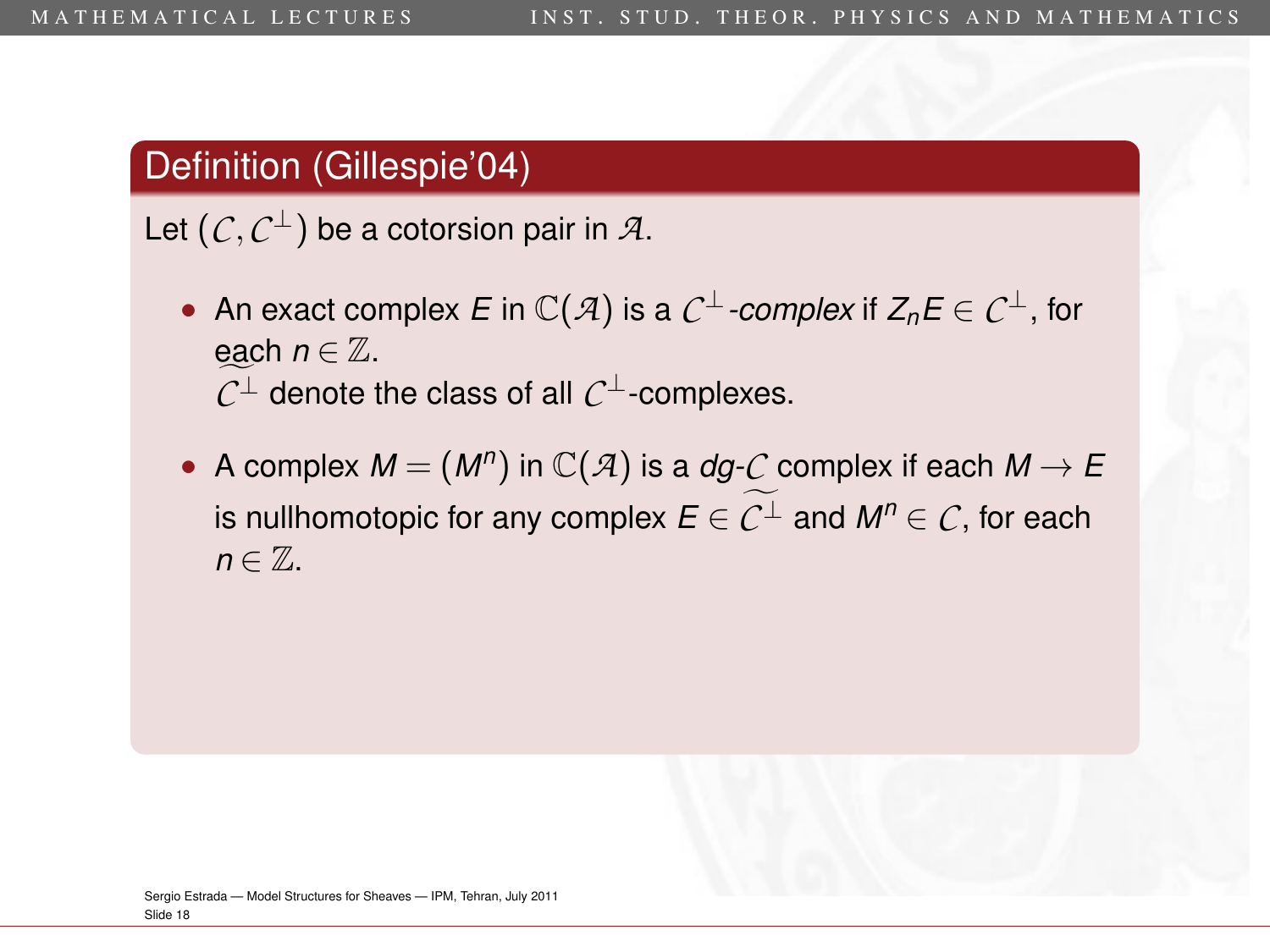Let  $(\mathcal{C}, \mathcal{C}^\perp)$  be a cotorsion pair in  $\mathcal{A}.$ 

- An exact complex *<sup>E</sup>* in C(*A*) is a *C* <sup>⊥</sup>*-complex* if *<sup>Z</sup>n<sup>E</sup>* ∈ *C* <sup>⊥</sup>, for each  $n \in \mathbb{Z}$ .  $C<sup>⊥</sup>$  denote the class of all  $C<sup>⊥</sup>$ -complexes.
- A complex  $M = (M^n)$  in  $\mathbb{C}(\mathcal{A})$  is a *dg-C* complex if each  $M \to E$ is nullhomotopic for any complex  $E \in C^{\perp}$  and  $M^n \in C$ , for each  $n \in \mathbb{Z}$ .  $dqC$  denote the class of all dg- $C$  complexes of objects in  $A$ .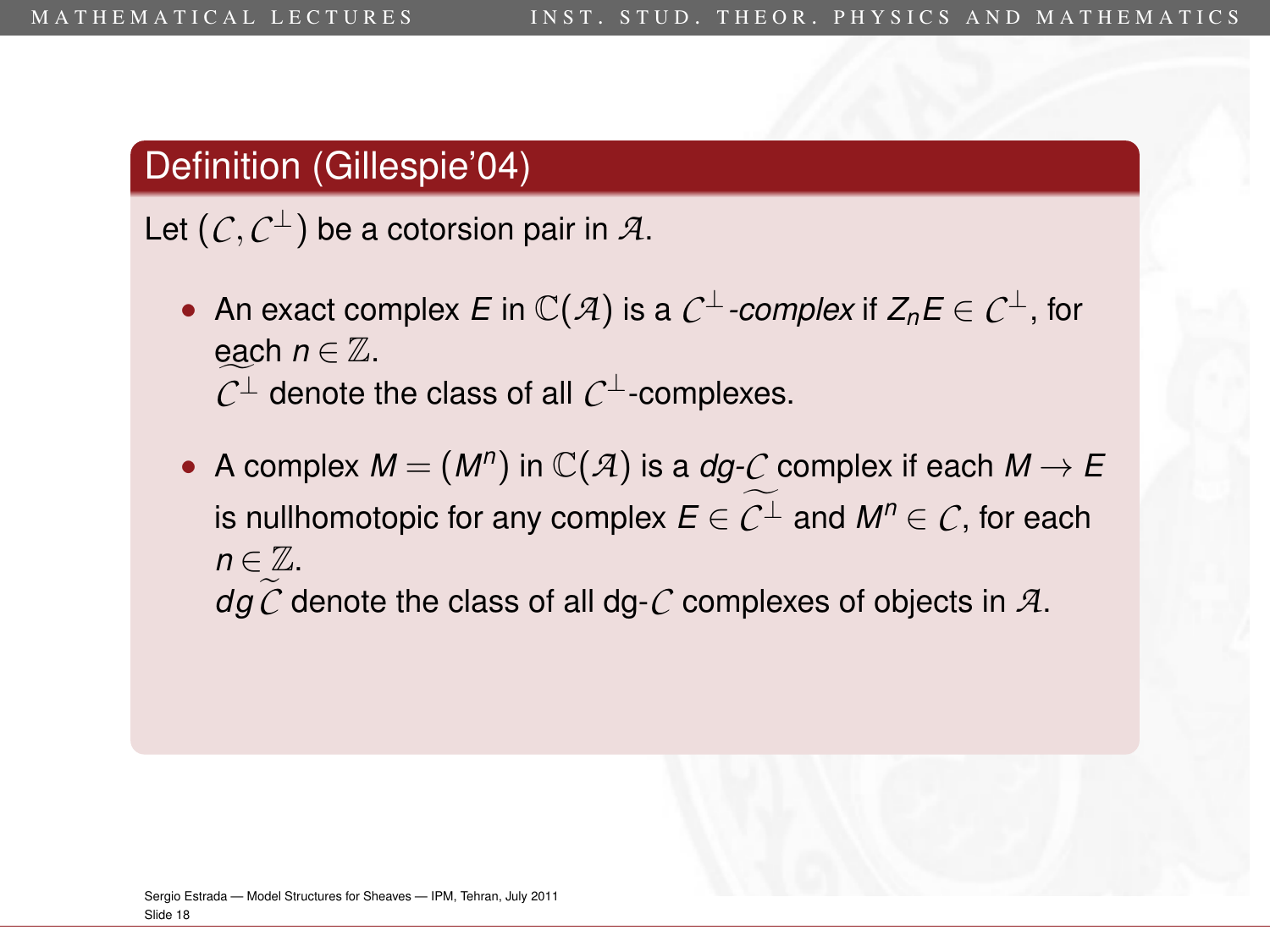#### Definition (Gillespie'04)

Let  $(\mathcal{C}, \mathcal{C}^\perp)$  be a cotorsion pair in  $\mathcal{A}.$ 

- An exact complex *<sup>E</sup>* in C(*A*) is a *C* <sup>⊥</sup>*-complex* if *<sup>Z</sup>n<sup>E</sup>* ∈ *C* <sup>⊥</sup>, for each  $n \in \mathbb{Z}$ .  $C<sup>⊥</sup>$  denote the class of all  $C<sup>⊥</sup>$ -complexes.
- A complex  $M = (M^n)$  in  $\mathbb{C}(\mathcal{A})$  is a *dg-C* complex if each  $M \to E$ is nullhomotopic for any complex  $E \in C^{\perp}$  and  $M^n \in C$ , for each  $n \in \mathbb{Z}$ .  $dqC$  denote the class of all dg- $C$  complexes of objects in  $A$ .
- Dually we can define the classes  $\tilde{C}$  and  $d\tilde{q} C^{\perp}$  of  $C$ -complexes and dg- $\mathcal{C}^\perp$  complexes of objects in  $\mathcal{A}.$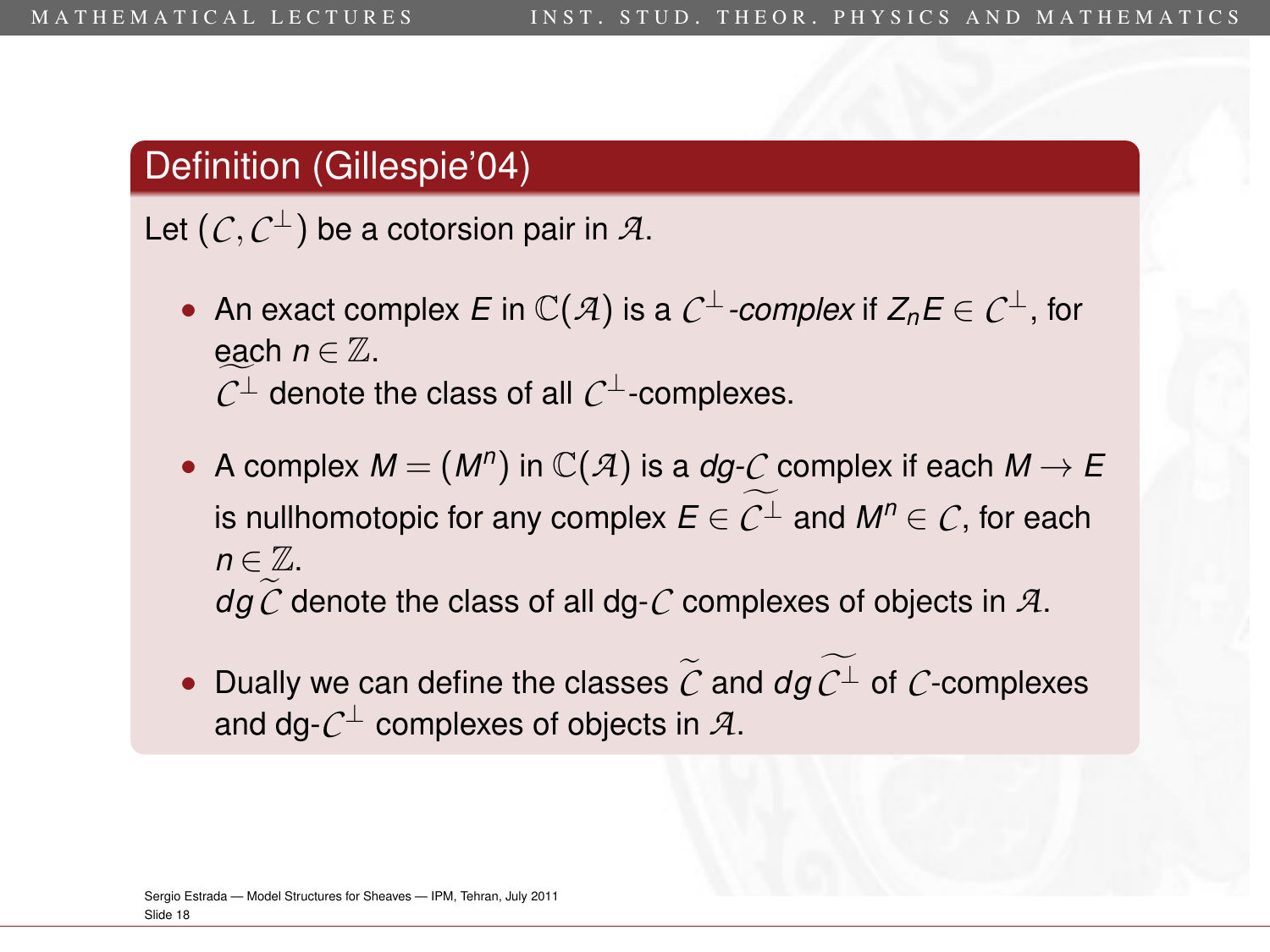•  $Q_X = (V, E)$  a quiver associated to a scheme X,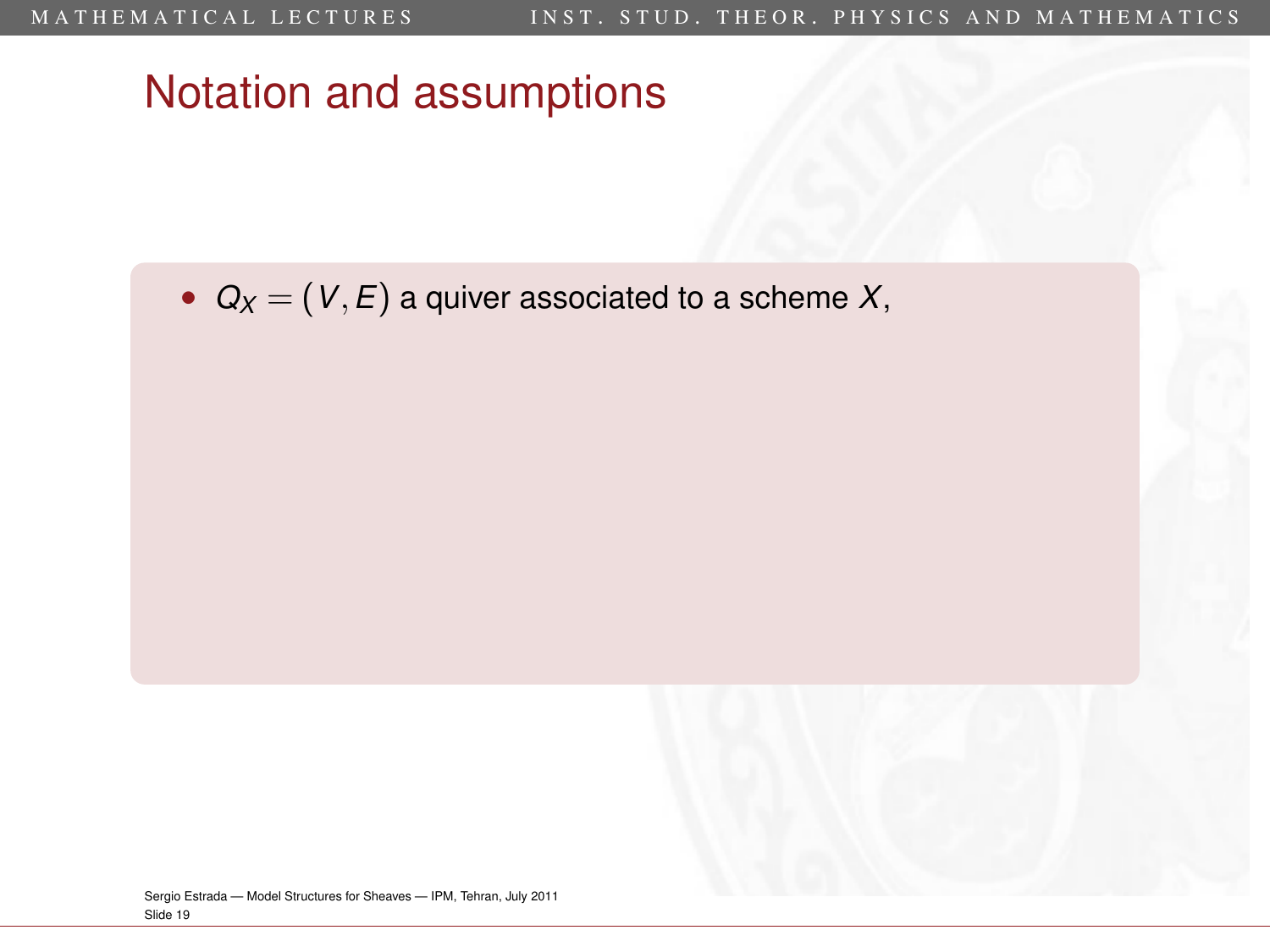- $Q_X = (V, E)$  a quiver associated to a scheme X,
- **k** an infinite cardinal such that  $\kappa \ge |V|$  for all  $v \in V$ .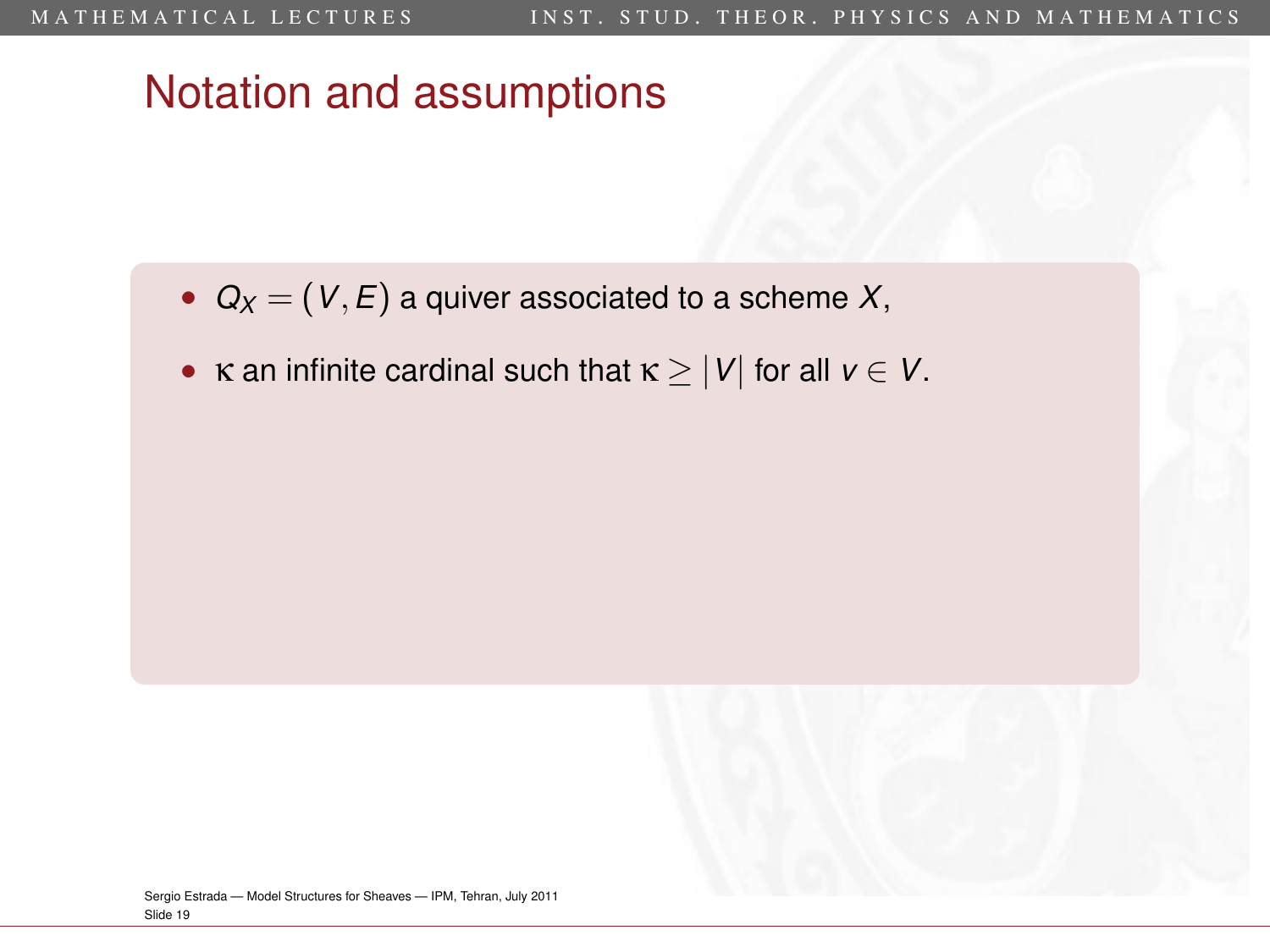- $Q_X = (V, E)$  a quiver associated to a scheme X,
- **κ** an infinite cardinal such that  $\kappa \geq |V|$  for all  $v \in V$ .
- For each  $v \in V$ ,  $S_v$  a class of  $\leq \kappa$ –presented  $R(v)$ –modules,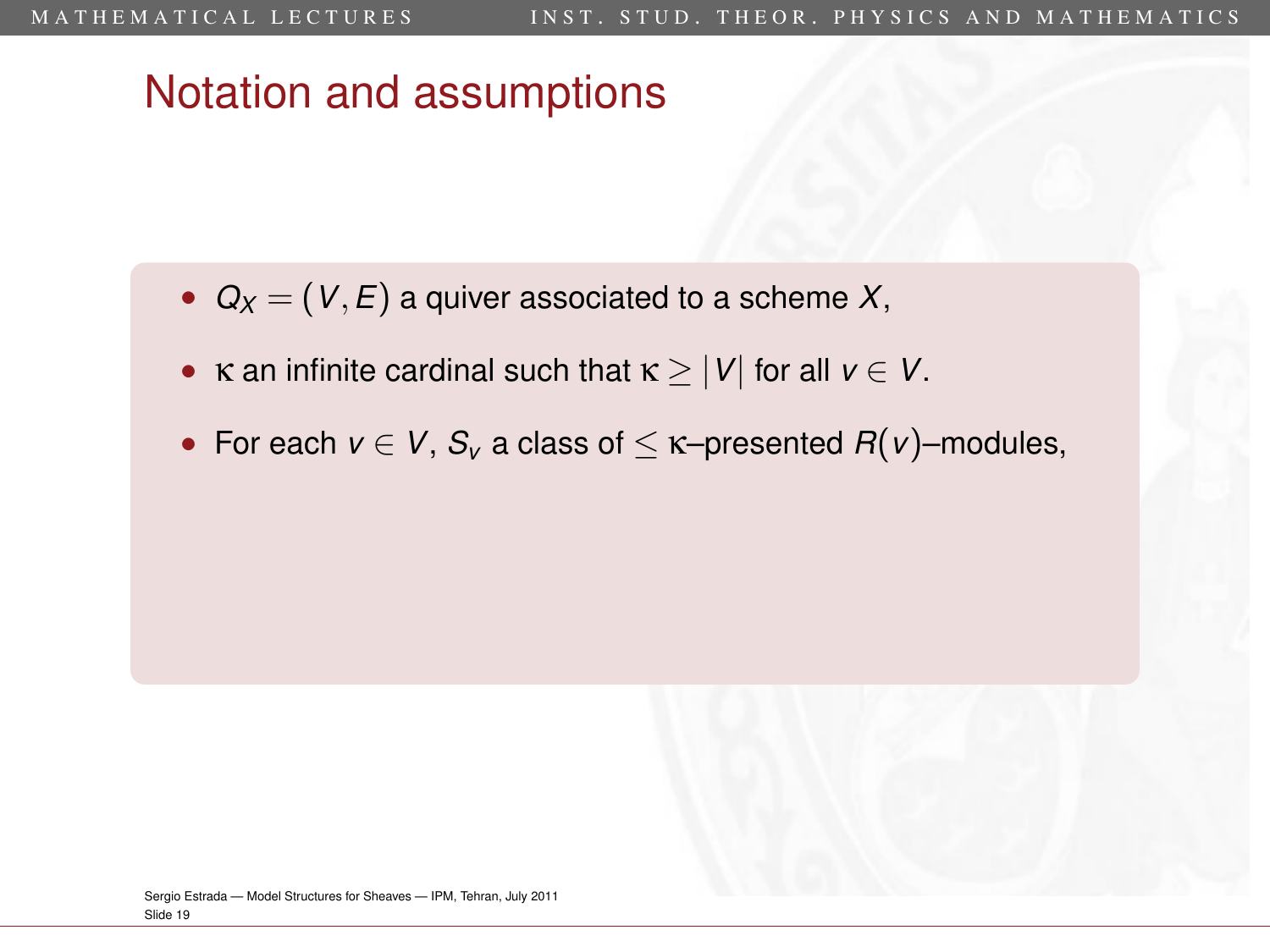- $Q_X = (V, E)$  a quiver associated to a scheme X,
- **κ** an infinite cardinal such that  $\kappa \geq |V|$  for all  $v \in V$ .
- For each  $v \in V$ ,  $S_v$  a class of  $\leq \kappa$ -presented  $R(v)$ -modules,  $\mathcal{F}_{\pmb{\nu}} = {}^{\perp}(\mathcal{S}_{\pmb{\nu}}^{\perp})$  is resolving, and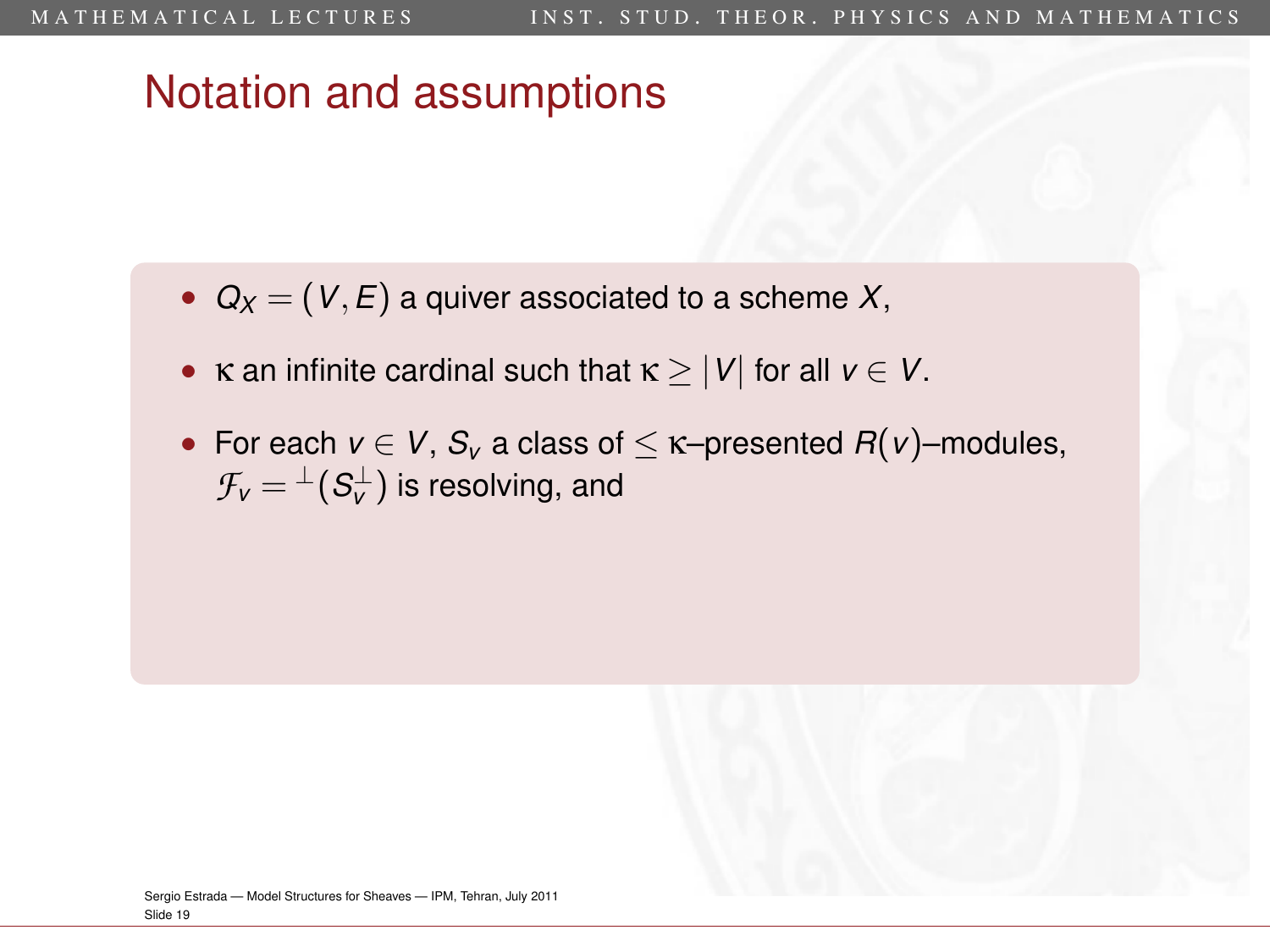- $Q_X = (V, E)$  a quiver associated to a scheme X,
- **κ** an infinite cardinal such that  $\kappa \geq |V|$  for all  $v \in V$ .
- For each  $v \in V$ ,  $S_v$  a class of  $\leq \kappa$ -presented  $R(v)$ -modules,  $\mathcal{F}_{\pmb{\nu}} = {}^{\perp}(\mathcal{S}_{\pmb{\nu}}^{\perp})$  is resolving, and
- *C* be the class of all qc sheaves M such that  $\mathcal{M}(v) \in \mathcal{F}_v$  for each *v* ∈ *V*.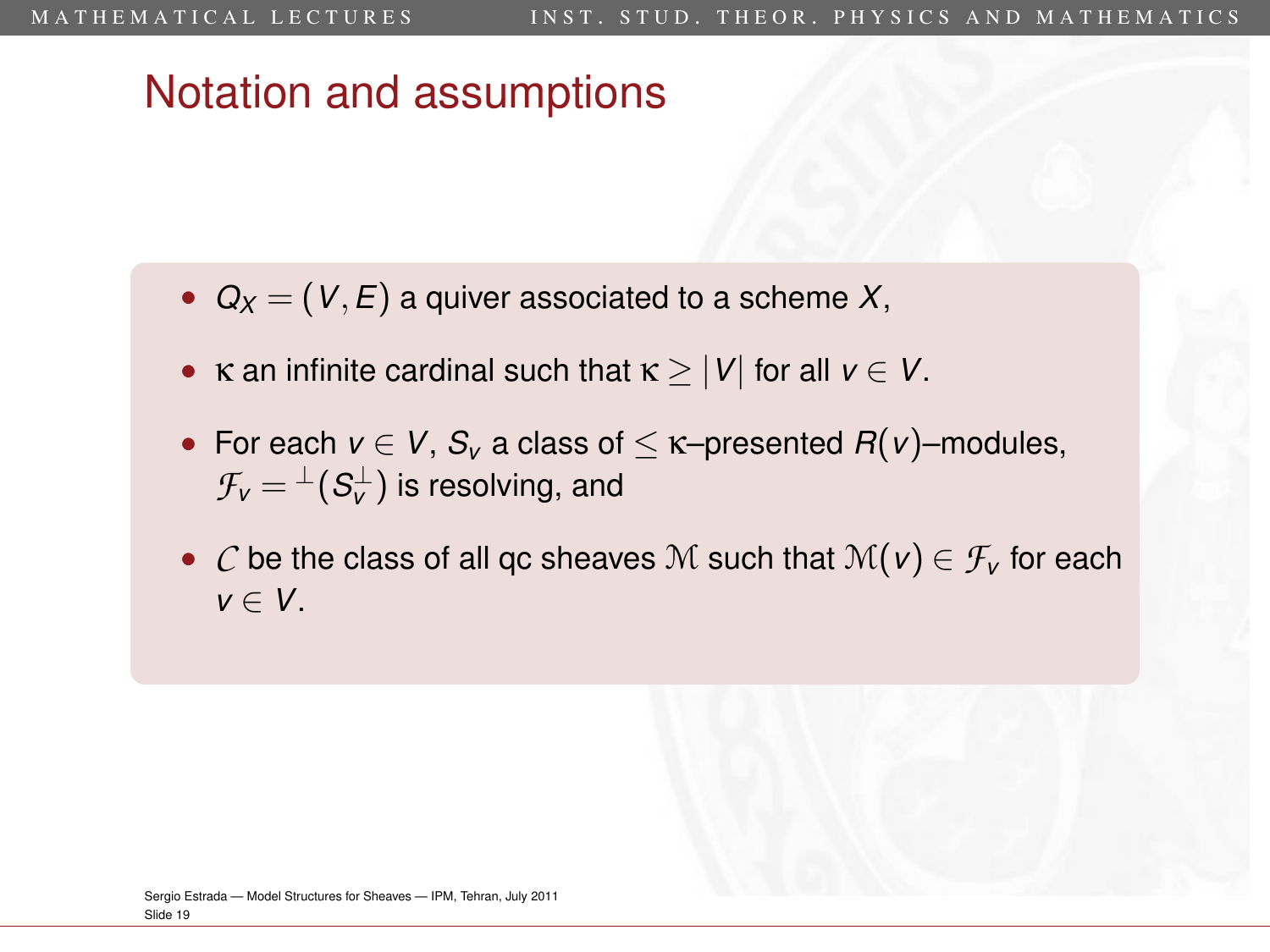- $Q_X = (V, E)$  a quiver associated to a scheme X,
- **κ** an infinite cardinal such that  $\kappa \geq |V|$  for all  $v \in V$ .
- For each  $v \in V$ ,  $S_v$  a class of  $\leq \kappa$ -presented  $R(v)$ -modules,  $\mathcal{F}_{\pmb{\nu}} = {}^{\perp}(\mathcal{S}_{\pmb{\nu}}^{\perp})$  is resolving, and
- *C* be the class of all qc sheaves M such that  $\mathcal{M}(v) \in \mathcal{F}_v$  for each *v* ∈ *V*.
- Assume that C contains a generator for  $\mathfrak{Q} \text{co}(X)$ .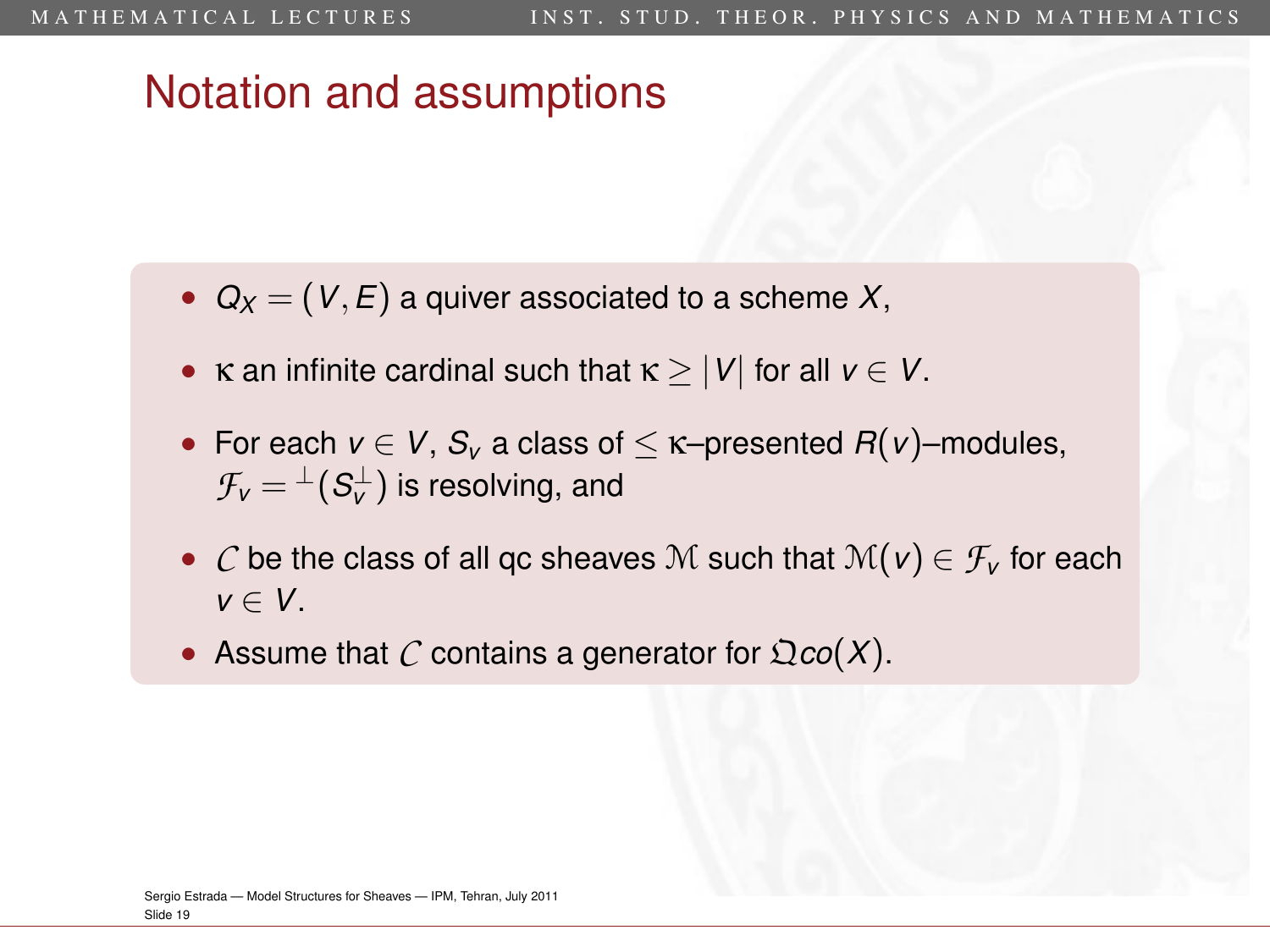Slide 20

## Theorem (Hovey'02,E.-Guil-Prest-Trlifaj)

*Let X be a scheme.*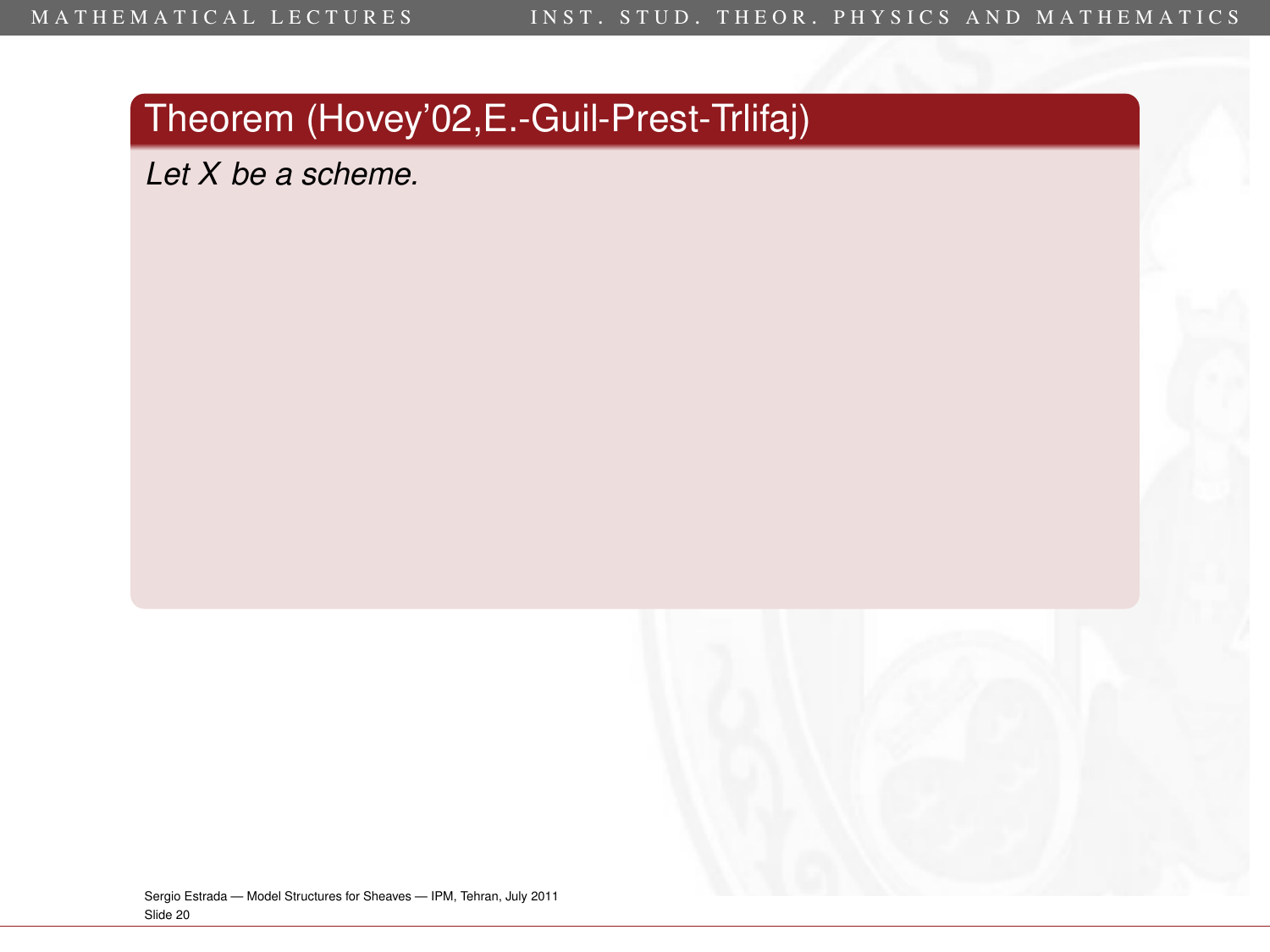*Let X be a scheme.*

*There is an abelian model category structure on*  $\mathbb{C}(\mathfrak{Q} \text{co}(X))$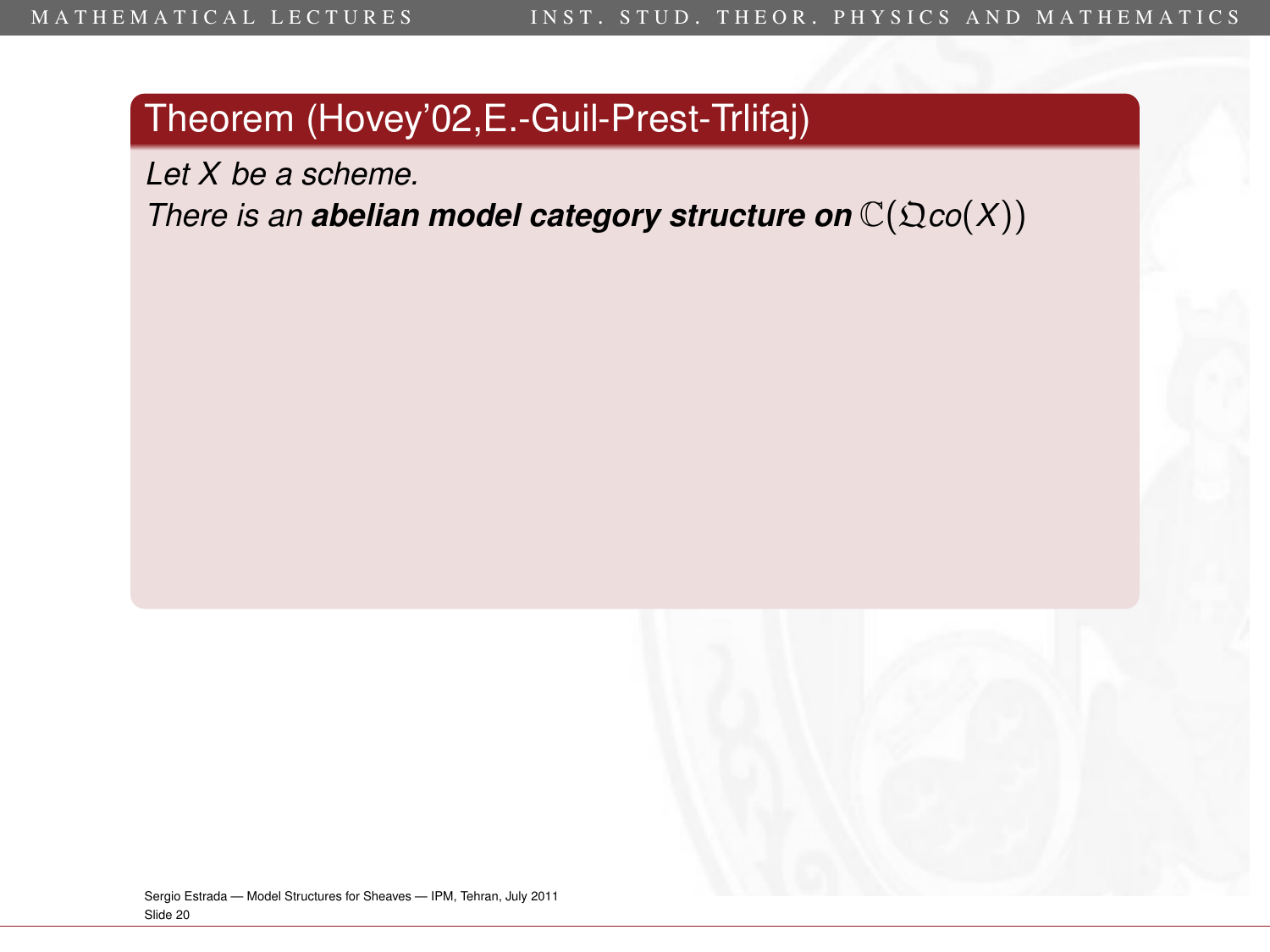*Let X be a scheme.*

*There is an abelian model category structure on*  $\mathbb{C}(\mathfrak{Q} \text{co}(X))$ *in which the weak equivalences are the homology isomorphisms,*

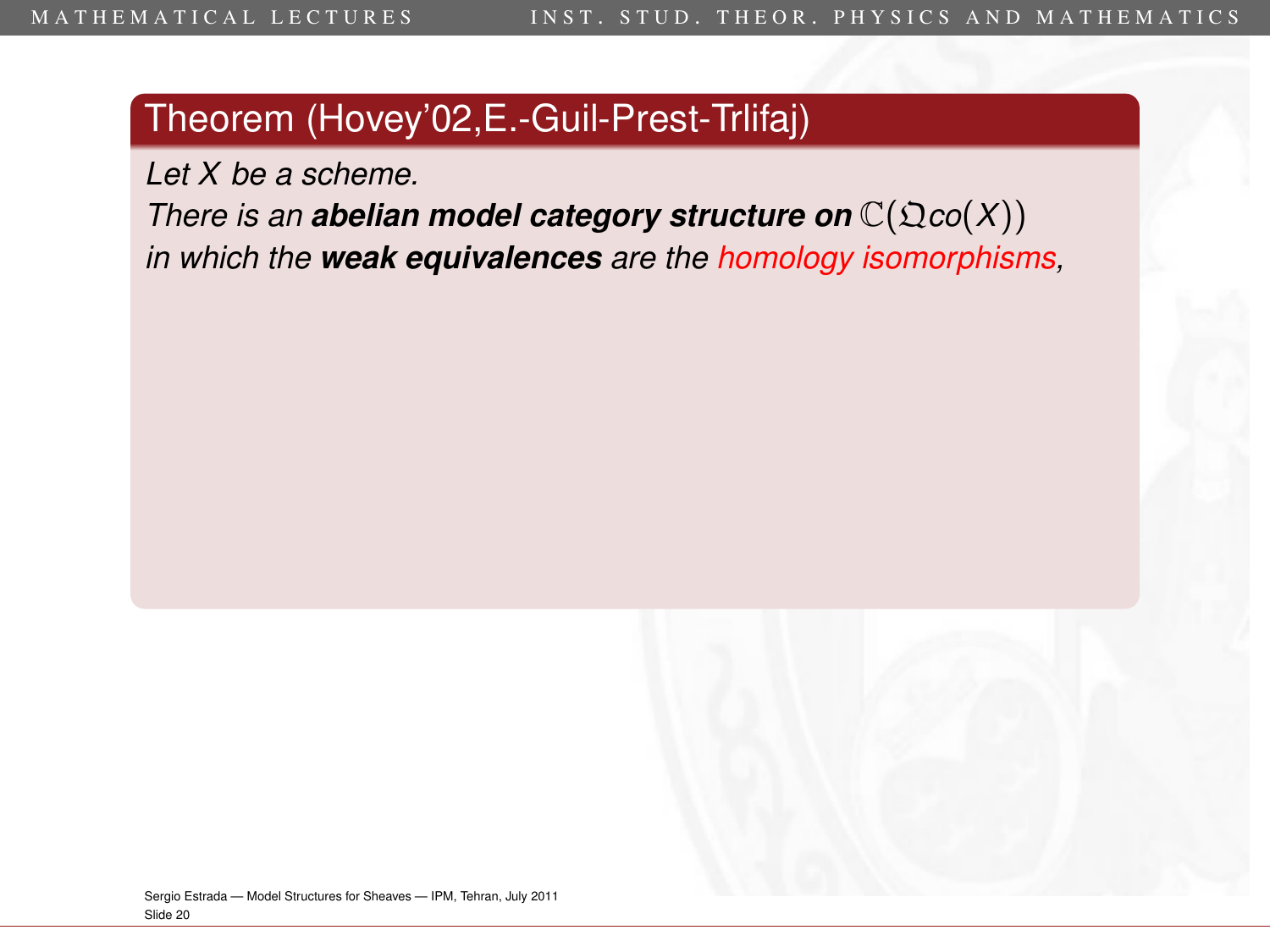*Let X be a scheme.*

*There is an abelian model category structure on*  $\mathbb{C}(\mathfrak{Q} \text{co}(X))$ *in which the weak equivalences are the homology isomorphisms, the cofibrations (resp. trivial cofibrations) are the monomorphism with cokernels in dg*  $\tilde{C}$  *(resp.*  $\tilde{C}$ *),*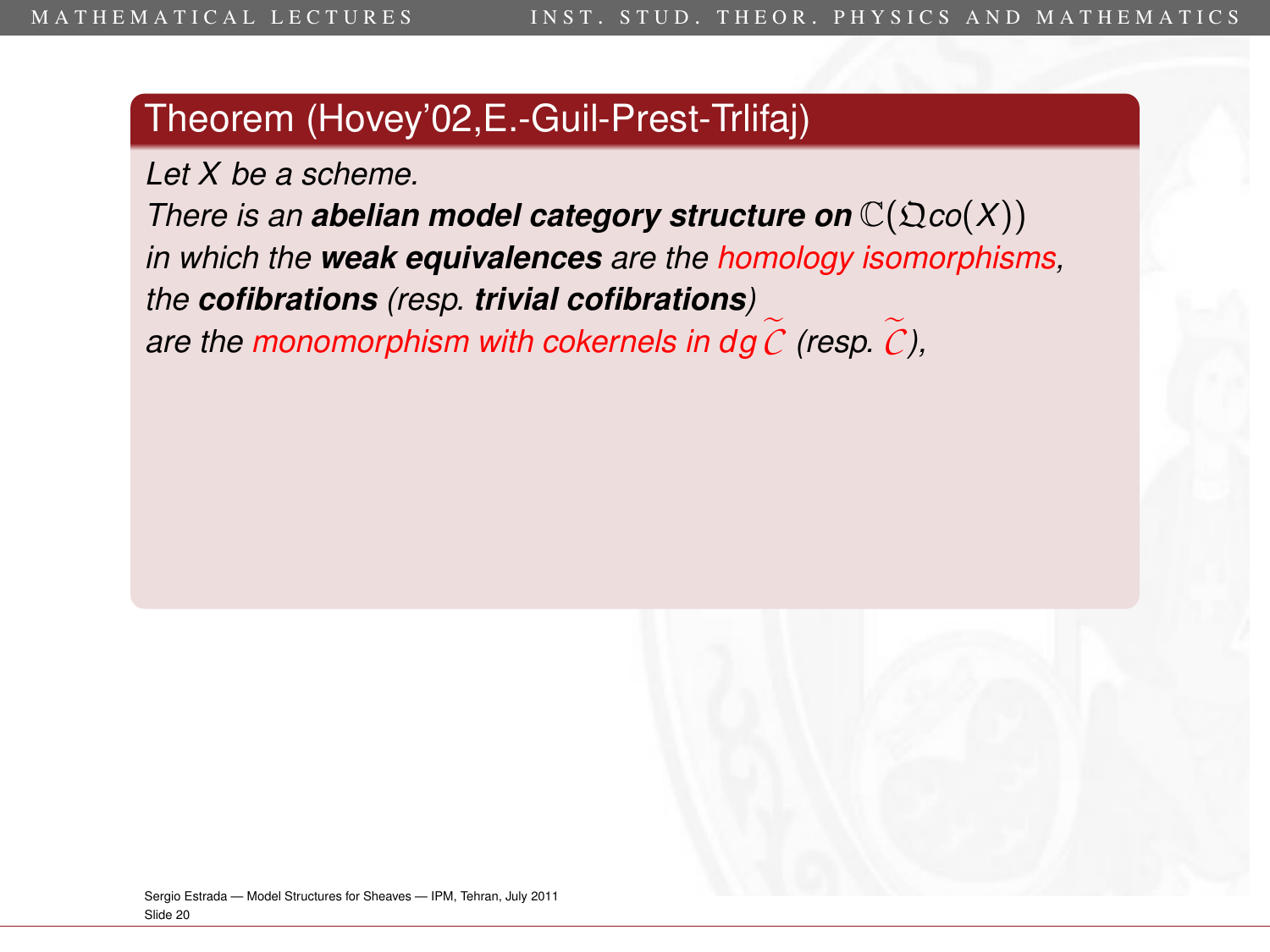*Let X be a scheme. There is an abelian model category structure on*  $\mathbb{C}(\Omega \text{co}(X))$ *in which the weak equivalences are the homology isomorphisms, the cofibrations (resp. trivial cofibrations) are the monomorphism with cokernels in dg*  $\mathcal C$  *(resp.*  $\mathcal C$ *), and the fibrations (resp. trivial fibrations) are the epimorphisms whose kernels are in dg*  $C^{\perp}$  *(resp.*  $C^{\perp}$ *).*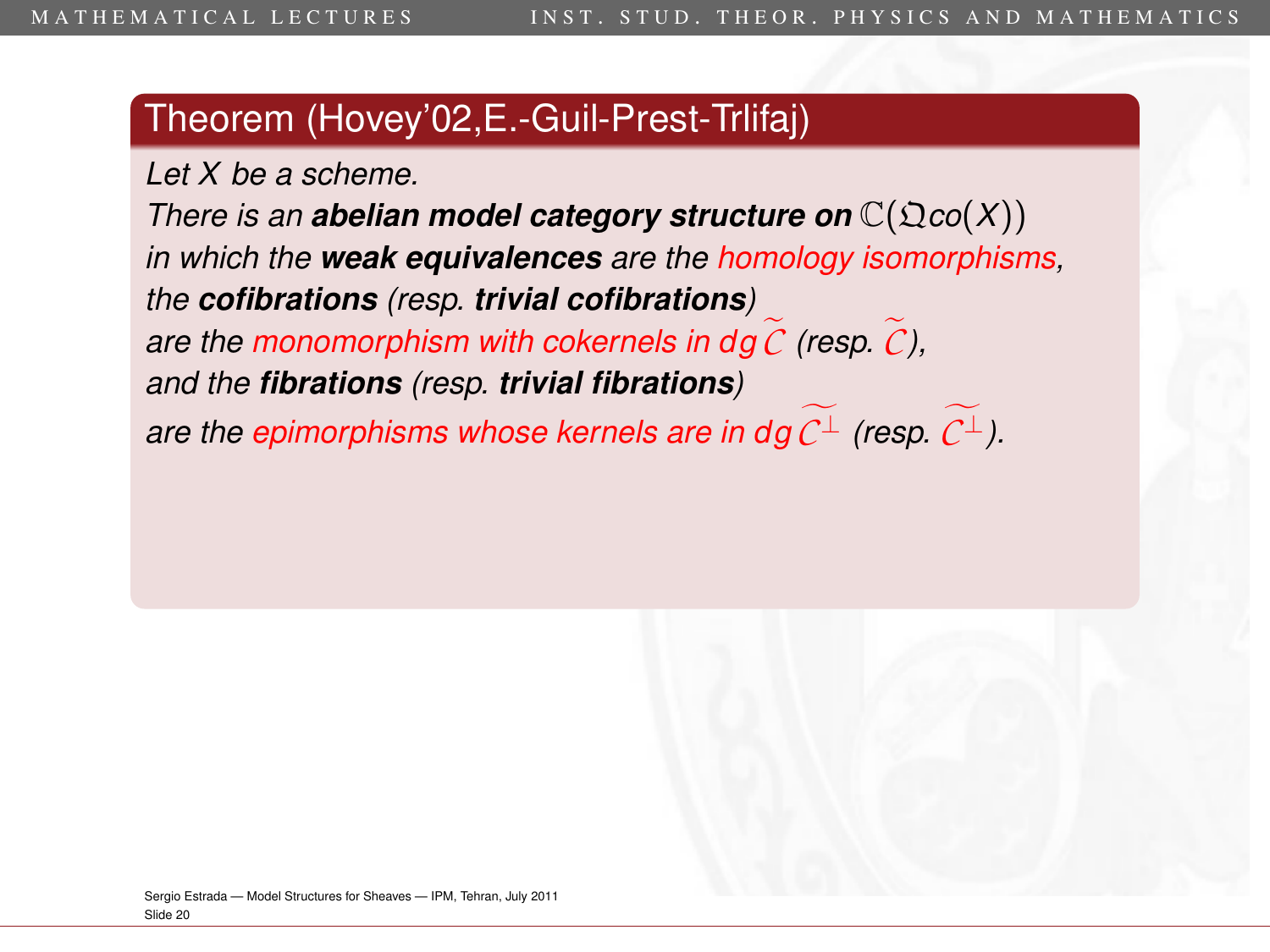*Let X be a scheme.*

*There is an abelian model category structure on*  $\mathbb{C}(\Omega \text{co}(X))$ *in which the weak equivalences are the homology isomorphisms, the cofibrations (resp. trivial cofibrations) are the monomorphism with cokernels in dg*  $\mathcal C$  *(resp.*  $\mathcal C$ *), and the fibrations (resp. trivial fibrations)*

*are the epimorphisms whose kernels are in dg*  $C^{\perp}$  *(resp.*  $C^{\perp}$ *).* 

*Moreover, if every*  $M \in S_v$  *is a flat R(v)*-module, *and*  $M \otimes_{R(v)} N \in S_v$  *for all*  $M, N \in S_v$ *,*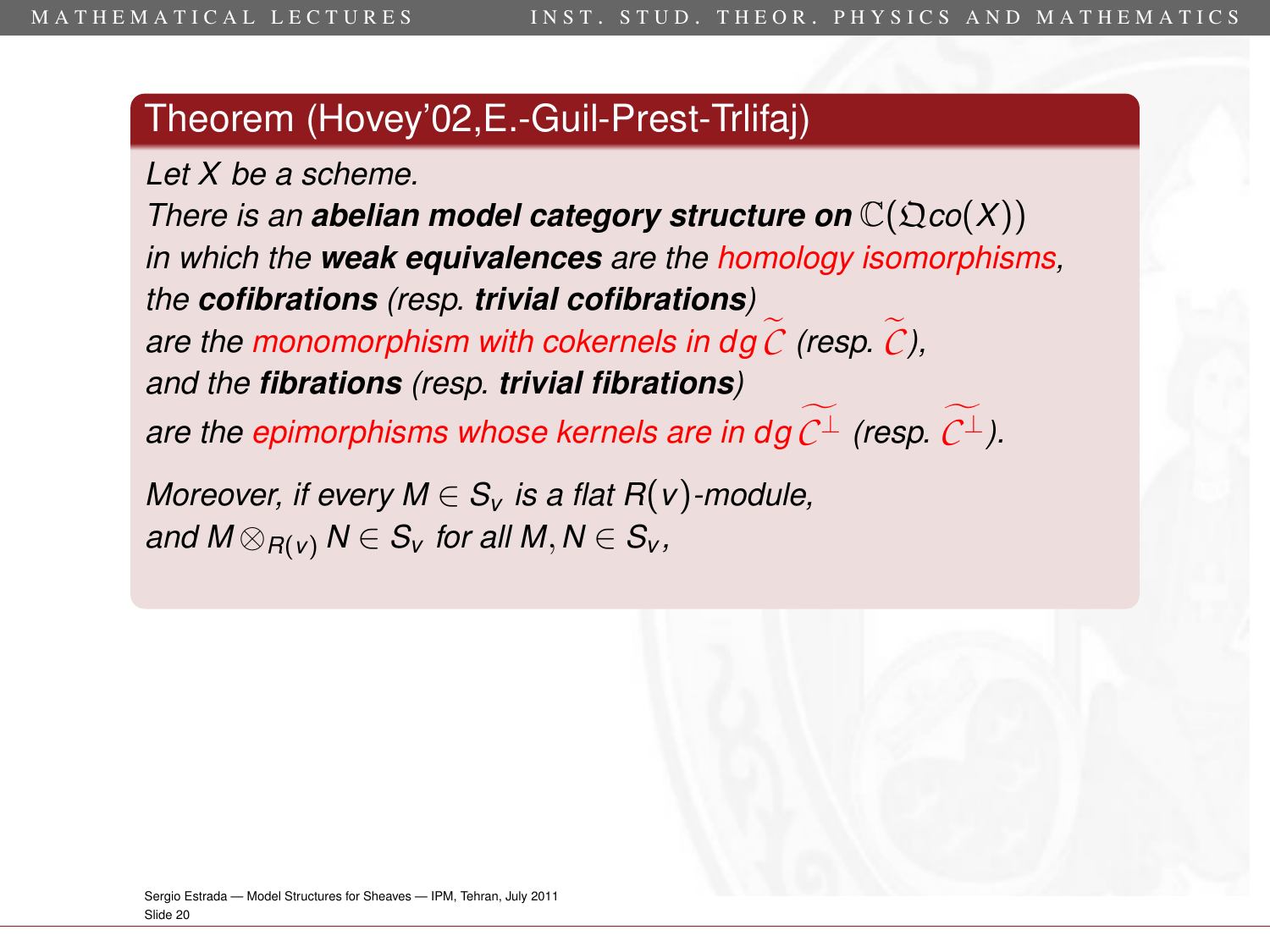*Let X be a scheme.*

*There is an abelian model category structure on*  $\mathbb{C}(\Omega \text{co}(X))$ *in which the weak equivalences are the homology isomorphisms, the cofibrations (resp. trivial cofibrations) are the monomorphism with cokernels in dg*  $\mathcal C$  *(resp.*  $\mathcal C$ *), and the fibrations (resp. trivial fibrations)*

*are the epimorphisms whose kernels are in dg*  $C^{\perp}$  *(resp.*  $C^{\perp}$ *).* 

*Moreover, if every*  $M \in S_v$  *is a flat R(v)*-module, *and*  $M \otimes_{R(V)} N \in S_V$  *for all*  $M, N \in S_V$ *, then the model category structure is monoidal.*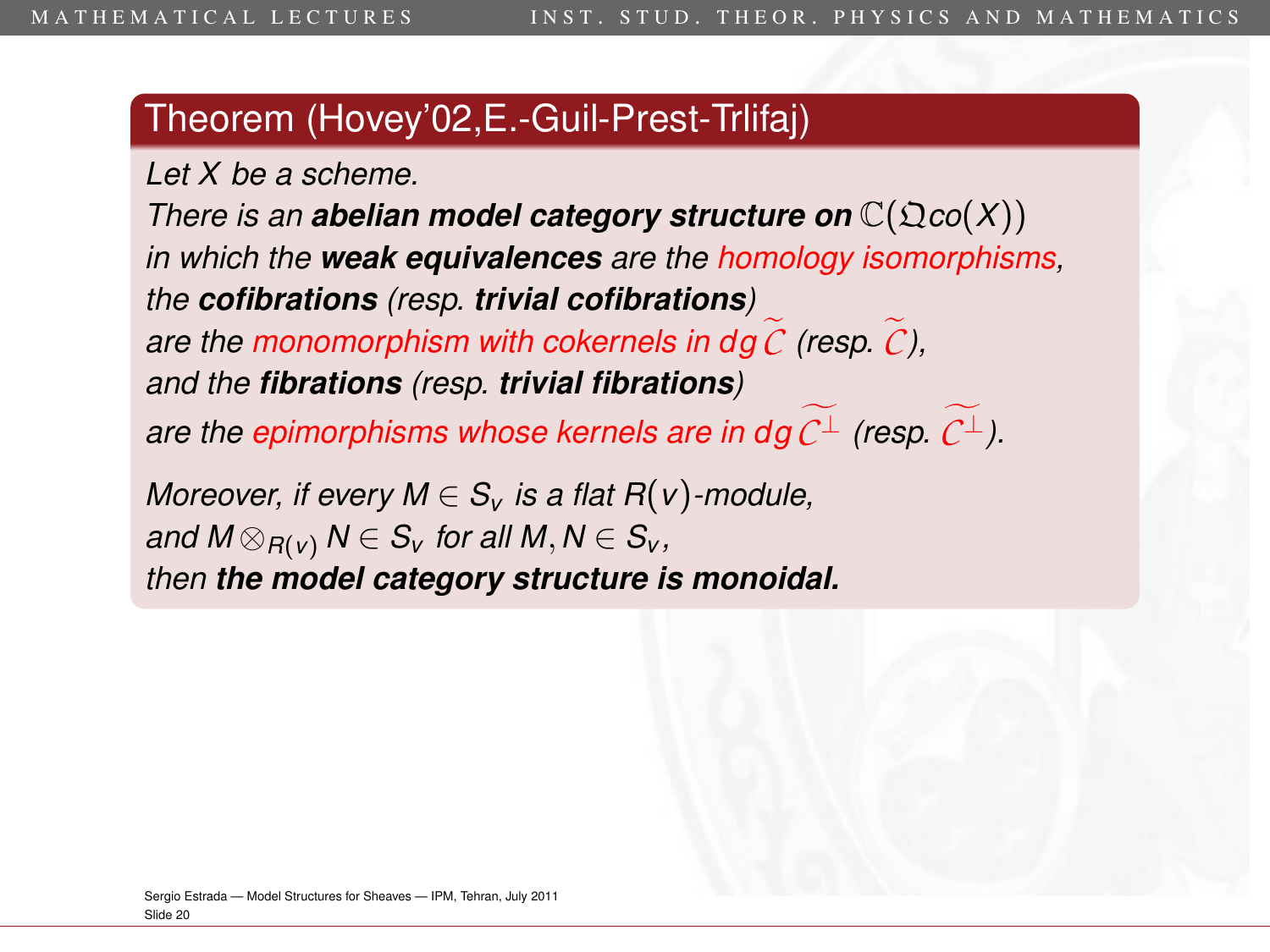*Let X be a scheme.*

*There is an abelian model category structure on*  $\mathbb{C}(\Omega \text{co}(X))$ *in which the weak equivalences are the homology isomorphisms, the cofibrations (resp. trivial cofibrations) are the monomorphism with cokernels in dg*  $\mathcal C$  *(resp.*  $\mathcal C$ *), and the fibrations (resp. trivial fibrations)*

*are the epimorphisms whose kernels are in dg*  $C^{\perp}$  *(resp.*  $C^{\perp}$ *).* 

*Moreover, if every*  $M \in S_v$  *is a flat R(v)*-module, *and*  $M \otimes_{R(V)} N \in S_V$  *for all*  $M, N \in S_V$ *, then the model category structure is monoidal.*

Comments to the proof: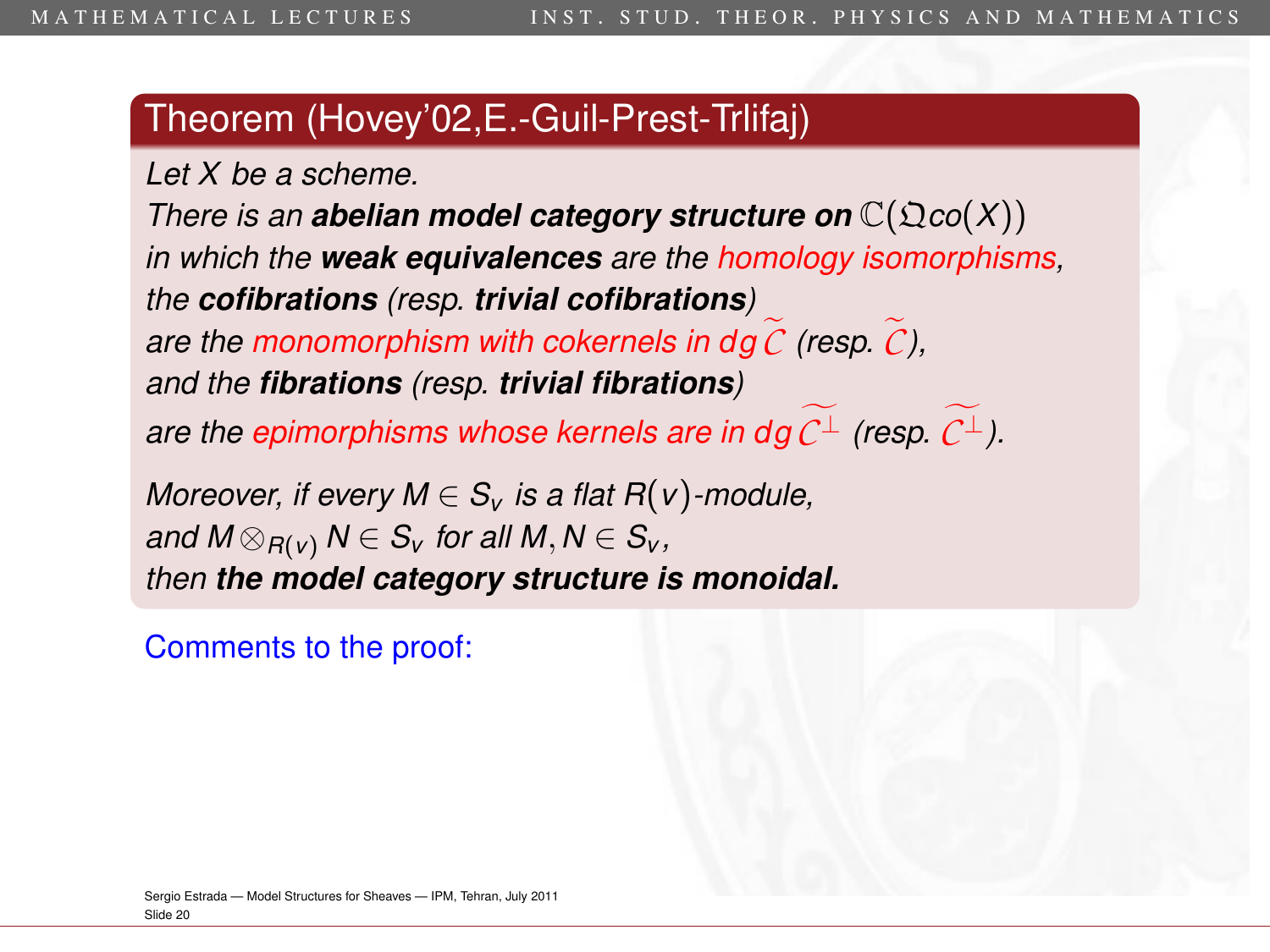*Let X be a scheme.*

*There is an abelian model category structure on*  $\mathbb{C}(\Omega \text{co}(X))$ *in which the weak equivalences are the homology isomorphisms, the cofibrations (resp. trivial cofibrations) are the monomorphism with cokernels in dg*  $\mathcal C$  *(resp.*  $\mathcal C$ *), and the fibrations (resp. trivial fibrations) are the epimorphisms whose kernels are in dg*  $C^{\perp}$  *(resp.*  $C^{\perp}$ *).* 

*Moreover, if every*  $M \in S_v$  *is a flat R(v)*-module, *and*  $M \otimes_{R(V)} N \in S_V$  for all  $M, N \in S_V$ , *then the model category structure is monoidal.*

Comments to the proof: Key point is to use the **Hill Lemma** to make compatible all the individual filtrations,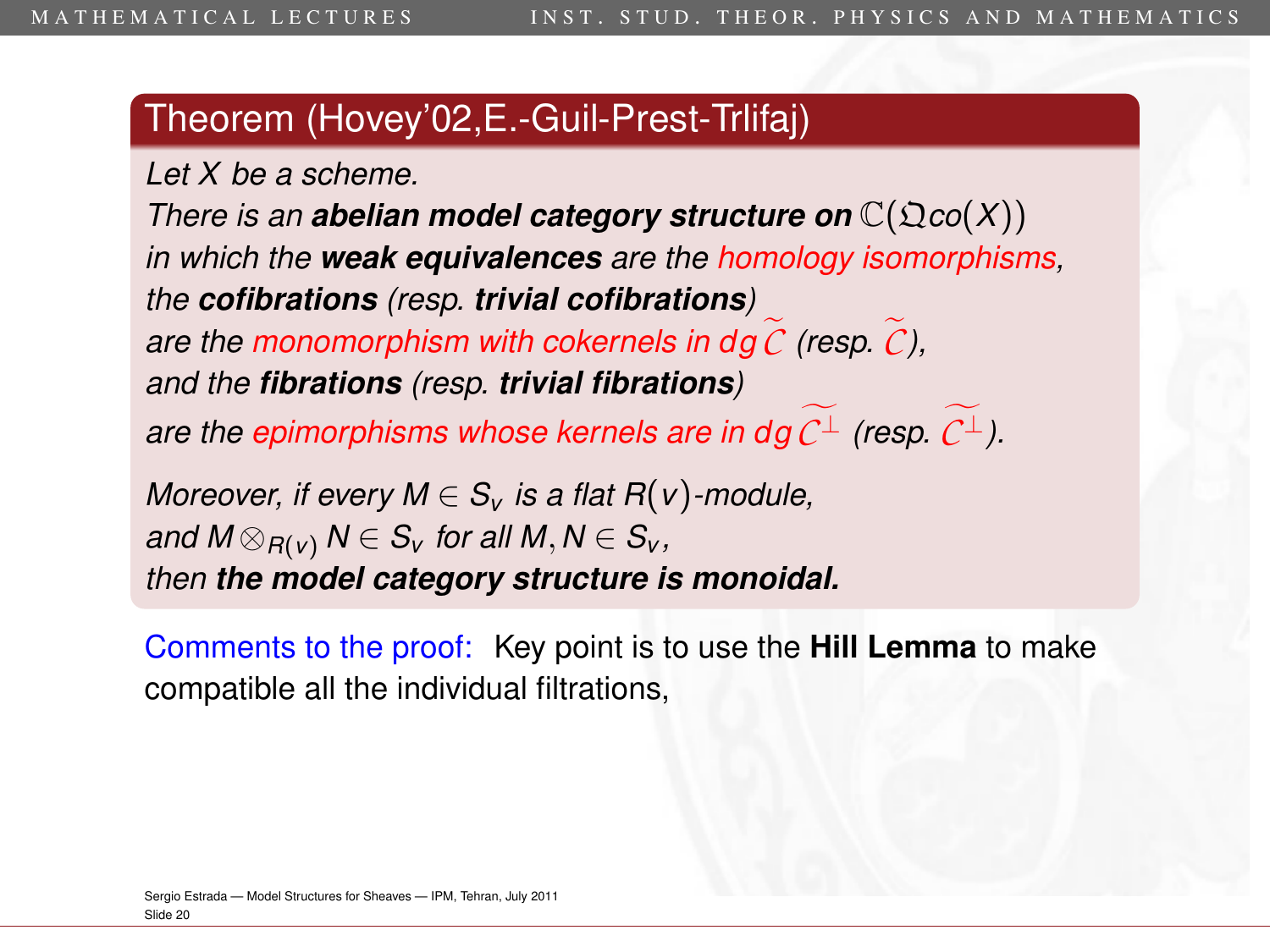*Let X be a scheme.*

*There is an abelian model category structure on*  $\mathbb{C}(\Omega \text{co}(X))$ *in which the weak equivalences are the homology isomorphisms, the cofibrations (resp. trivial cofibrations) are the monomorphism with cokernels in dg*  $\mathcal C$  *(resp.*  $\mathcal C$ *), and the fibrations (resp. trivial fibrations)*

*are the epimorphisms whose kernels are in dg*  $C^{\perp}$  *(resp.*  $C^{\perp}$ *).* 

*Moreover, if every*  $M \in S_v$  *is a flat R(v)*-module, *and*  $M \otimes_{R(V)} N \in S_V$  for all  $M, N \in S_V$ , *then the model category structure is monoidal.*

Comments to the proof: Key point is to use the **Hill Lemma** to make compatible all the individual filtrations,

first at the level of qc sheaves and then at the level of complexes of qc .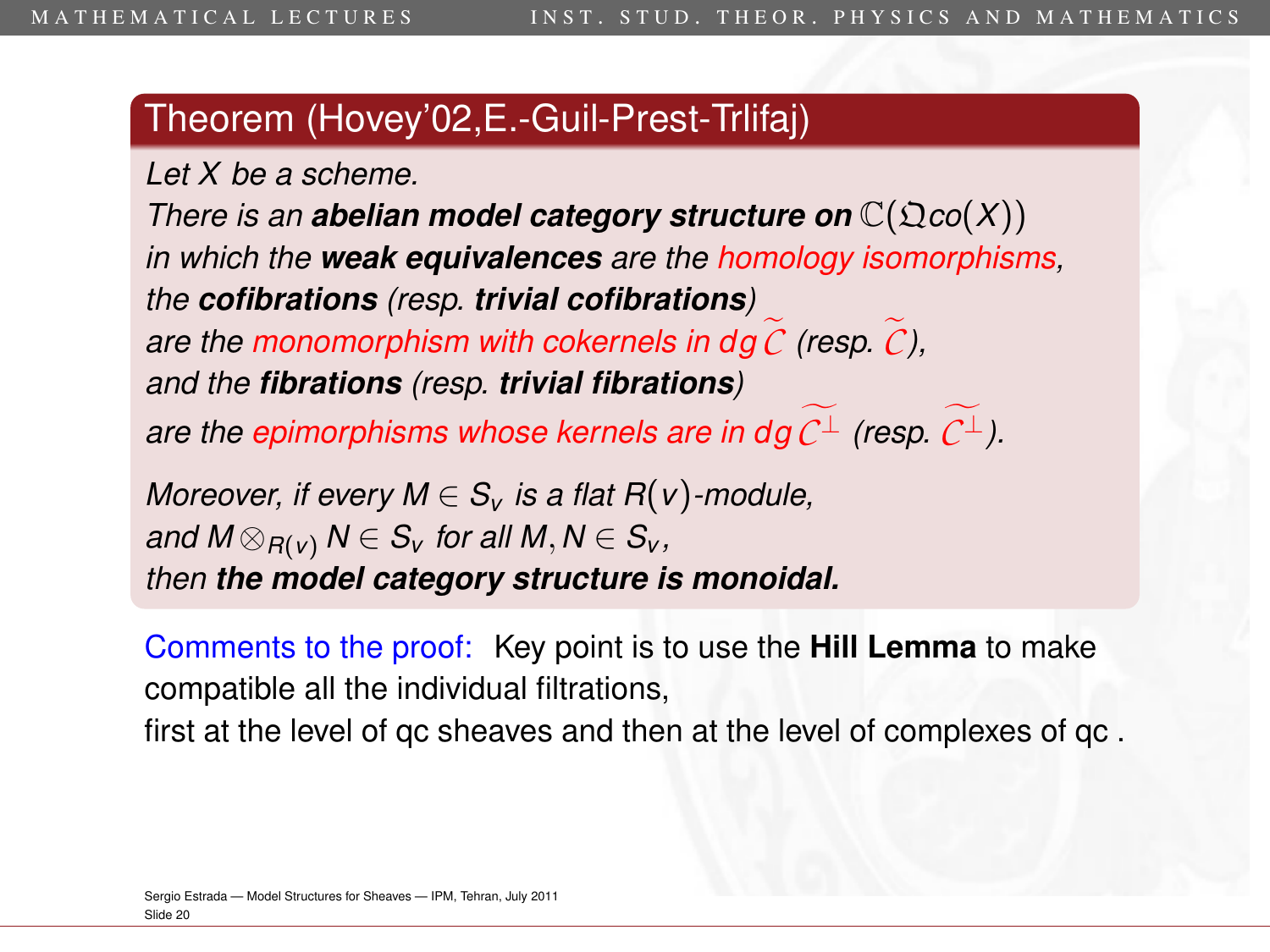*Let X be a scheme.*

*There is an abelian model category structure on*  $\mathbb{C}(\Omega \text{co}(X))$ *in which the weak equivalences are the homology isomorphisms, the cofibrations (resp. trivial cofibrations) are the monomorphism with cokernels in dg*  $\mathcal C$  *(resp.*  $\mathcal C$ *), and the fibrations (resp. trivial fibrations)*

*are the epimorphisms whose kernels are in dg*  $C^{\perp}$  *(resp.*  $C^{\perp}$ *).* 

*Moreover, if every*  $M \in S_v$  *is a flat R(v)*-module, *and*  $M \otimes_{R(V)} N \in S_V$  for all  $M, N \in S_V$ , *then the model category structure is monoidal.*

Comments to the proof: Key point is to use the **Hill Lemma** to make compatible all the individual filtrations,

first at the level of qc sheaves and then at the level of complexes of qc . (The Hill Lemma was primarily used as a preparatory tool for applications of Shelah's Singular Compactness Theorem).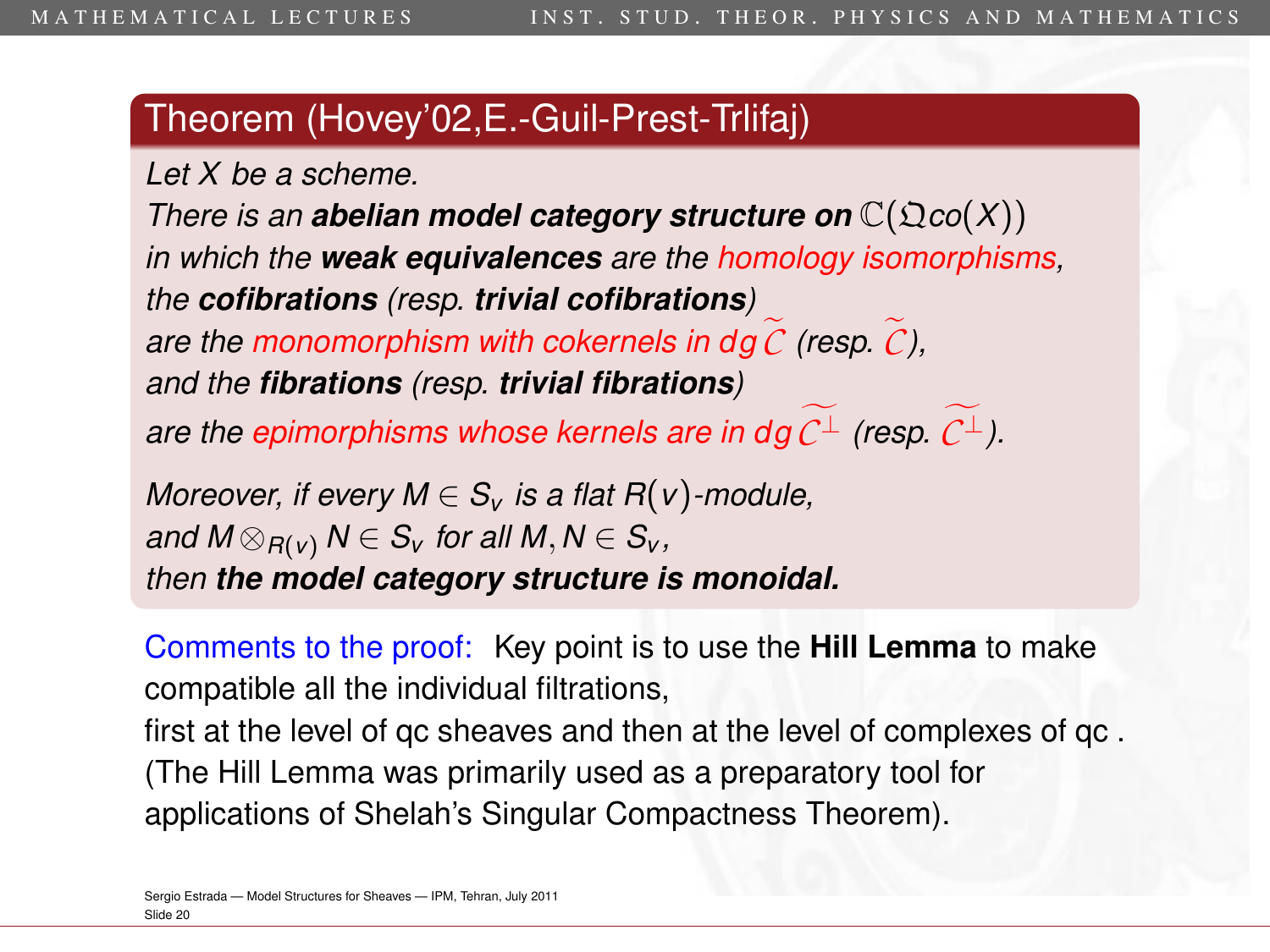Corollary (Enochs-E.-García Rozas'08;  $S_v = \{R(v)\}\$ )

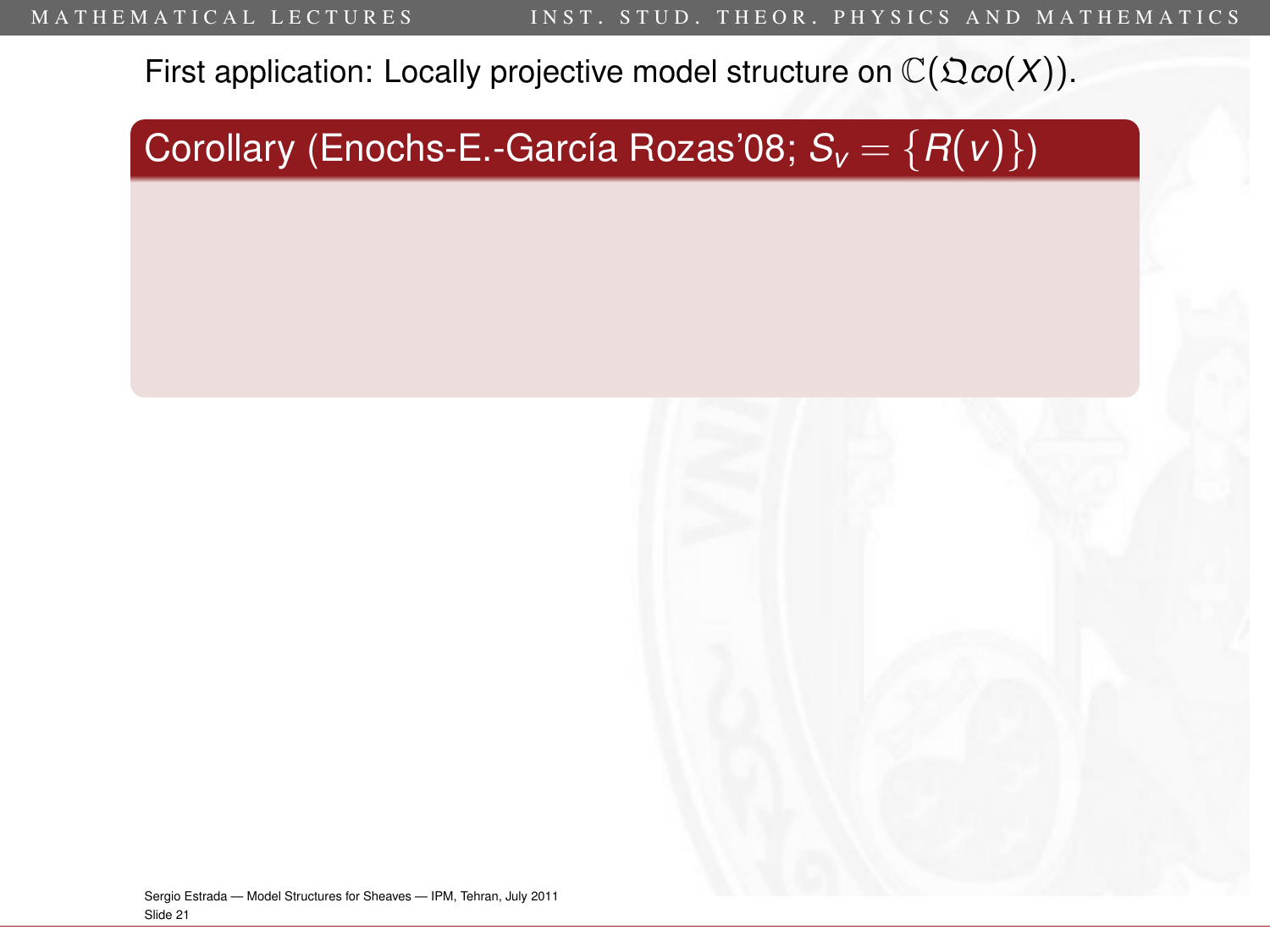### Corollary (Enochs-E.-García Rozas'08; *S<sup>v</sup>* = {*R*(*v*)})

*If X is a scheme having enough vector bundles then there is a monoidal model category structure on*  $\mathbb{C}(\mathfrak{Q}(\mathfrak{co}(X))$  *such that* 

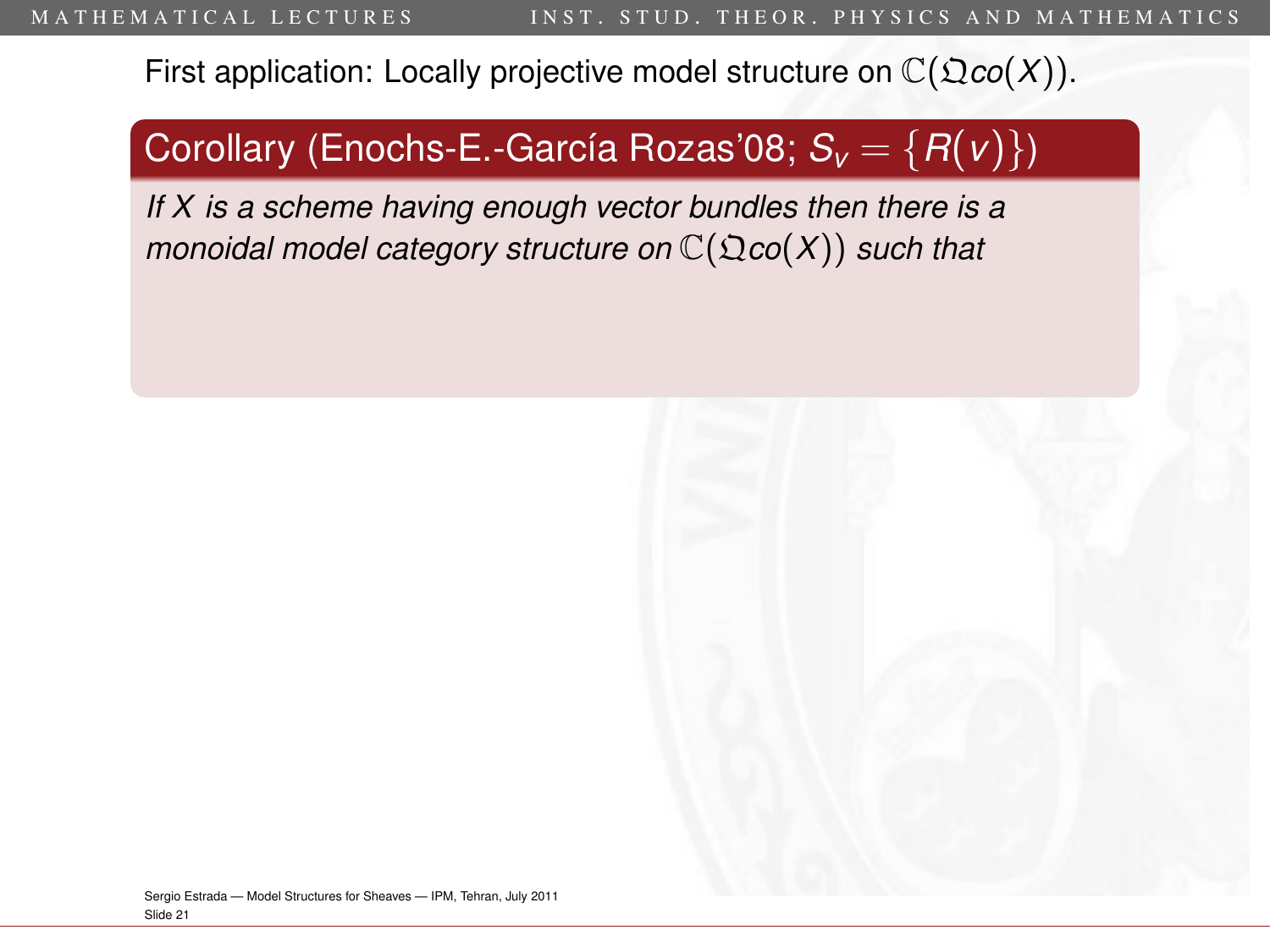#### Corollary (Enochs-E.-García Rozas'08;  $S_v = \{R(v)\}\$ )

*If X is a scheme having enough vector bundles then there is a monoidal model category structure on*  $\mathbb{C}(\mathfrak{Q}(\mathfrak{co}(X))$  *such that weak equivalences are homology isomorphisms, and cofibrations are monomorphisms whose cokernels are dg-locally projective complexes of vector bundles.*

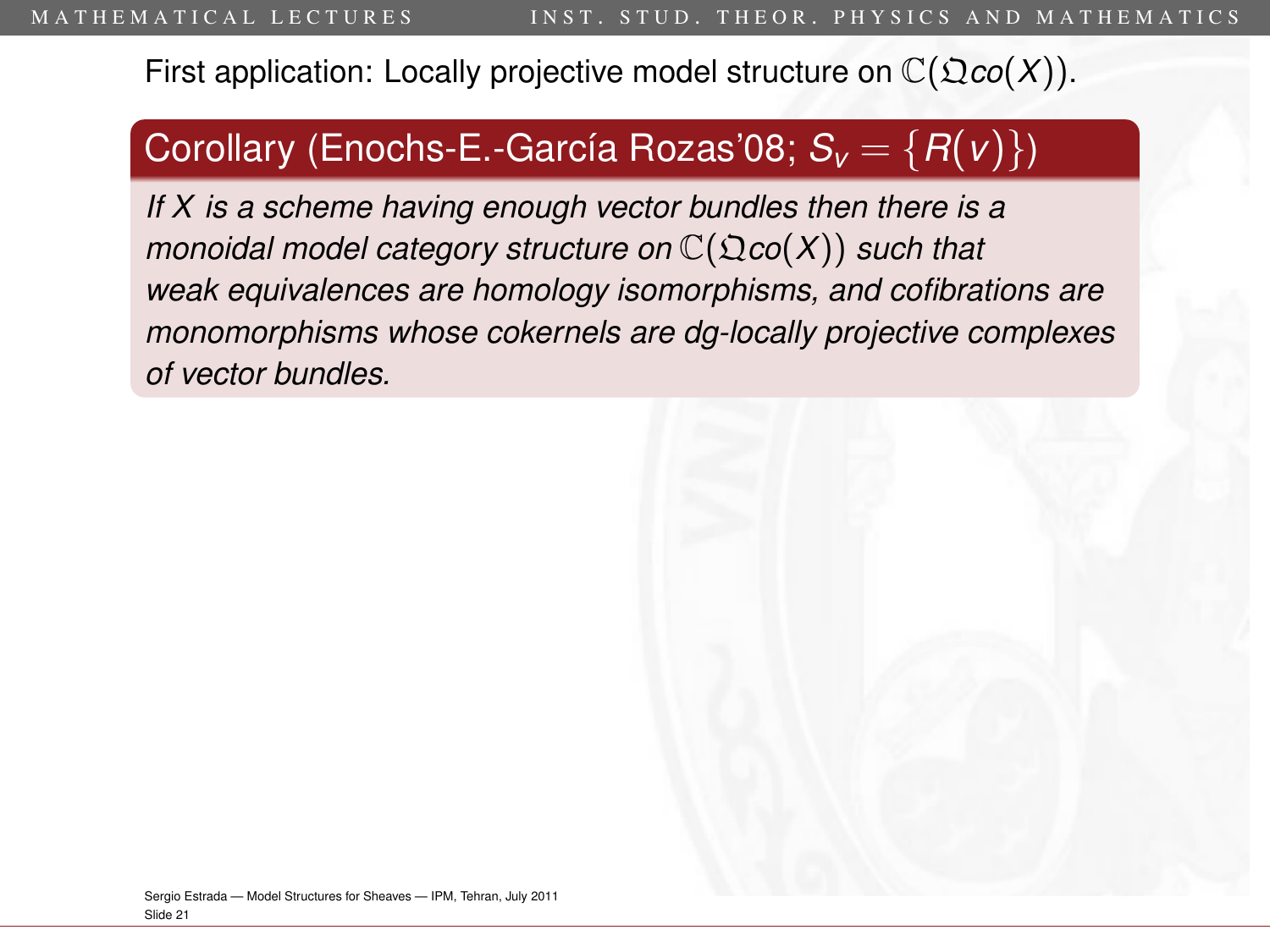#### Corollary (Enochs-E.-García Rozas'08; *S<sup>v</sup>* = {*R*(*v*)})

*If X is a scheme having enough vector bundles then there is a monoidal model category structure on* C(Q*co*(*X*)) *such that weak equivalences are homology isomorphisms, and cofibrations are monomorphisms whose cokernels are dg-locally projective complexes of vector bundles.*

Corollary (Gillespie'07;  $S_v = a$  representative set of  $\leq$  *sup*<sub> $v \in V$ </sub> $|R(v)|$ -generated flat modules)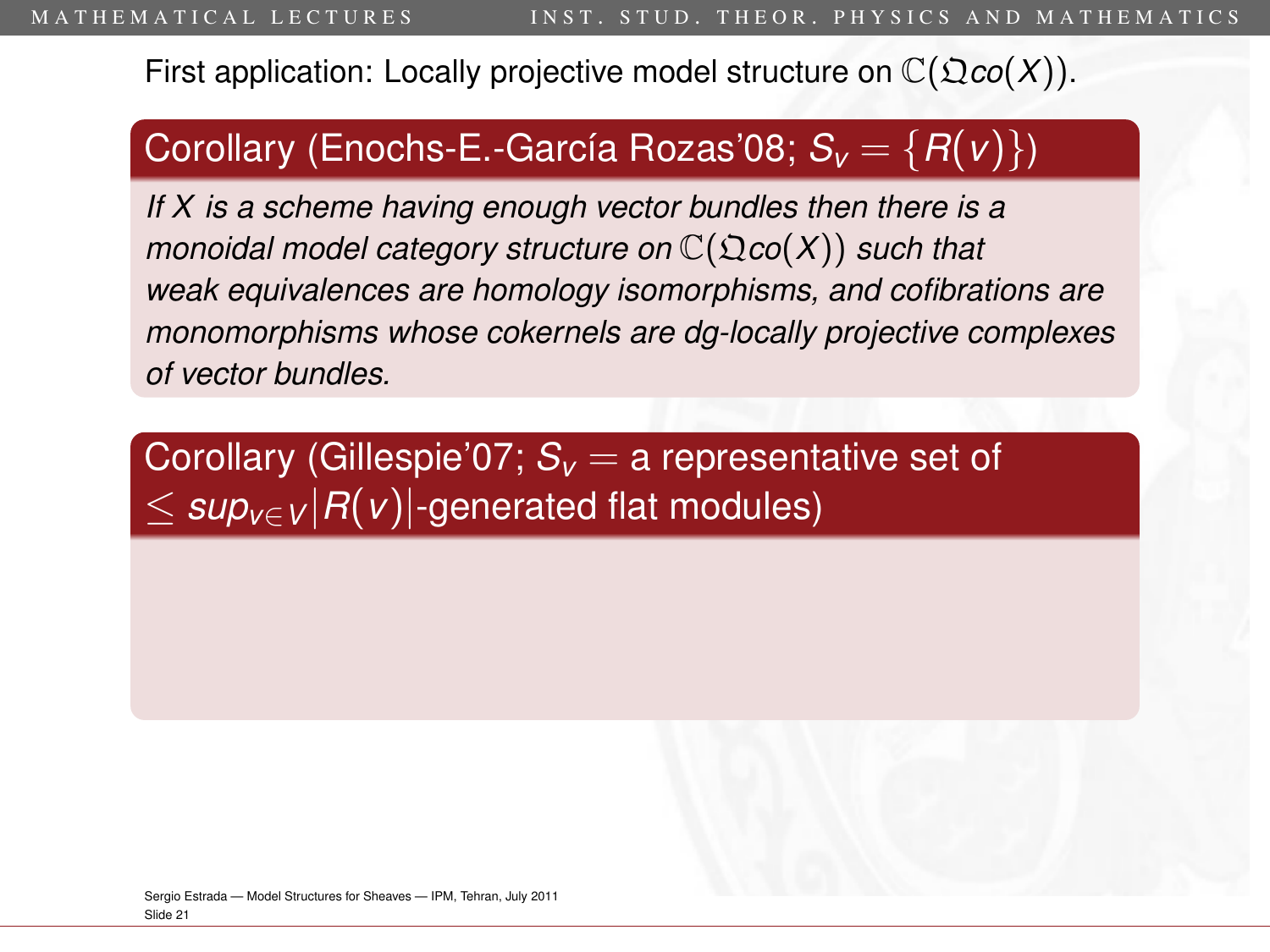#### Corollary (Enochs-E.-García Rozas'08; *S<sup>v</sup>* = {*R*(*v*)})

*If X is a scheme having enough vector bundles then there is a monoidal model category structure on* C(Q*co*(*X*)) *such that weak equivalences are homology isomorphisms, and cofibrations are monomorphisms whose cokernels are dg-locally projective complexes of vector bundles.*

## Corollary (Gillespie'07; *S<sup>v</sup>* = a representative set of  $\leq$  *sup*<sub> $v \in V$ </sub> $|R(v)|$ -generated flat modules)

*If X is a scheme having enough flats then there is a monoidal model category structure on* C(Q*co*(*X*)) *such that weak equivalences are homology isomorphisms, and cofibrations are monomorphisms whose cokernels are dg-flat complexes of qc-sheaves.*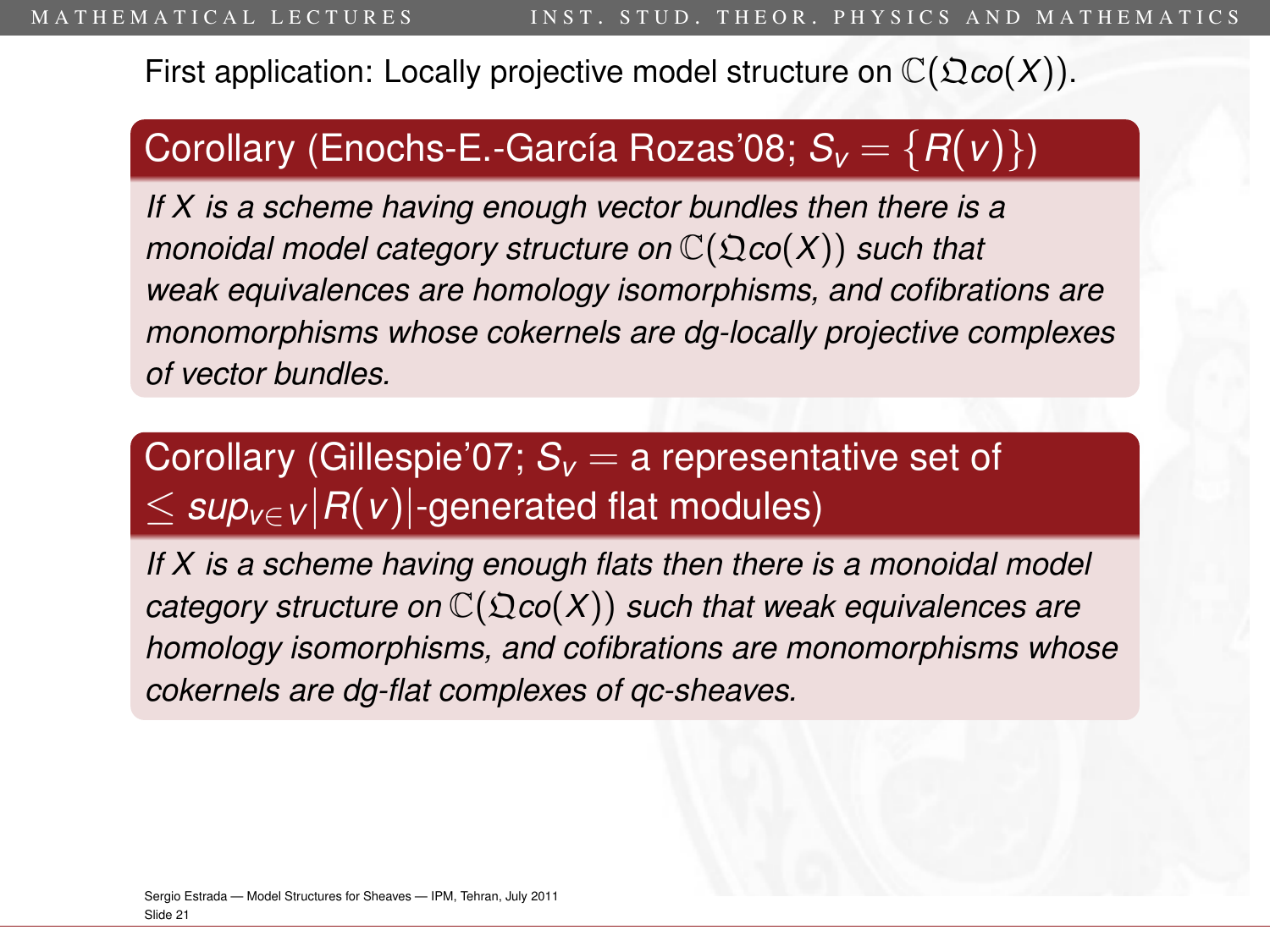#### Corollary (Enochs-E.-García Rozas'08; *S<sup>v</sup>* = {*R*(*v*)})

*If X is a scheme having enough vector bundles then there is a monoidal model category structure on* C(Q*co*(*X*)) *such that weak equivalences are homology isomorphisms, and cofibrations are monomorphisms whose cokernels are dg-locally projective complexes of vector bundles.*

## Corollary (Gillespie'07; *S<sup>v</sup>* = a representative set of  $\leq$  *sup*<sub> $v \in V$ </sub> $|R(v)|$ -generated flat modules)

*If X is a scheme having enough flats then there is a monoidal model category structure on* C(Q*co*(*X*)) *such that weak equivalences are homology isomorphisms, and cofibrations are monomorphisms whose cokernels are dg-flat complexes of qc-sheaves.*

#### Further cases

[E.-Guil-Prest-Trlifaj] 'Restricted' Drinfeld vector bundles, etc.

Sergio Estrada — [Model Structures for Sheaves](#page-0-0) — IPM, Tehran, July 2011 Slide 21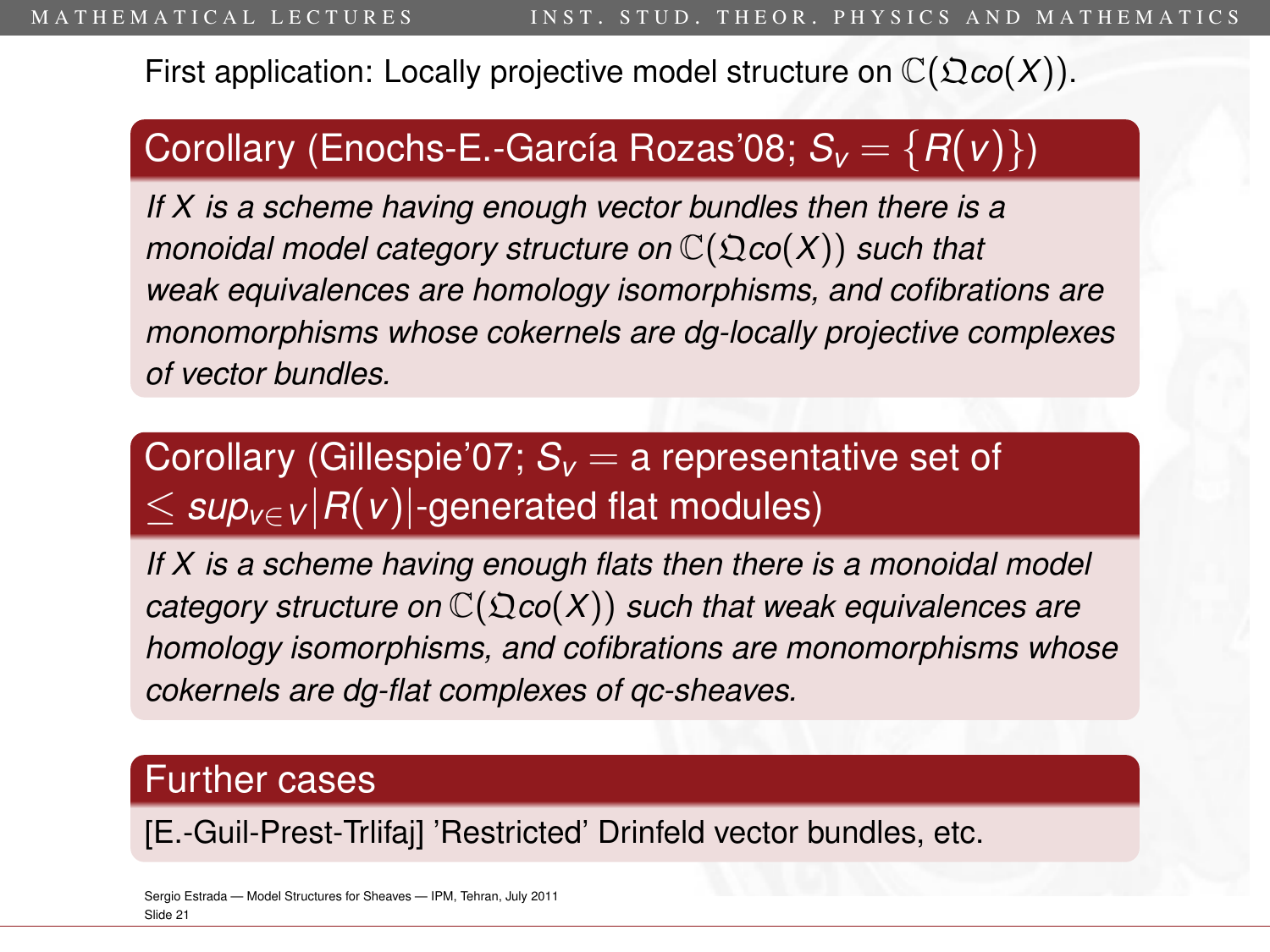### Definition (Eklof)

A class of modules *C* is deconstructible in case there is a cardinal κ such that each  $M \in \mathcal{C}$  is a transfinite extension of  $\leq \kappa$ -presented modules in *C*.

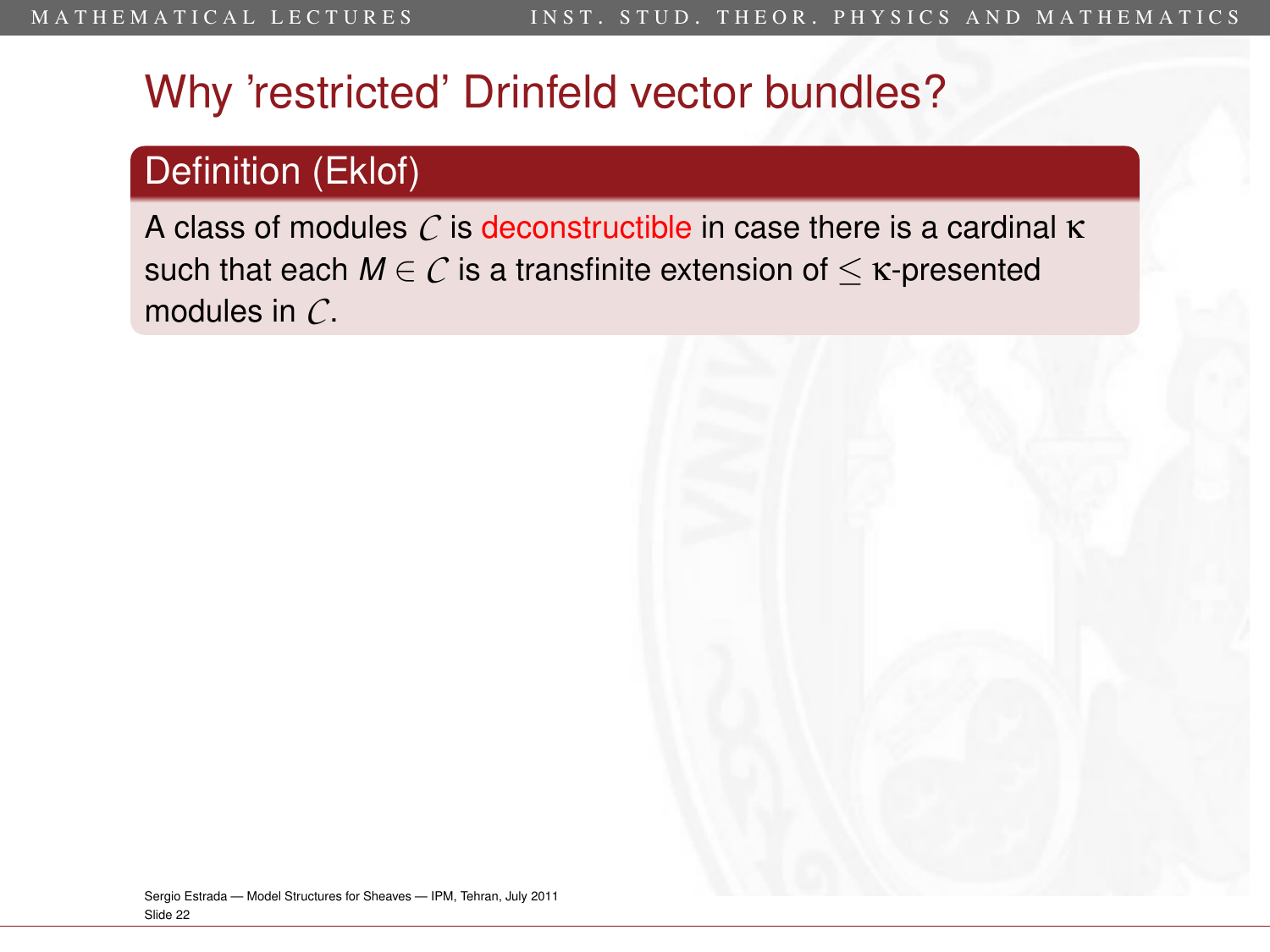### Definition (Eklof)

A class of modules *C* is deconstructible in case there is a cardinal κ such that each  $M \in \mathcal{C}$  is a transfinite extension of  $\leq \kappa$ -presented modules in *C*.

**The crucial question:** Is there a subset *S* ⊆ *D* such that  $\mathcal{D} = {}^{\perp}(\mathcal{S}^{\perp})$ ?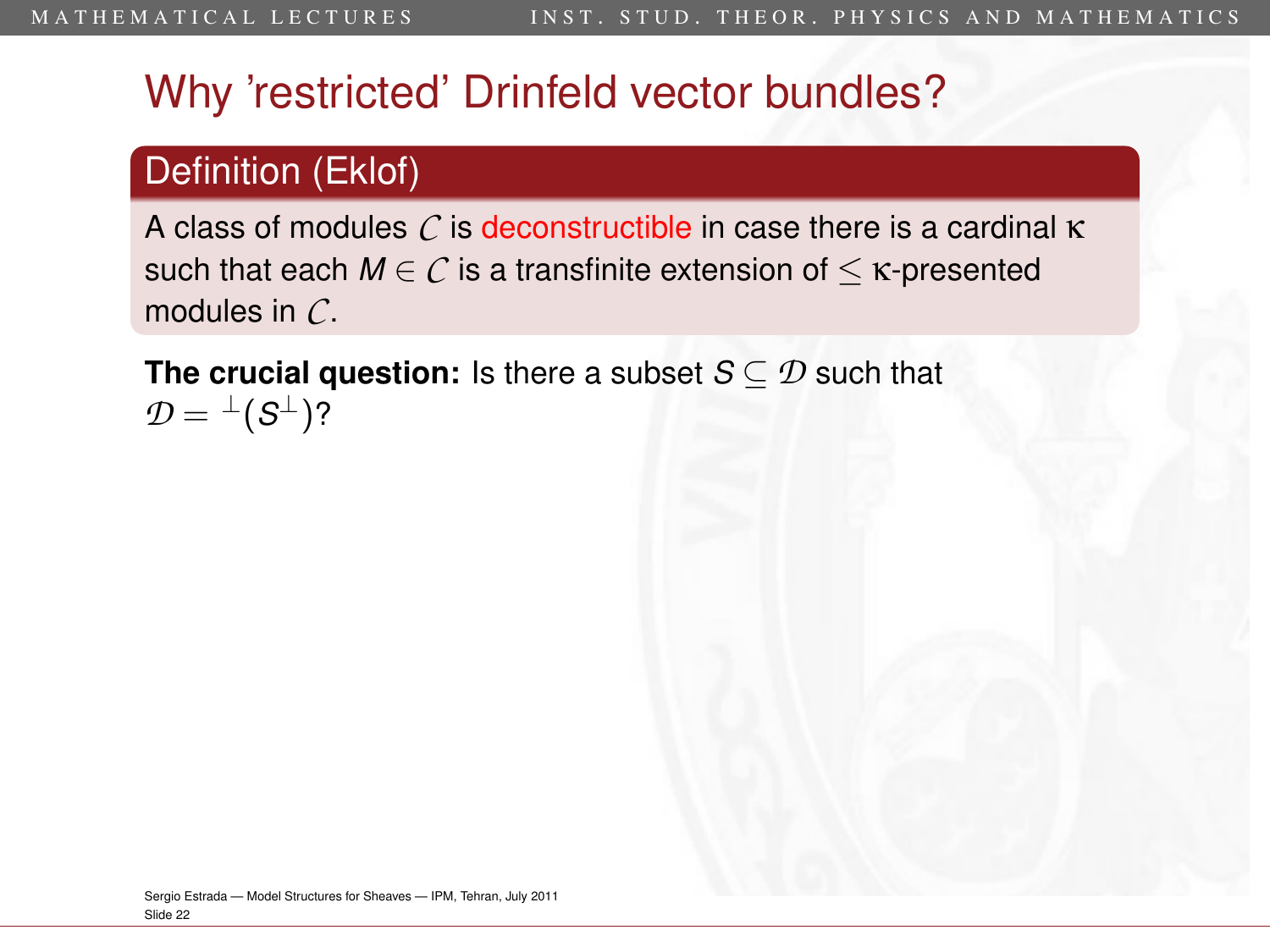## Definition (Eklof)

A class of modules *C* is deconstructible in case there is a cardinal κ such that each  $M \in \mathcal{C}$  is a transfinite extension of  $\leq \kappa$ -presented modules in *C*.

**The crucial question:** Is there a subset *S* ⊆ *D* such that  $\mathcal{D} = {}^{\perp}(\mathcal{S}^{\perp})$ ? Equivalently: Is  $\mathcal{D}$  deconstructible?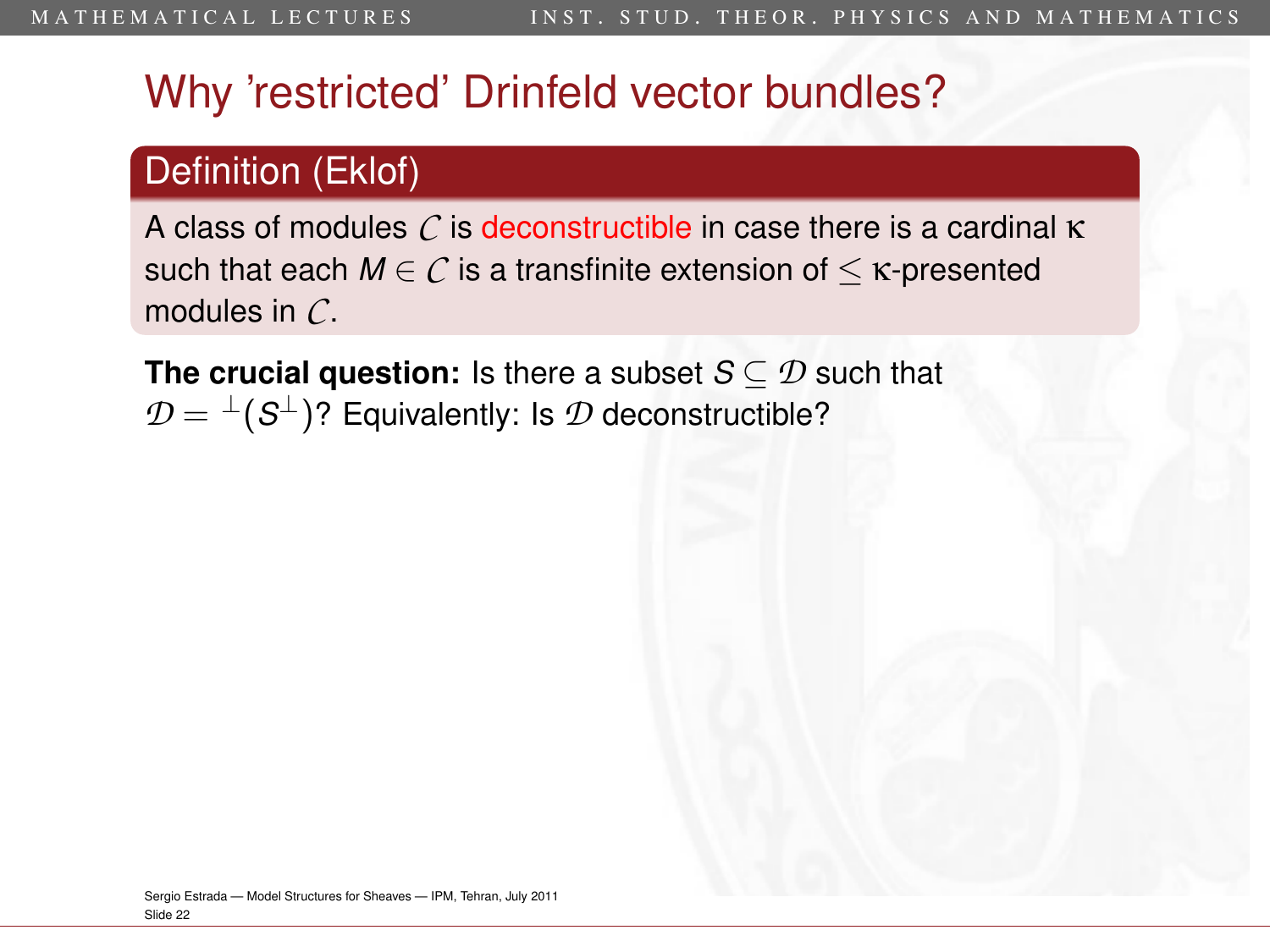### Definition (Eklof)

A class of modules *C* is deconstructible in case there is a cardinal κ such that each  $M \in \mathcal{C}$  is a transfinite extension of  $\leq \kappa$ -presented modules in *C*.

**The crucial question:** Is there a subset *S* ⊆ *D* such that  $\mathcal{D} = {}^{\perp}(\mathcal{S}^{\perp})$ ? Equivalently: Is  $\mathcal{D}$  deconstructible?

### Theorem (Herbera-Trlifaj)

*Let R be a ring. Then the following conditions are equivalent:*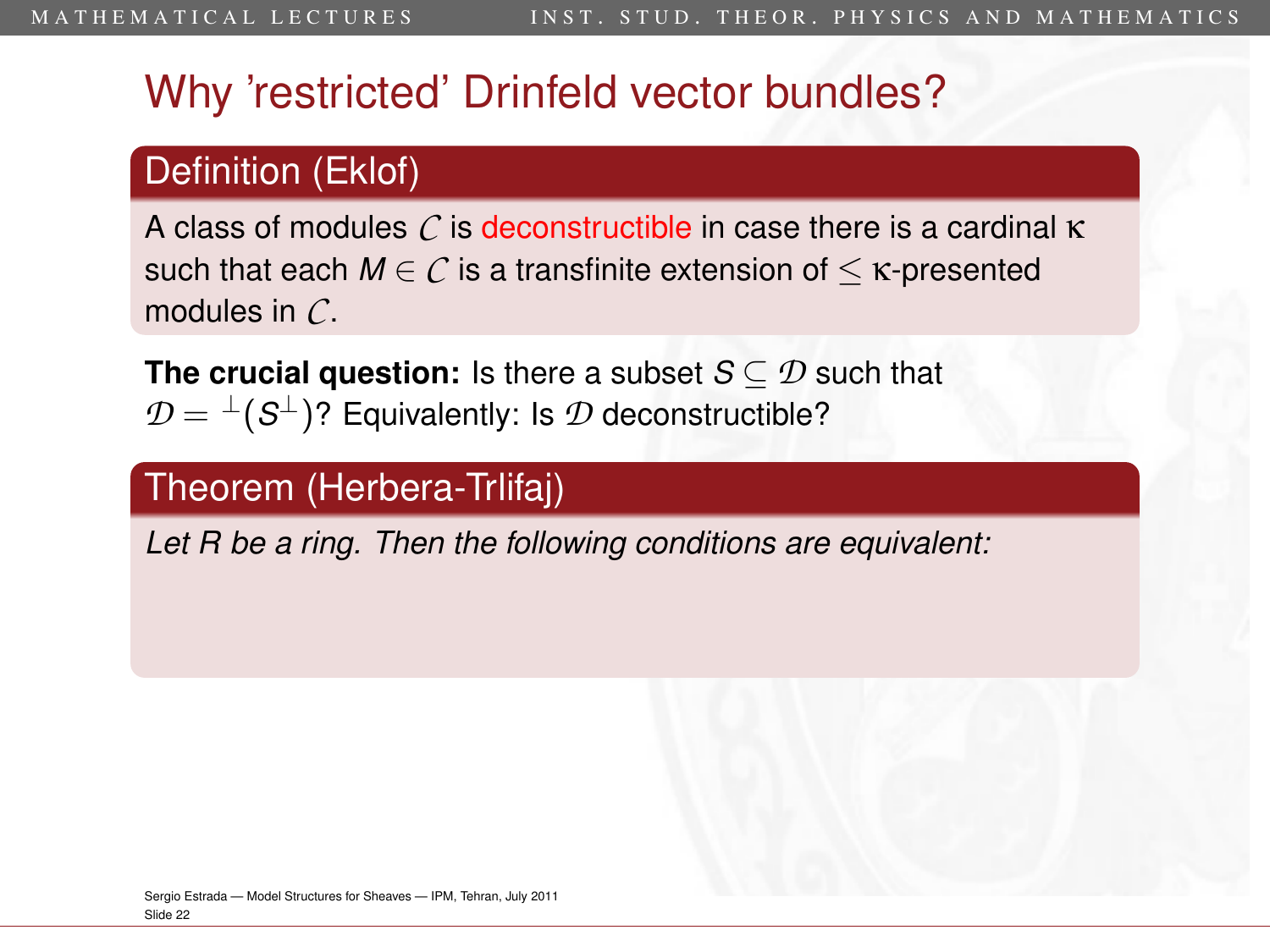## Definition (Eklof)

A class of modules *C* is deconstructible in case there is a cardinal κ such that each  $M \in \mathcal{C}$  is a transfinite extension of  $\leq \kappa$ -presented modules in *C*.

**The crucial question:** Is there a subset *S* ⊆ *D* such that  $\mathcal{D} = {}^{\perp}(\mathcal{S}^{\perp})$ ? Equivalently: Is  $\mathcal{D}$  deconstructible?

## Theorem (Herbera-Trlifaj)

*Let R be a ring. Then the following conditions are equivalent:*

• *The class D is deconstructible.*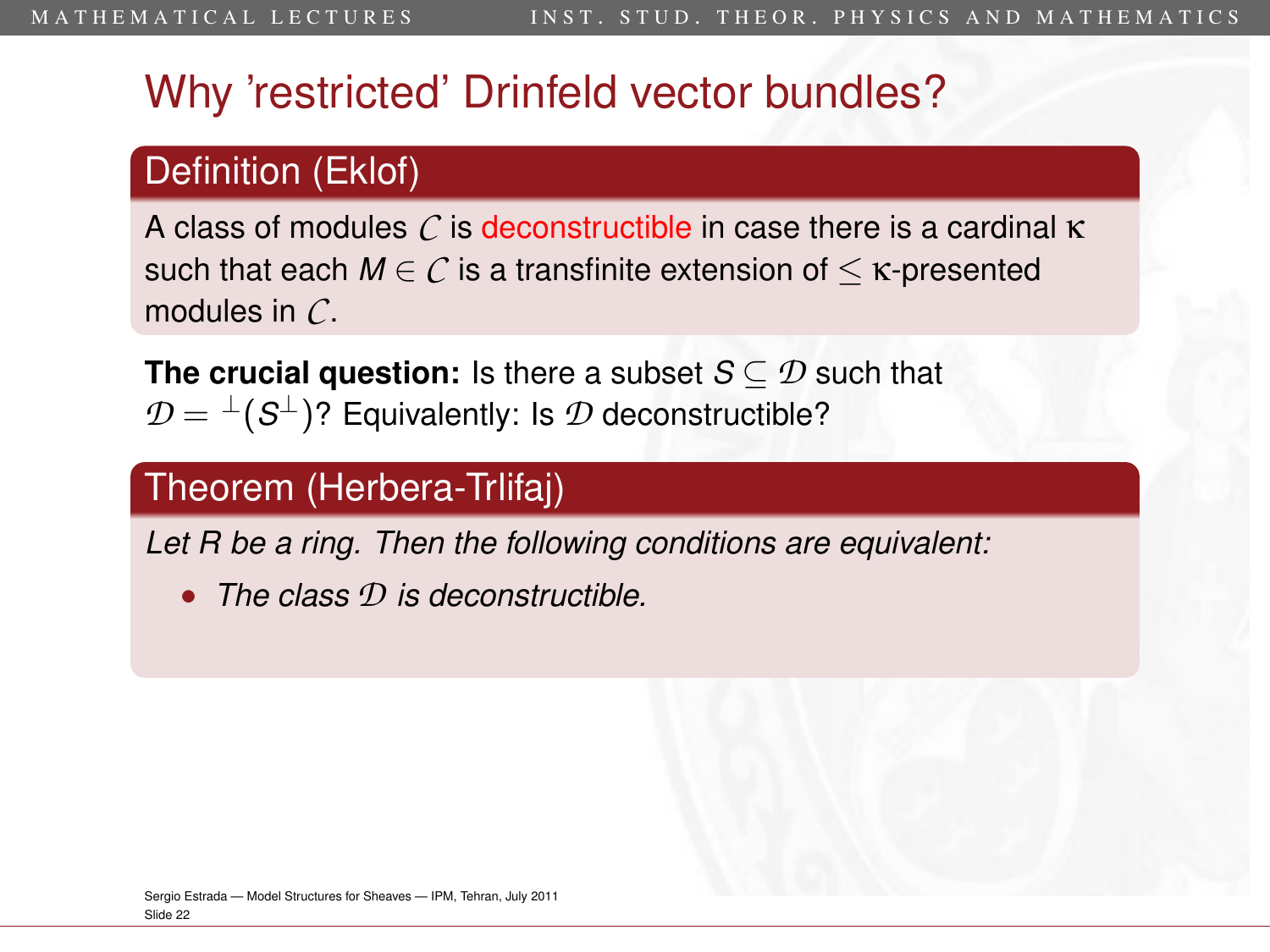## Definition (Eklof)

A class of modules *C* is deconstructible in case there is a cardinal κ such that each  $M \in \mathcal{C}$  is a transfinite extension of  $\leq \kappa$ -presented modules in *C*.

**The crucial question:** Is there a subset *S* ⊆ *D* such that  $\mathcal{D} = {}^{\perp}(\mathcal{S}^{\perp})$ ? Equivalently: Is  $\mathcal{D}$  deconstructible?

## Theorem (Herbera-Trlifaj)

*Let R be a ring. Then the following conditions are equivalent:*

- *The class D is deconstructible.*
- *R is a right perfect ring.*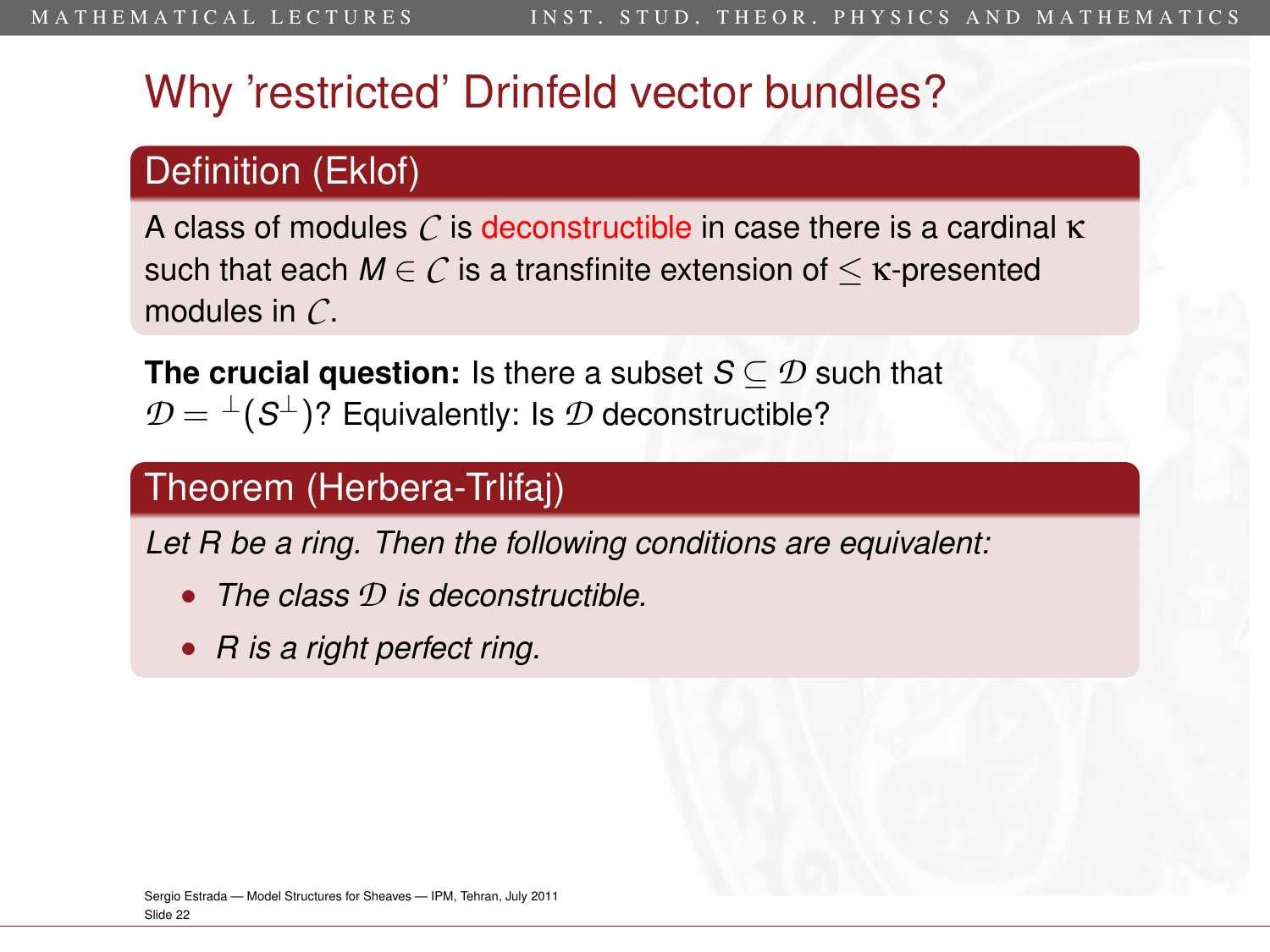## Definition (Eklof)

A class of modules *C* is deconstructible in case there is a cardinal κ such that each  $M \in \mathcal{C}$  is a transfinite extension of  $\leq \kappa$ -presented modules in *C*.

**The crucial question:** Is there a subset *S* ⊆ *D* such that  $\mathcal{D} = {}^{\perp}(\mathcal{S}^{\perp})$ ? Equivalently: Is  $\mathcal{D}$  deconstructible?

### Theorem (Herbera-Trlifaj)

*Let R be a ring. Then the following conditions are equivalent:*

- *The class D is deconstructible.*
- *R is a right perfect ring.*

#### Theorem

*The homotopy theory tools above apply to vector bundles and flat qc sheaves, but* **not** *to Drinfeld vector bundles.*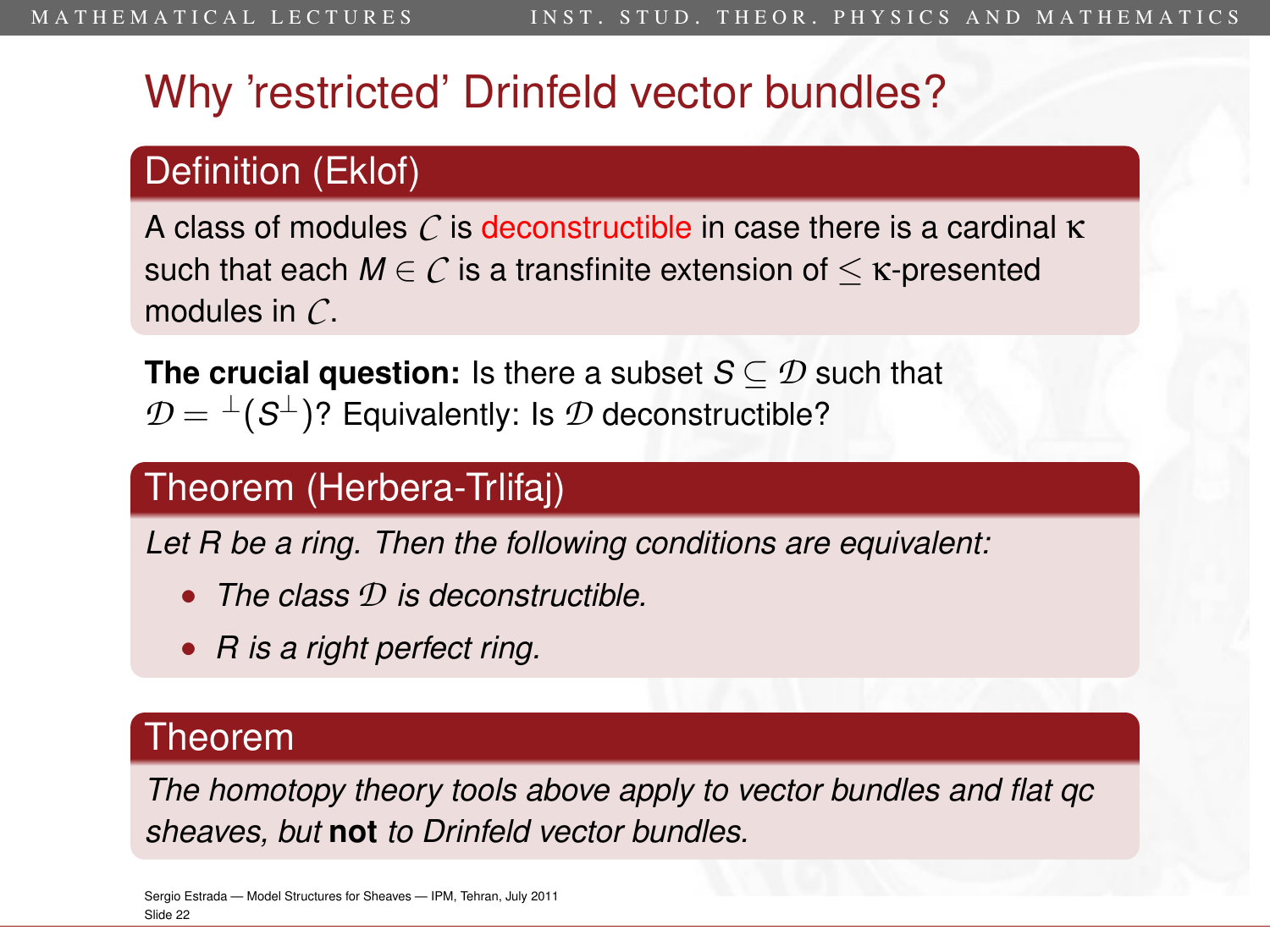## Definition (Enochs)

A class *F* is precovering if for each *M* there is a morphism  $\varphi$ :  $F \to M$ , such that  $F \in \mathcal{F}$  and every diagram

$$
F\stackrel{\varphi}{\longrightarrow}M
$$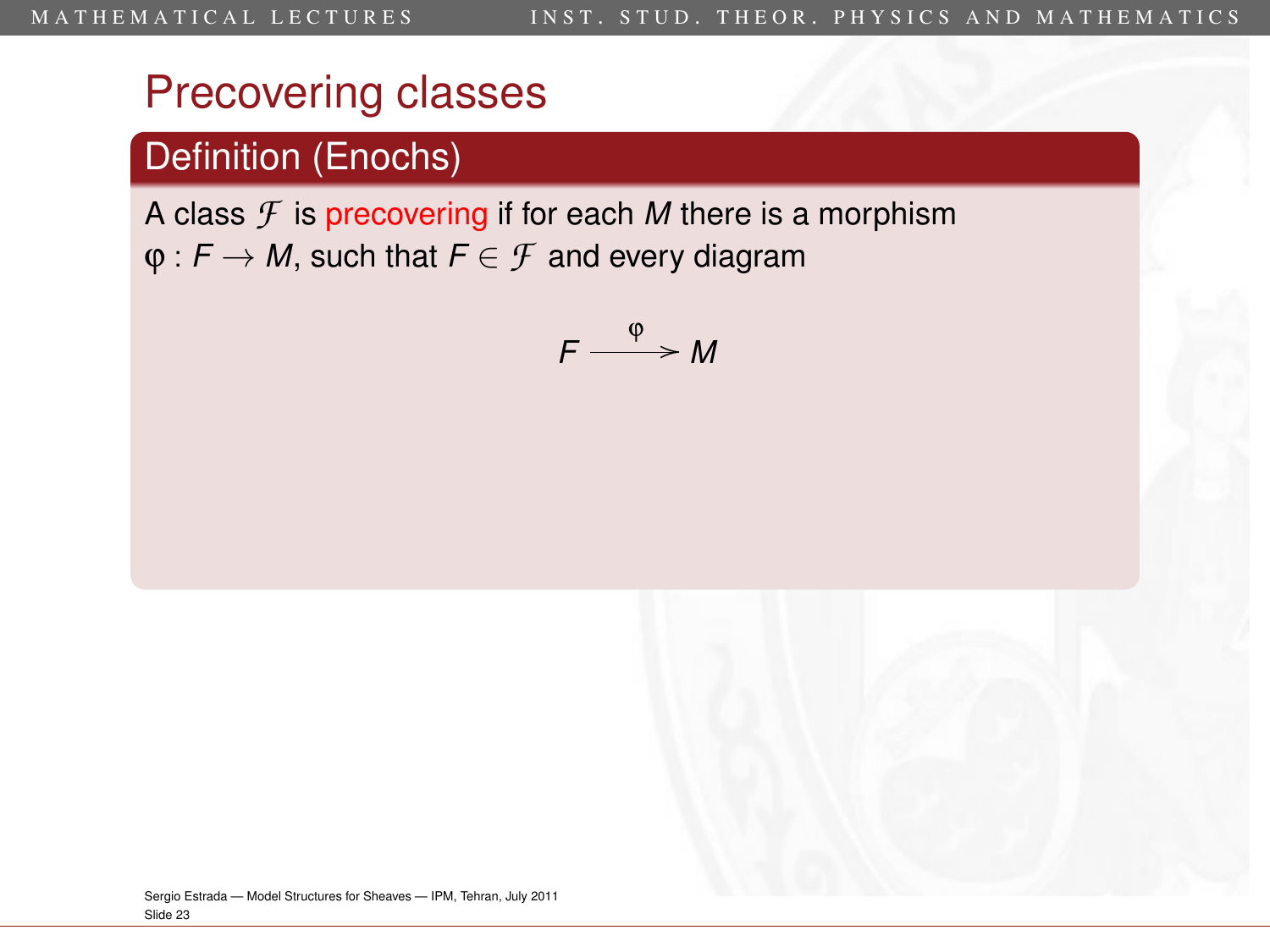## Definition (Enochs)

A class *F* is precovering if for each *M* there is a morphism  $\varphi$ :  $F \to M$ , such that  $F \in \mathcal{F}$  and every diagram

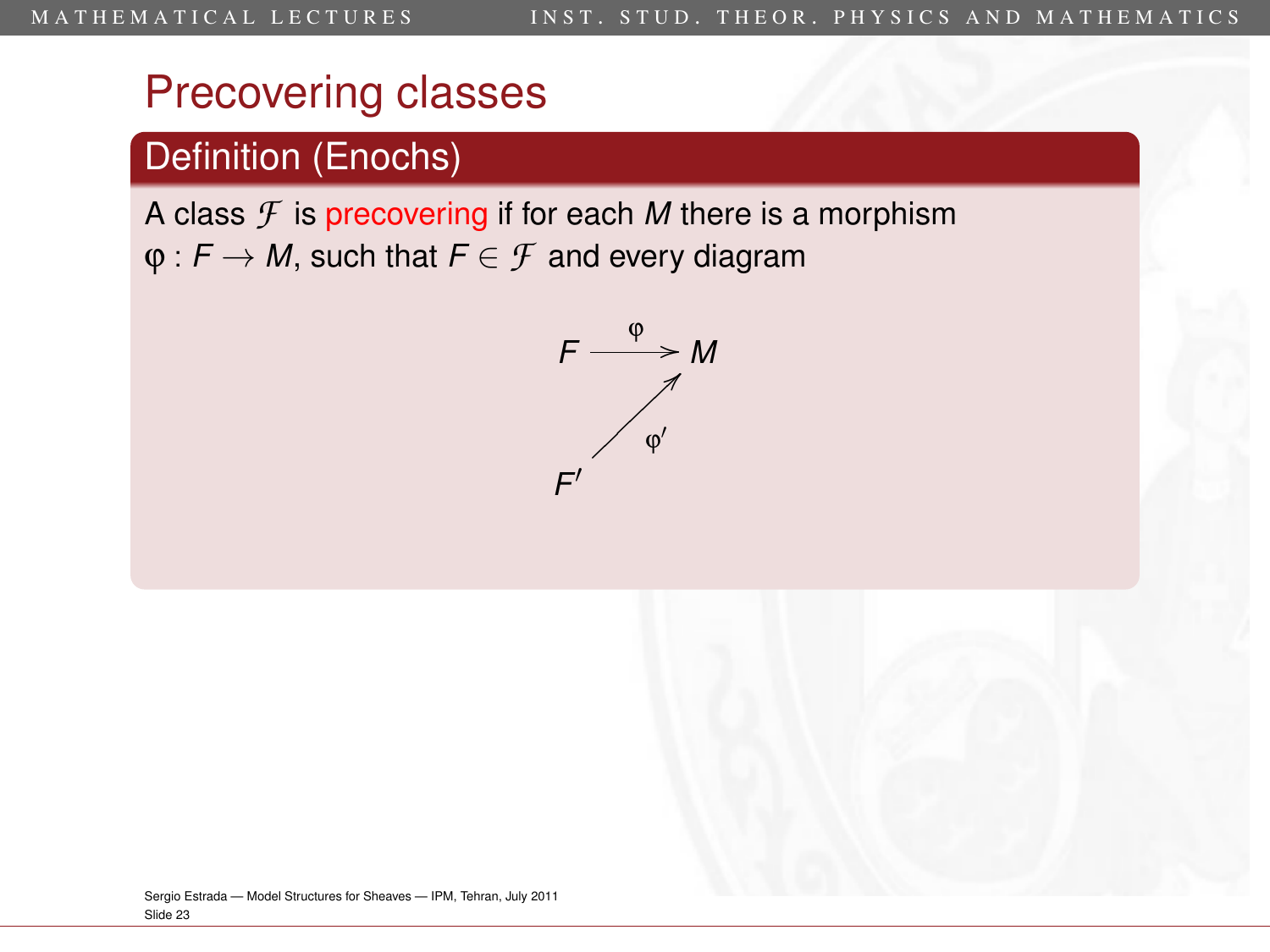## Definition (Enochs)

A class *F* is precovering if for each *M* there is a morphism  $\varphi$ :  $F \to M$ , such that  $F \in \mathcal{F}$  and every diagram



can be completed commutatively, with  $\mathsf{F}'\in\mathcal{F}.$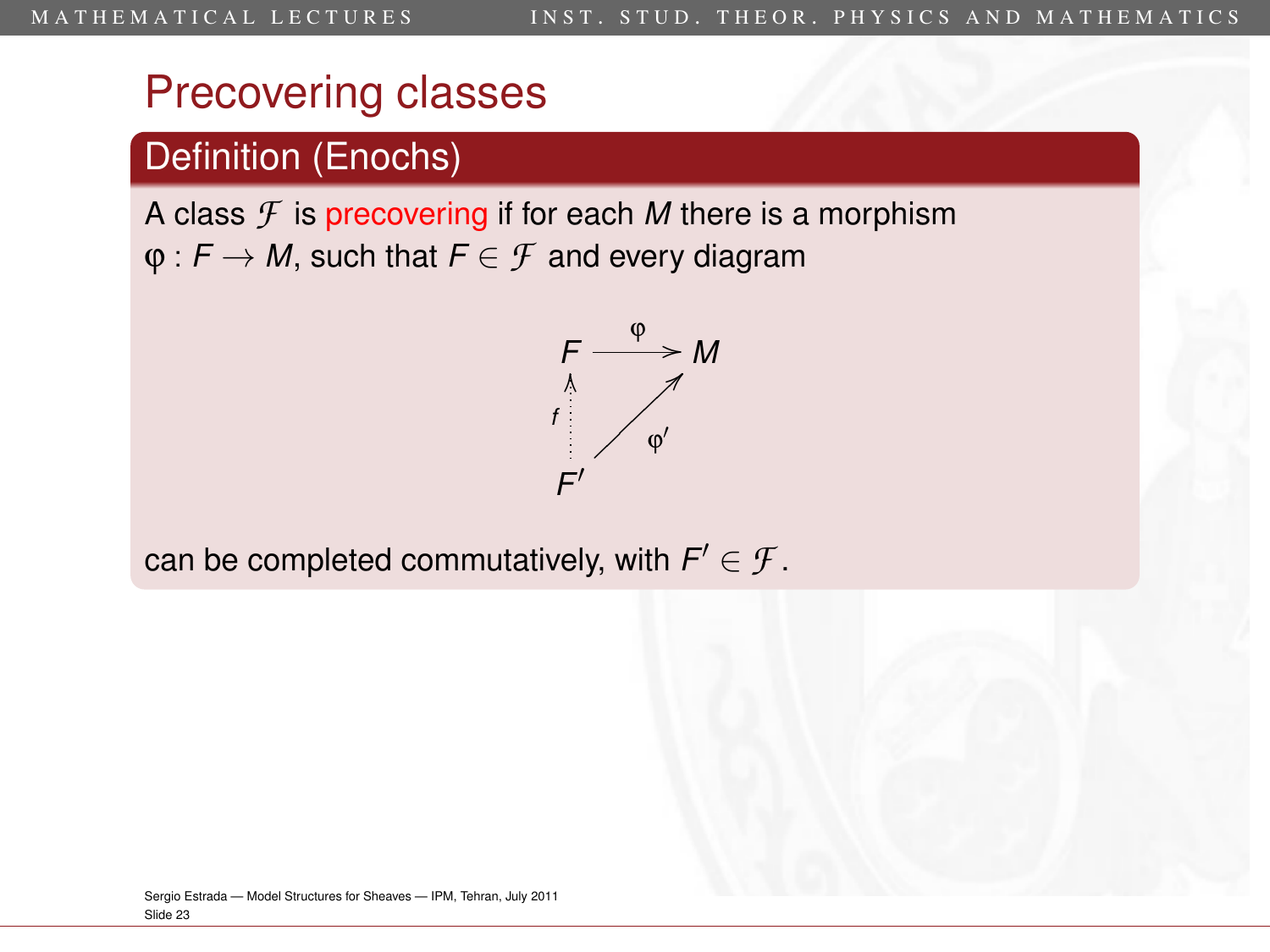## Definition (Enochs)

A class *F* is precovering if for each *M* there is a morphism  $\varphi$ :  $F \to M$ , such that  $F \in \mathcal{F}$  and every diagram



can be completed commutatively, with  $\mathsf{F}'\in\mathcal{F}.$ 

Each class of the form  $^{\perp}$ *E* is precovering provided it is deconstructible.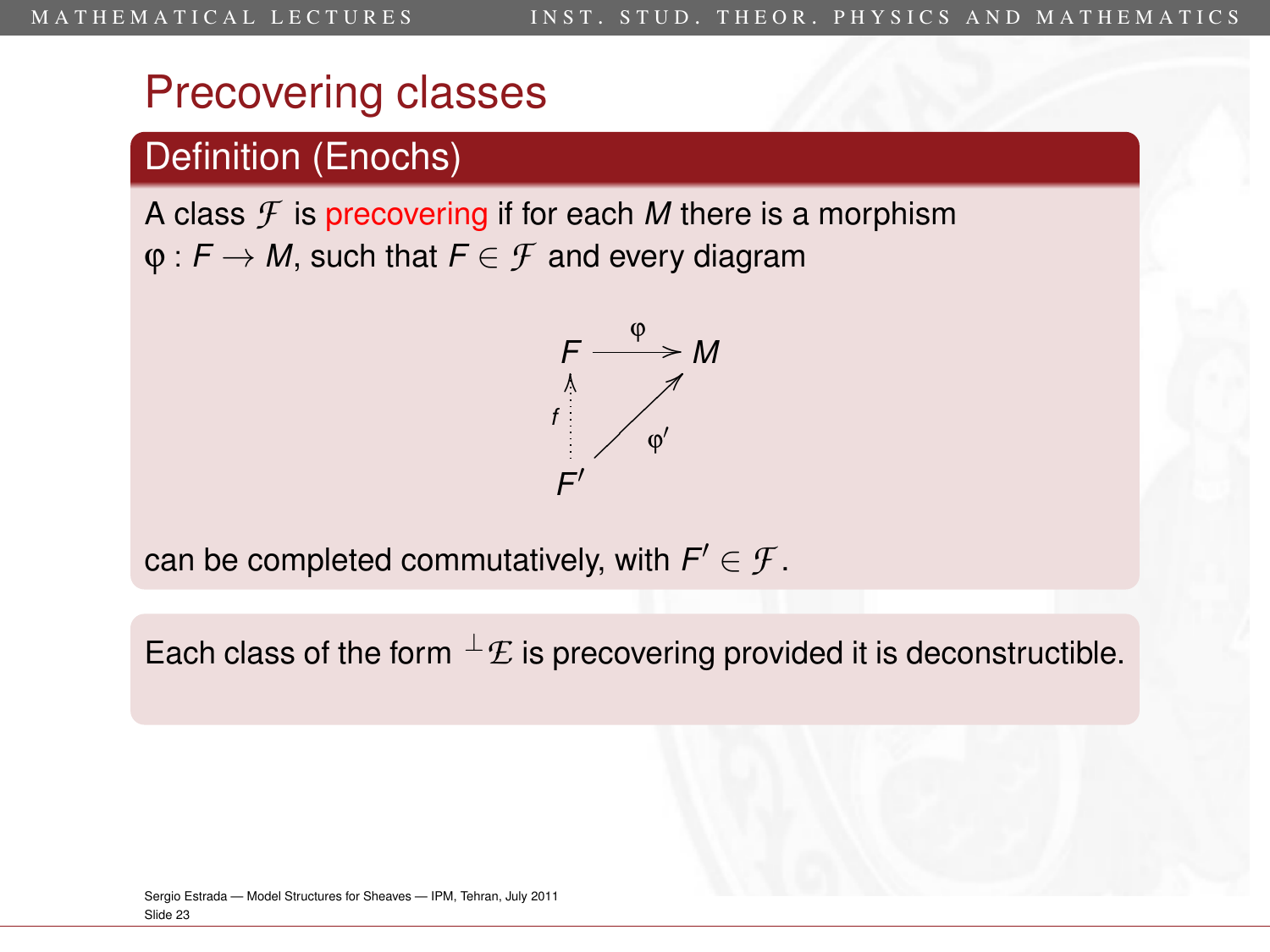## Definition (Enochs)

A class *F* is precovering if for each *M* there is a morphism  $\varphi$ :  $F \to M$ , such that  $F \in \mathcal{F}$  and every diagram



can be completed commutatively, with  $\mathsf{F}'\in\mathcal{F}.$ 

Each class of the form  $^{\perp}$ *E* is precovering provided it is deconstructible. In particular the classes  $P$  and  $\mathcal F$  are precovering.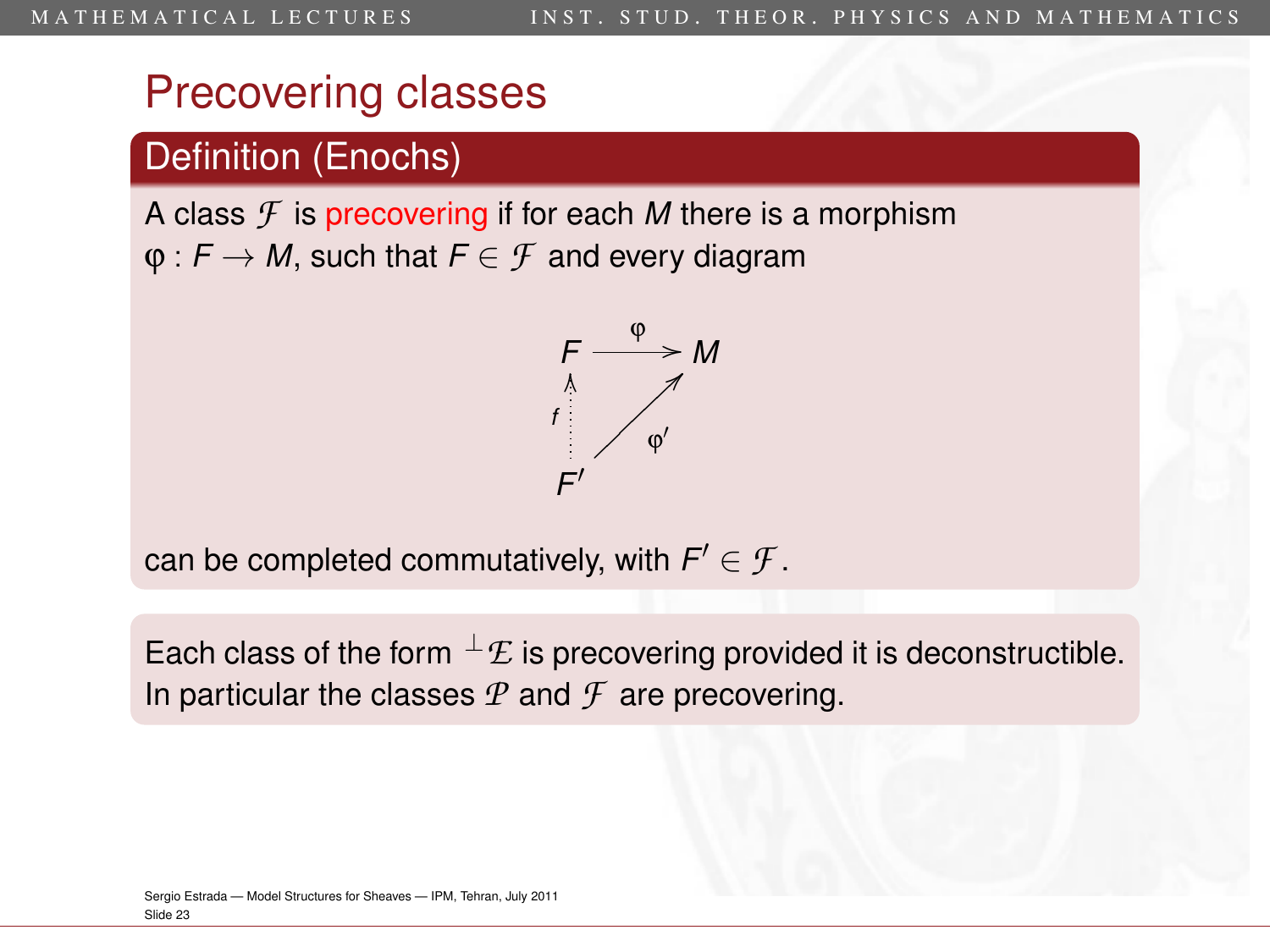## Precovering classes

### Definition (Enochs)

A class *F* is precovering if for each *M* there is a morphism  $\varphi$ :  $F \to M$ , such that  $F \in \mathcal{F}$  and every diagram



can be completed commutatively, with  $\mathsf{F}'\in\mathcal{F}.$ 

Each class of the form  $^{\perp}$ *E* is precovering provided it is deconstructible. In particular the classes  $P$  and  $\mathcal F$  are precovering.

#### Theorem (Eklof-Shelah'03,E.-Guil-Prest-Trlifaj)